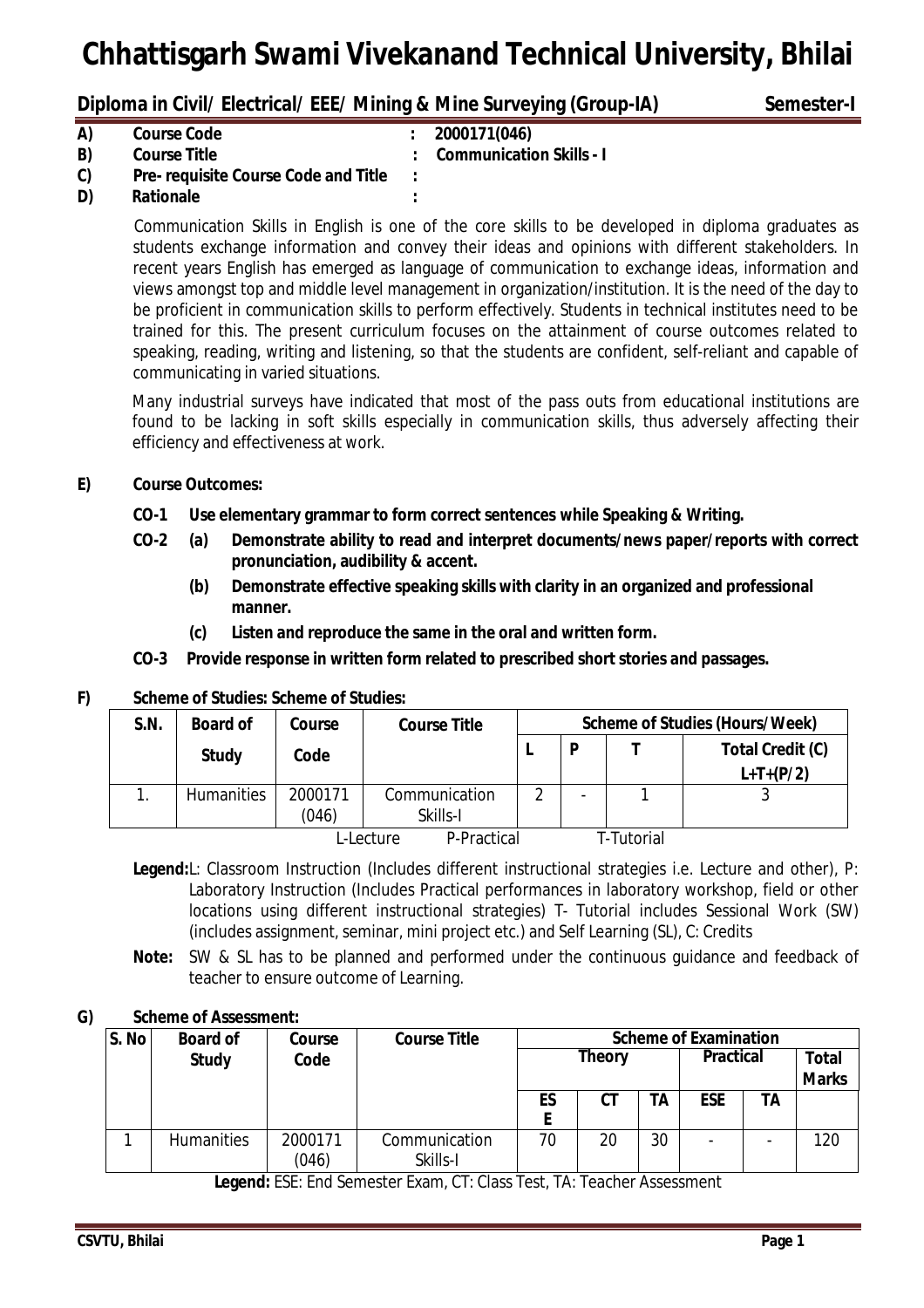# **Diploma in Civil/ Electrical/ EEE/ Mining & Mine Surveying (Group-IA) Semester-I**

 **(Hours -14)**

**Note:** i. Separate passing is must for TA component of Progressive Assessment, both for theory and practical. ii. Separate passing is must for End Semester Exam (Theory) and End Semester Exam (Practical).

# **H) Course-Curriculum Detailing:**

This course curriculum detailing depicts learning outcomes at course level and session level and their attainment by the students through Classroom Instruction (L), Laboratory Instruction (P), T- Tutorial includes Sessional Work (SW) and Self Learning (SL). Students are expected to demonstrate the attainment of Session Outcomes (SOs) and finally Course Outcomes (COs) upon the completion of course.

### **CO-1 Use elementary grammar to form correct sentences while Speaking & Writing.**

| <b>Session Outcomes</b> | Laboratory Instruction | <b>Class room Instruction</b> | <b>Self Learning</b> |
|-------------------------|------------------------|-------------------------------|----------------------|
| (SOs)                   | (P)                    | $\mathbf{L}$                  | (SL)                 |
| SO1.1 Prepare           |                        | Unit-1.0 English              | • One Word           |
| grammatically           |                        | <b>Grammar</b>                | Substitution         |
| correct                 |                        | 1.1 Sentence-                 | Rearrangement        |
| sentences as            |                        | Parts, types                  | of Jumbled           |
| per given               |                        | transformation                | words                |
| instruction             |                        | (Affirmative,                 |                      |
| SO1.2 Distinguish       |                        | Negative and                  |                      |
| among various           |                        | interrogative)                |                      |
| determiners             |                        | 1.2 Determiners               |                      |
| SO1.3 Apply correct     |                        | 1.3 Tenses                    |                      |
| verb in the             |                        | 1.4 Active and Passive        |                      |
| sentence.               |                        | Voice                         |                      |
| SO1.4 Use correct       |                        | 1.5 Prepositions              |                      |
| voice in                |                        | 1.6 Subject-Verb              |                      |
| sentences.              |                        | Agreement                     |                      |
| SO1.5 Supply correct    |                        |                               |                      |
| prepositions            |                        |                               |                      |
|                         |                        |                               |                      |

# **SW-1 Suggested Sessional Work (SW):**

#### **a. Assignments:**

i. Fill in the blanks, match the following, multiple choice question on the topic: Determiners, Tenses, Active and Passive Voice, Prepositions, Subject-verb Agreement, etc.

#### **b. Mini Project:**

- i. Express your views by writing an incidence using proper grammar.
- ii. Select topic and share your views on the same with the audience. (2-3 min.)

#### **c. Other Activities (Specify):**

i. Practice for speaking skills in front of mirror for self feedback.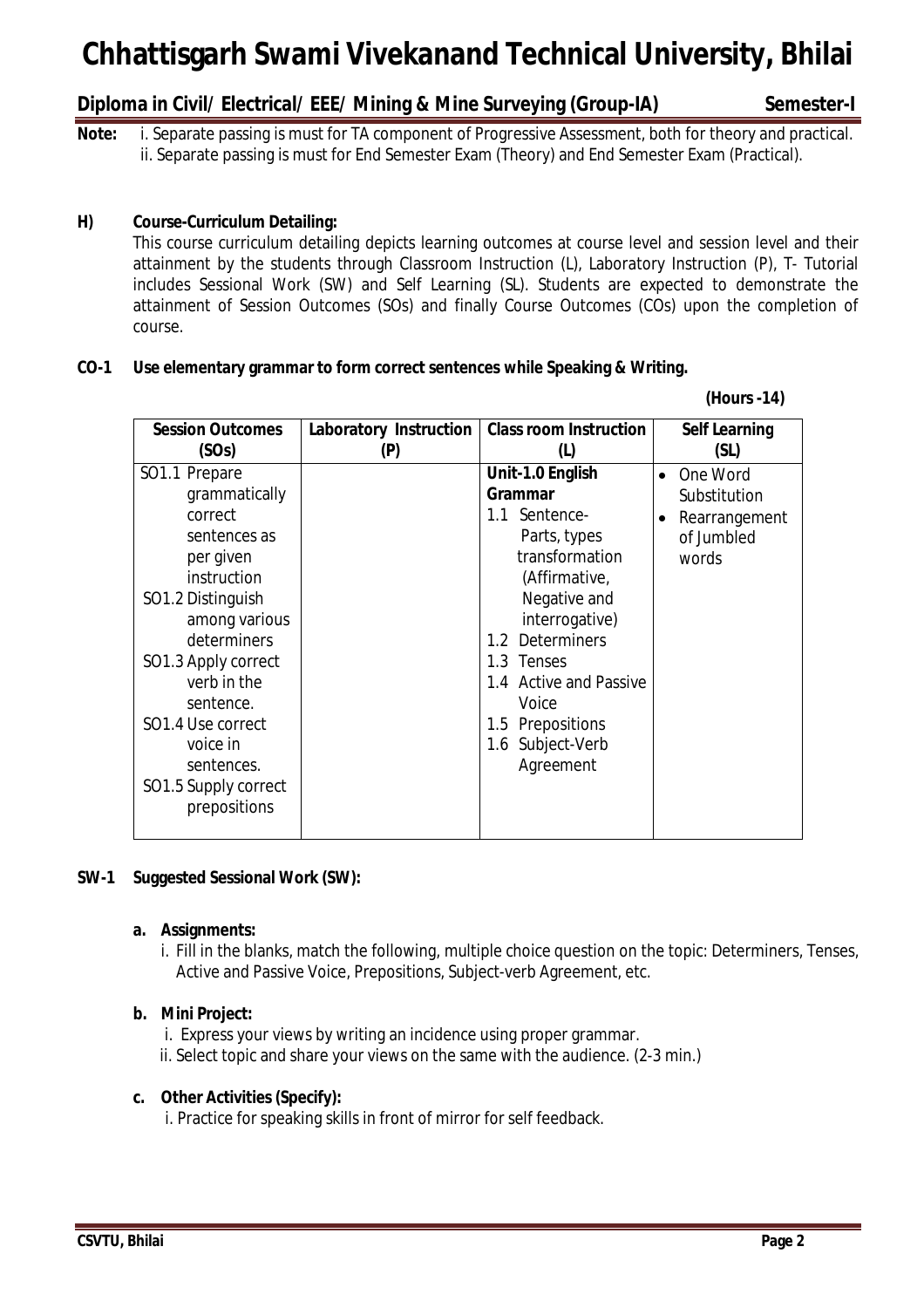# **Diploma in Civil/ Electrical/ EEE/ Mining & Mine Surveying (Group-IA) Semester-I**

- **CO-2 (a) Demonstrate ability to read and interpret documents/news paper/reports with correct pronunciation, audibility & accent.**
	- **(b) Demonstrate effective speaking and writing skills with clarity in an organized and professional manner.**

| (c) | Listen and reproduce the same in the oral and written form. |
|-----|-------------------------------------------------------------|
|-----|-------------------------------------------------------------|

| <b>Session Outcomes</b>                                                                                                                                                                                                                                                                                                                                                                                                                                         | <b>Laboratory Instruction</b>                                                                                                                                                                                                                                      | <b>Class room Instruction</b>                                                                                                                                                                                                                                                                                                                                                                                                                 | <b>Self Learning</b>                                                                   |
|-----------------------------------------------------------------------------------------------------------------------------------------------------------------------------------------------------------------------------------------------------------------------------------------------------------------------------------------------------------------------------------------------------------------------------------------------------------------|--------------------------------------------------------------------------------------------------------------------------------------------------------------------------------------------------------------------------------------------------------------------|-----------------------------------------------------------------------------------------------------------------------------------------------------------------------------------------------------------------------------------------------------------------------------------------------------------------------------------------------------------------------------------------------------------------------------------------------|----------------------------------------------------------------------------------------|
| (SOs)                                                                                                                                                                                                                                                                                                                                                                                                                                                           | (P)                                                                                                                                                                                                                                                                | (L)                                                                                                                                                                                                                                                                                                                                                                                                                                           | (SL)                                                                                   |
| SO2.1 Communicate<br>effectively using<br>correct<br>pronunciation,<br>accent,<br>modulation, clarity<br>in content,<br>structure, during<br>conversation<br>presentations,<br>debates, and<br>interviews by use<br>of different tools<br>of communication<br>SO2.2 Express views in<br>written and oral<br>form correctly<br>understanding<br>barriers in<br>communication<br>SO2.3 Use effective<br>techniques of<br>listening for<br>proper<br>communication | LE2.1 Deliver<br>extempore<br>speech of<br>short<br>duration (2<br>minutes)<br>using<br>appropriate<br>verbal & non-<br>verbal<br>communicati-<br>on.<br>LE2.2 Interpret &<br>communicate<br>Aural<br>instructions<br>to others in<br>Oral and<br>Written<br>Form. | Unit-2.0 Effective<br>Communication<br>2.1 Objectives of<br>communication.<br>2.2 Elements of<br>Communication<br>process<br>2.3 Seven Cs of<br>Communication<br>2.4 Different<br><b>Communication Skills</b><br>•Listening<br>• Speaking<br>$\bullet$ Reading<br>$\bullet$ Writing<br>2.5 Effective use of<br>listening<br>• Listening versus<br>hearing<br>• Process and Purpose<br>of listening.<br>• Techniques of<br>effective listening | • Practice<br>para-<br>linguistic<br>features<br>• Merits of<br>effective<br>listening |

# **SW- 2 Suggested Sessional Work (SW):**

# **a. Assignments:**

- i. Discuss various factors affecting Listening.
- ii. In today's competitive world LSRW Skills provide key to success in career "Explain the statement
- iii. List down the dos & don'ts to be taken care for attending a counselling

# **b. Mini Project**

Recorded Lecture, Presentation, Discourse from different channels like Peace of Mind/Astha, may be recorded and played in the class. Students are asked to listen and answer the questions

**(Hours-14)**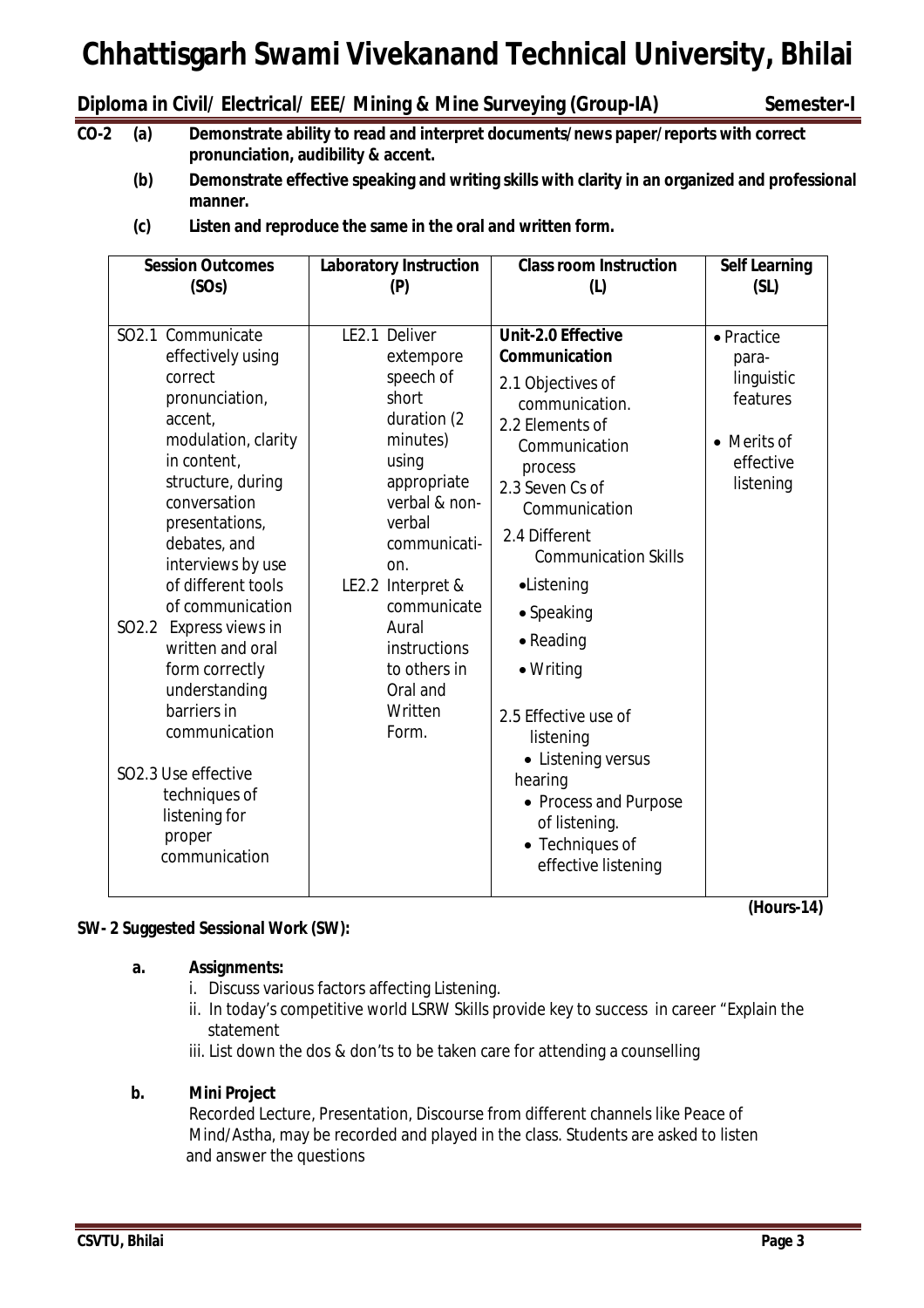# **Diploma in Civil/ Electrical/ EEE/ Mining & Mine Surveying (Group-IA) Semester-I**

# **c. Other Activities (Specify):**

Group discussion on different topics can be arranged by the teacher like Skills Development & youth, PM Skill Development Mission, Importance of Soft Skills, Professional Ethics & Values, Being Human, Environmental Protection, Gender Bias, Improving Presentation Skills etc.

# **CO-3 Provide response in written form related to prescribed short stories and passages.**

 **(Hours -20)**

| <b>Session Outcomes</b>                                                                                                                                                                                                                                    | Laboratory         | <b>Class room Instruction</b>                                                                                                                                                                                                                                                                                                                                                                                                                     | <b>Self Learning</b>                                                                                        |
|------------------------------------------------------------------------------------------------------------------------------------------------------------------------------------------------------------------------------------------------------------|--------------------|---------------------------------------------------------------------------------------------------------------------------------------------------------------------------------------------------------------------------------------------------------------------------------------------------------------------------------------------------------------------------------------------------------------------------------------------------|-------------------------------------------------------------------------------------------------------------|
| (SOs)                                                                                                                                                                                                                                                      | <b>Instruction</b> | (L)                                                                                                                                                                                                                                                                                                                                                                                                                                               | (SL)                                                                                                        |
| SO3.1 Express<br>views in<br>written<br>and oral<br>form after<br>reading<br>the<br>stories<br>SO3.2Comprehend<br>the passages.<br>SO3.3 Exhibit the<br>Procedure of<br>Summarizing<br>SO3.4 Write<br>short as well<br>as long<br>answers to<br>questions. | (P)                | *SOs Reading and Writing skills<br>will be developed through<br>following content for CO2 as well<br><b>Unit-3.0 Short Stories</b><br>3.1 Selfish Giant-Oscar Wilde<br>3.2 A Letter to God-Gregario<br>Lapex Y-Fuentes<br>3.3 An astrologer's Day -R.K.<br>Narayan<br>Unit 4.0 Suggestive passages for<br>Comprehension<br>Language of Science<br>4.1<br>4.2 Non-conventional sources of<br>Energy<br>4.3 Our Environment<br>4.4 Entrepreneurship | $\bullet$ Summarize<br><b>Short Stories</b><br>and passages as<br>mentioned in<br>Class room<br>Instruction |

# **SW-3 Suggested Sessional Work (SW):**

# **a. Assignments:**

- i. Loud reading of given stories by each student in the class. Students will listen the story carefully and summarize with moral of the story.
	- ii. Answer briefly questions of the prescribed stories and chapters.

# **b. Mini Project:**

- i. A group of students will select some short stories from Panchtantra or good source. Each student will read the different story loudly. It is reproduced/narrated by another student turn wise which is audio recorded through mobile etc. Teacher acts as facilitator.
- ii Read and interpret documents/news paper/internet for understanding the prescribed content.

# **c. Other Activities (Specify):**

i. Paragraph writings on general topics such as Time Management, Developing Positive Attitude, Team Building, environment, entrepreneurship, Developing Learning to Learn skills etc. Group discussion, debate and extempore on current topics.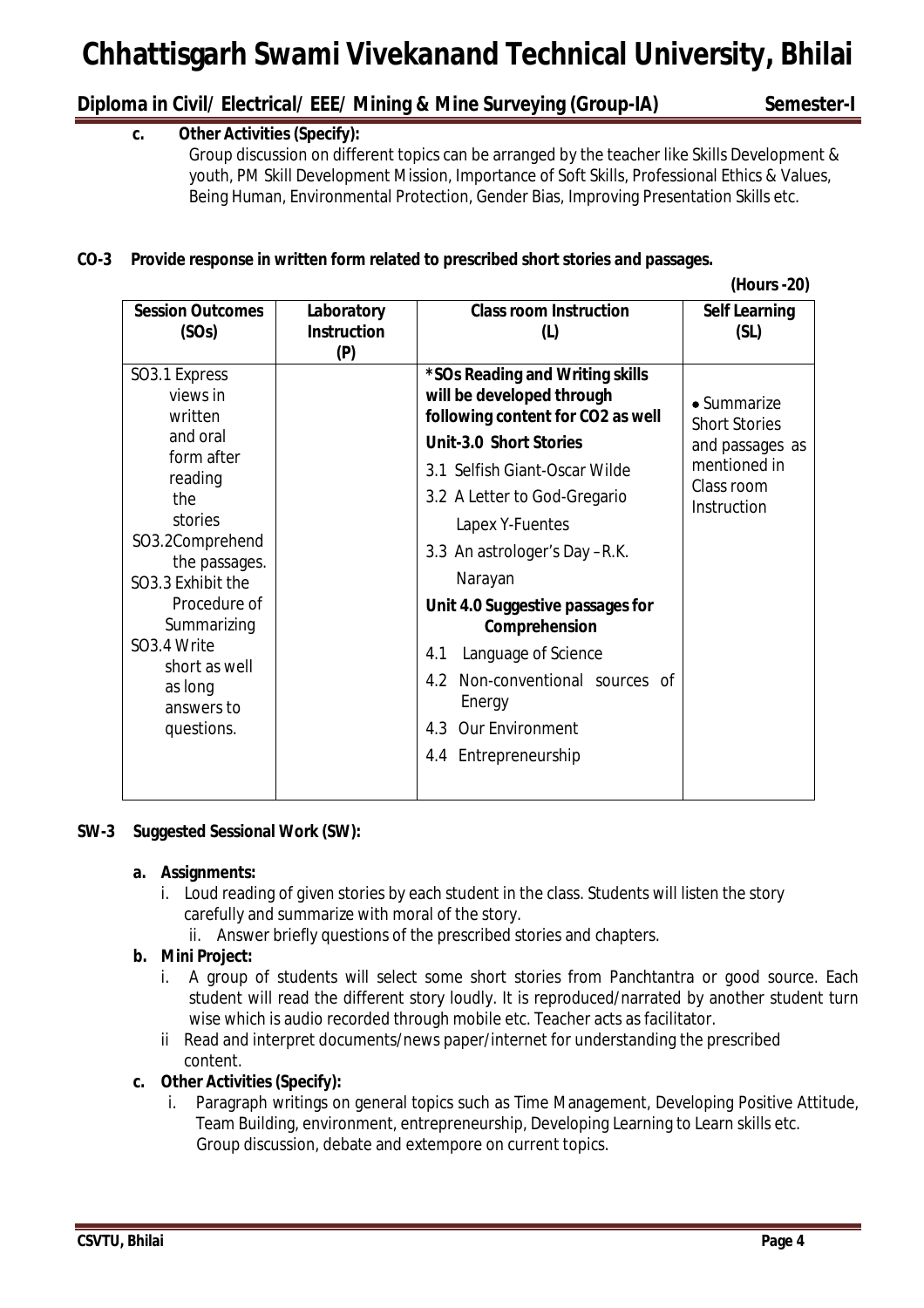**Diploma in Civil/ Electrical/ EEE/ Mining & Mine Surveying (Group-IA) Semester-I**

# **I) Suggested Specification Table (For ESE of Classroom Instruction):**

| <b>Unit</b>   | <b>Unit Titles</b>         | <b>Marks Distribution</b> | <b>Total</b> |              |
|---------------|----------------------------|---------------------------|--------------|--------------|
| <b>Number</b> |                            |                           |              | <b>Marks</b> |
|               | English Grammar            |                           |              | 20           |
|               | Effective communication    |                           |              |              |
| Ш             | <b>Short Stories</b>       |                           |              |              |
|               | Passages for Comprehension |                           | 10           | 20           |
|               | Total                      |                           | 36           |              |

**Legend:** R: Remember, U: Understand, A: Apply and above

# **J) Note: There will be no end semester examination (ESE) for laboratory instructions and the practical activity will be assessed for term work.**

# **K) Suggested Instructional/Implementation Strategies:**

- 1. Improved Lecture
- 2. Tutorial
- 3. Case Method
- 4. Group Discussion
- 5. Role Play
- 6. Demonstration
- 7. ICT Based Teaching Learning (Video Demonstration/Tutorials CBT, Blog, Facebook, Twitter, Whatsapp, Mobile, Online sources)
- 8. Brainstorming

# **L) Suggested Learning Resources:**

**(a) Books** :

| S.             | <b>Title</b>                                                                        | <b>Author</b>                                   | <b>Publisher</b>                       | <b>Edition &amp; Year</b>                                   |
|----------------|-------------------------------------------------------------------------------------|-------------------------------------------------|----------------------------------------|-------------------------------------------------------------|
| No.<br>1       |                                                                                     |                                                 |                                        | $4th$ Edition                                               |
|                | English Grammar in<br><b>Use</b>                                                    | Murphy Raymond                                  | Cambridge<br><b>Publications</b>       |                                                             |
| $\overline{2}$ | Living English<br>Structure                                                         | Allen                                           | Cambridge<br>Publications              | Fifth edition(2009)                                         |
| 3              | <b>Effective English</b><br>with CD                                                 | Kumar, E. Suresh;<br>Sreehari, P.; Savithri, J. | Pearson Education,<br>Noida, New Delhi | 2009 ISBN: 978-81-<br>317-3100-0                            |
| 4              | English Grammar at<br>Glance                                                        | Gnanamurali, M.                                 | S. Chand and Co. New<br>Delhi,         | 2011<br>ISBN:97881219290<br>42                              |
| 5              | <b>Communication Skill</b><br>for Technical<br><b>Students</b>                      |                                                 | Somaiya Publication                    |                                                             |
| 6              | <b>Elementary English</b><br>Grammar and<br>Composition                             | Agarwal N.K.                                    | <b>Goyal Brothers</b><br>Prakashan     | <b>Latest Edition</b>                                       |
| $\overline{7}$ | A Study Guide on<br>Communication<br><b>Skills for Technical</b><br><b>Students</b> | Dr. Sumi Guha<br>Dr. Shameena Bano              | Vaibhay Prakashan                      | 1 <sup>st</sup> Edition, 2020<br>ISBN-978-93-<br>89989-25-0 |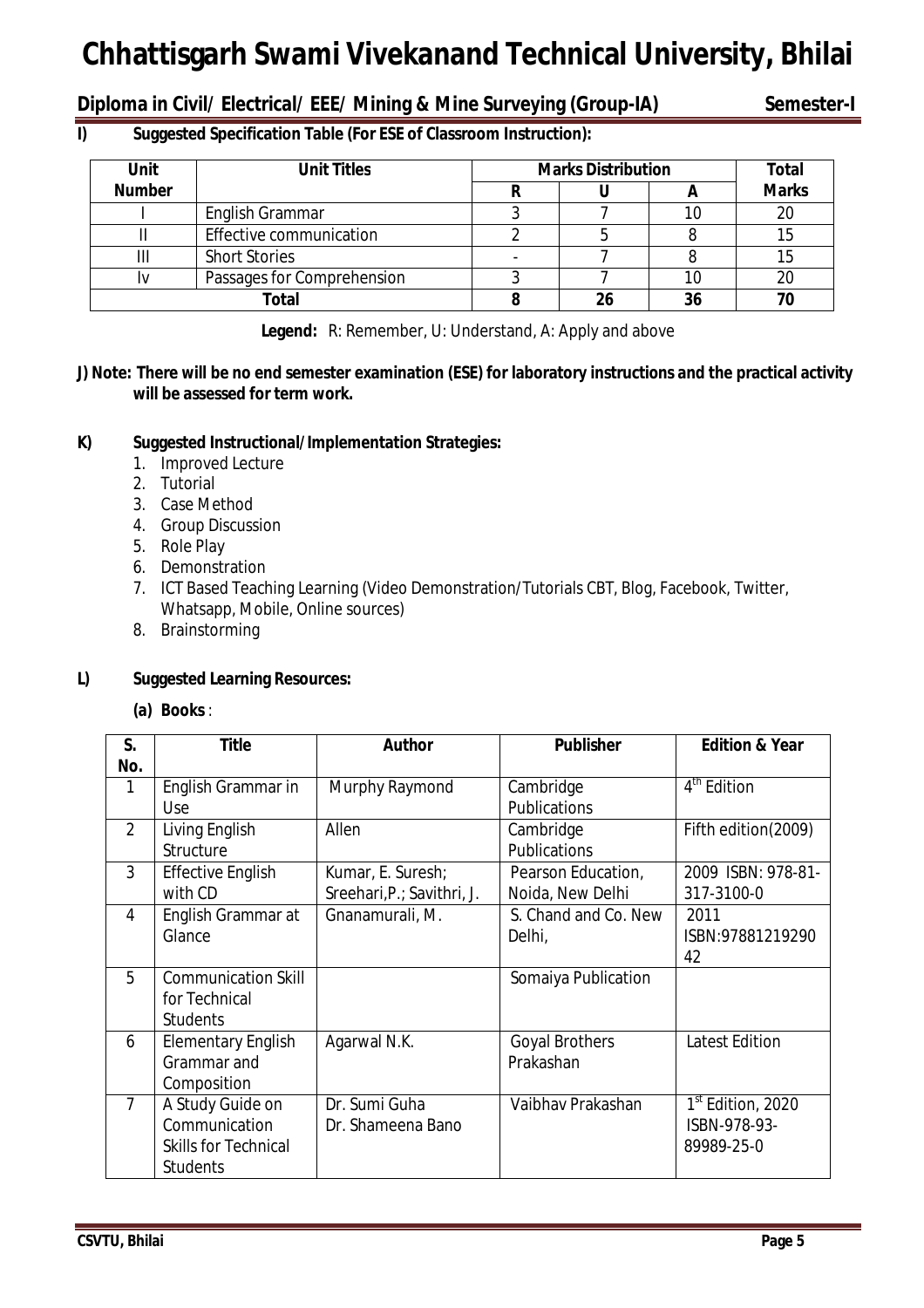# **Diploma in Civil/ Electrical/ EEE/ Mining & Mine Surveying (Group-IA) Semester-I**

# **(b) Open source software and website address**:

- 1. https://www.englishgrammar.org/
- 2. http://www.englishgrammarsecrets.com/
- 3. https://www.usingenglish.com/handouts/
- 4. http://learnenglish.britishcouncil.org/en/english-grammar
- 5. https://www.englishclub.com/grammar/
- 6. http://www.perfect-english-grammar.com/
- 7. http://www.englishteachermelanie.com/category/grammar/
- 8. https://www.grammarly.com/blog/category/handbook
- 9. https://www.britishcouncil.in/english/learn-online
- 10. http://learnenglish.britishcouncil.org/en/content
- 11. http://www.talkenglish.com/
- 12. languagelabsystem.com
- 13. www.wordsworthelt.com

# **(c) Others:**

- 1. Learning Packages.
- 2. Lab Manuals.
- 3. Language software Manual
- **4.** Users' Guide

# **M) List of Major Laboratory Equipment and Tools:**

| S. No.         | <b>Name of Equipment</b> | <b>Broad</b><br><b>Specifications</b>                                                | Relevant<br><b>Experiment</b><br><b>Number</b> |
|----------------|--------------------------|--------------------------------------------------------------------------------------|------------------------------------------------|
|                | Computers                | A complete computer system with headphones &<br><b>Speakers</b>                      | All                                            |
| $\overline{2}$ | Soft ware                | English communication softwares - Globarina, A-<br>One Solutions, Wordsworth, Spears | All                                            |
| 3.             | Computer tables & chairs | Depending upon the size of the Language Lab                                          | All                                            |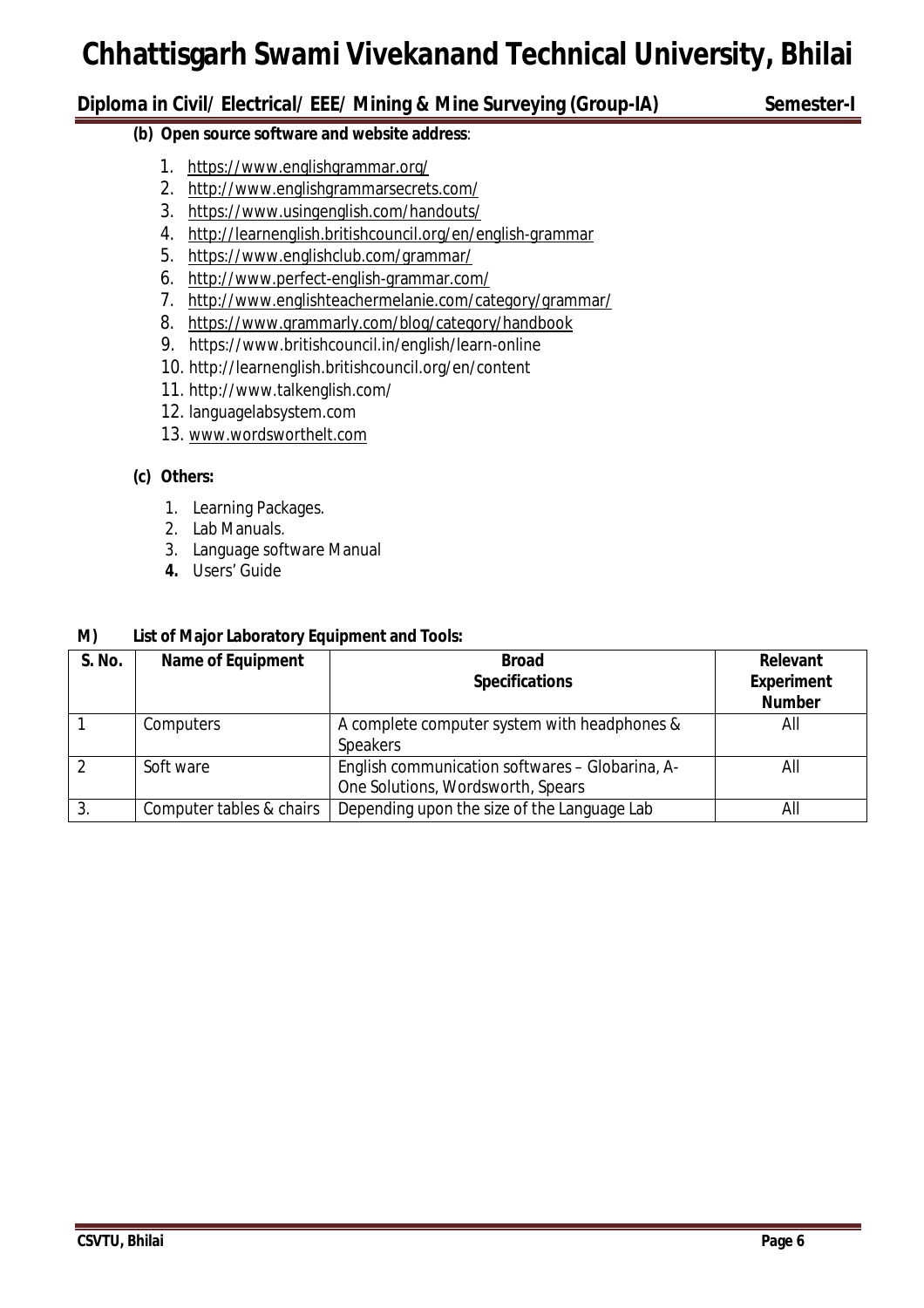# **Diploma in Civil/ Electrical/ EEE/ Mining & Mine Surveying (Group-IA)** Semester-I

# **N) Mapping of POs & PSOs with COs:**

| Course<br><b>Outcomes</b><br>(COs)                                                                                                                                                            |                            | <b>Programme Outcomes</b><br>(POs)    |                  |                                                    |                                |                                                               |                       |                          |                                      |                                    | Programme<br><b>Specific</b><br><b>Outcomes</b><br>(PSO <sub>s</sub> ) |                       |
|-----------------------------------------------------------------------------------------------------------------------------------------------------------------------------------------------|----------------------------|---------------------------------------|------------------|----------------------------------------------------|--------------------------------|---------------------------------------------------------------|-----------------------|--------------------------|--------------------------------------|------------------------------------|------------------------------------------------------------------------|-----------------------|
|                                                                                                                                                                                               | PO-1<br>Basic<br>knowledge | <b>PO-2</b><br>knowledg ents and<br>e | PO-3<br>practice | $PO-4$<br>Discipline Experim Engineerin<br>g Tools | <b>PO-5</b><br>The<br>engineer | PO-6<br>Environmen<br>t and<br>and society sustainabilit<br>y | <b>PO-7</b><br>Ethics | PO-8<br>and team<br>work | PO-9<br>Individual Communi<br>cation | PO-10<br>Life-<br>long<br>learning | PSO-                                                                   | PSO-<br>$\mathcal{P}$ |
| CO-1 Use elementary grammar to<br>form correct sentences while<br>Speaking & Writing                                                                                                          | $\overline{2}$             |                                       | $\overline{2}$   |                                                    |                                |                                                               |                       | 1                        | $\overline{2}$                       | $\overline{2}$                     |                                                                        | 2                     |
| CO-2 (a) Demonstrate ability to<br>read and interpret<br>documents/news<br>papers/reports with correct<br>pronunciation, audibility &<br>accent.                                              |                            |                                       |                  |                                                    |                                |                                                               |                       |                          |                                      |                                    |                                                                        |                       |
| (b) Demonstrate effective<br>speaking and writing skills<br>with clarity in an organized<br>and professional manner.<br>(c) Listen and reproduce the<br>same in the oral and<br>written form. | $\overline{2}$             |                                       | 3                | $\overline{2}$                                     |                                |                                                               | 1                     | $\overline{2}$           | 3                                    | 3                                  | $\overline{2}$                                                         | 2                     |
| CO-3 Provide response in written<br>form<br>related to prescribed short<br>stories and passages                                                                                               | $\overline{2}$             | $\overline{2}$                        | $\overline{2}$   |                                                    |                                |                                                               |                       | 1                        | $\overline{2}$                       | 1                                  |                                                                        |                       |

**Legend:**1 – Low, 2 – Medium, 3 – High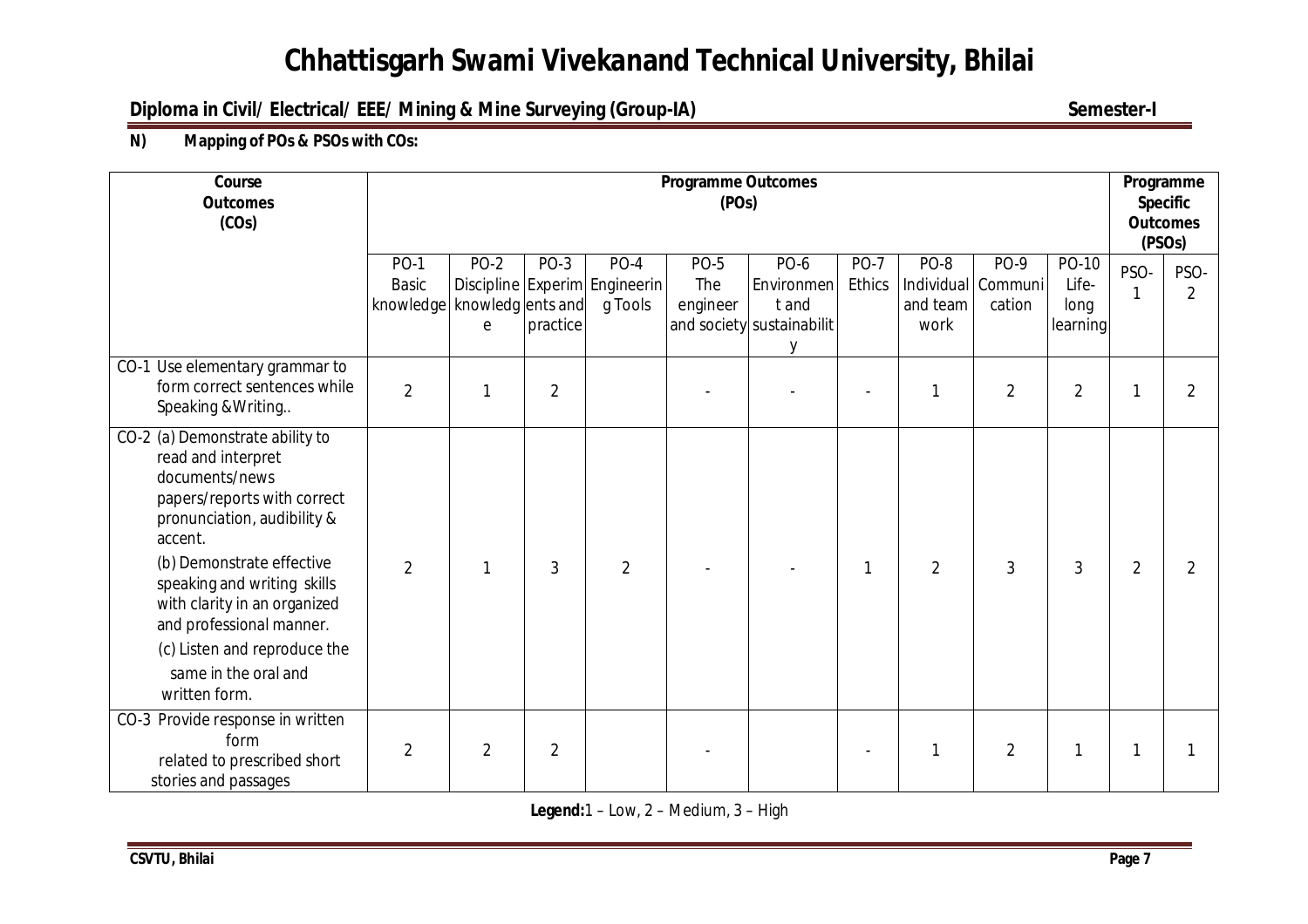# **Diploma in Civil/ Electrical/ EEE/ Mining & Mine Surveying (Group-IA)** Semester-I

# **O) Course Curriculum Map:**

| POs & PSOs No.             | <b>COs No.&amp; Titles</b>                                                                                                                                                                                                                           | SOs No.                          | Laboratory<br>Instruction(P) | <b>Classroom Instruction</b><br>(L)                                                                               | <b>Self Learning</b><br>(SL)               |
|----------------------------|------------------------------------------------------------------------------------------------------------------------------------------------------------------------------------------------------------------------------------------------------|----------------------------------|------------------------------|-------------------------------------------------------------------------------------------------------------------|--------------------------------------------|
| PO1,2,3,8,9,10             | $CO-1$<br>Use elementary grammar to form<br>correct sentences during Speaking                                                                                                                                                                        | SO1.1<br>SO1.2                   |                              | Unit-1.0 English Grammar<br>1.1, 1.2, 1.3, 1.4, 1.5, 1.6                                                          |                                            |
| PSO 1,2                    | & Writing.                                                                                                                                                                                                                                           | SO1.3<br>SO1.4                   |                              |                                                                                                                   |                                            |
|                            |                                                                                                                                                                                                                                                      | SO1.5                            |                              |                                                                                                                   |                                            |
| PO                         | (a) Demonstrate ability to read &<br>$CO-2$                                                                                                                                                                                                          | SO <sub>2.1</sub>                | LE2.1                        | Unit-2.0 Effective                                                                                                |                                            |
| 1,2,3,4,7,8,9,10           | interpret documents/news                                                                                                                                                                                                                             | SO <sub>2.2</sub>                | LE2.2                        | Communication                                                                                                     |                                            |
| PSO 1,2                    | papers/reports with correct<br>pronunciation, audibility & accent.<br>(b) Demonstrate effective<br>speaking skills with clarity in an<br>organized and professional<br>manner.<br>(c) Listen and reproduce the<br>same in the oral and written form. | SO <sub>2.3</sub>                |                              | 2.1, 2.2, 2.3, 2.4, 2.5                                                                                           | As mentioned<br>in relevant<br>page number |
| PO 1,2,3,8,9,10<br>PSO 1,2 | CO-3 Provide response in written form<br>related to prescribed short stories<br>and passages                                                                                                                                                         | SO3.1<br>SO3.2<br>SO3.3<br>SO3.4 |                              | Unit-3.0 Short Stories<br>3.1, 3.2, 3.3, 3.4<br>Unit-4.0 Passages for<br>comprehension<br>4.1, 4.2, 4.3, 4.3, 4.4 |                                            |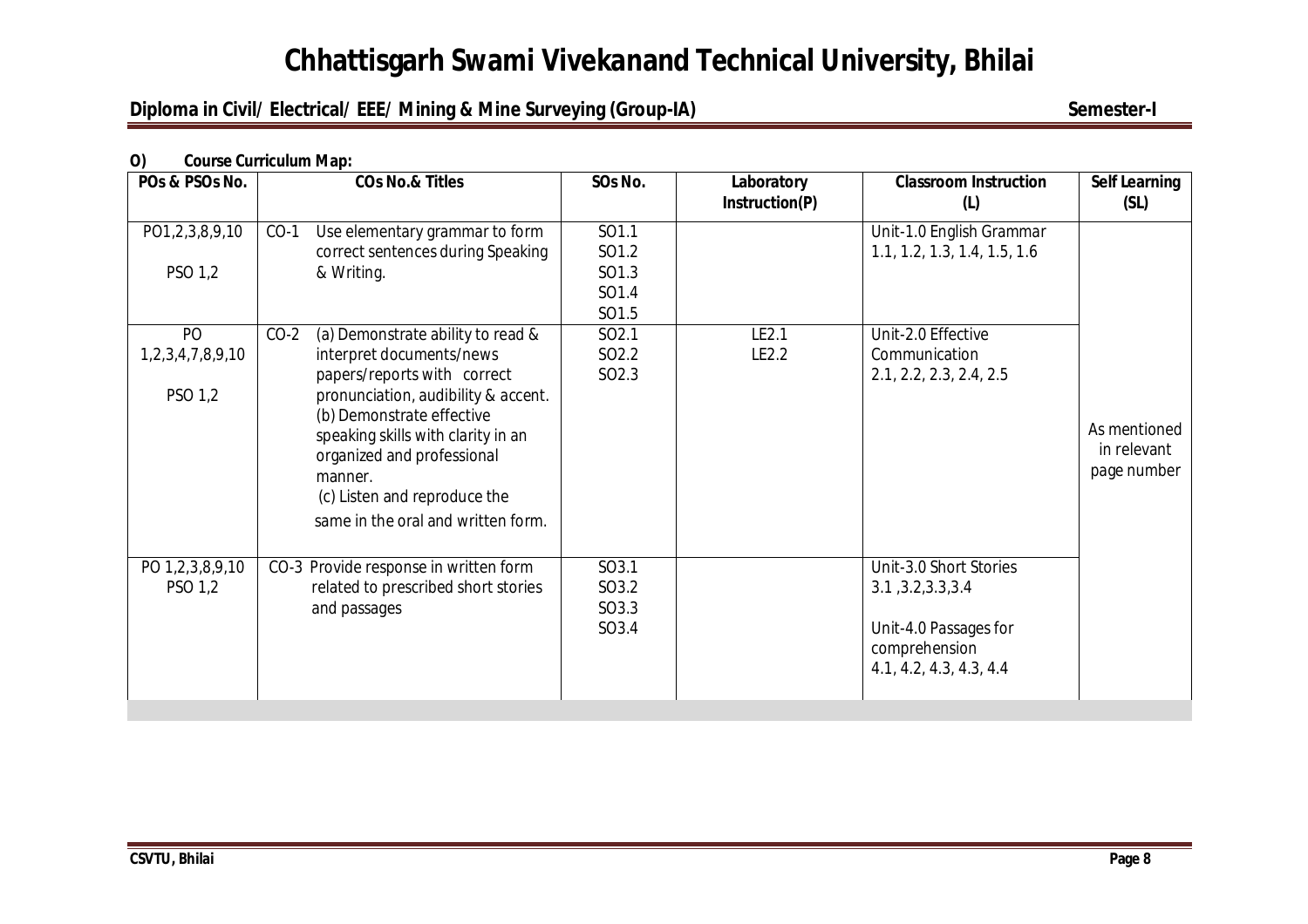**Diploma in Civil/ Electrical/ EEE/ Mining & Mine Surveying (Group-IA) Semester-I** 

**A) Course Code : 2000172(014)**

- **B) Course Title : Applied Maths-I C) Pre- requisite Course Codeand Title :**
- **D) Rationale :**

Mathematics has the potential to understand the core technological studies. This course of Applied Mathematics-I is being introduced as a foundation, which will help in developing the requisite course outcomes to most of the Diploma programs, and hence caters to the needs of the industry enhancing the employability. It will help the students to apply the principles of the fundamental engineering mathematics to solve related technology problems. The course will give the students an insight to apply and analyze the Engineering problems scientifically based on Determinants, Matrices, Differential Calculus, Co-ordinate Geometry and Fundamentals of the Statistics.

# **E) Course Outcomes:**

- **CO-1 Solve engineering related problems based on concepts ofAlgebra.**
- **CO-2 Use basic concepts of Differential Calculusto solve engineering related problems.**
- **CO-3 Compute maxima, minima,tangent andnormal for engineering related problems.**
- **CO-4 Solve engineering problems under given conditions ofstraightlines and conic sections.**
- **CO-5 Use basic concepts of Statistics tosolve engineering related problems.**

# **F) Scheme of Studies:**

| S.No | <b>Board of</b>    | Course<br>Code | <b>Course Title</b>    | <b>Scheme of Studies</b><br>(Hours/Week) |                          |                                           |  |  |
|------|--------------------|----------------|------------------------|------------------------------------------|--------------------------|-------------------------------------------|--|--|
|      | <b>Study</b>       |                |                        |                                          | P                        | <b>Total</b><br>Credits(C)<br>$L+T+(P/2)$ |  |  |
|      | Applied<br>Science | 2000172(014)   | <b>Applied Maths-I</b> | 2                                        | $\overline{\phantom{0}}$ | 3                                         |  |  |

**Legend:** L: Classroom Instruction (Includes different instructional strategies i.e. Lecture and other), P: Laboratory Instruction (Includes Practical performances in laboratory workshop, field or other locations using different instructional strategies) T- Tutorial includes Sessional Work(SW) (includes assignment, seminar, mini project etc.) and Self Learning (SL), C: Credits

 **Note:** SW and SL has to be planned and performed under the continuous guidance and feedback of teacher to ensure outcome of Learning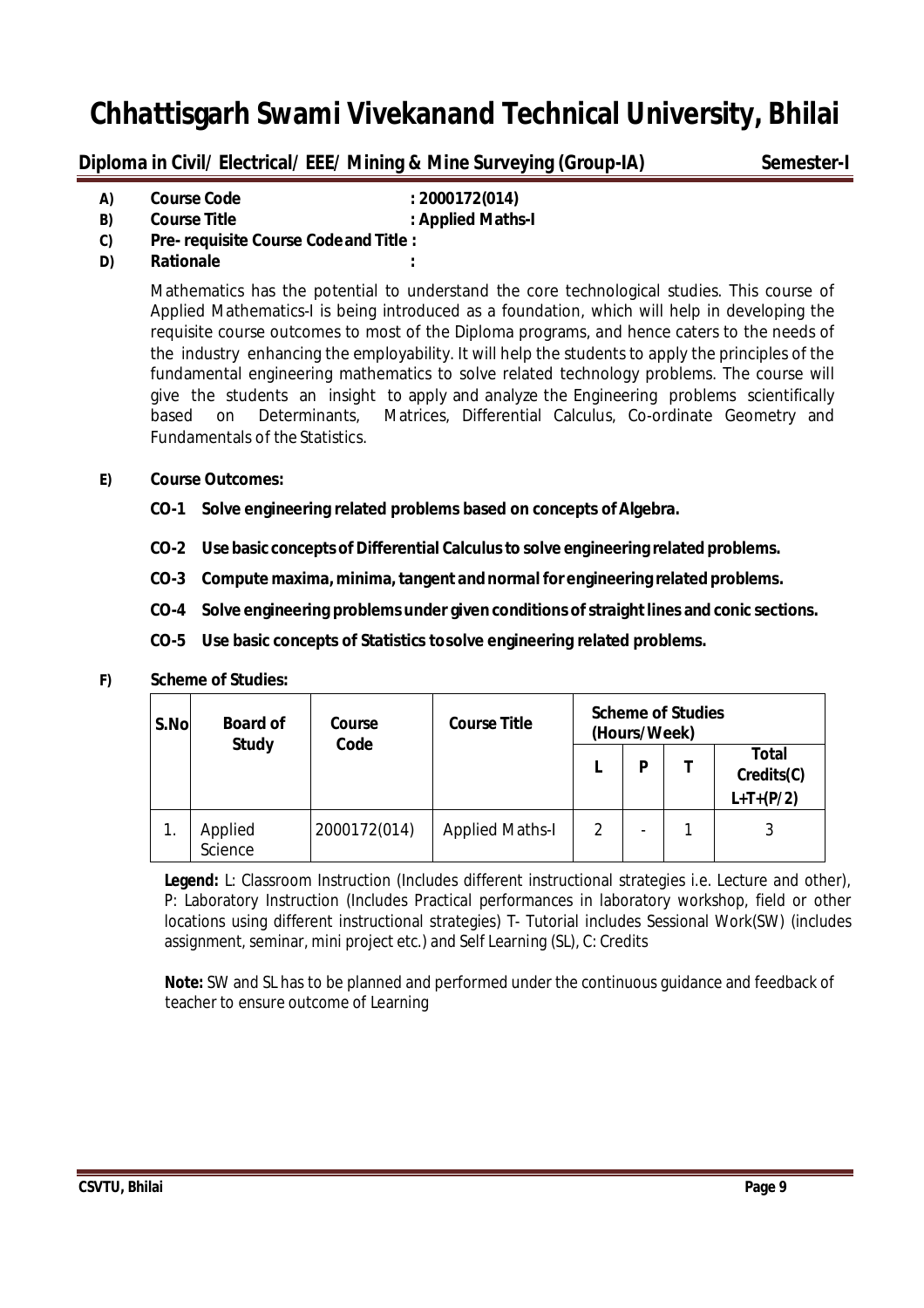**Diploma in Civil/ Electrical/ EEE/ Mining & Mine Surveying (Group-IA) Semester-I**

**G) Scheme of Assessment:**

| S.No | <b>Board of</b>    | <b>Scheme of Examination</b><br><b>Course Title</b><br>Course |                        |               |    |                  |            |              |             |
|------|--------------------|---------------------------------------------------------------|------------------------|---------------|----|------------------|------------|--------------|-------------|
|      | <b>Study</b>       | Code                                                          |                        | <b>Theory</b> |    | <b>Practical</b> |            | <b>Total</b> |             |
|      |                    |                                                               |                        | <b>ESE</b>    | СT | ΤA               | <b>ESE</b> | ТA           | <b>Mark</b> |
|      |                    |                                                               |                        |               |    |                  |            |              | S           |
|      | Applied<br>Science | 2000172<br>(014)                                              | <b>Applied Maths-I</b> | 70            | 20 | 30               | -          |              | 120         |

 **Note :** i. Separate passing is must for TA component of Progressive Assessment, both for theory and practical.

ii. Separate passing is must for End Semester Exam (Theory) and End Semester Exam (Practical).

# **H) Course-Curriculum Detailing:**

This course curriculum detailing depicts learning outcomes at course level and session level and their attainment by the students through Classroom Instruction (L), Laboratory Instruction (P), T- Tutorial includes Sessional Work (SW) and Self Learning (SL). Students are expected to demonstrate the attainment of Session Outcomes (SOs) and finally Course Outcomes (COs) upon the completion of course.

# **CO-1 Solve engineering related problems based on concepts of Algebra.**

|                                                                                                                                                                                                                                                |                                         |                                                                                                                                                                                                                                                                                                                                                         | (Approx. Hrs: 08)                                                                                                                          |
|------------------------------------------------------------------------------------------------------------------------------------------------------------------------------------------------------------------------------------------------|-----------------------------------------|---------------------------------------------------------------------------------------------------------------------------------------------------------------------------------------------------------------------------------------------------------------------------------------------------------------------------------------------------------|--------------------------------------------------------------------------------------------------------------------------------------------|
| <b>Session Outcomes (SOs)</b>                                                                                                                                                                                                                  | Laboratory<br><b>Instruction</b><br>(P) | Class room Instruction (L)                                                                                                                                                                                                                                                                                                                              | Self Learning (SL)                                                                                                                         |
| SO1.1 Calculate the area<br>of the given triangle<br>determinant<br>by<br>method.<br>SO1.2 Solve given system<br>of linear equations<br>using Cramer's rule.<br>Solve given system of<br>linear equations<br>using matrix<br>inversion method. |                                         | Unit-1.0 Algebra<br>1.1 Determinants<br>1.11 Concept and properties<br>of determinants<br>1.12 Solution of<br>simultaneous<br>equations in three<br>unknowns by<br>Cramer's rule<br>1.2 Matrices<br>1.21 Algebra of Matrices<br>1.22 Inverse of Matrices<br>1.23 Solution of<br>Simultaneous<br>equations by matrix<br>inversion method of<br>order 3x3 | Solution of<br>$\bullet$<br>simultaneou<br>s equations<br>by<br>determinant<br>S<br>Solution of<br>simultaneou<br>s equations<br>by matrix |

# **SW-1 Suggested Sessional Work (SW):**

- **a. Assignments:**
	- i. Expound examples of determinant in day today life.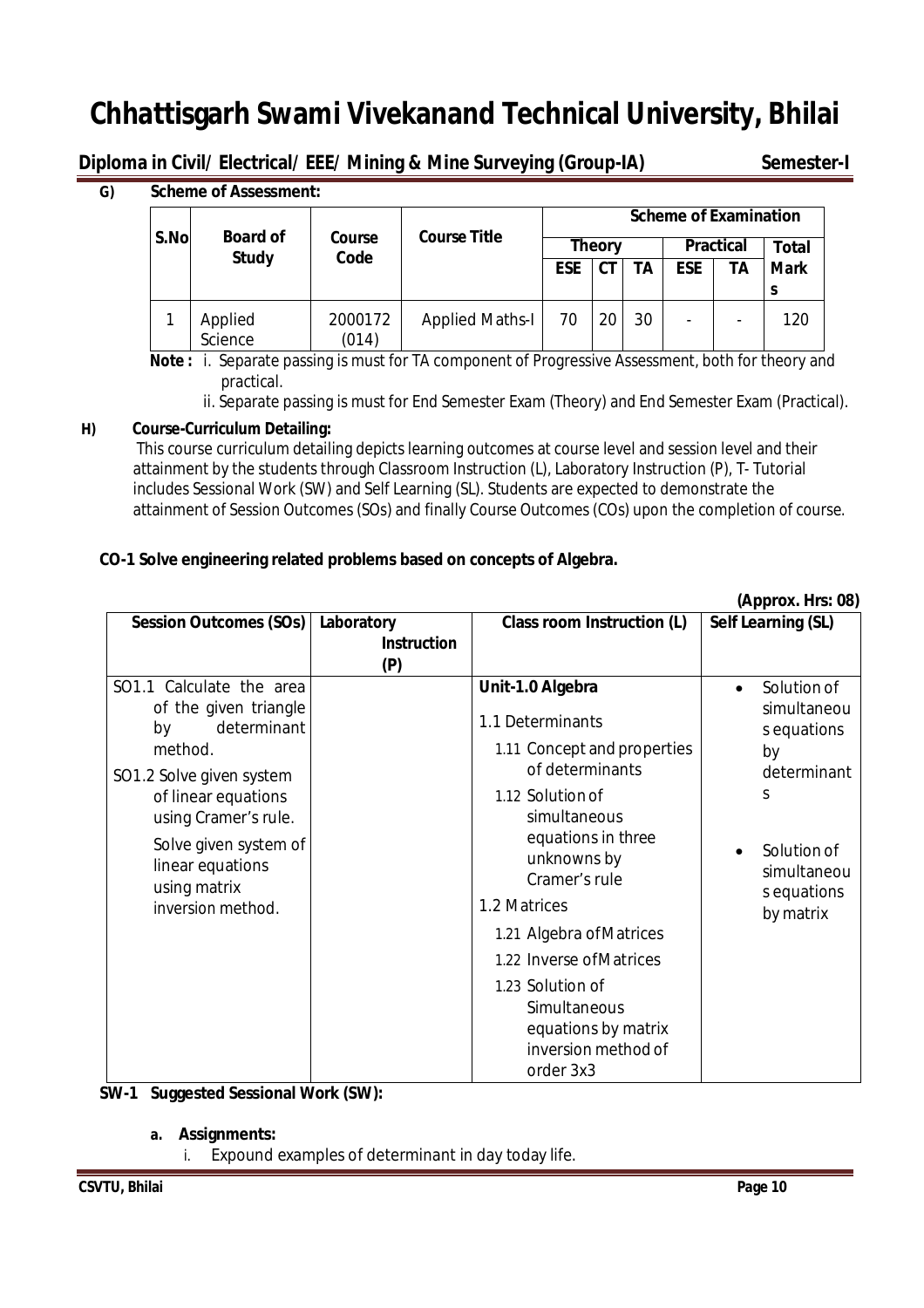# **Diploma in Civil/ Electrical/ EEE/ Mining & Mine Surveying (Group-IA) Semester-I**

- ii. Explore the use of simultaneous equations by matrix method in daily life.
- iii. Expound examples of inverse of matrix for real world problems.

# **b.Mini Project:**

- i. Prepare charts using determinants to find the area of triangle.
- ii. Prepare flow charts for solutions of system of equations by matrix method.
- iii. Prepare models using matrices to solve simple problems based onCryptography.

# **c. Other Activities (Specify):**

- I. Identify engineering problems based on real world problems with the use of free tutorials available on the Internet.
- II. Use graphical software EXCEL, D-PLOT and GRAPH for related topics.
- III. Use MATH-CAD as mathematical tool to solve the problems of differential calculus.
- IV. Seminar on basic applications of matrices
- V. Seminar on application of algebra to engineering related problems.

# **CO-2 Use basic concepts of Differential Calculus to solve engineering relatedproblems.**

|                                                                                                                                                                                                                                        |                                         |                                                                                                                                                                                                                                                                                                                                                                                                                                                                                                                                         |           | (Approx. Hrs.: 08)                                                                                                                                                                              |
|----------------------------------------------------------------------------------------------------------------------------------------------------------------------------------------------------------------------------------------|-----------------------------------------|-----------------------------------------------------------------------------------------------------------------------------------------------------------------------------------------------------------------------------------------------------------------------------------------------------------------------------------------------------------------------------------------------------------------------------------------------------------------------------------------------------------------------------------------|-----------|-------------------------------------------------------------------------------------------------------------------------------------------------------------------------------------------------|
| <b>Session Outcomes</b><br>(SOs)                                                                                                                                                                                                       | Laboratory<br><b>Instruction</b><br>(P) | Class room Instruction (L)                                                                                                                                                                                                                                                                                                                                                                                                                                                                                                              |           | <b>Self Learning (SL)</b>                                                                                                                                                                       |
| SO2.1 Utilize basic<br>concepts of<br>trigonometry to<br>solve given<br>elementary<br>engineering<br>problems.<br>SO2.2 Calculate limit<br>of given<br>functions.<br>SO2.3 Obtain<br>derivatives of<br>given function<br>of functions. |                                         | <b>Unit-2.0 Differential Calculus</b><br>2.1 Basic Trigonometry<br>2.11 Multiple and sub multiple angles<br>2.2 Functions and Limits<br>2.21 Independent and<br>dependent variables<br>2.22 Different types of functions<br>2.23 Concept of Limit and its<br>evaluation<br>2.3 Differentiation of elementary<br>functions<br>2.31 Differentiation of Algebraic,<br>Trigonometric, Exponential<br>and Logarithmic functions<br>2.32 Differentiation of sum,<br>product, quotient of two<br>functions<br>2.33 Differentiation of function | $\bullet$ | Limit<br>for<br>given<br>function<br><sub>of</sub><br>one variable<br><b>Derivatives</b><br>of given<br>Algebraic,<br>Trigonometri<br>$C_{I}$<br>Exponential<br>and<br>Logarithmic<br>functions |

**SW-2 Suggested Sessional Work (SW):**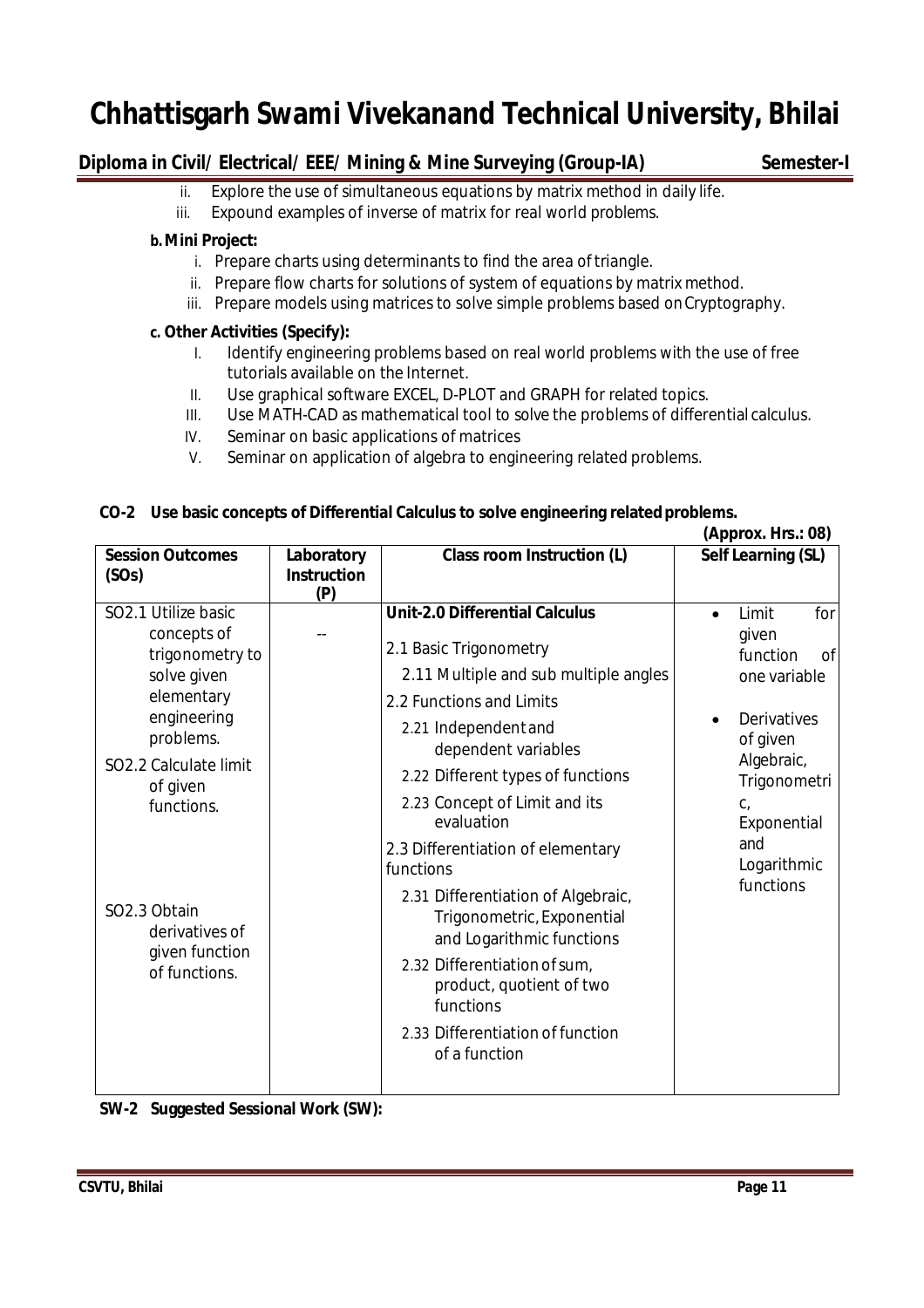# **Diploma in Civil/ Electrical/ EEE/ Mining & Mine Surveying (Group-IA) Semester-I**

# **a. Assignments:**

- I. Enumerate the value of the limit for given function of onevariable.
- II. Explore the applications of derivative of given Algebraic, Trigonometric, Exponential and Logarithmic functions in engineering.

# **b. Mini Project:**

- i. Prepare charts showing formulas of multiple and sub multiple trigonometric functions.
- ii. Prepare graphical representation for the existence of limits of given functions.

### **c.Other Activities (Specify):**

- I. Identify engineering problems based on real world problems with the use of free tutorials available on the Internet.
- II. Use graphical software EXCEL, D-PLOT and GRAPH for topics related to calculus.
- III. Use MATH-CAD as mathematical tool to solve the problems of differential calculus.
- IV. Seminar on engineering applications of derivatives of functions.

### **CO- 3 Compute maxima, minima, tangent and normal for engineering related problems.**

|                                                                                                                                                                                                                                                                              |                               |                                                                                                                                                                                                                                                                                                                                                                                       | (Approx. Hrs: 11)                                                                                                                    |
|------------------------------------------------------------------------------------------------------------------------------------------------------------------------------------------------------------------------------------------------------------------------------|-------------------------------|---------------------------------------------------------------------------------------------------------------------------------------------------------------------------------------------------------------------------------------------------------------------------------------------------------------------------------------------------------------------------------------|--------------------------------------------------------------------------------------------------------------------------------------|
| <b>Session Outcomes (SOs)</b>                                                                                                                                                                                                                                                | Laboratory<br>Instruction (P) | Class room Instruction (L)                                                                                                                                                                                                                                                                                                                                                            | Self Learning (SL)                                                                                                                   |
| SO3.1 Calculate second<br>order derivatives<br>of given<br>functions.<br>SO3.2 Apply the concepts<br>of differentiation to<br>find the equation of<br>tangent and normal<br>for given problem.<br>SO3.3 Utilize the concepts<br>of differentiation to<br>calculate<br>maxima |                               | Unit-3.0 Applications of<br><b>Differential Calculus</b><br>derivatives-<br>3.1 Second<br>order<br>order derivatives<br>Second<br>(without examples)<br>3.2 Equation of Tangent<br>and<br>Normal 3.21<br>Equation<br>0f<br>Normal<br>for<br>Tangent<br>and<br>functions of one variable only<br>3.3 Maxima and minima<br>3.31 Maxima and minima for<br>functions of one variable only | Applications<br>$\bullet$<br>Ωf<br>derivatives<br>Maximum<br>$\bullet$<br>and<br>minimum<br>value<br>οf<br>given<br><b>Functions</b> |
| minima<br>for<br>and<br>given<br>function<br>under<br>certain<br>conditions.                                                                                                                                                                                                 |                               |                                                                                                                                                                                                                                                                                                                                                                                       |                                                                                                                                      |

### **SW-3 Suggested Sessional Work (SW):**

#### **a. Assignments:**

- i. Explore the role of differentiation to second order derivatives.
- ii. Analyze the equation of tangent and normal for given function and expound what it reflects.
- iii. Calculate the maximum and minimum value of given function for engineering related problems.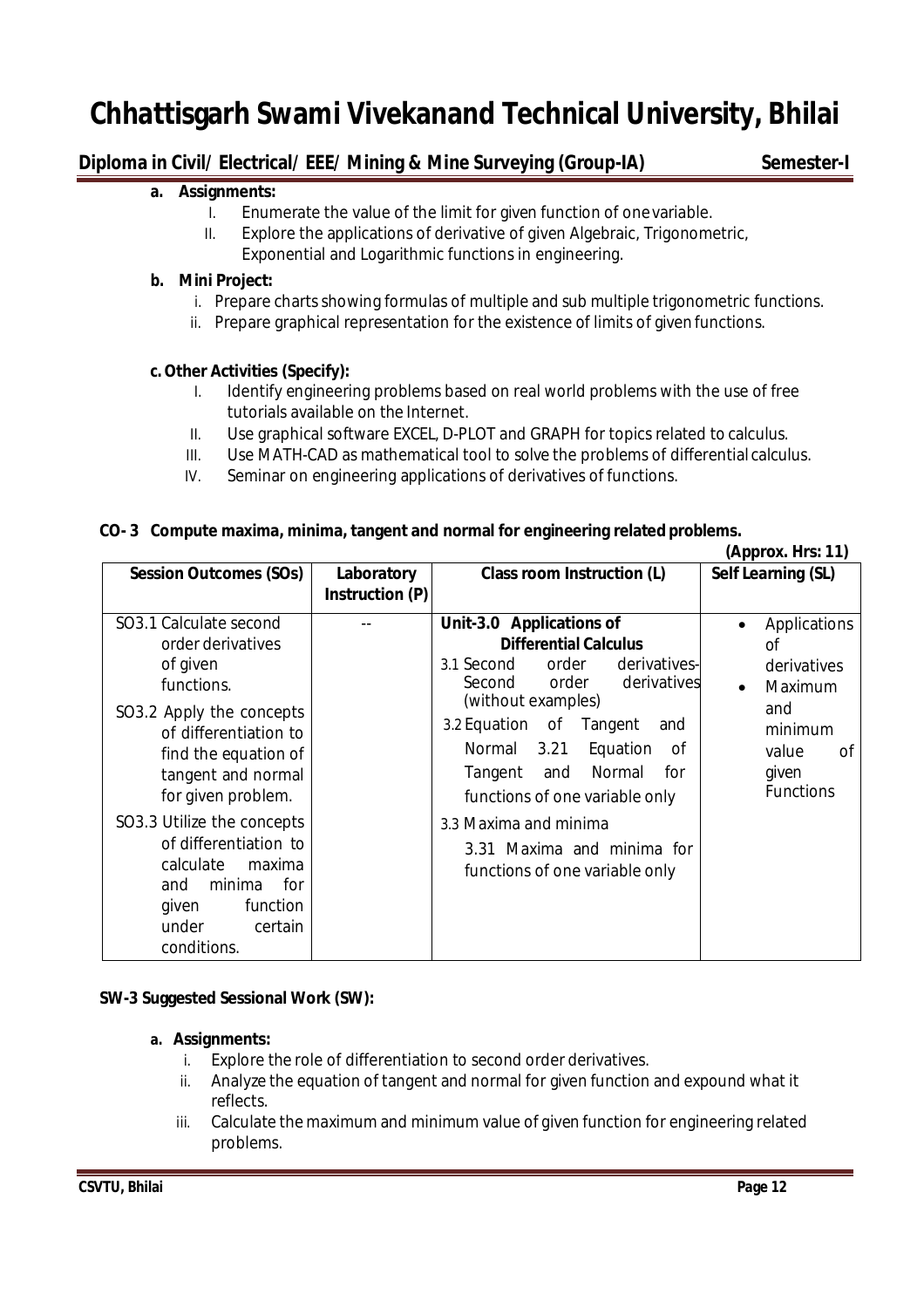# **Diploma in Civil/ Electrical/ EEE/ Mining & Mine Surveying (Group-IA) Semester-I**

# **b. Mini Project:**

- I. Prepare flow charts showing method of getting maximum and minimum value of given function.
- II. Prepare graph for tangent and normal for given function.
- III. Prepare model showing the application of tangent and normal to bending of roads in case of sliding of vehicle.

# **c. Other Activities (Specify):**

- I. Identify engineering problems based on real world with the use of free tutorials available on the Internet.
- II. Use graphical software EXCEL, D-PLOT and GRAPH for applications of calculus and related topics.
- III. Use MATH-CAD as mathematical tool to solve the problems of applications of differential calculus.
- IV. Seminar on the engineering applications of maxima and minima.
- V. Seminar on applications of tangent and normal for engineering relatedproblems.

# **CO-4 Solve engineering problems under given conditions of straight lines and conic sections.**

|                                                                                                                                                                                                             |                               |                                                                                                                                                                                                                                                                                                                                                                                    | (Approx. Hrs.: 10)                                                                                      |
|-------------------------------------------------------------------------------------------------------------------------------------------------------------------------------------------------------------|-------------------------------|------------------------------------------------------------------------------------------------------------------------------------------------------------------------------------------------------------------------------------------------------------------------------------------------------------------------------------------------------------------------------------|---------------------------------------------------------------------------------------------------------|
| <b>Session Outcomes</b><br>(SOs)                                                                                                                                                                            | Laboratory<br>Instruction (P) | Class room Instruction (L)                                                                                                                                                                                                                                                                                                                                                         | Self Learning (SL)                                                                                      |
| SO4.1 Calculate angle<br>given<br>between<br>straight<br>two<br>lines.<br>SO4.2 Obtain parallel<br>distance<br>between<br>the                                                                               |                               | Unit-4.0. Co-ordinate Geometry<br>4.1 Various forms of straight lines<br>4.11 Co-ordinate systems, slope<br>point form, two point form<br>4.12 Distance between two<br>points, division of a line<br>segment                                                                                                                                                                       | Co-ordinate<br>$\bullet$<br>geometry<br>of<br>straight<br>lines<br>and<br>given<br>conic sections       |
| given<br>two<br>parallel lines.<br>SO4.3<br>Form<br>the<br>0f<br>equation<br>circle<br>under<br>given<br>conditions.<br>SO4.4 Calculate<br>the<br><b>of</b><br>parameters<br>given parabola<br>and ellipse. |                               | 4.13 Two points intercepts form,<br>general form<br>4.14 Perpendicular distance from a<br>point on the line, perpendicular<br>distance between two parallel<br>lines<br>4.2 Conic sections<br>4.21 Definition, standard forms<br>4.22 General equation<br>4.23 Center and radius of a circle<br>4.24 Focus, axis, directrix, latus<br>rectum and vertex of<br>parabola and ellipse | Parameters<br>of focus, axis,<br>directrix,<br>vertex and<br>latus rectum<br>of ellipse and<br>parabola |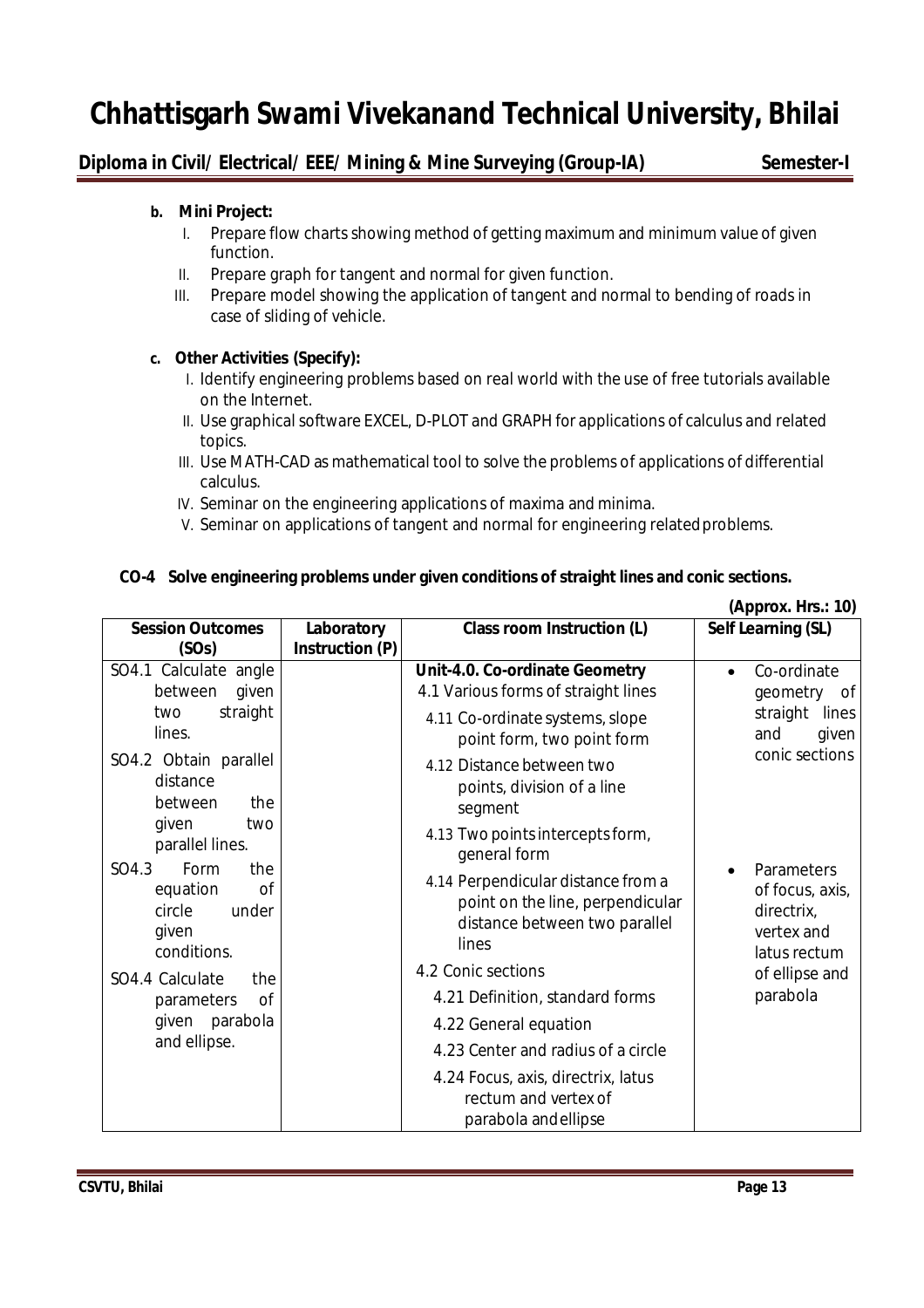**Diploma in Civil/ Electrical/ EEE/ Mining & Mine Surveying (Group-IA) Semester-I**

# **SW-4 Suggested Sessional Work (SW):**

# **Assignments:**

- i. Enumerate the angle and distance between two lines.
- ii. Prepare a model showing various forms of equation of circle under given conditions.
- iii. Write the specific features of the parameters like focus, axis, directrix, vertex and latus rectum of ellipse and parabola.

# **Mini Project:**

- i. Prepare flow charts showing different forms of straight lines.
- ii. Prepare graph for plotting ellipse and parabola.

# **Other Activities (Specify):**

- i. Identify engineering problems based on real world problems with the use of free tutorials available on the Internet.
- ii. Use graphical software EXCEL, D-PLOT and GRAPH for related topics.
- iii. Use MATH-CAD as mathematical tool to solve the problems of differential calculus.
- iv. Seminar on the conversion of different forms of straight lines.
- v. Seminar on charts showing method of getting maximum and minimum value of given functions.

# **CO- 5 Use basic concepts of Statistics to solve engineering related problems.**

|                                                                                   |                                         |                                                    | (Approx. Hrs: 11)                                       |
|-----------------------------------------------------------------------------------|-----------------------------------------|----------------------------------------------------|---------------------------------------------------------|
| <b>Session Outcomes</b><br>(SOs)                                                  | Laboratory<br><b>Instruction</b><br>(P) | Class room Instruction (L)                         | Self Learning (SL)                                      |
| Draw the graph<br>SO <sub>5.1</sub>                                               |                                         | <b>UNIT 5. Fundamentals of Statistics</b>          | Frequency                                               |
| for given<br>frequency<br>distribution                                            |                                         | 5.1 Frequency distribution and<br>central tendency | distribution<br>and central<br>tendency                 |
| (distributions).                                                                  |                                         | 5.11 Introduction, graphical                       | Standard                                                |
| SO5.2 Calculate mean,<br>median and mode<br>for the given set<br>of observations. |                                         | representation of<br>frequency distribution        | deviation for<br>the given<br>frequency<br>distribution |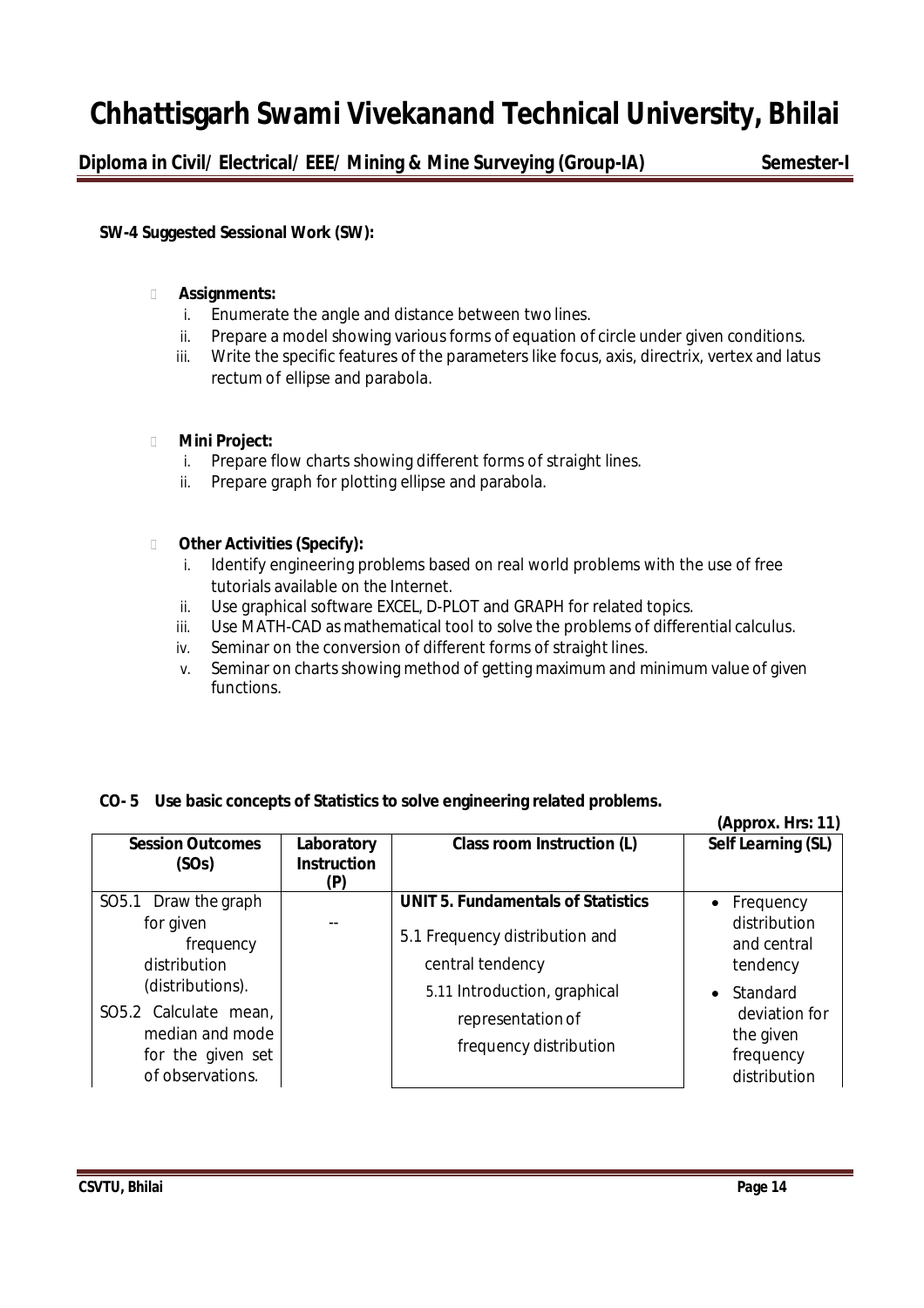**Diploma in Civil/ Electrical/ EEE/ Mining & Mine Surveying (Group-IA) Semester-I**

| SO <sub>5.3</sub><br>Calculate       | 5.12 Central tendency, mean,                 |
|--------------------------------------|----------------------------------------------|
| standard                             | median, frequency                            |
| deviation<br>for                     | distribution and mode                        |
| οf<br>given<br>set<br>engineering    | 5.2 Dispersion and deviation                 |
| problems.                            | 5.21 Measure of dispersion.                  |
| Determine<br>SO <sub>5.4</sub>       | 5.22 Range, quartile deviation.              |
| the                                  | 5.23 Standard deviation, root                |
| variance<br>and<br>coefficient<br>Οf | mean square deviation                        |
| <b>of</b><br>variance                | 5.3 Variance and coefficient of variance     |
| and<br>grouped<br>ungrouped data.    | 5.31 Variance and<br>coefficient of variance |

# **SW-5 Suggested Sessional Work (SW):**

# **Assignments:**

- i. Prepare detail report on frequency distribution for the given data.
- ii. Represent the given frequency distribution in graphical form.
- iii. Enumerate the mean, median and mode of the given data.
- iv. Write the importance of calculating standard deviation for the given frequency distribution to engineering applications.
- v. Analyze variance and coefficient of variance of the given data to industry specific problems.

# **Mini Project:**

- i. Prepare charts for grouped and ungrouped data.
- ii. Prepare chart showing mean, median and mode values of given data.
- iii. Prepare frequency curves like histogram, frequency polygon and ogive by graphical method.

# **Other Activities (Specify):**

- Identify engineering problems based on real world problems with the use of free tutorials available on the Internet.
- ii. Use graphical software EXCEL, D-PLOT and GRAPH for related topics.
- iii. Use MATH-CAD as mathematical tool to solve the problems of differential calculus.
- iv. Seminar on different types of dispersion and deviations.
- v. Seminar on applications of central tendencies likesmean, median and mode for engineering related problems.

# **Note: Performance under Laboratory and Sessional work may appear in more than one COs/SOs.**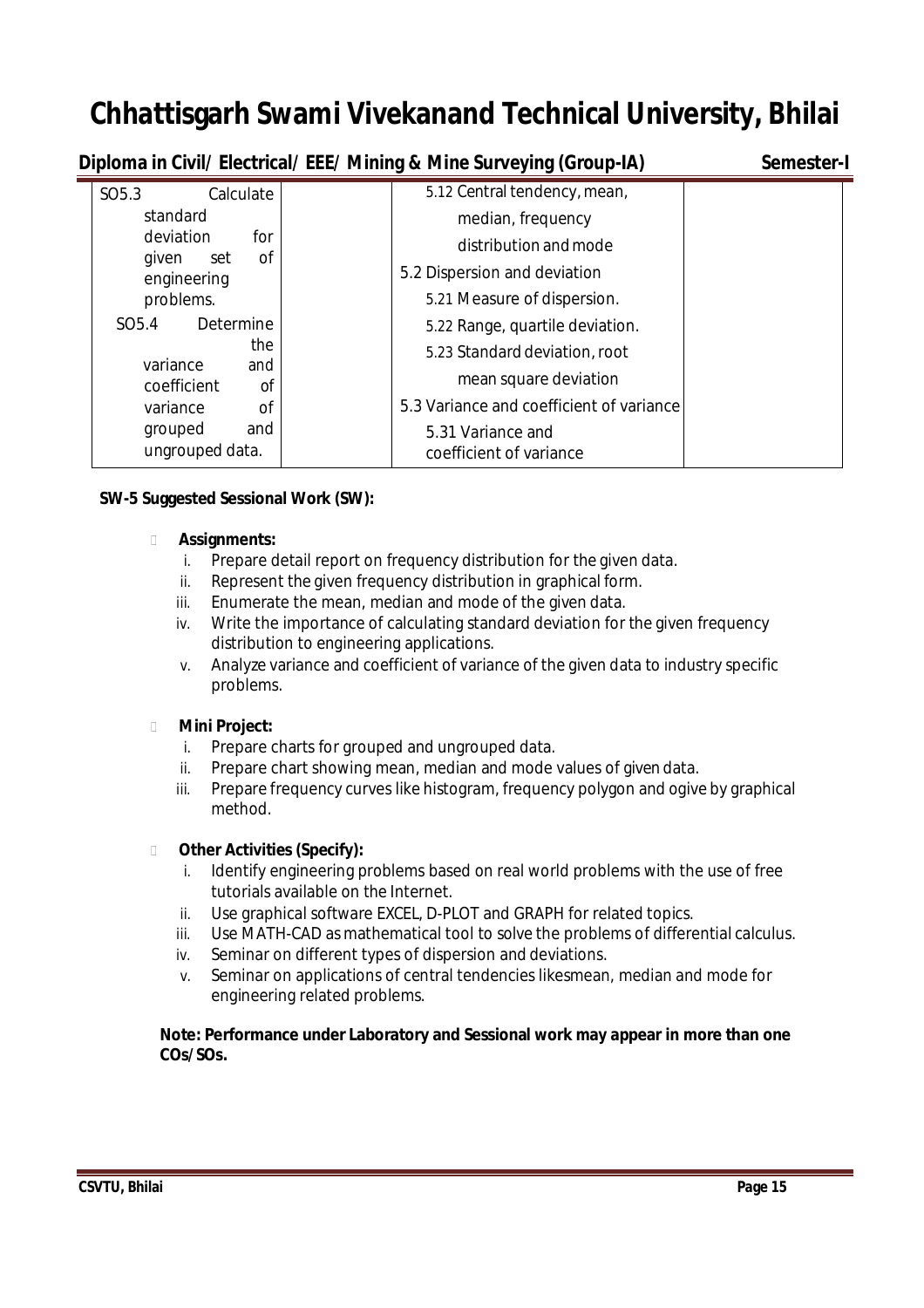**Diploma in Civil/ Electrical/ EEE/ Mining & Mine Surveying (Group-IA) Semester-I**

**I) Suggested Specification Table (For ESE of Classroom Instruction):**

| <b>Unit</b><br><b>Unit</b> |                                              | <b>Marks Distribution</b> | <b>Total</b> |    |              |
|----------------------------|----------------------------------------------|---------------------------|--------------|----|--------------|
| <b>Number</b>              | Title                                        |                           |              |    | <b>Marks</b> |
|                            | Algebra                                      |                           |              |    |              |
|                            | <b>Differential Calculus</b>                 |                           |              |    |              |
| ш                          | <b>Applications of Differential Calculus</b> |                           |              |    |              |
|                            | <b>Co-ordinate Geometry</b>                  |                           |              |    |              |
|                            | <b>Fundamentals of Statistics</b>            |                           |              |    | 16           |
|                            | Tota                                         | 10                        | 24           | 36 | 70           |
|                            |                                              |                           |              |    |              |

**Legend:** R: Remember, U: Understand, A: Apply and above

# **J) Suggested Specification Table (For ESE of Laboratory Instruction\*): NA**

| Laboratory<br><b>Instruction</b>   | <b>Short</b><br>Laboratory |             | (Marks)    | <b>Assessment of Laboratory Work</b> |  |
|------------------------------------|----------------------------|-------------|------------|--------------------------------------|--|
| <b>Number</b><br><b>Experiment</b> |                            | Performance |            | Viva-                                |  |
|                                    | Title                      | <b>PRA</b>  | <b>PDA</b> | <b>Voce</b>                          |  |
|                                    |                            |             |            |                                      |  |

\*Assessment rubric, process and product check list with rating scale need to be prepared by the course wise teachers for each experiment for conduction and assessment of laboratory experiments /practicals.

Legend: PRA: Process Assessment, PDA: Product Assessment

# **K) Suggested Instructional/Implementation Strategies:**

- 1. Improved Lecture
- 2. Tutorial
- 3. Case Method
- 4. Group Discussion
- 5. Industrial visits
- 6. Industrial Training
- 7. Field Trips
- 8. Portfolio Based Learning
- 9. Role Play
- 10. Demonstration
- 11. ICT Based Teaching Learning (Video Demonstration, CBT, Blog, Face book, Mobile)
- 12. Brainstorming
- 13. Others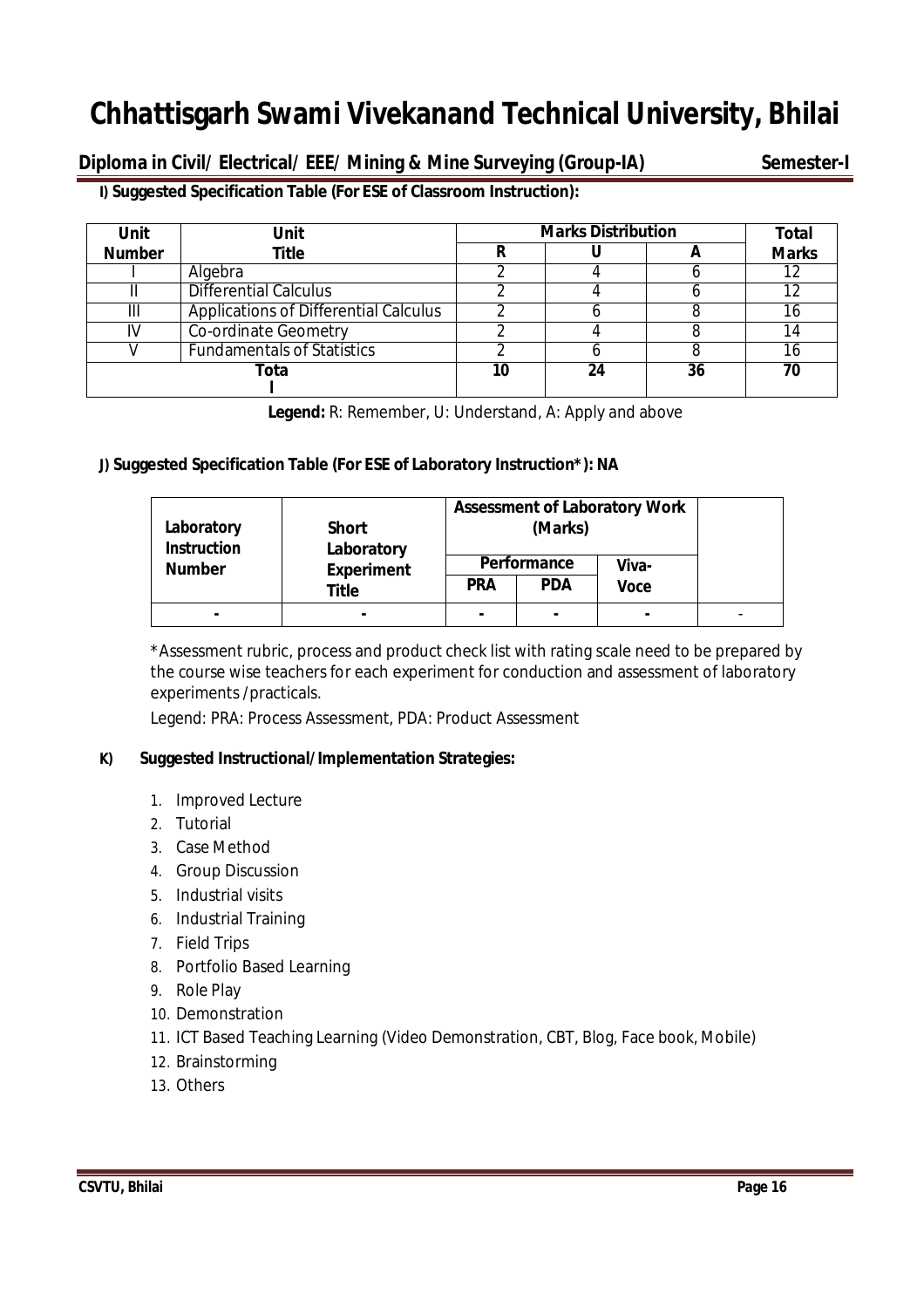**Diploma in Civil/ Electrical/ EEE/ Mining & Mine Surveying (Group-IA) Semester-I**

# **L) Suggested Learning Resources:**

### **(a) Books:**

| SI.<br>No.     | <b>Title</b>                   | <b>Author</b> | <b>Publisher</b> | <b>Edition &amp; Year</b> |
|----------------|--------------------------------|---------------|------------------|---------------------------|
| $\mathbf{1}$   | Advanced                       | Krezig, Ervin | Wiley Publ.,     | 2014,                     |
|                | Engineerin                     |               | New Delhi        | ISBN: 978-0-              |
|                | g Mathematics                  |               |                  | 470-                      |
|                |                                |               |                  | 45836-5                   |
| $\overline{2}$ | Advanced                       | H. K. Das     | S. Chand & Co,   | ISBN:                     |
|                | Engineerin                     |               | New Delhi        | 9788121903455             |
|                | g Mathematics                  |               |                  |                           |
| 3              | Higher                         | B. S. Grewal  | Khanna           | 2015                      |
|                | Engineerin                     |               | Publ.            |                           |
|                | g Mathematics                  |               | , New Delhi      | <b>ISBN</b>               |
|                |                                |               |                  |                           |
|                |                                |               |                  | 8174091955                |
| 4              | Engineering                    | S. S. Sastry  | PHI              | 2009,                     |
|                | Mathematics, Volume 1          |               | Learnin          | ISBN:<br>$978 - 81$       |
|                |                                |               | g, New Delhi     | 203-3616-2                |
| 5              | 0f<br>Fundamentals             | S. C. Gupta   | S. Chand & Sons  | 2014                      |
|                | <b>Mathematical Statistics</b> |               |                  |                           |

# **(b)** O**pensource software and website**

**address**: 1 www.scilab.org/ -SCI Lab

2-www.dplot.com/ -DPlot

3 www.allmathcad.com/ -MathCAD

4 www.wolfram.com/mathematica/ - MATHEMATICA

1. www.easycalculation.com

# **(c) Others:**

- 1. Learning Packages.
- 2. Lab Manuals.
- 3. Manufacturers' Manual
- 4. Users' Guide

# **M) List of Major Laboratory Equipment and Tools: NA**

| <b>S. No.</b> | Name of<br>Equipment | <b>Broad</b><br><b>Specification</b> | <b>Relevant Experiment</b><br><b>Number</b> |
|---------------|----------------------|--------------------------------------|---------------------------------------------|
|               |                      |                                      |                                             |
|               | ۰                    | $\overline{\phantom{a}}$             |                                             |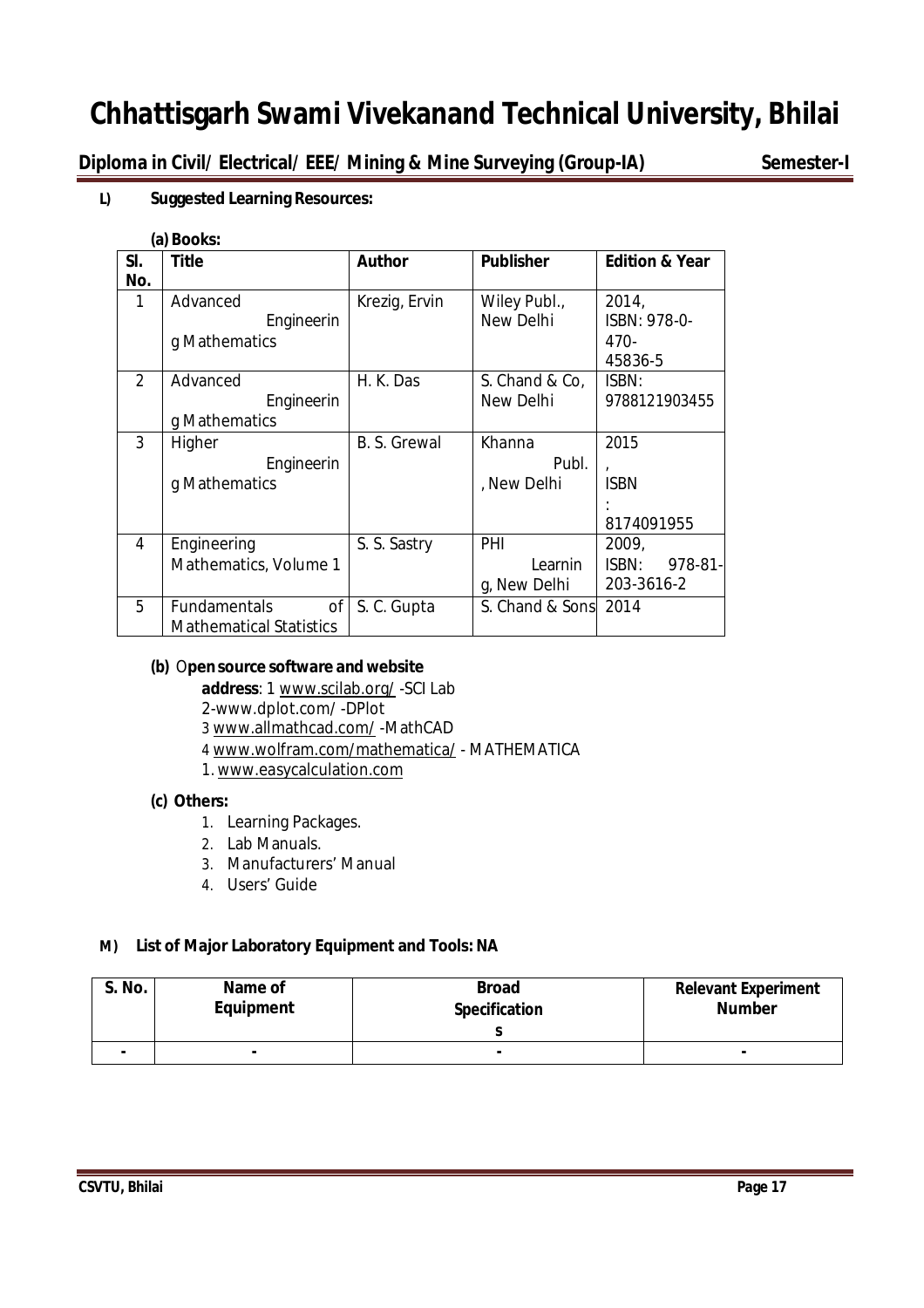# **Diploma in Civil/ Electrical/ EEE/ Mining & Mine Surveying (Group-IA) Semester-I**

| N) Course Curriculum Map: |                                    |                   |                    |                                                |                    |  |  |
|---------------------------|------------------------------------|-------------------|--------------------|------------------------------------------------|--------------------|--|--|
| PO <sub>s</sub> &         | COs No. & Title.                   | SOs               | Laboratory         | <b>Classroom Instruction (L)</b>               | Self Learning (SL) |  |  |
| PSOs No.                  |                                    | No.               | <b>Instruction</b> |                                                |                    |  |  |
|                           |                                    |                   | (P)                |                                                |                    |  |  |
| $PO-1$ ,                  | $CO-1$                             | SO1.1             |                    | Unit-1.0 Algebra                               |                    |  |  |
| 2,3,8,9,10                | engineering<br>related<br>Solve    | SO1.2             |                    | 1.1, 1.2                                       |                    |  |  |
| <b>PSO---</b>             | problems based on concepts of      |                   |                    |                                                |                    |  |  |
|                           | Algebra.                           |                   |                    |                                                |                    |  |  |
| $PO-1$ ,                  | $CO-2$                             | SO <sub>2.1</sub> |                    | Unit-2.0 Differential Calculus                 |                    |  |  |
| 2,3,8,9,10                | of<br>Use<br>basic<br>concepts     | SO <sub>2.2</sub> |                    |                                                |                    |  |  |
| PO-10                     | Differential Calculus to solve     | SO <sub>2.3</sub> |                    | 2.1, 2.2, 2.3                                  |                    |  |  |
| PSO------                 | engineering related problems.      |                   |                    |                                                |                    |  |  |
| $PO-1$ ,                  |                                    | SO3.1             |                    |                                                |                    |  |  |
|                           | $CO-3$                             |                   |                    | Unit-3.0 Applications of Differential Calculus | As mentioned in    |  |  |
| 2,3,8,9,10                | minima,<br>Compute<br>maxima,      | SO3.2             |                    |                                                | relevant pages     |  |  |
|                           | tangent<br>and<br>normal<br>for    | SO3.3             |                    | 3.1, 3.2, 3.3                                  |                    |  |  |
| PSO---------              | engineering related problems.      |                   |                    |                                                |                    |  |  |
| $PO-1$ ,                  | $CO-4$                             | SO4.1             |                    | Unit-4.0 Co-ordinate Geometry                  |                    |  |  |
| 2,3,8,9,10                | engineering problems<br>Solve      | SO4.2             |                    |                                                |                    |  |  |
| PO-10                     | given conditions of<br>under       | SO4.3             |                    | 4.1, 4.2                                       |                    |  |  |
| PSO------                 | straight lines and conic sections. | SO4.4             |                    |                                                |                    |  |  |
| PO-                       | $CO-5$                             | SO <sub>5.1</sub> |                    | Unit-5.0 Fundamentals of Statistics            |                    |  |  |
| 1,2,3,8,9,10              | Use basic concepts of Statistics   | SO <sub>5.2</sub> |                    |                                                |                    |  |  |
|                           | to solve engineering related       | SO <sub>5.3</sub> |                    | 5.1, 5.2, 5.3                                  |                    |  |  |
| PSO------                 | problems.                          | SO <sub>5.4</sub> |                    |                                                |                    |  |  |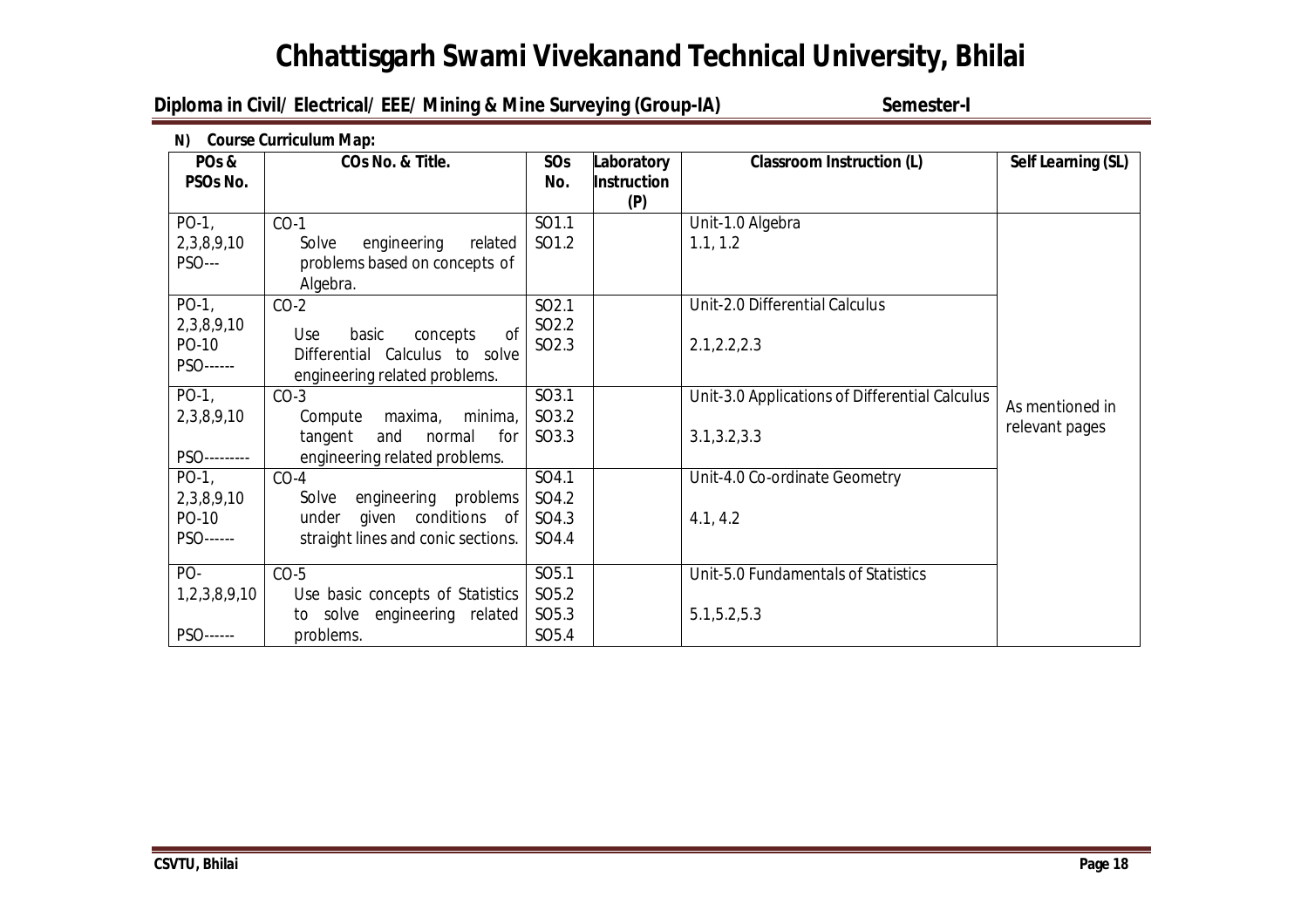# **Diploma in Civil/ Electrical/ EEE/ Mining & Mine Surveying (Group-IA) Semester-I**

**A) Course Code : 2000175(020)**

# **B) Course Title : Environmental Engineering and SustainableDevelopment**

- **C) Pre- requisite Course Code and Title :**
- **D) Rationale**: The world has changed drastically during the last half century, both technologically, economically and socially. In present time, solid waste, e-waste, air pollution, water and land pollution and conservation of natural resources wants more attention. The growth of multinational businesses, the depletion of national and natural resources, and the tremendous advances in technology in many countries raised concerns over issues of Environment climate Change and Sustainable Development. We are also witnessing the emergence of Green and Clean Technology for Sustainable Development. In this context, the understanding about environment issues and challenges is very essential for engineers as it guide for sustainable development.

The knowledge and application of such aspects is essential in developing a good technician who should be conversant with the core concepts, principles and practices of environment pollution problems and sustainable development (SD).

This course is designed to serve as foundation knowledge for diploma studies in Engineering. It will introduce the concept of environmental issues, problems due to pollution and social & economical dimensions including disaster management for SD. The future engineers must use 3R concept by focusing on changing patterns of Engineering Design, Production, Consumption, and use of natural and non conventional energy resources optimally and judiciously by enforcing laws and legislatives during any engineering projects.

- **E) Course Outcomes :**
	- **CO-1 Describe causes, prevention and remedial measures of water and airpollution.**
	- **CO-2 Explain causes, prevention and remedial measures of Soil, Noise, Thermal and Nuclear pollution.**
	- **CO-3 Create awareness about sustainable development and clean technology.**
	- **CO-4 Perform Environmental ImpactAssessment(EIA) for newdesign and project**
	- **CO-5 Create awareness for social issues and the environment.**

### **F) Scheme of Studies:**

| S.No | <b>Board of</b>      | Course           | <b>Course Title</b>                                            | <b>Scheme of Studies</b><br>(Hours/Week)<br>Total<br>P<br>Credits(C)<br>$\mathfrak{D}$<br>3 |  |             |
|------|----------------------|------------------|----------------------------------------------------------------|---------------------------------------------------------------------------------------------|--|-------------|
|      | <b>Study</b>         | Code             |                                                                |                                                                                             |  | $L+T+(P/2)$ |
|      | Civil<br>Engineering | 2000175<br>(020) | Environmental<br>Engineering and<br>Sustainable<br>Development |                                                                                             |  |             |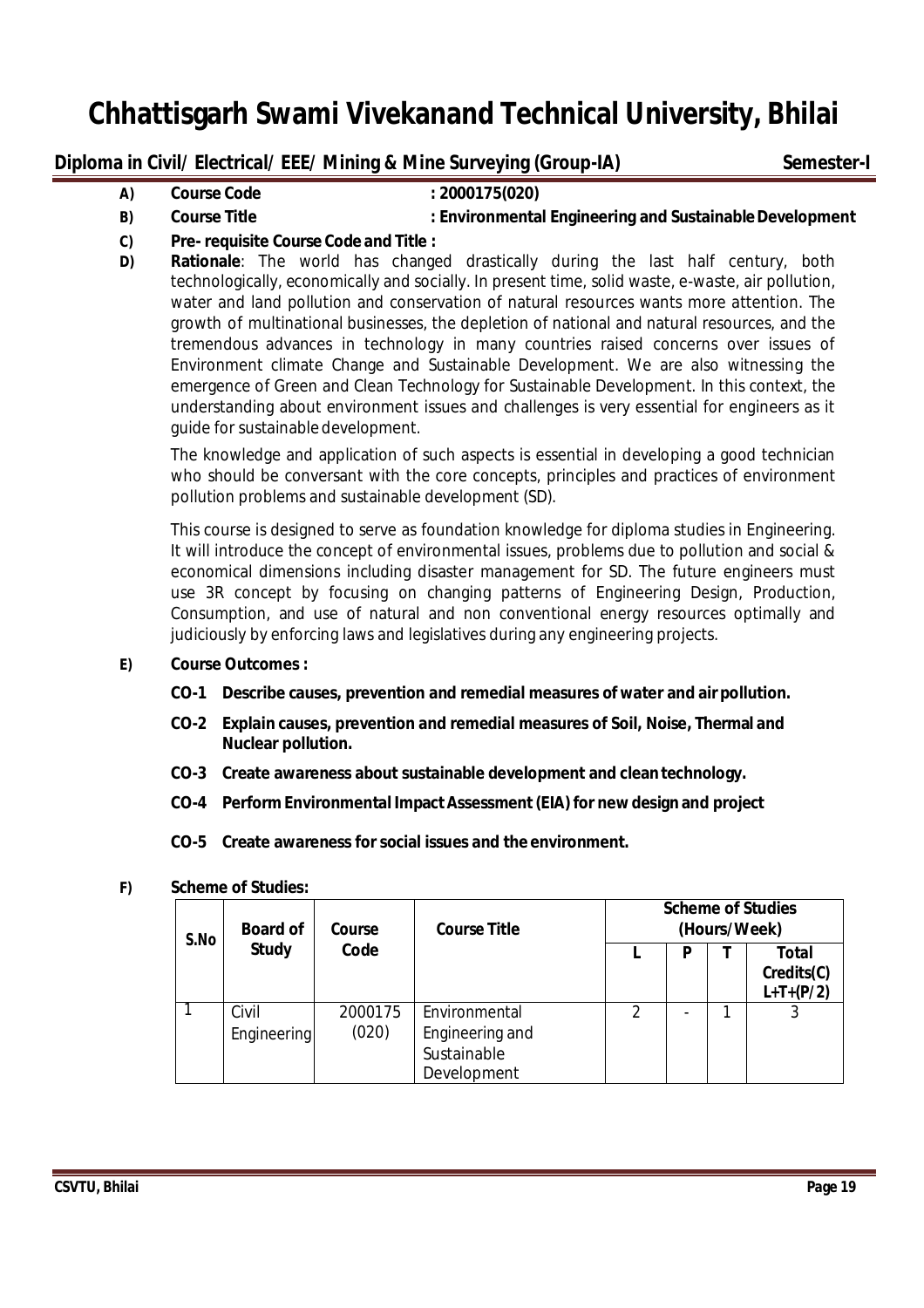# **Diploma in Civil/ Electrical/ EEE/ Mining & Mine Surveying (Group-IA) Semester-I**

- **Legend:** L: Classroom Instruction (Includes different instructional strategies i.e. Lecture and other), P: Laboratory Instruction (Includes Practical performances in laboratory workshop, field or other locations using different instructional strategies) T- Tutorial includes Sessional Work(SW) (includes assignment, seminar, mini project etc.) and Self Learning (SL), C: Credits
- **Note:** SW and SL has to be planned and performed under the continuous guidance and feedback of teacher to ensure outcome of Learning.

# **G) Scheme of Assessment:**

|      |                                 |                |                               | <b>Scheme of Examination</b> |               |    |                  |    |              |
|------|---------------------------------|----------------|-------------------------------|------------------------------|---------------|----|------------------|----|--------------|
| S.No | <b>Board of</b><br><b>Study</b> | Course<br>Code | <b>Course</b><br><b>Title</b> |                              | <b>Theory</b> |    | <b>Practical</b> |    | <b>Total</b> |
|      |                                 |                |                               | <b>ESE</b>                   |               | ΤA | <b>ESE</b>       | ΤA | <b>Marks</b> |
|      | Civil                           | 2000175        | Environmental                 | 70                           | 50            | 30 | -                |    | 150          |
|      | Engineering                     | (020)          | Engineering and               |                              |               |    |                  |    |              |
|      |                                 |                | Sustainable                   |                              |               |    |                  |    |              |
|      |                                 |                | Development                   |                              |               |    |                  |    |              |

 **Note:** i. Separate passing is must for TA component of Progressive Assessment, both for theory and practical.

ii. Separate passing is must for End Semester Exam(Theory) and End Semester Exam(Practical).

# **H) Course-Curriculum Detailing:**

This course curriculum detailing depicts learning outcomes at course level and session level and their attainment by the students through Classroom Instruction (L), Laboratory Instruction (P), T- Tutorial includes Sessional Work (SW) and Self Learning (SL). Students are expected to demonstrate the attainment of Session Outcomes (SOs) and finally Course Outcomes (COs) upon the completion of course.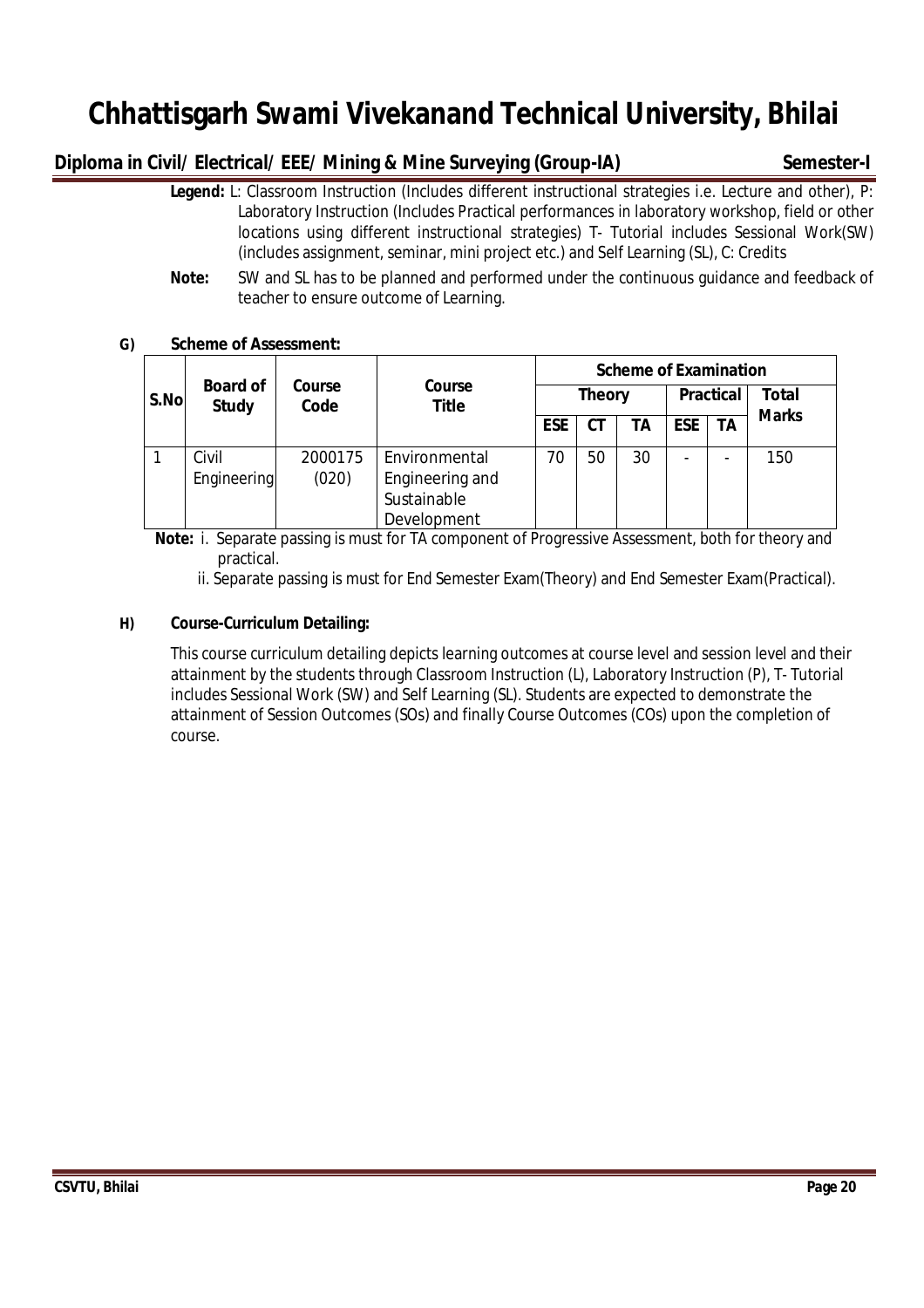# **Diploma in Civil/ Electrical/ EEE/ Mining & Mine Surveying (Group-IA) Semester-I**

# **CO-1 Describe causes, prevention and remedial measures of water and air pollution.**

 **(Approx. Hrs: L+P+T = 10)**

| <b>Session Outcomes (SOs)</b> | Laboratory<br><b>Instruction</b><br>(P) | Class room Instruction (L)        | Self Learning (SL)     |
|-------------------------------|-----------------------------------------|-----------------------------------|------------------------|
| SO1.1 Develop awareness for   |                                         | <b>UNIT-1 Water pollution and</b> | • Study of health      |
| <b>Global Environmental</b>   |                                         | <b>Air pollution</b>              | hazards of water       |
| problems.                     |                                         | 1.0 Introduction to               | pollution.             |
|                               |                                         | environment and                   |                        |
| SO1.2 Explain causes of water |                                         | environment pollution             | • Explain with help of |
| pollution and describe its    |                                         | 1.1 Water pollution               | diagram the working    |
| prevention and remedial       |                                         | 1.1.1 Introduction                | of pollution control   |
| measures.                     |                                         | 1.1.2 sources of water            | devices                |
|                               |                                         | pollution                         | a. Cyclone             |
| SO 1.3 Explain causes of      |                                         | 1.1.3 classification of           | separators             |
| air pollution and             |                                         | water pollutants                  | b. Electrostati        |
| describe its prevention       |                                         | 1.1.4 adverse effect of           | C                      |
| and remedial measures.        |                                         | water pollution                   | precipitator           |
|                               |                                         | 1.1.5 control of water            | S.                     |
|                               |                                         | pollution                         |                        |
|                               |                                         | 1.1.6 Physical and chemical       |                        |
|                               |                                         | standard of domestic              |                        |
|                               |                                         | water as per Indian               |                        |
|                               |                                         | standard.                         |                        |
|                               |                                         | 1.2 Air pollution                 |                        |
|                               |                                         | 1.2.1 Introduction                |                        |
|                               |                                         | 1.2.2 Sources of air Pollutants   |                        |
|                               |                                         | 1.2.3 classification of           |                        |
|                               |                                         | air Pollutants                    |                        |
|                               |                                         | 1.2.4 Effect of air pollution     |                        |
|                               |                                         | on human plant,                   |                        |
|                               |                                         | animal.                           |                        |
|                               |                                         | 1.2.5 Air monitoring system       |                        |
|                               |                                         | 1.2.6 Air pollution control       |                        |

**SW-1 Suggested Sessional Work (SW) :**

# **a. Assignments:**

i. Describe in a tabular format the various causes of air and waterpollution.

ii. Make a chart for physical and chemical standard of domestic water as per Indian standard.

# **b. Mini Project:**

i. Collect information about water and air quality in the vicinity from local bodies and discuss the findings.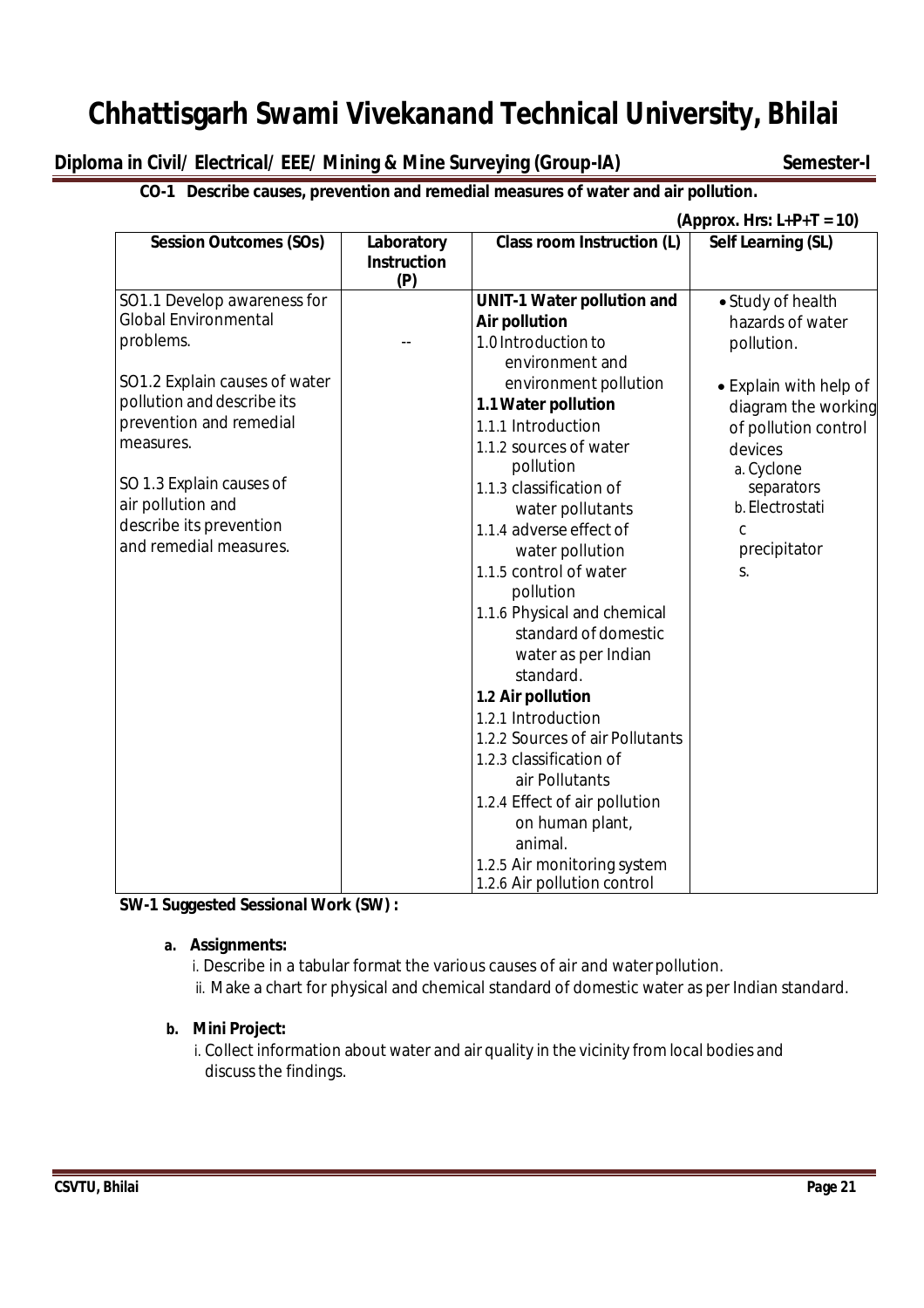# **Diploma in Civil/ Electrical/ EEE/ Mining & Mine Surveying (Group-IA) Semester-I**

# **CO- 2 Explain causes, prevention and remedial measures of Soil, Noise, Thermal and Nuclear pollution.**

|                                                                                                                                                                                                                |                                         |                                                                                                                                                                                                                                                                                                                                                                                                                                                                                                                                                                                                                                                                                                                    | (Approx. Hrs: $L+P+T = 10$ )                                                                                                          |
|----------------------------------------------------------------------------------------------------------------------------------------------------------------------------------------------------------------|-----------------------------------------|--------------------------------------------------------------------------------------------------------------------------------------------------------------------------------------------------------------------------------------------------------------------------------------------------------------------------------------------------------------------------------------------------------------------------------------------------------------------------------------------------------------------------------------------------------------------------------------------------------------------------------------------------------------------------------------------------------------------|---------------------------------------------------------------------------------------------------------------------------------------|
| <b>Session Outcomes</b><br>(SOs)                                                                                                                                                                               | Laboratory<br><b>Instruction</b><br>(P) | <b>Class room Instruction (L)</b>                                                                                                                                                                                                                                                                                                                                                                                                                                                                                                                                                                                                                                                                                  | <b>Self Learning</b><br>(SL)                                                                                                          |
| SO2.1 Recognise<br>causes of Soil<br>pollution.<br>SO 2.2 Explain causes<br>of Noise pollution.<br>SO 2.3 Recognise the<br>Thermal as pollutant.<br>SO 2.4 Describe<br>radiation and its<br>pollution effects. |                                         | UNIT-2 Soil, Noise, Thermal and<br><b>Nuclear pollution</b><br>2.1 Soil pollution<br>2.1.1 introduction<br>2.1.2 sources of soil pollution<br>2.1.3 adverse effect of soil pollution<br>2.1.4 control measures of soil pollution<br>2.2 Noise pollution<br>2.2.1 Introduction<br>2.2.2 measurement of noise<br>and acceptable noise<br>level<br>2.2.3 sources of noise pollution<br>2.2.4 effect of noise pollution<br>2.2.5 control of noise pollution<br>2.3 thermal pollution<br>2.3.1 introduction<br>2.3.2 effects of thermal pollution<br>2.3.3 causes<br>2.3.4 control<br>2.4 Radioactive pollution<br>2.4.1 introduction<br>2.4.2 sources of radioactive pollution<br>2.4.3 Adverse effects of radioactive | Identify the<br>$\bullet$<br>modern<br>equipments<br>and methods<br>for<br>measurement<br>of Soil, Noise<br>and Thermal<br>pollution. |
|                                                                                                                                                                                                                |                                         | pollution<br>2.4.4 control of radioactive pollution                                                                                                                                                                                                                                                                                                                                                                                                                                                                                                                                                                                                                                                                |                                                                                                                                       |

# **SW-2 Suggested Sessional Work (SW) :**

# **a. Assignments:**

**i.** Write short notes on sources and effects of

- a. Soil Pollution
- b. Noise Pollution
- c. Thermal Pollution
- d. Radio active Pollution

# **b. Mini Project:**

**i.** Collect informations from local bodies for their efforts and findings regarding soil pollution in vicinity.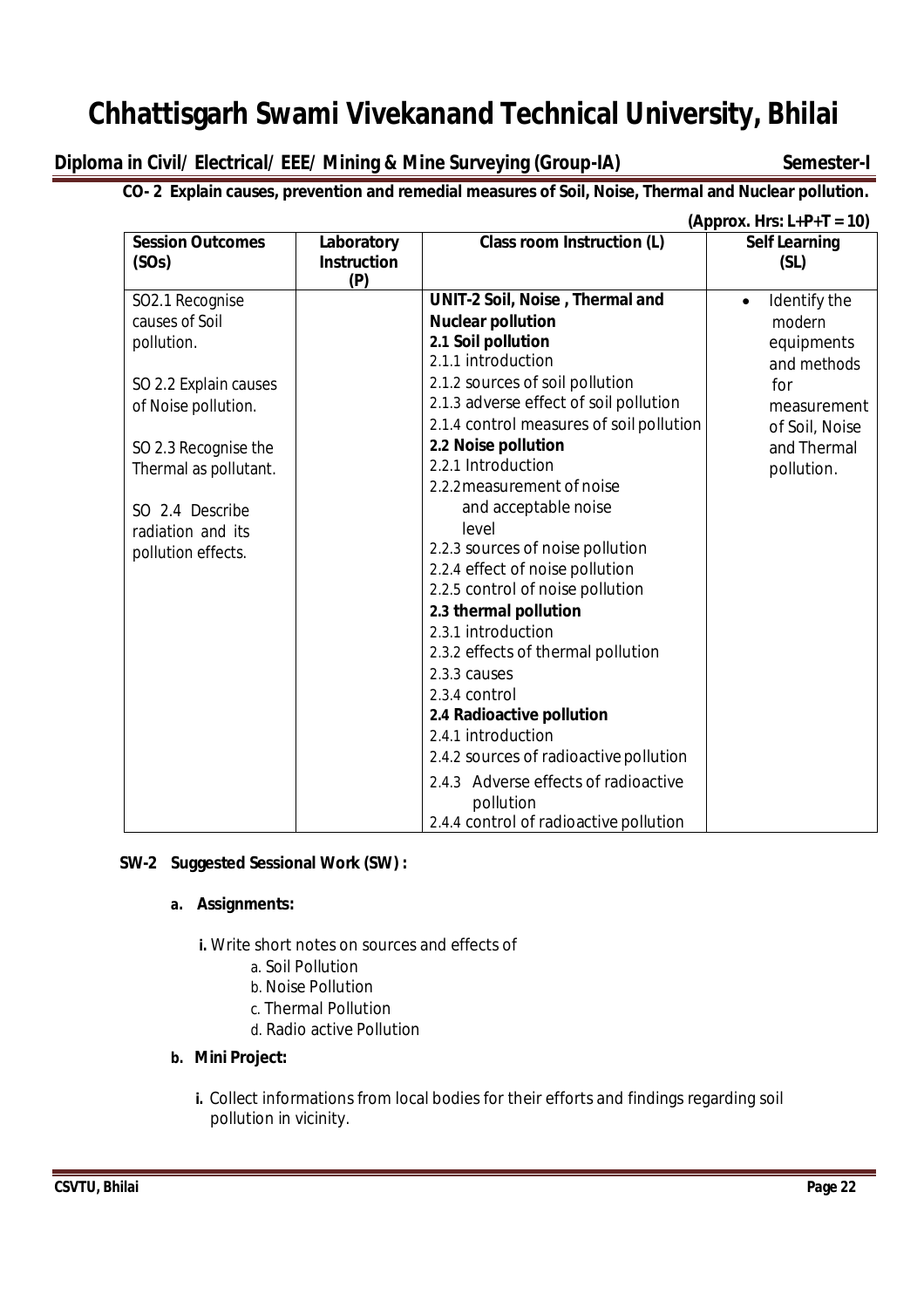# **Diploma in Civil/ Electrical/ EEE/ Mining & Mine Surveying (Group-IA) Semester-I**

# **CO-3 Create awareness about sustainable development and clean technology.**

 **(Approx. Hrs: L+P+T = 10)**

| <b>Utilisation of</b> |
|-----------------------|
| biofuels and          |
| electricityin         |
| transportation        |
|                       |
|                       |
|                       |
|                       |
|                       |
|                       |
|                       |
|                       |
|                       |
|                       |
|                       |
|                       |
|                       |
|                       |
|                       |
|                       |
|                       |
|                       |
|                       |
|                       |
|                       |
|                       |
|                       |
|                       |
|                       |
|                       |
|                       |
|                       |
|                       |
|                       |
|                       |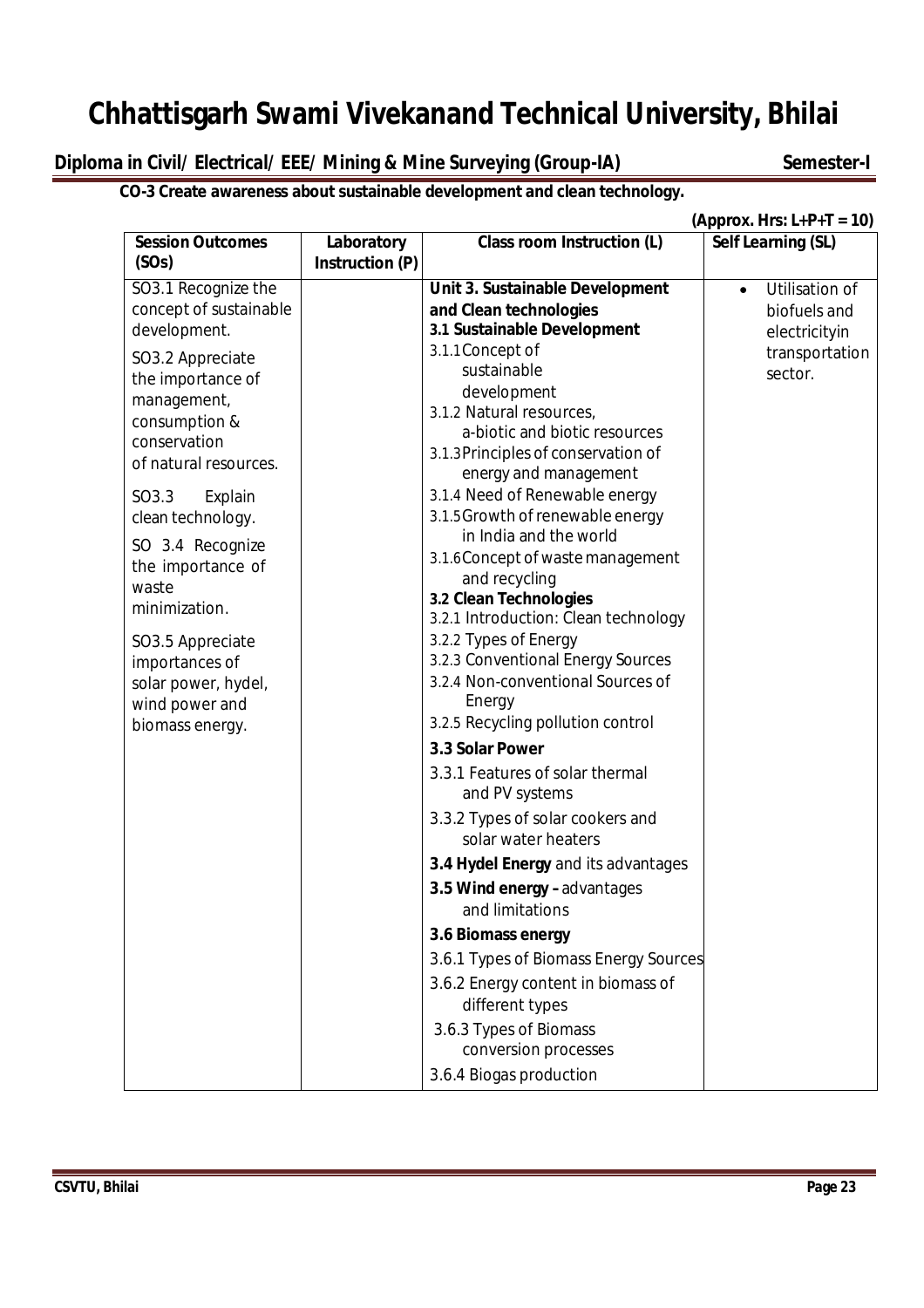# **Diploma in Civil/ Electrical/ EEE/ Mining & Mine Surveying (Group-IA) Semester-I**

### **SW-3 Suggested Sessional Work (SW):**

#### **a. Assignments:**

- 1. Explain concept of sustainable development.
- 2. Describe conventional and non conventional energy sources with suitable example.

### **b. Mini Project:**

1. Prepare a report on energy scenario in India context.

# **CO- 4 Perform Environmental Impact Assessment (EIA) for new design and project**

|                                                       |                                         |                                                                                                                    | (Approx. $L+P+T = 10$ )                     |
|-------------------------------------------------------|-----------------------------------------|--------------------------------------------------------------------------------------------------------------------|---------------------------------------------|
| <b>Session</b><br><b>Outcomes</b><br>(SOs)            | Laboratory<br><b>Instruction</b><br>(P) | Class room Instruction (L)                                                                                         | Self Learning (SL)                          |
| SO4.1 Carry out<br>EIA for a new                      |                                         | Unit 4.0 Envi. Impact<br><b>Assessment (EIA)</b>                                                                   | Study the<br>$\bullet$<br>reports of EIA of |
| engineering<br>product<br>/projects.<br>SO4.2 Develop |                                         | 4.1 Public Participation in EIA<br>4.1.1 EIA documentation<br>4.1.2 Case studies on EIA<br>4.1.3 EIA scope & steps | a construction<br>project                   |
| Post EIA report.                                      |                                         | 4.2 EIA process<br>4.2.1 EIA report                                                                                |                                             |
| SO4.3 Implement<br>EIA findings<br>ensurin            |                                         | 4.2.2 EIA Gazette notification<br>4.2.3 EIA action plan                                                            |                                             |
| g Sustainable<br>development                          |                                         | 4.3 EIA implementation<br>4.3.1 EIA directives<br>4.3.2 follow-ups                                                 |                                             |

# **SW-4 Suggested Sessional Work (SW):**

# **a. Assignments:**

i. Prepare EIA for Roads construction ii. Prepare sugar industry EIA advertisement for a daily newspapers

# **b. Other Activities (Specify):**

i. Mock drill for EIA session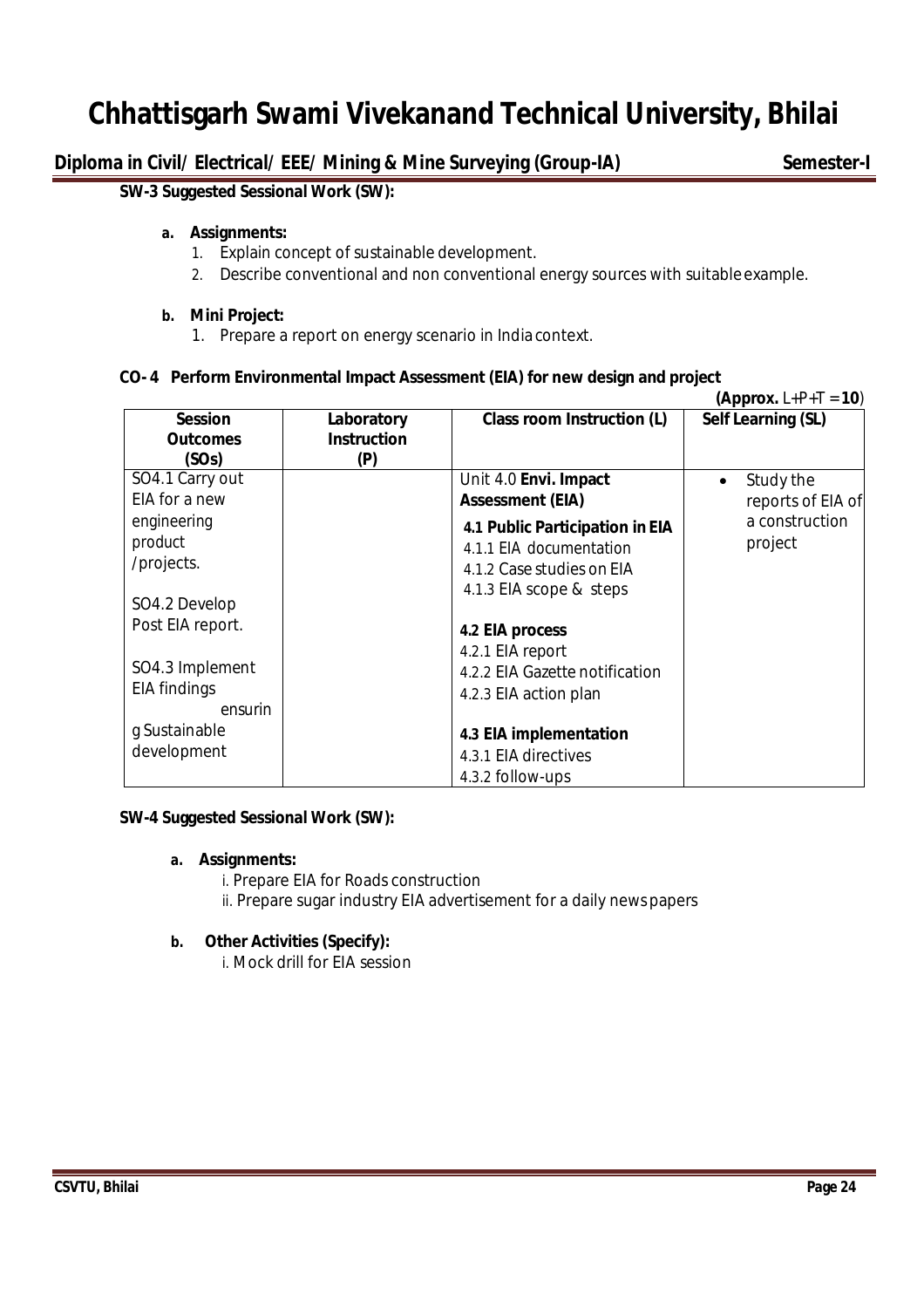# **Diploma in Civil/ Electrical/ EEE/ Mining & Mine Surveying (Group-IA) Semester-I**

**CO- 5 Create awareness for social issues and the environment.**

|                                                                                                                                                                                                      |                               |                                                                                                                                                                                                                                                                                                                                                                                                                                                                                                                                                                                             | (Approx. Hrs: $L+P+T = 08$ )                                     |
|------------------------------------------------------------------------------------------------------------------------------------------------------------------------------------------------------|-------------------------------|---------------------------------------------------------------------------------------------------------------------------------------------------------------------------------------------------------------------------------------------------------------------------------------------------------------------------------------------------------------------------------------------------------------------------------------------------------------------------------------------------------------------------------------------------------------------------------------------|------------------------------------------------------------------|
| <b>Session Outcomes</b><br>(SOs)                                                                                                                                                                     | Laboratory<br>Instruction (P) | Class room Instruction (L)                                                                                                                                                                                                                                                                                                                                                                                                                                                                                                                                                                  | Self Learning (SL)                                               |
| SO5.1 Appreciate<br>conservation of<br>water.<br>SO5.2 Explain acid<br>rain, green house<br>effect, depletion of<br>ozon layer, global<br>warning.<br>SO5.3 Understand<br>solid waste<br>management. |                               | Unit 5.0 Social Issues And The<br><b>Environment</b><br>5.1 Water conservation<br>5.2 Rain water harvesting<br>5.3 Watershed management<br>5.4 Acid rain and its effect<br>5.5 Climate change<br>5.6 Green house effect<br>5.7 Depletion of Ozon layer and<br>effect of Ozon layer depletion<br>5.8 Global warming<br>and measures against global<br>worming<br>5.9 Solid waste management:<br>causes, effects and control<br>measures of urban and<br>industrial waste, importance of<br>3R's in waste management.<br>5.10 Environment protection Act<br>1986:<br>importance and objective | Study<br>rain<br>water<br>harvesting<br>system in a<br>building. |

# **SW-5 Suggested Sessional Work (SW) :**

# **a. Assignments:**

- i. Explain conservation of water.
- ii. Write notes on current global environment issues.

# **b. Mini Project:**

- i. Discuss the case study of Bhopal gas leak disaster.
- ii. Discuss the method of solid waste management adopted by local authority in the vicinity.

# **Note: Performance under Laboratory and Sessional work may appear in more than one Cos/Sos.**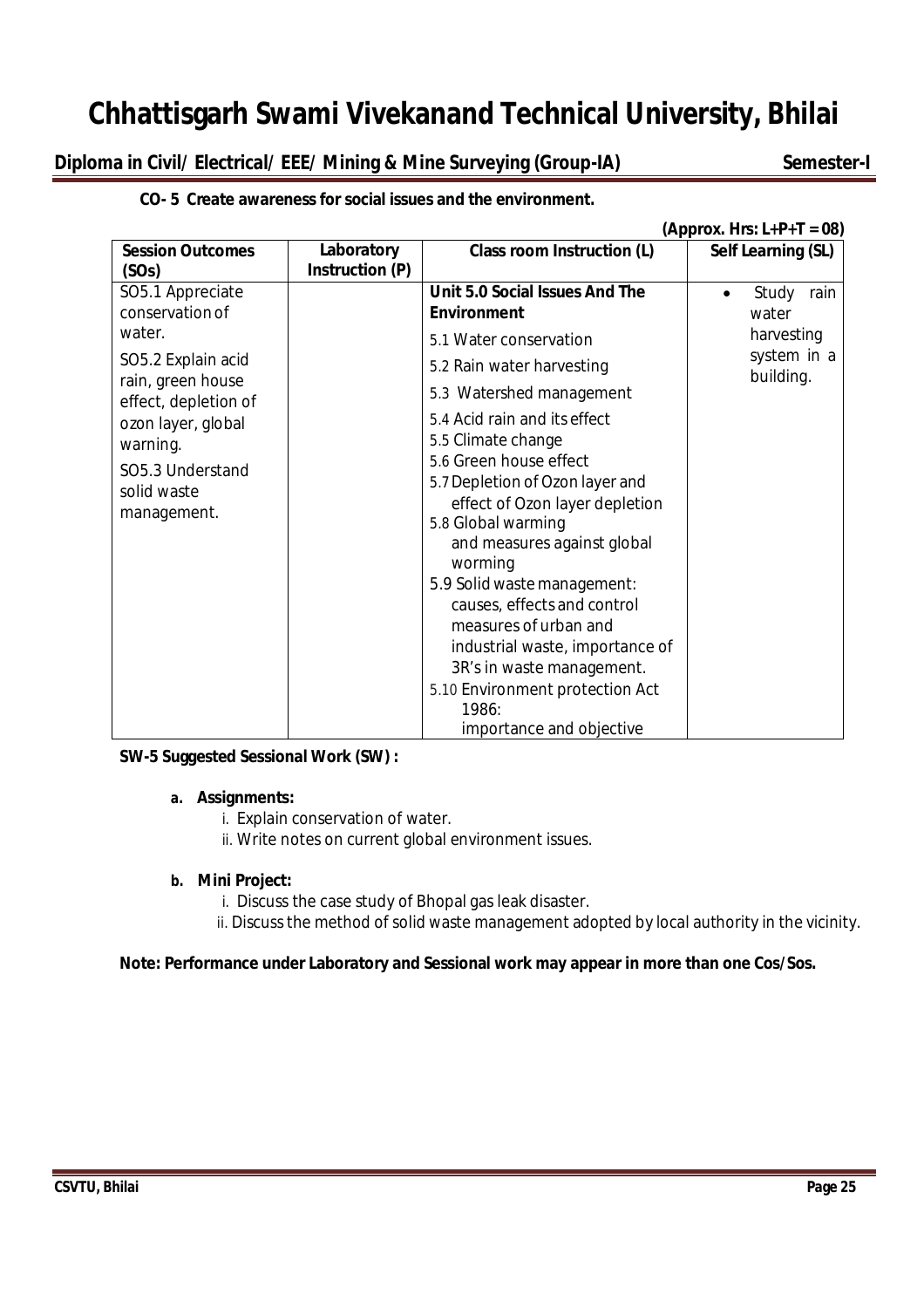**Diploma in Civil/ Electrical/ EEE/ Mining & Mine Surveying (Group-IA) Semester-I** 

| <b>Unit</b>   | <b>Unit Title</b>                                 |    | <b>Marks Distribution</b> |    | <b>Total</b> |
|---------------|---------------------------------------------------|----|---------------------------|----|--------------|
| <b>Number</b> |                                                   | R  | U                         | A  | <b>Marks</b> |
|               | Water pollution and Air pollution                 | 4  | 6                         | 4  | 14           |
| Ш             | Soil, Noise, Thermal and Nuclear<br>pollution     | 4  | 6                         | 4  | 14           |
| III           | Sustainable Development and Clean<br>technologies | 4  | 6                         | 4  | 14           |
| IV            | Environmental Impact Assessment (EIA)             | 4  | 6                         | 4  | 14           |
|               | Social issues and the environment                 |    | 6                         | 4  | 14           |
|               | <b>Total</b>                                      | 20 | 30                        | 20 | 70           |

# **I) Suggested Specification Table (For ESE of Classroom Instruction):**

**Legend:** R: Remember, U: Understand, A: Apply and above

# **J) Suggested Specification Table (For ESE of Laboratory Instruction\*): NA**

| Laboratory<br><b>Instruction</b> | <b>Short Laboratory Experiment Title</b> | <b>Assessment of Laboratory</b><br><b>Work</b><br>(Marks) |                    |             |
|----------------------------------|------------------------------------------|-----------------------------------------------------------|--------------------|-------------|
| <b>Number</b>                    |                                          |                                                           | <b>Performance</b> | Viva-       |
|                                  |                                          | <b>PRA</b>                                                | <b>PDA</b>         | <b>Voce</b> |
|                                  |                                          |                                                           |                    |             |
|                                  | ۰                                        |                                                           |                    |             |

\* Assessment rubric, process and product check list with rating scale need to be prepared by the course wise teachers for each experiment for conduction and assessment of laboratory experiments /practicals

**Legend:** PRA: Process Assessment, PDA : Product Assessment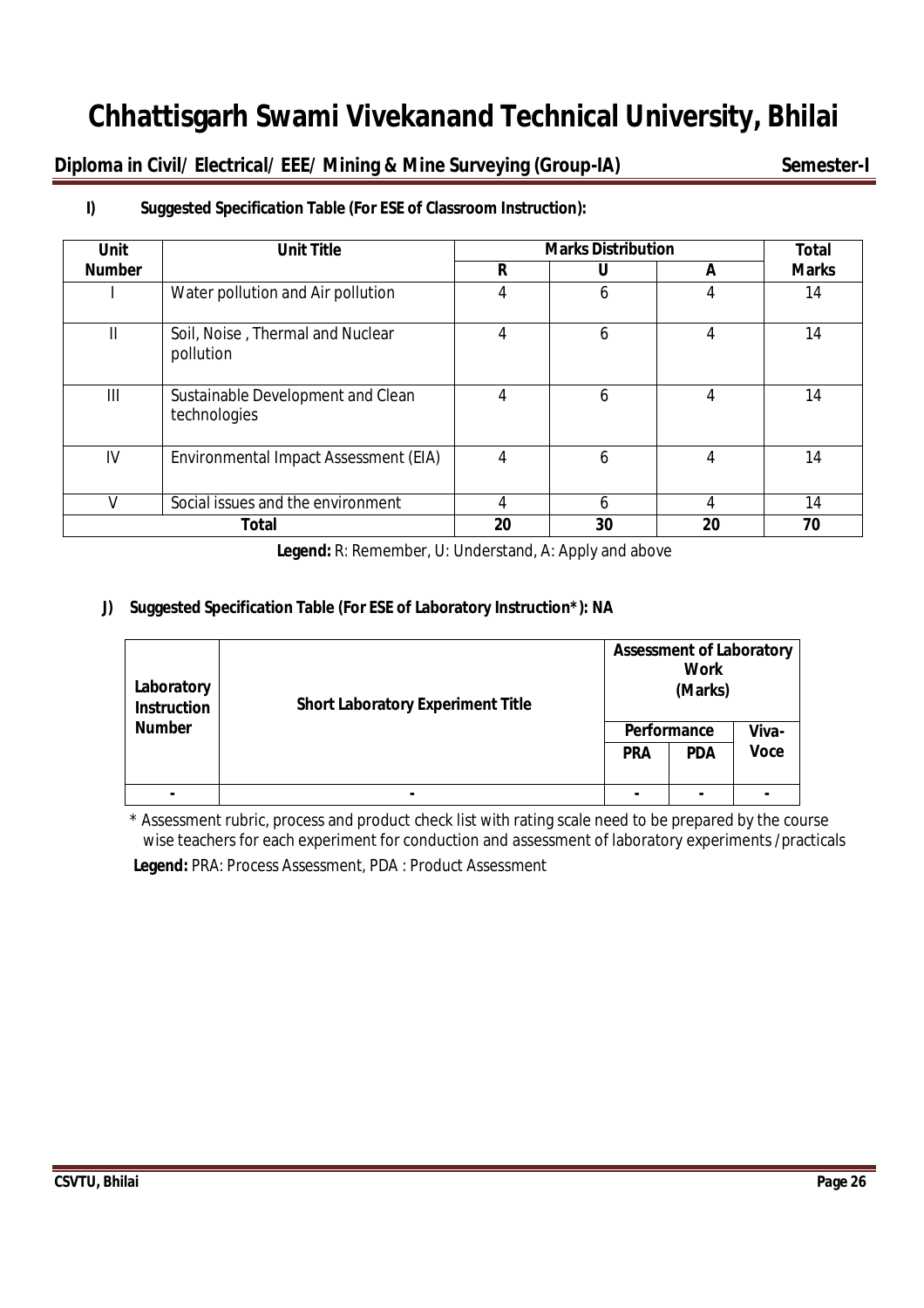**Diploma in Civil/ Electrical/ EEE/ Mining & Mine Surveying (Group-IA) Semester-I** 

# **K) Suggested Instructional/Implementation Strategies:**

- 1) Improved Lecture
- 2) Case Method
- 3) Group Discussion
- 4) Industrial visits
- 5) Field Trips
- 6) Demonstration
- 7) ICT Based Teaching Learning (Video Demonstration, CBT, Blog, Face book, Mobile)

# **L) Suggested Learning Resources:**

#### **(a) Books** :

| S.<br>No.     | <b>Title</b>                             | <b>Author</b>             | <b>Publisher</b>              | <b>Edition &amp; Year</b> |
|---------------|------------------------------------------|---------------------------|-------------------------------|---------------------------|
| 1             | <b>Environmental studies</b>             | Dr. Suresh K.<br>Dhameja  | S K kataria and<br>sons       | 2012                      |
| $\mathcal{P}$ | Energy, Environment<br>Ecology & Society | Dr. Surinder<br>Deswal    | Dhanpat Rai &<br>sons         | 2014                      |
| 3             | Environment & Ecology                    | Dr. Plyush Kant<br>Pandey | Sun India<br>Publication      | 2009                      |
| 4             | Energy and sustainable<br>development    | P S Ramakrishnan          | <b>National Book</b><br>Trust | 2014                      |
| 5             | Our Environment (Hindi<br>Textbook)      | M k Goyal                 | Agrawal<br>publications Agra  | 2013                      |

# **(b) Open source software and website address** :

- 1. www.nptel.ac.in
- 2. https://swayam.gov.in

# **M) List of Major Laboratory Equipment and Tools: NA**

| S. No. | <b>Name of Equipment</b> | <b>Broad</b><br><b>Specifications</b> | Relevant<br><b>Experiment</b><br><b>Number</b> |
|--------|--------------------------|---------------------------------------|------------------------------------------------|
| ۰      |                          | -                                     | $\blacksquare$                                 |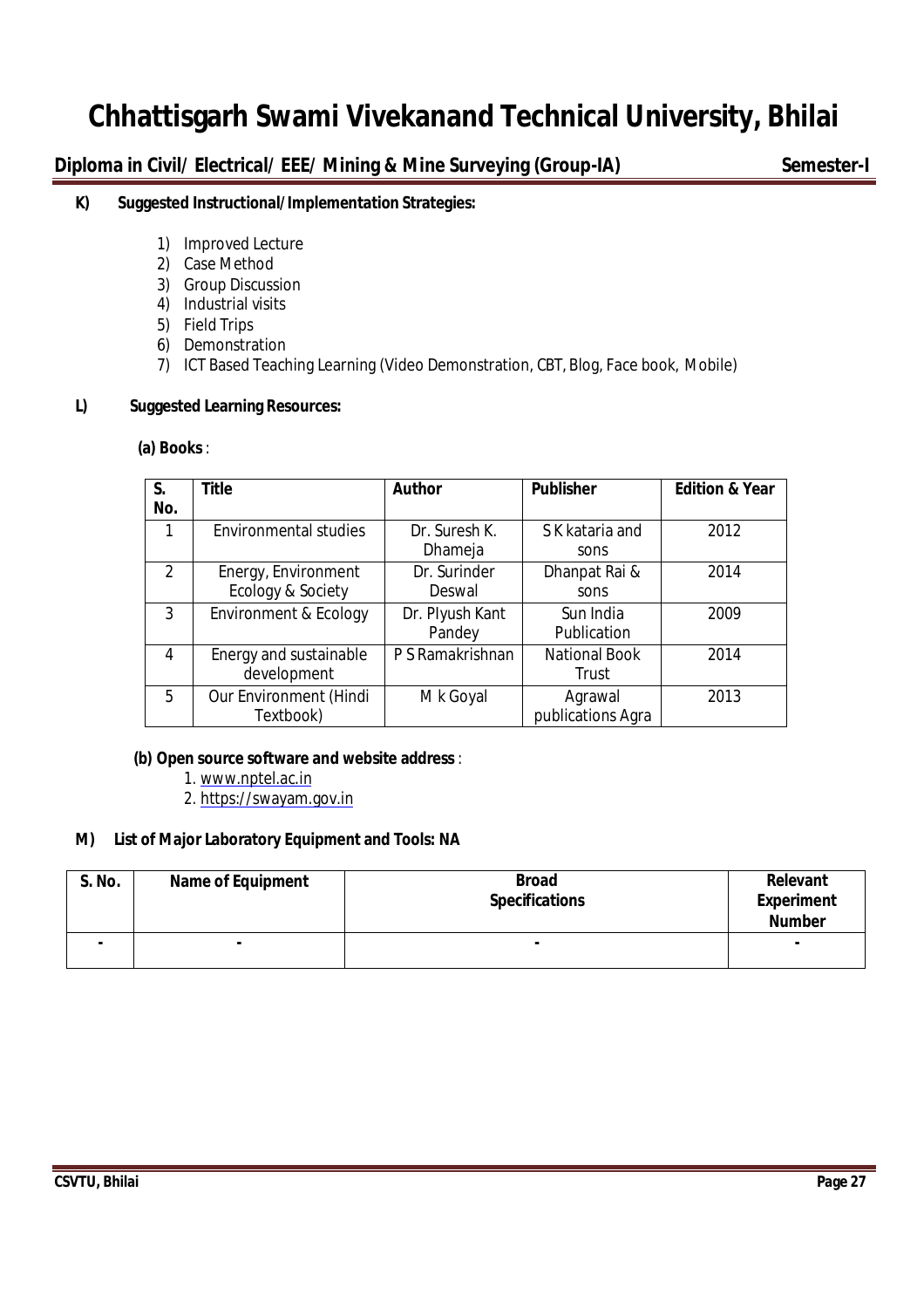# **Diploma in Civil/ Electrical/ EEE/ Mining & Mine Surveying (Group-IA)** Semester-I

| Course<br><b>Outcomes</b><br>(COs)<br><b>Titles</b>                                                        |                                              | <b>Programme Outcomes (POs)</b>                            |                                                   |                                    |                                                     |                                                         |                            |                                                    |                                  | Programme<br><b>Specific</b><br><b>Outcomes</b><br>(PSOs) |              |              |
|------------------------------------------------------------------------------------------------------------|----------------------------------------------|------------------------------------------------------------|---------------------------------------------------|------------------------------------|-----------------------------------------------------|---------------------------------------------------------|----------------------------|----------------------------------------------------|----------------------------------|-----------------------------------------------------------|--------------|--------------|
|                                                                                                            | <b>Basic</b><br>know<br>ledge<br><b>PO-1</b> | Disci<br>plin<br>e<br>kno<br>W<br>ledg<br>e<br><b>PO-2</b> | Experi<br>ments<br>$\&$<br>Practi<br>ce<br>$PO-3$ | Engin<br>eering<br>Tools<br>$PO-4$ | The<br>Engin<br>eer &<br>Socie<br>ty<br><b>PO-5</b> | Enviro<br>nment &<br>Sustai<br>nabilit y<br><b>PO-6</b> | Ethic<br>S.<br><b>PO-7</b> | Indivi<br>dual<br>$\alpha$<br>Team<br>work<br>PO-8 | Commu<br>nication<br><b>PO-9</b> | Life<br>Long<br>learn<br>ing<br>PO-<br>10                 | PSO-         | <b>PSO-2</b> |
| CO-1 Describe causes, prevention and remedial<br>measures of water and air pollution.                      | 1                                            |                                                            | 1                                                 |                                    | 3                                                   | $\mathfrak{Z}$                                          | $\mathfrak{Z}$             | 3                                                  |                                  | 3                                                         | 1            |              |
| CO-2 Explain causes, prevention and remedial<br>measures of Soil, Noise, Thermal and Nuclear<br>pollution. | $\mathbf{1}$                                 | 1                                                          | $\mathbf{1}$                                      | 1                                  | 3                                                   | $\mathfrak{Z}$                                          | 3                          | 3                                                  | 1                                | 3                                                         | 1            | 1            |
| CO-3 Create awareness about sustainable<br>development and clean technology                                | 1                                            | $\mathbf 1$                                                | $\mathbf{1}$                                      | 1                                  | 3                                                   | $\mathfrak{Z}$                                          | $\overline{3}$             | 3                                                  |                                  | 3                                                         | 1            |              |
| CO-4 Perform Environmental Impact Assessment<br>(EIA) for new design and project                           | $\mathbf{1}$                                 |                                                            | $\mathbf{1}$                                      | 1                                  | 3                                                   | $\overline{3}$                                          | 3                          | 3                                                  | 1                                | 3                                                         | $\mathbf{1}$ | $\mathbf{1}$ |
| CO-5 Create awareness for social issues and the<br>environment.                                            | 1                                            |                                                            | 1                                                 |                                    | 3                                                   | $\mathfrak{Z}$                                          | 3                          | 3                                                  |                                  | 3                                                         | 1            | 1            |

**N) Mapping of POs & PSOs with COs:**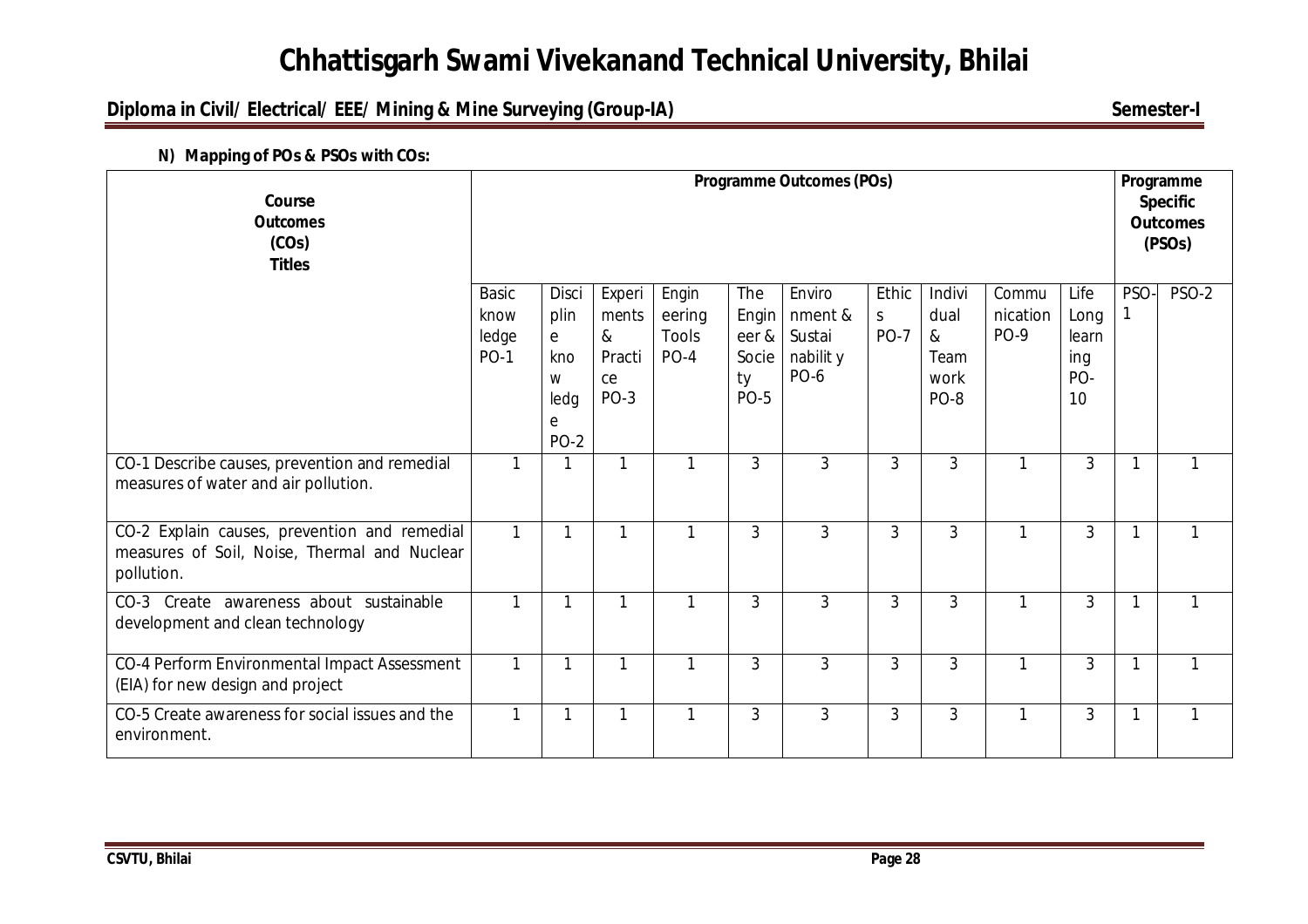# **Diploma in Civil/ Electrical/ EEE/ Mining & Mine Surveying (Group-IA)** Semester-I

| O()<br>POs & PSOs No. | <b>Course Curriculum Map:</b><br>COs No. & Title      | SOs No.                  | Laboratory                | <b>Classroom Instruction (L)</b>                       | <b>Self Learning</b> |
|-----------------------|-------------------------------------------------------|--------------------------|---------------------------|--------------------------------------------------------|----------------------|
|                       |                                                       |                          | <b>Instruction</b><br>(P) |                                                        | (SL)                 |
| $PO-1$ to             | CO-1 Describe causes, prevention                      | SO1.1                    | ш.                        | UNIT-1 Water pollution and Air                         |                      |
| 10 PSO-               | and remedial measures of water                        | SO1.2                    |                           | pollution 1.0                                          |                      |
| 1,2                   | and air pollution.                                    | SO1.3                    |                           | $1.1: 1.1.1 - 1.1.6$                                   |                      |
|                       |                                                       |                          |                           | $1.2: 1.2.1 - 1.2.6$                                   |                      |
| PO-1 to 10            | CO-2 Explain causes, prevention<br>and                | SO <sub>2.1</sub>        |                           | Unit 2.0 Soil, Noise, Thermal and Nuclear<br>pollution |                      |
| PSO-1,2               | remedial measures of Soil, Noise,                     | SO 2.2                   |                           | $2.1: 2.1.1 - 2.1.4$                                   |                      |
|                       | Thermal and Nuclear pollution.                        | SO 2.3                   |                           | $2.2:2.2.1 - 2.2.5$                                    |                      |
|                       |                                                       | SO 2.4                   |                           | $2.3:2.3.1 - 2.3.4$                                    |                      |
|                       |                                                       |                          |                           | $2.4:2.4.1 - 2.4.4$                                    |                      |
| PO-1 to 10            | Create awareness about SO.3.1<br>$CO-3$               |                          |                           | Unit 3.0 Sustainable Development and Clean             |                      |
| PSO-1,2               | sustainable development and<br>clean                  | SO3.2                    |                           | Technologies                                           |                      |
|                       | Technology                                            | SO3.3                    |                           | $3.1:3.1.1 - 3.1.6$                                    | As mentioned         |
|                       |                                                       | SO3.4                    |                           | $3.2:3.2.1 - 3.2.5$                                    | in relevant          |
|                       |                                                       | SO3.5                    |                           | 3.3:3.3.1,3.3.2                                        | pages.               |
|                       |                                                       |                          |                           | 3.4                                                    |                      |
|                       |                                                       |                          |                           | 3.5                                                    |                      |
|                       |                                                       |                          |                           | $3.6:3.6.1 - 3.6.4$                                    |                      |
| PO-1 to 10            | $CO4-$<br>Perform<br>Environmental                    | SO4.1<br>SO <sub>4</sub> |                           | Unit 4.0 Envi. Impact                                  |                      |
| PSO-1,2               | Impact Assessment (EIA) for new<br>design and project | SO4.3                    |                           | Assessment (EIA) 4.1 : 4.1.1 -                         |                      |
|                       |                                                       |                          |                           | 4.1.3                                                  |                      |
|                       |                                                       |                          |                           | $4.2:4.2.1 - 4.2.3$                                    |                      |
|                       |                                                       |                          |                           | 4.3:4.3.1,4.3.2                                        |                      |
| PO-1 to               | CO-5 Create awareness for social                      | SO <sub>5.1</sub>        | --                        | Unit 5.0 Social Issues And The                         |                      |
| 10 PSO-               | issues and the environment.                           | SO <sub>5.2</sub>        |                           | Environment $5.1 - 5.10$                               |                      |
| 1,2                   |                                                       | SO <sub>5.3</sub>        |                           |                                                        |                      |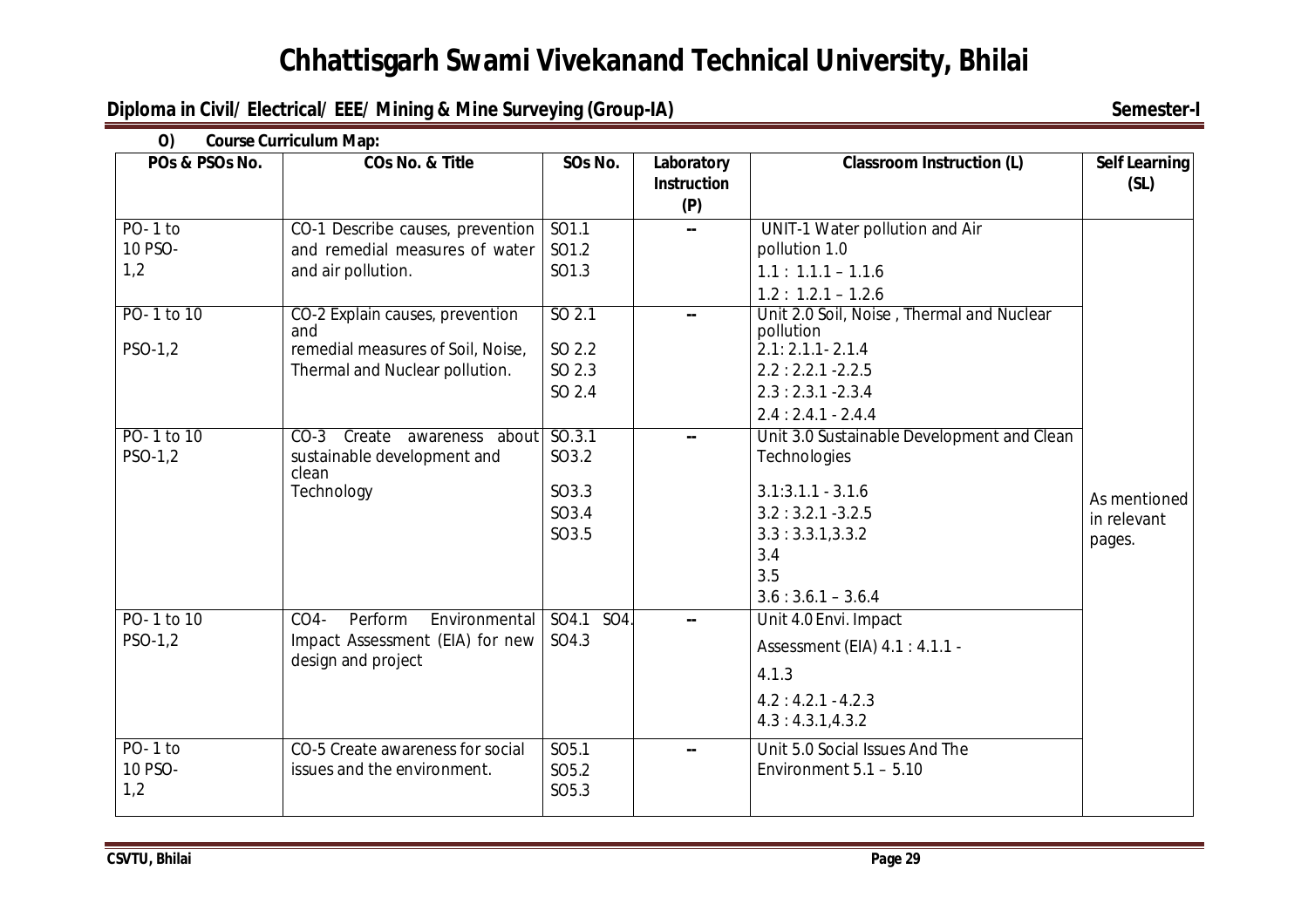**Diploma in Civil/ Electrical/ EEE/ Mining & Mine Surveying (Group-IA) Semester-I** 

**A) Course Code : 2000174(015)**

**B) Course Title : Applied Physics**

- **C) Pre- requisite Course Codeand Title :**
- **D) Rationale :**

Engineering diploma holders have to deal with physical properties of various materials, measurements of physical quantities, basic tools, and maintenance of machines in the industrial environment. Diploma holder must have a skill to apply the knowledge of basic concepts and principles of measurements, mechanics, waves, properties of materials, motion, friction, fluid mechanics, optics, optical instruments, electricity, magnetism and modern physics in solving broad based engineering problems. This course of engineering physics helps diploma engineers to achieve the course outcomes and provide sound background for self-development in future to cope up with new innovations.

# **E) Course Outcomes:**

- **CO-1 Estimate errors in measurement of physical quantities.**
- **CO-2 Solve mechanics related engineering problems by applying the knowledge of forces and properties of materials.**
- **CO-3 Solve engineering problems using relevant optical equipment by applying the principles of ray optics.**
- **CO-4 Apply concepts of electrostatics, magnetism and electricity to solve engineering problems.**
- **CO-5 Solve engineering problems by applying the knowledge of modernphysics.**
- **F) Scheme of Studies:**

| S.No | <b>Board of</b><br><b>Study</b> | Course<br>Code  | Course<br><b>Title</b> | <b>Scheme of Studies</b><br>(Hours/Week) |   |  |                                           |
|------|---------------------------------|-----------------|------------------------|------------------------------------------|---|--|-------------------------------------------|
|      |                                 |                 |                        |                                          | P |  | <b>Total</b><br>Credits(C)<br>$L+T+(P/2)$ |
|      | <b>Applied Science</b>          | 2000174<br>(15) | <b>Applied Physics</b> | $\mathfrak{D}$                           |   |  |                                           |
| 2    | <b>Applied Science</b>          | 2000190<br>(15) | Applied Physics (Lab)  |                                          | 2 |  |                                           |

 **Legend:** L: Classroom Instruction (Includes different instructional strategies i.e. Lecture and other) P: Laboratory Instruction (Includes Practical performances in laboratory workshop, field or other locations using different instructional strategies) T- Tutorial includes Sessional Work (SW) (includes assignment, seminar, mini project etc.) and Self Learning (SL), C: Credits

**Note:** SW and SL has to be planned and performed under the continuous guidance and feedback of teacher to ensure outcome of Learning.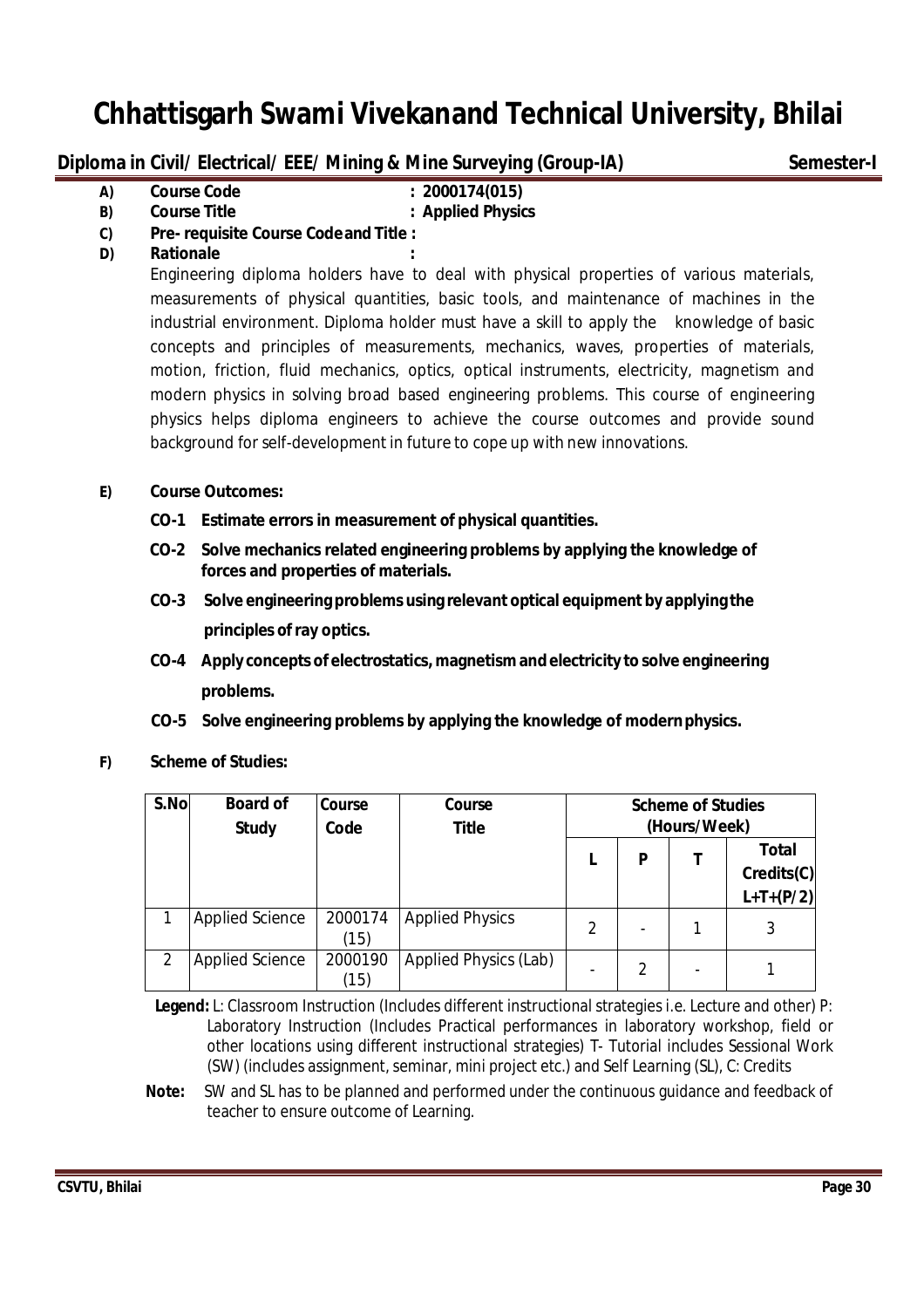**Diploma in Civil/ Electrical/ EEE/ Mining & Mine Surveying (Group-IA) Semester-I**

| G) |      | <b>Scheme of Assessment:</b> |                 |                                 |                              |           |    |                  |           |              |  |
|----|------|------------------------------|-----------------|---------------------------------|------------------------------|-----------|----|------------------|-----------|--------------|--|
|    | S.No | <b>Board of</b>              | Course          | Course                          | <b>Scheme of Examination</b> |           |    |                  |           |              |  |
|    |      | Code<br><b>Study</b>         |                 | <b>Title</b>                    | <b>Theory</b>                |           |    | <b>Practical</b> |           | Total        |  |
|    |      |                              |                 |                                 | <b>ESE</b>                   | <b>CT</b> | TА | <b>ESE</b>       | <b>TA</b> | <b>Marks</b> |  |
|    |      | <b>Applied Science</b>       | 2000174<br>(15) | <b>Applied Physics</b>          | 70                           | 20        | 30 | ۰                |           | 120          |  |
|    |      | <b>Applied Science</b>       | 2000190<br>(15) | <b>Applied Physics</b><br>(Lab) | -                            |           |    | 30               | 50        | 80           |  |

 **Note:** i. Separate passing is must for TA component of Progressive Assessment, both for theory and practical.

ii. Separate passing is must for End Semester Exam(Theory) and End Semester Exam(Practical).

# **H) Course-Curriculum Detailing:**

This course curriculum detailing depicts learning outcomes at course level and session level and their attainment by the students through Classroom Instruction (L), Laboratory Instruction (P), T- Tutorial includes Sessional Work (SW) and Self Learning (SL). Students are expected to demonstrate the attainment of Session Outcomes (SOs) and finally Course Outcomes (COs) upon the completion of course.

# **CO-1 Estimate errors in measurement of physical quantities.**

|                                                                                                                                          | (Approx Hrs. $L+W+P = 12$ )                                                                                                                                                                                |                                                                                                                                                                               |                                                                                      |  |  |  |
|------------------------------------------------------------------------------------------------------------------------------------------|------------------------------------------------------------------------------------------------------------------------------------------------------------------------------------------------------------|-------------------------------------------------------------------------------------------------------------------------------------------------------------------------------|--------------------------------------------------------------------------------------|--|--|--|
| <b>Session</b>                                                                                                                           | <b>Laboratory Instruction</b>                                                                                                                                                                              | <b>Class room Instruction (L)</b>                                                                                                                                             | Self-Learning (SL)                                                                   |  |  |  |
| <b>Outcomes</b>                                                                                                                          | (P)                                                                                                                                                                                                        |                                                                                                                                                                               |                                                                                      |  |  |  |
| (SOs)                                                                                                                                    |                                                                                                                                                                                                            |                                                                                                                                                                               |                                                                                      |  |  |  |
| SO1.1 Convert unit                                                                                                                       | <b>LE1.1 Use Vernier Calipers</b>                                                                                                                                                                          | Unit-1.0 Units,                                                                                                                                                               |                                                                                      |  |  |  |
| of the given                                                                                                                             | to measure the                                                                                                                                                                                             | <b>Measurement</b>                                                                                                                                                            | Advantages/<br>$\bullet$                                                             |  |  |  |
| physical                                                                                                                                 | dimensions of given                                                                                                                                                                                        | and Error analysis                                                                                                                                                            | disadvantage                                                                         |  |  |  |
| quantity from<br>one-unit<br>system to<br>other.<br>SO <sub>1</sub> .2 Derive the<br>formula of<br>derived<br>physical<br>quantity using | object in significant<br>figures and estimate<br>errors precisely.<br>LE1.2 Use Screw gauge to<br>measure the<br>dimensions of given<br>object in significant<br>figures and estimate<br>errors precisely. | 1.1 Unit of physical quantity<br>1.11 Fundamental and<br>derived unit<br>1.2 Unit system<br>1.21 CGS, MKS and SI<br>Advantages/disadva<br>(a)<br>nt ages of SI unit<br>system | s of SI unit<br>system<br>Seven basic<br>$\bullet$<br>and<br>Supplementa<br>ry units |  |  |  |
| dimensional<br>analysis.                                                                                                                 |                                                                                                                                                                                                            | Seven basic and<br>(b)                                                                                                                                                        |                                                                                      |  |  |  |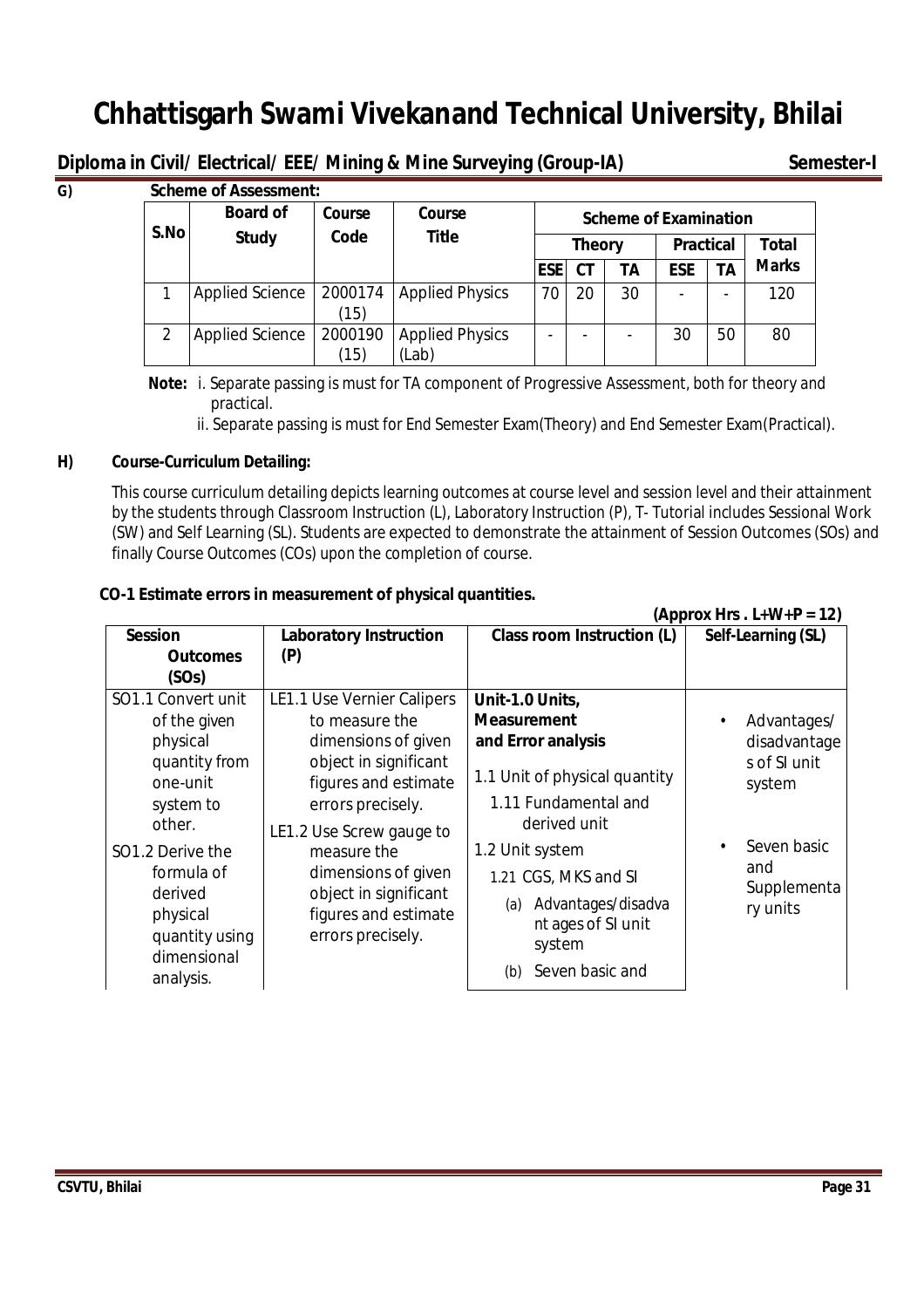| Diploma in Civil/ Electrical/ EEE/ Mining & Mine Surveying (Group-IA)                 | Semester-I                                                                                                                           |                                                                                                                                                                                                                                                                                                                                                                                          |  |
|---------------------------------------------------------------------------------------|--------------------------------------------------------------------------------------------------------------------------------------|------------------------------------------------------------------------------------------------------------------------------------------------------------------------------------------------------------------------------------------------------------------------------------------------------------------------------------------------------------------------------------------|--|
| SO1.3 Calculate the<br>error in the<br>given<br>measurement<br>with<br>justification. | LE1.3 Use Spherometer to<br>measure the<br>dimensions of given<br>objects in significant<br>figures and estimate<br>error precisely. | Supplementary<br>units.<br>1.3 Dimensional Analysis<br>1.31 Dimensional<br>formula and<br>equations.<br>1.32 Applications of<br>Dimensional<br>equations.<br>1.33 Numerical problems<br>on Dimensional<br>analysis.<br>1.4 Measurement<br>1.41 Accuracy, Precision<br>and Errors.<br>1.42 Absolute, Relative<br>and percentage<br>Error.<br>1.5 Significant figures and<br>rounding off. |  |

# **SW-1 Suggested Sessional Work (SW):**

# **a. Assignments:**

- i. Measure dimensions of class room, house hold items, thickness of paper, aluminum foil, iron bar and items found in surroundings.
- ii. Analyze the correctness of given physical relation using dimensional analysis.
- iii. Identify the instruments used for measurement of seven fundamental quantities.
- iv. Identify instruments used for measurement of derived quantities.

# **b. Mini Project:**

- i. Prepare working model of measuring instruments Vernier Calipers, screw gauge.
- ii. Collect low dimension items from household and market and calculate the thickness with the help of Vernier Calipersand screw gauge.

# **c. Other Activities (Specify):**

- i. Seminar on Errors in measurements.
- ii. Seminar on precision and accuracy of any instrument.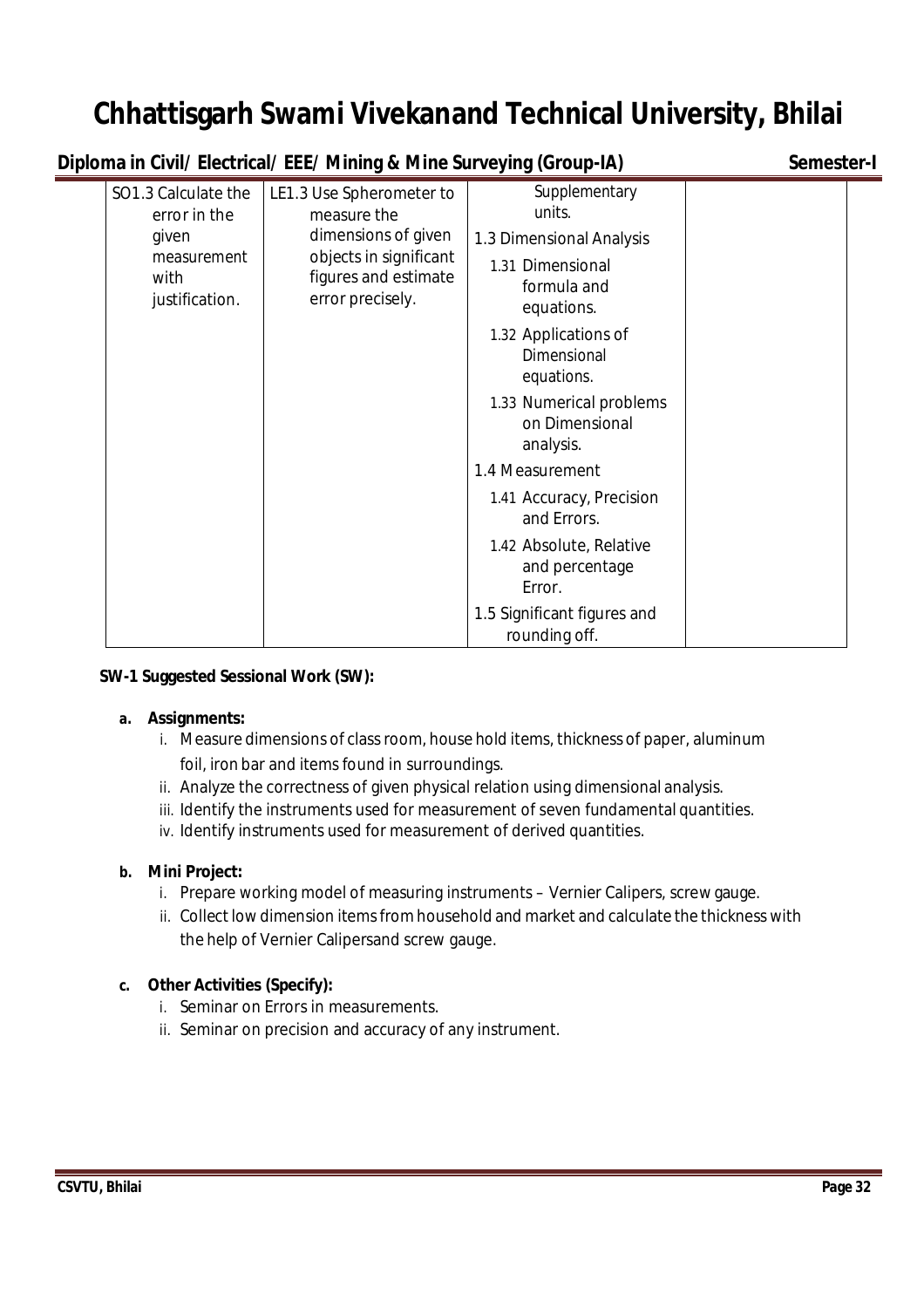**Diploma in Civil/ Electrical/ EEE/ Mining & Mine Surveying (Group-IA) Semester-I** 

# **CO-2 Solve mechanics related engineering problems by applying the knowledge of forces and properties of materials.**

|                                                                                                                                                                                                                    |                                                                                                                                                                                                                          |                                                                                                                                                                                                                                                                      | (Approx Hrs. $L+W+P = 18$ )                                                                                                                                                   |
|--------------------------------------------------------------------------------------------------------------------------------------------------------------------------------------------------------------------|--------------------------------------------------------------------------------------------------------------------------------------------------------------------------------------------------------------------------|----------------------------------------------------------------------------------------------------------------------------------------------------------------------------------------------------------------------------------------------------------------------|-------------------------------------------------------------------------------------------------------------------------------------------------------------------------------|
| <b>Session Outcomes</b>                                                                                                                                                                                            | <b>Laboratory Instruction</b>                                                                                                                                                                                            | <b>Class room Instruction (L)</b>                                                                                                                                                                                                                                    | Self-Learning (SL)                                                                                                                                                            |
| (SOs)                                                                                                                                                                                                              | (P)                                                                                                                                                                                                                      |                                                                                                                                                                                                                                                                      |                                                                                                                                                                               |
| SO2.1 Classify<br>conservative<br>and non-<br>conservative<br>forces in a<br>given<br>situation.<br>SO2.2 Explain<br>Gravitational<br>forces and<br>related<br>constants at<br>given place.<br>SO2.3 Differentiate | LE2.1 Determine g<br>using simple<br>pendulum.<br>LE2.2 Determine<br>terminal velocity<br>of given object by<br>Stoke's law<br>apparatus.<br>LE2.3 Determine surface<br>tension of water<br>by Capillary rise<br>method. | <b>Unit-2.0 Force and General</b><br><b>Properties of matter</b><br>2.1 Force<br>2.11 Types of Forces<br>(a) Conservative and<br>non-conservative<br>forces<br>Frictional<br>(b)<br>Forces, Limiting<br>static and<br>dynamic<br>friction.<br>Centripetal and<br>(c) | Types of<br>$\bullet$<br>Forces.<br>Factors<br>affecting 'g'<br><b>Elastic limit</b><br>and elastic<br>fatigue<br>Cohesive and<br>adhesive<br>force<br>Streamline<br>٠<br>and |
| between<br>of<br>types<br>Modulii<br><sub>of</sub><br>elasticities for<br>given solids.<br>SO2.4 Select a given<br>fluid on the<br>basis of<br>surface<br>tension and<br>viscosity.                                |                                                                                                                                                                                                                          | centrifugal force<br>and<br>their illustration.<br>(d)<br><b>Gravitational Force'</b><br>(e)<br>G' and 'g' and their<br>interrelation,<br>Factors affecting 'g'                                                                                                      | turbulent<br>flow                                                                                                                                                             |
|                                                                                                                                                                                                                    |                                                                                                                                                                                                                          | 2.2 Elasticity                                                                                                                                                                                                                                                       |                                                                                                                                                                               |
|                                                                                                                                                                                                                    |                                                                                                                                                                                                                          | 2.21 Hooke's law                                                                                                                                                                                                                                                     |                                                                                                                                                                               |
|                                                                                                                                                                                                                    |                                                                                                                                                                                                                          | Elastic limit and<br>(a)<br>elastic fatique                                                                                                                                                                                                                          |                                                                                                                                                                               |
|                                                                                                                                                                                                                    |                                                                                                                                                                                                                          | 2.22 Modulii of elasticities                                                                                                                                                                                                                                         |                                                                                                                                                                               |
|                                                                                                                                                                                                                    |                                                                                                                                                                                                                          | (a) Young's modulus,<br>Bulk Modulus,<br>Shear modulus of<br>rigidity                                                                                                                                                                                                |                                                                                                                                                                               |
|                                                                                                                                                                                                                    |                                                                                                                                                                                                                          | 2.3 Surface Tension                                                                                                                                                                                                                                                  |                                                                                                                                                                               |
|                                                                                                                                                                                                                    |                                                                                                                                                                                                                          | 2.31 Molecular force,<br>surface energy,                                                                                                                                                                                                                             |                                                                                                                                                                               |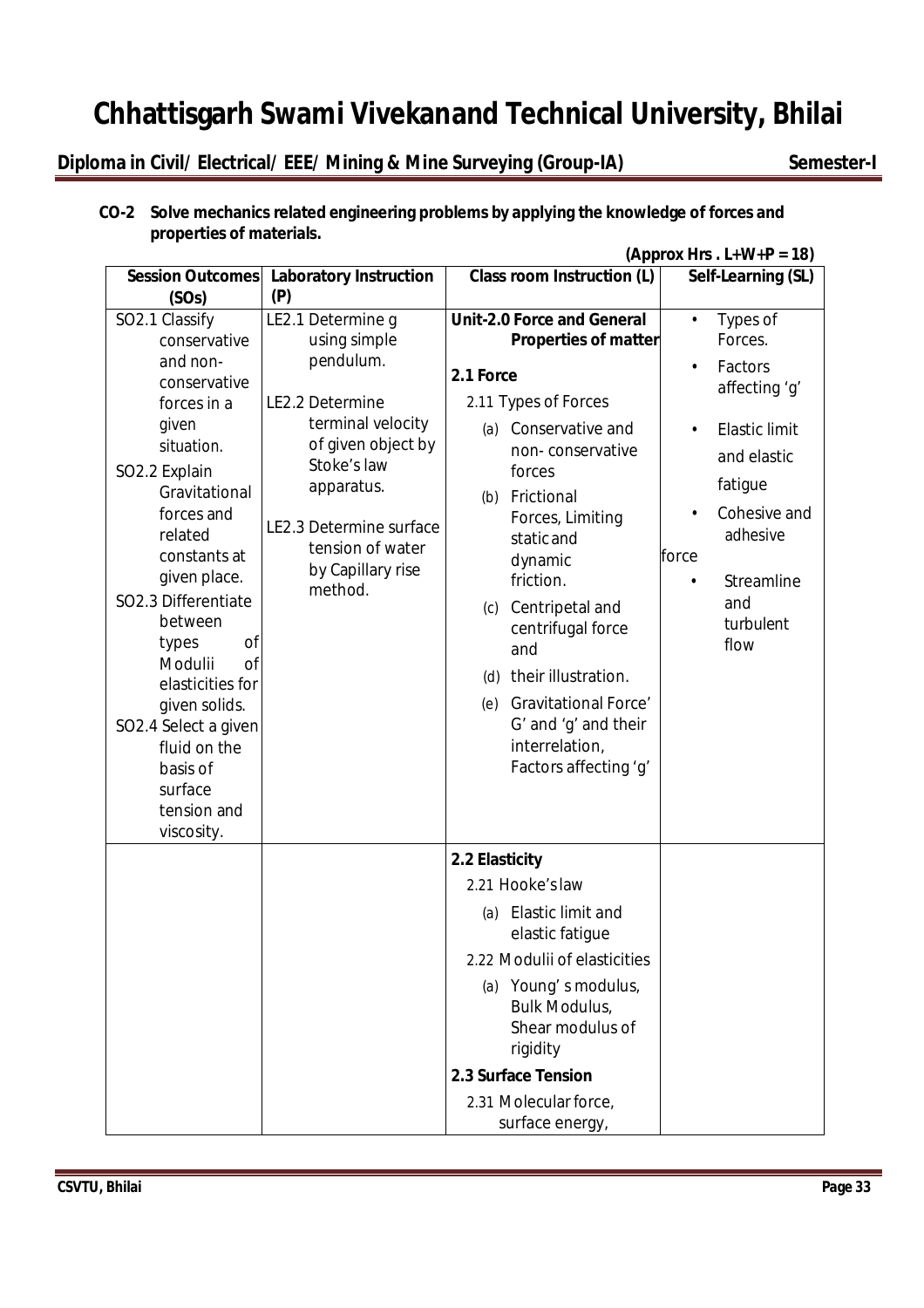**Diploma in Civil/ Electrical/ EEE/ Mining & Mine Surveying (Group-IA) Semester-I** 

| effect of<br>temperature<br>2.32 Cohesive and                                                       |  |
|-----------------------------------------------------------------------------------------------------|--|
| adhesive force<br>2.33 Excess pressure and<br>its illustration, rise of<br>liquid in capillary tube |  |
| 2.4 Viscosity                                                                                       |  |
| 2.41 Coefficient of<br>viscosity, Newton's<br>law of viscosity                                      |  |
| 2.42 Streamline and<br>turbulent flow,<br>Reynolds number                                           |  |
| 2.43 Poiseuille's<br>equation (no<br>derivation of<br>formula), Stoke's<br>law and their            |  |
| applications                                                                                        |  |

# **SW-2 Suggested Sessional Work (SW):**

# **a. Assignments:**

- i. Find the value of 'g' at different locations of India and justify the reasons for variations.
- ii. Enumerate the examples of conservation of angular momentum in dayto day life.
- iii. Enumerate the applications of surface tension in daily life.
- iv. Explore the use of different liquid on the basis of theirviscosity.

# **b. Mini Project:**

- i. Prepare a setup to show frictionless motion on slanting surface.
- ii. Prepare a model to compare elasticity of different materials.

# **c. Other Activities (Specify):**

- i. Seminar on artificial and natural satellite.
- ii. Seminar on weightlessness in lifts and space.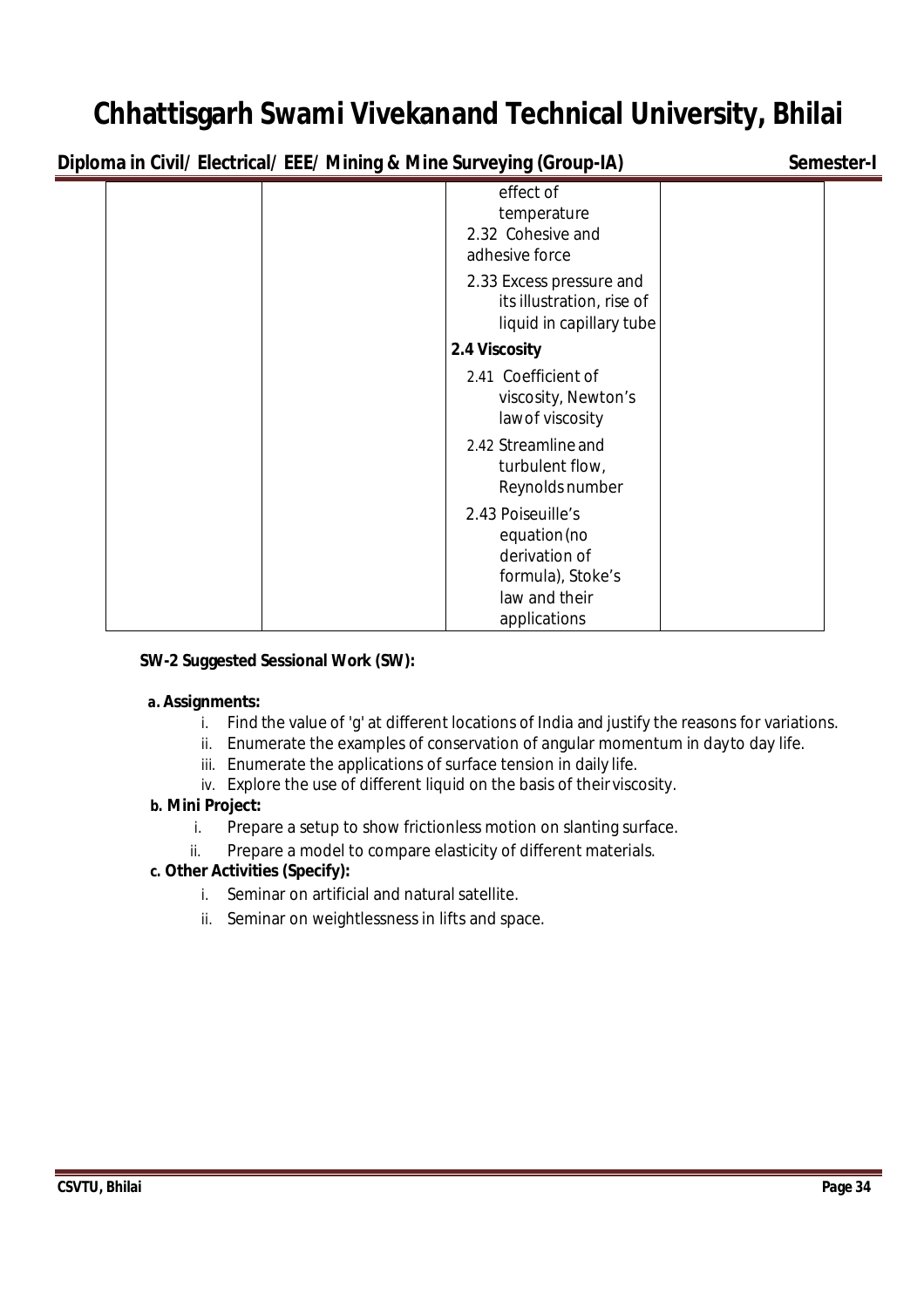**Diploma in Civil/ Electrical/ EEE/ Mining & Mine Surveying (Group-IA) Semester-I** 

# **CO-3 Solve engineering problems using relevant optical equipment by applying the principles of ray optics**.

|                         |                                  |                               | (Approx Hrs. $L+W+P = 16$ ) |
|-------------------------|----------------------------------|-------------------------------|-----------------------------|
| <b>Session Outcomes</b> | Laboratory Instruction (P)       | <b>Class room Instruction</b> | Self-Learning (SL)          |
| (SOs)                   |                                  | (L)                           |                             |
| SO3.1 Compare the       | LE3.1 Calculate                  | Unit-3.0 Optics, optical      | • Absolute and              |
| wavelength              | refractive index                 | instruments and optical       | relative                    |
| and frequency           | of material of                   | fibers                        | refractive                  |
| of different            | glass slab.                      | 3.1 Refraction                | index                       |
| components of           | LE3.2 Calculate                  | 3.11 Laws of                  |                             |
| electromagnetic         | refractive index                 | refraction                    | Applications<br>$\bullet$   |
| spectrum and            | of material of                   | 3.12 Lenses and               | of TIR                      |
| locate visible          | glass prism.                     | combination of                |                             |
| range.                  | LE3.3 Calculate focal length     | lenses                        |                             |
| SO3.2 Explain the       | of convex/concave                | 3.2 Absolute and              |                             |
| phenomena of            | lenses accurately.               | relative refractive           |                             |
| total internal          | LE3.4 Determine the Critical     | index                         |                             |
| reflection in           | angle for total Internal         | 3.21 Refraction               |                             |
| optical fiber.          | reflectionof given               | through prism,                |                             |
| SO3.3 Select            | medium w. r. t. air.             | Angle of                      |                             |
| materials on            | <b>LE3.5 Determine Numerical</b> | minimum                       |                             |
| the basis of            | aperture of Optical              | deviation and its             |                             |
| refractive              | fiber                            | relation                      |                             |
| index.                  |                                  | 3.3 Total internal            |                             |
|                         |                                  | reflection of light           |                             |
|                         |                                  | 3.31 Critical angle.          |                             |
|                         |                                  | 3.32 Applications of          |                             |
|                         |                                  | <b>TIR</b>                    |                             |
|                         |                                  | 3.33 Optical fiber,           |                             |
|                         |                                  | NA of Optical                 |                             |
|                         |                                  | fiber                         |                             |
|                         |                                  | 3.4 Optical instruments       |                             |
|                         |                                  | 3.41 Simple and               |                             |
|                         |                                  | compound                      |                             |
|                         |                                  | microscope                    |                             |
|                         |                                  | 3.42 Spectrometer             |                             |
|                         |                                  | 3.5                           |                             |
|                         |                                  | Electromagne                  |                             |
|                         |                                  | tic spectrum                  |                             |
|                         |                                  | 3.51 Pure and Impure          |                             |
|                         |                                  | spectrum, Visible             |                             |
|                         |                                  | range                         |                             |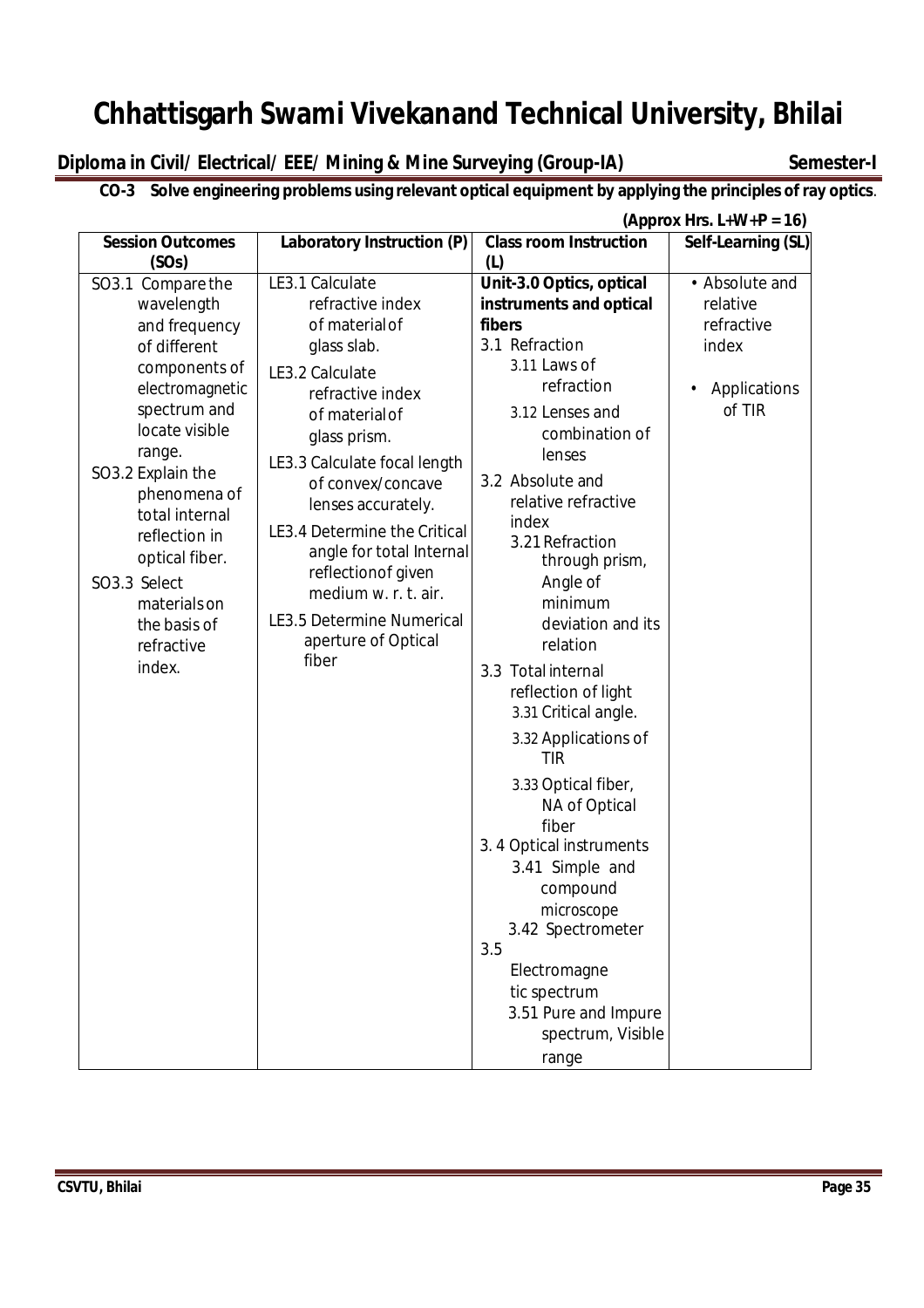# **Diploma in Civil/ Electrical/ EEE/ Mining & Mine Surveying (Group-IA) Semester-I**

 **(Approx Hrs. L+W+P = 18)**

### **SW-3 Suggested Sessional Work (SW):**

### **a. Assignments:**

- i Write details of method of finding refractive index of liquid using hollowprism
- ii Prepare detail report on the frequency range of electromagnetic waves interaction in daily life.

### **b. Mini Project:**

- i Prepare working model to demonstrate the TIR in Optical fiber.
- ii Prepare model of microscope with house hold materials and lens.

# **c. Other Activities (Specify):**

i. Visit to BSNL like organizations to observe the role of optical fibers in communication. ii. Seminar on industrial application of Optical fiber.

### **CO-4 Solve electrical engineering problems by applying concepts of electrostatics, magnetism and electric current.**

|                                  |                                      |                                   | $V$ (PPIVA IN 3. LIVER II - IV) |
|----------------------------------|--------------------------------------|-----------------------------------|---------------------------------|
| <b>Session Outcomes</b><br>(SOs) | <b>Laboratory Instruction</b><br>(P) | <b>Class room Instruction (L)</b> | Self-Learning (SL)              |
| SO4.1 Explain                    | LE4.1 LE4.1 Use Ohm's                | Unit-4.0. Electrostatics,         | Equi-potential<br>$\bullet$     |
| Coulomb's                        | law to calculate                     | <b>Magnetism and Current</b>      | <b>Surfaces</b>                 |
| law, electric                    | unknown                              | <b>Electricity</b>                |                                 |
| potential and                    | resistance in a                      | Electric Charge,<br>4.1           | Factors                         |
| electric field                   | given circuit.                       | Coulomb's Law                     | affecting Capacity,             |
| for given                        |                                      | Electric Field,<br>4.2            | types of capacitors             |
| charge                           | LE4.2<br>Determine the               | Potential, Potential              | Specific<br>$\bullet$           |
| distribution.                    | resistance of given                  | Difference between                | resistance                      |
| SO4.2 Determine                  | circuits by applying                 | TwoPoints, Equi-                  | Wheats-                         |
| capacity of a                    | series and parallel                  | potential Surfaces                | tone Bridge                     |
| capacitor with<br>given          | combination of<br>resistance.        | Types of dielectrics<br>4.3       | principle                       |
| dielectric                       |                                      | and dielectric                    | applications                    |
| materials.                       | LE4.3<br>Determine the               | Strength                          |                                 |
|                                  | specific resistance                  | Capacity, Units, Principle<br>4.4 |                                 |
| SO4.3 Use Ohm's law              | of the given                         | of Capacitor                      |                                 |
| for different<br>combinations    | materialby using                     | 4.41 Factors Affecting            |                                 |
| of resistance                    | meter bridge.                        | Capacity, type of                 |                                 |
| to calculate                     |                                      | capacitors                        |                                 |
| current and                      | LE4.4<br>Use deflection              | 4.5 Magnetism: -                  |                                 |
| potential                        | magnetometer for                     | 4.51 Magnetic lines of force,     |                                 |
| difference.                      | comparison of                        | lines of induction,               |                                 |
|                                  | magnetic                             | 4.6 Current Electricity           |                                 |
|                                  | moments of two                       | 4.61 Resistance, Specific         |                                 |
|                                  | bar magnets.                         | resistance                        |                                 |
|                                  |                                      |                                   |                                 |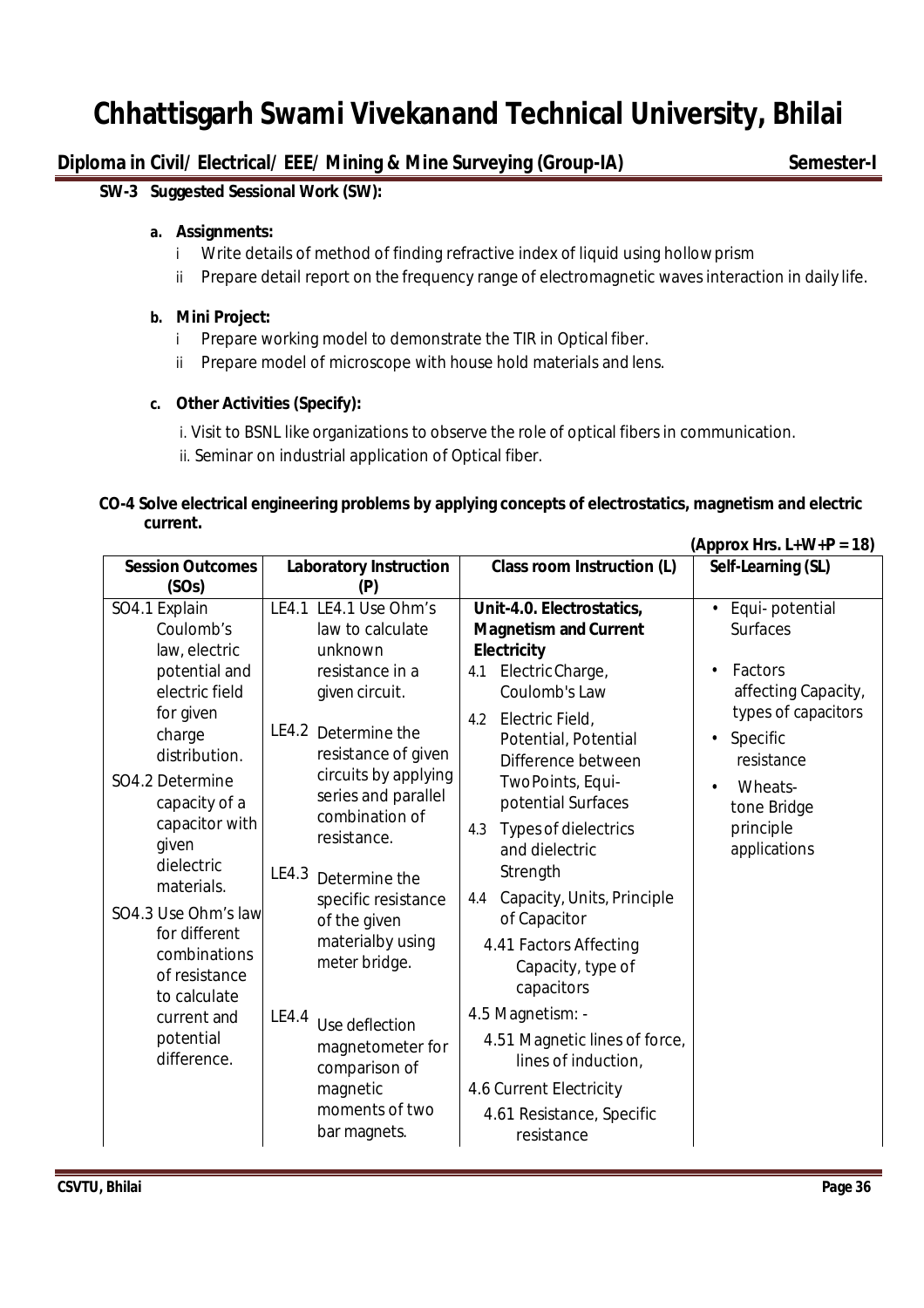**Diploma in Civil/ Electrical/ EEE/ Mining & Mine Surveying (Group-IA) Semester-I**

| LE4.5 Draw the      | 4.62 Series and parallel<br>combination of<br>magnetic lines of<br>resistance<br>forces using bar<br>4.63 Internal resistance<br>magnet and<br>compass needle.<br>of a cell<br>4.64 Potential difference and<br>LE4.6 To compare e.m.f<br>e.m.f of a cell |  |
|---------------------|-----------------------------------------------------------------------------------------------------------------------------------------------------------------------------------------------------------------------------------------------------------|--|
|                     | of two cells using<br>4.65 Combination of cells in<br>potentiometer.<br>series and in parallel.                                                                                                                                                           |  |
| LE4.7 To<br>a cell. | 4.66 Simple applications of<br>Wheatstone bridge,<br>determin<br>metre bridge and<br>e internal<br>Potentiometer.<br>resistance of                                                                                                                        |  |
|                     | 4.67 Electrical power                                                                                                                                                                                                                                     |  |

### **SW-4 Suggested Sessional Work (SW):**

#### **a. Assignments:**

- i. Prepare list of dielectric materials with dielectric constant.
- ii. Analyze the role of resistance and capacitors in house hold electrical items viz. electric fans etc.
- iii. Prepare list of instruments/ equipment's using Magnets in house hold appliances and Labs.

### **b. Mini Project:**

- i. Prepare working models of capacitors.
- ii. Collect some resistance and capacitors from nearby electrical shops and measure its value using multi-meter.
- iii. Prepare circuits with LED to illustrate the series and parallel combination ofresistance.
- iv. Prepare cells using different electrolytes.

### **c. Other Activities (Specify):**

- i. Seminar on applications of resistance and capacitors.
- ii. Market survey for availability of electronic items in the local market.
- iii. Calculate domestic monthly electricity bill.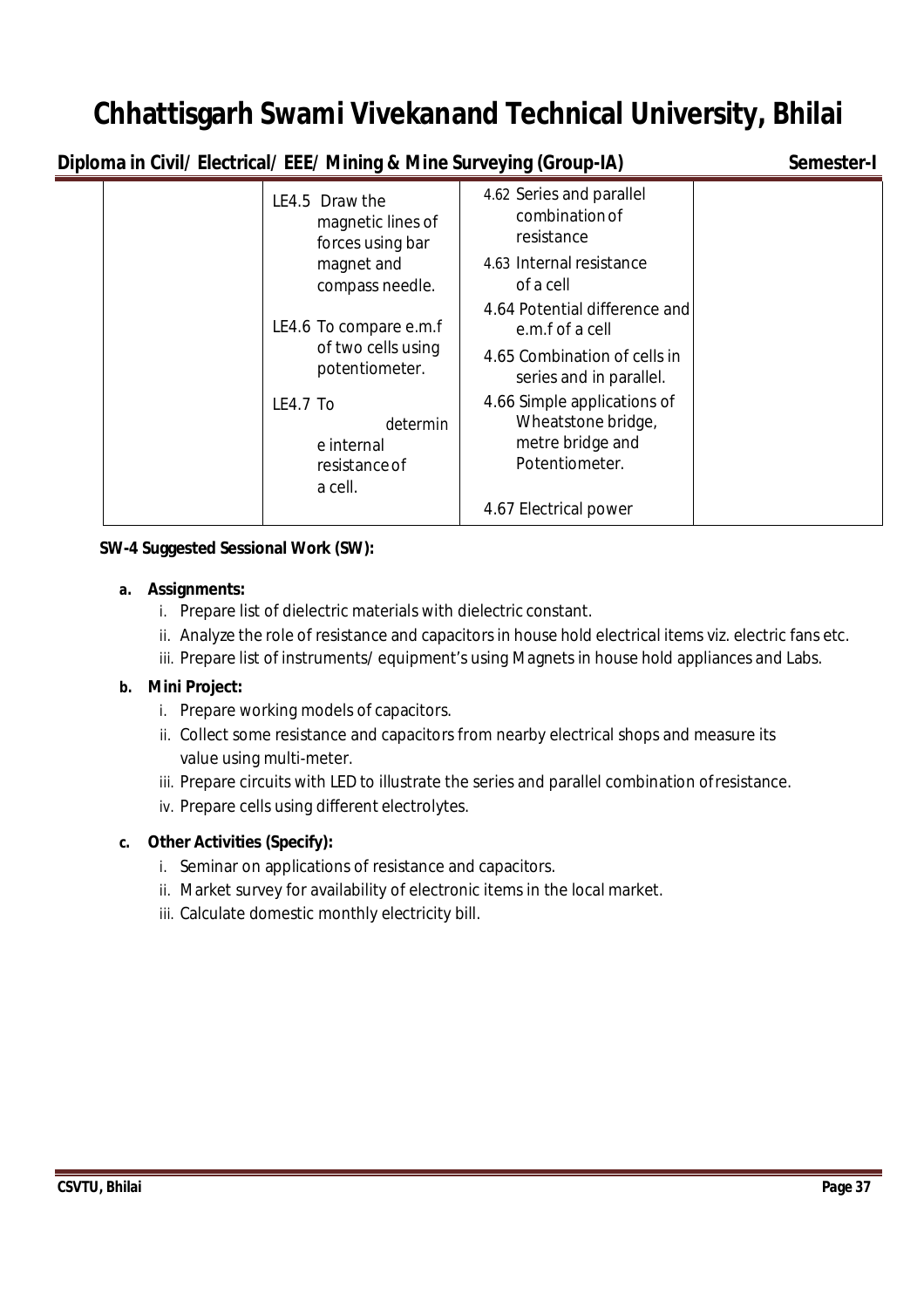**Diploma in Civil/ Electrical/ EEE/ Mining & Mine Surveying (Group-IA) Semester-I** 

**CO- 5 Solve engineering problems by applying the knowledge of modern physics.**

|                                                                                                                                                                                                                                                              |                                                                                                                                                    |                                                                                                                                                                                                                                                                                                                                                                                                                                                                                                                                                                                                                                                                 | (Approx Hrs. $L+W+P = 16$ )                                                                                  |
|--------------------------------------------------------------------------------------------------------------------------------------------------------------------------------------------------------------------------------------------------------------|----------------------------------------------------------------------------------------------------------------------------------------------------|-----------------------------------------------------------------------------------------------------------------------------------------------------------------------------------------------------------------------------------------------------------------------------------------------------------------------------------------------------------------------------------------------------------------------------------------------------------------------------------------------------------------------------------------------------------------------------------------------------------------------------------------------------------------|--------------------------------------------------------------------------------------------------------------|
| <b>Session Outcomes (SOs)</b>                                                                                                                                                                                                                                | <b>Laboratory Instruction</b><br>(P)                                                                                                               | <b>Class room Instruction (L)</b>                                                                                                                                                                                                                                                                                                                                                                                                                                                                                                                                                                                                                               | Self-Learning<br>(SL)                                                                                        |
| SO <sub>5.1</sub><br>Applythe<br>knowledge of<br>photoelectric<br>effect and X-<br>rays in a given<br>situation.<br>SO5.2 Compare laser<br>with other sources<br>of light.<br>SO5.3 Explain the<br>working principle<br>and applications<br>of Optical fiber | LE5.1 Calculate the work<br>function of given<br>photoelectric<br>materials<br>accurately.<br>LE5.2 Calculate the<br>divergence of given<br>laser. | <b>UNIT 5. Modern Physics</b><br>5.1 Photoelectric effect<br>5.11 Laws of<br>photoelectric<br>emission,<br>Photoelectric<br>equation<br>and threshold<br>frequency<br>5.12 Photo cell<br>5.2 X-rays<br>5.21 Production of X rays,<br>properties & uses.<br>5.3 Laser<br>5.31 Spontaneous and<br>stimulated<br>emission<br>5.32 population<br>inversion,<br>pumping scheme<br>and active system<br>Laser<br>Ruby<br>and<br>semiconductor<br>laser<br>5.4 Ultra-sonics<br>5.41 Frequency range<br>5.42 Methods of<br>production-<br>Magnetostriction &<br>Piezo electric<br>method<br>5.43 Properties of<br>ultra-sonics<br>5.44 Applications of<br>ultra-sonics. | Photo cell<br>$\bullet$<br>• Propertie<br>s & uses<br>of Xrays.<br>• Applicati<br>ons of<br>Optical<br>Fiber |

**Legend:** CI: Classroom Instruction (Includes different instructional strategies i.e. Lecture (L) and Tutorial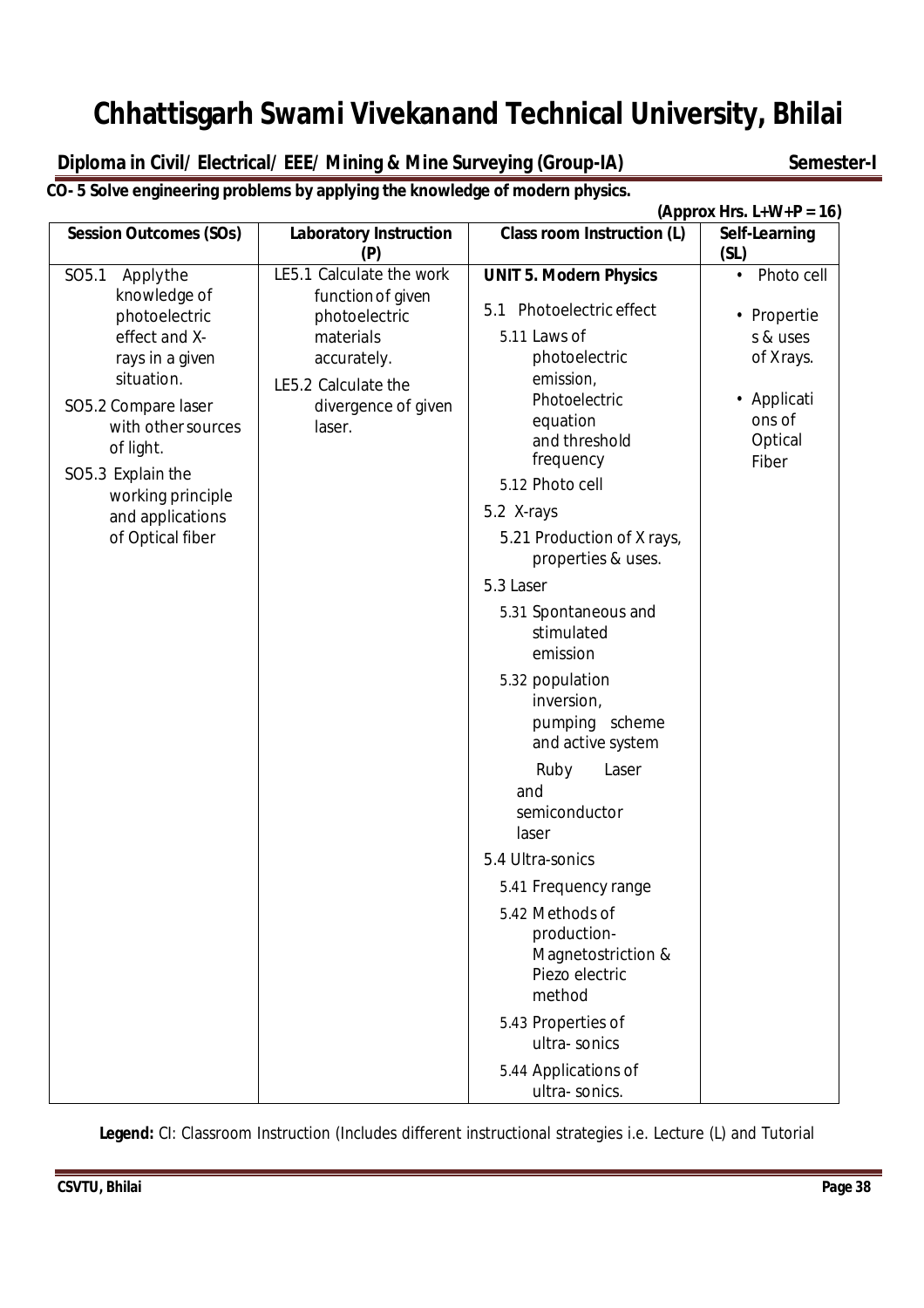### **Diploma in Civil/ Electrical/ EEE/ Mining & Mine Surveying (Group-IA) Semester-I**

(T) and others), LI: Laboratory Instruction (Includes Practical performances in Laboratory, Workshop, field or other locations using different instructional strategies) SL: Self-Learning

#### **SW-5 Suggested Sessional Work (SW):**

#### **a. Assignments:**

- ii. To study different medical applications of ultra-sonics and X-rays.
- iii. Prepare list of type of laser used in office and house hold devices.

#### **b. Mini Project:**

- i. To design a working model for the production of ultra-sonics.
- ii. Determine the divergence of key chain laser purchased from localmarket.

#### **c. Other Activities (Specify):**

- i. Seminar on industrial applications of ultra-sonics.
- ii. Seminar on X ray.
- iii. Seminar on engineering applications of laser

**Note:** Performance under Laboratory and Sessional work may appear in more than one COs/SOs.

#### **I) Suggested Specification Table (For ESE of Classroom Instruction):**

| <b>Unit</b>   | <b>Unit Title</b>                                                  |    | <b>Marks Distribution</b> |    | Total        |
|---------------|--------------------------------------------------------------------|----|---------------------------|----|--------------|
| <b>Number</b> |                                                                    | R  |                           | A  | <b>Marks</b> |
|               | <b>Units, Measurement and Error</b><br>analysis                    | 5  | 3                         |    | 12           |
| $\mathbf{I}$  | <b>Forces and General Properties of</b><br>matter                  | 3  | 3                         | 8  | 14           |
| Ш             | Optics, optical instruments and<br>optical<br>fibers               | າ  | 4                         | 6  | 12           |
| IV            | <b>Electrostatics, Magnetism and</b><br><b>Current Electricity</b> | 4  | 8                         | 6  | 18           |
|               | <b>Modern Physics</b>                                              | 4  | 5                         | 5  | 14           |
|               | <b>Total</b>                                                       | 18 | 23                        | 29 | 70           |

 **Legend:** R: Remember, U: Understand, A: Apply and above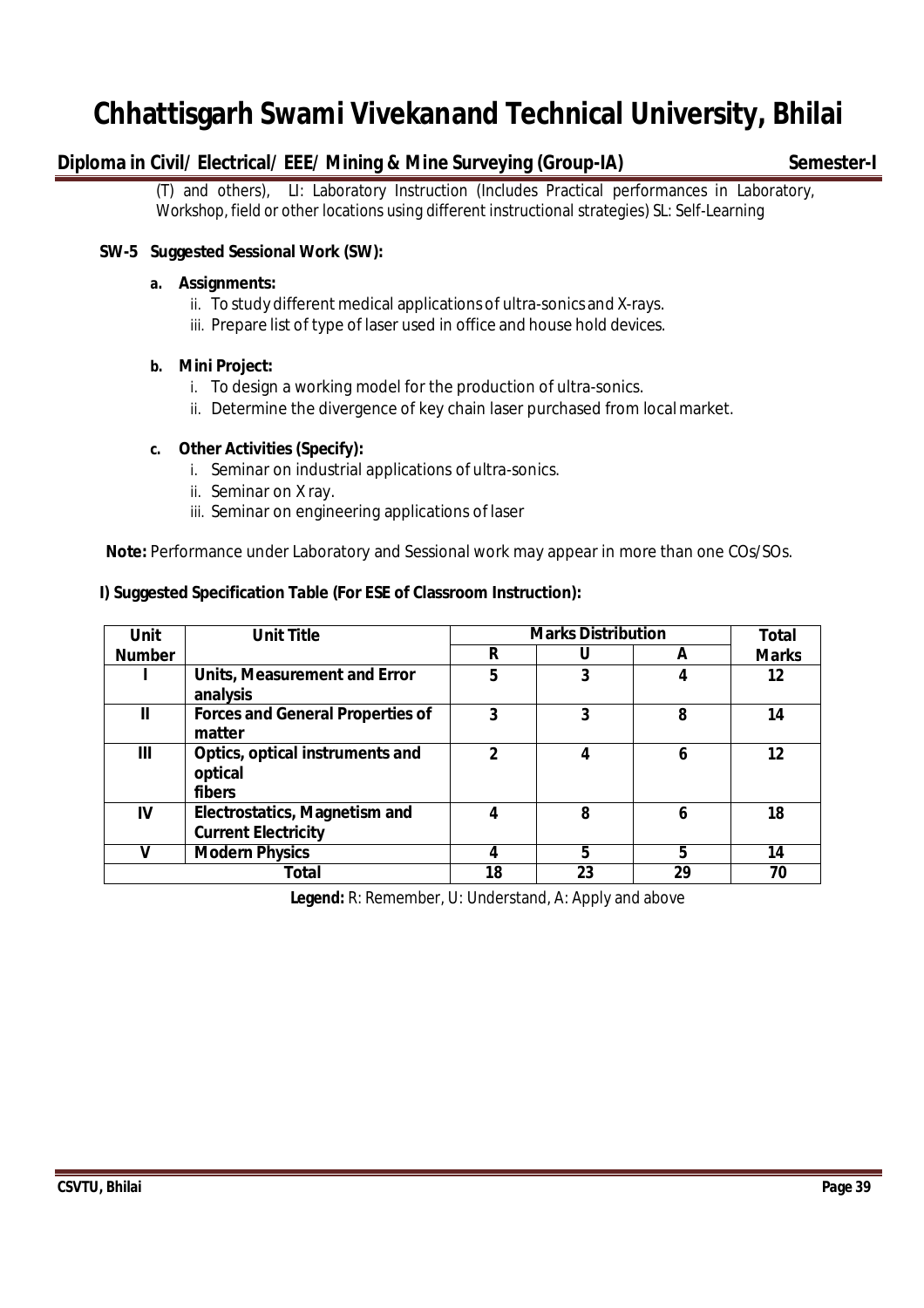**Diploma in Civil/ Electrical/ EEE/ Mining & Mine Surveying (Group-IA) Semester-I**

| J) Suggested Specification Table (For ESE of Laboratory Instruction*): |  |  |
|------------------------------------------------------------------------|--|--|
|                                                                        |  |  |

| Laboratory<br><b>Instruction</b> | <b>Short Laboratory</b>         |                 | <b>Assessment of Laboratory Work</b><br>(Marks) |                |               |
|----------------------------------|---------------------------------|-----------------|-------------------------------------------------|----------------|---------------|
| <b>Number</b>                    | <b>Experiment Title</b>         | Performance     |                                                 |                |               |
|                                  |                                 | <b>PRA</b>      | <b>PDA</b>                                      | <b>Voce</b>    |               |
| LE1.1                            | Vernier Calipers                | 15              | $\overline{12}$                                 | $\overline{3}$ |               |
| LE1.2                            | Screw gauge                     | 15              | 12                                              | $\overline{3}$ |               |
| LE 1.3                           | Spherometer                     | 15              | $\overline{12}$                                 | $\overline{3}$ |               |
| LE2.1                            | Young modulus                   | 18              | 9                                               | $\overline{3}$ |               |
| LE2.2                            | 'g' by Simple pendulum          | 18              | 9                                               | $\overline{3}$ | 30 Marks are  |
| LE2.3                            | Viscosity of liquid             | 19              | 8                                               | $\overline{3}$ | allocated for |
| LE2.4                            | Surface tension by capillary    | 19              | $\overline{8}$                                  | $\overline{3}$ | performance   |
|                                  | rise method                     |                 |                                                 |                | under ESE.    |
| LE3.1                            | Refractive index of glass       | 18              | 9                                               | $\overline{3}$ |               |
|                                  | slab                            |                 |                                                 |                |               |
| LE3.2                            | Combination of lens             | 21              | 6                                               | 3              |               |
| LE3.3                            | Refractive index of Prism       | 15              | $\overline{12}$                                 | $\overline{3}$ |               |
| LE4.1                            | Ohm's Law                       | 15              | 12                                              | $\overline{3}$ |               |
| LE4.2                            | Series and parallel             | 15              | 12                                              | 3              |               |
|                                  | combination of resistance       |                 |                                                 |                |               |
| LE4.3                            | Specific Resistance             | 19              | 8                                               | $\overline{3}$ |               |
| LE 4.4                           | Deflection galvanometer         | 20              | $\overline{7}$                                  | $\overline{3}$ |               |
| LE4.5                            | <b>Magnetic lines of Forces</b> | $\overline{21}$ | 6                                               | $\overline{3}$ |               |
| LE4.6                            | Comparison of e.m.f of cells    | 21              | 6                                               | $\overline{3}$ |               |
| LE4.7                            | Internal resistance of a cell   | 21              | 6                                               | $\overline{3}$ |               |
| LE5.1                            | Photo electric effect           | 18              | 9                                               | $\overline{3}$ |               |
| LE5.2                            | Diode laser                     | $\overline{21}$ | 6                                               | $\overline{3}$ |               |

\* Assessment rubric, process and product check list with rating scale need to be prepared by the course wise teachers for each experiment for conduction and assessment of laboratory experiments /practicals

**Legend**: PRA: Process Assessment, PDA: Product Assessment

**Note: Only one experiment has to be performed at the end semester examination of 30 Marks as per assessment scheme**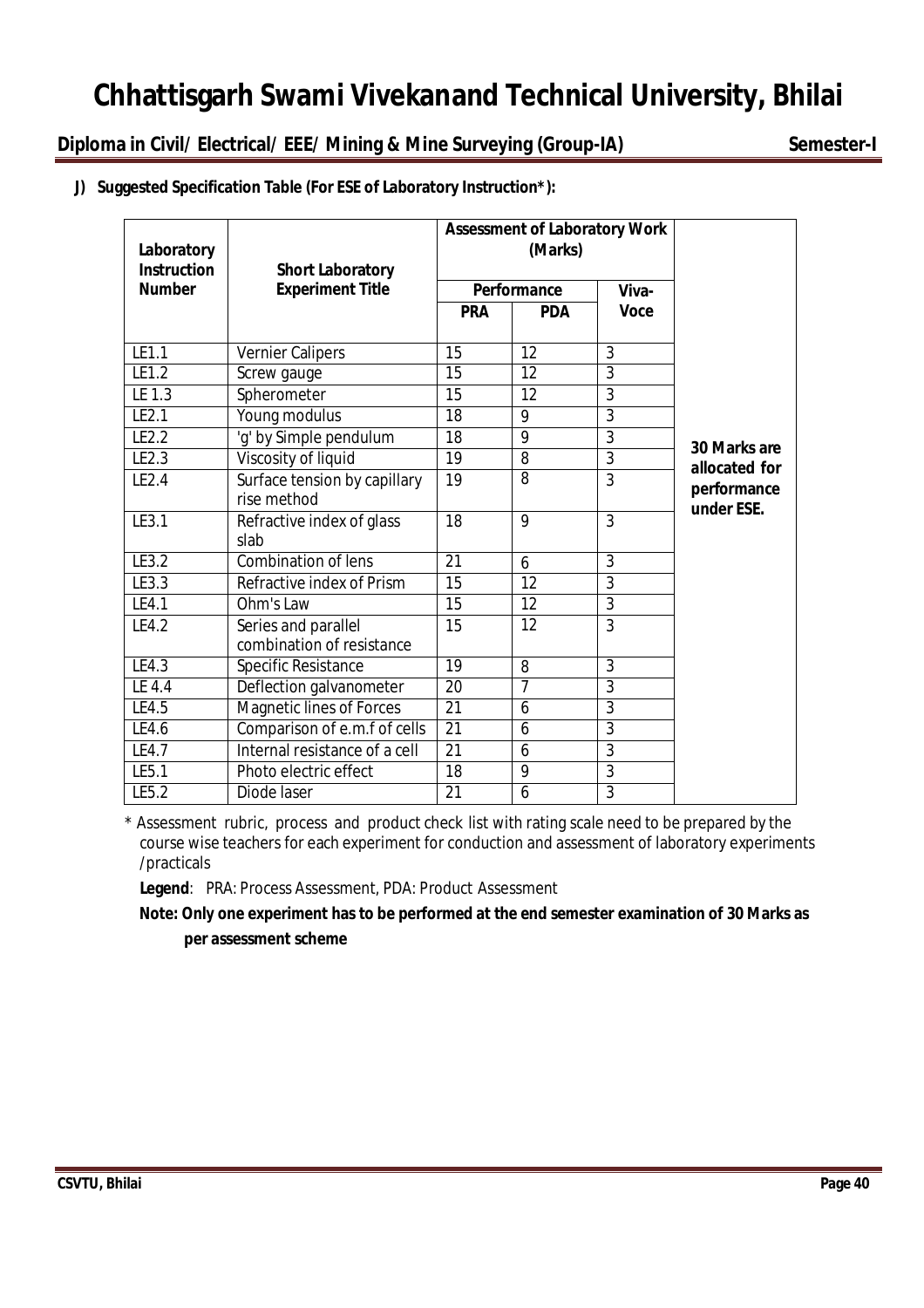### **Diploma in Civil/ Electrical/ EEE/ Mining & Mine Surveying (Group-IA) Semester-I**

#### **K) Suggested Instructional/Implementation Strategies:**

- 1. Improved Lecture
- 2. Tutorial
- 3. Case Method
- 4. Group Discussion
- 5. Industrial visits
- 6. Industrial Training
- 7. Field Trips
- 8. Portfolio Based Learning
- 9. Role Play
- 10. Demonstration
- 11. ICT Based Teaching Learning (Video Demonstration, CBT, Blog, Face book, Mobile)
- 12. Brainstorming
- 13. Others

### **L) Suggested Learning Resources:**

**(a) Books:**

| S. No.         | <b>Title</b>                       | <b>Author</b>                                                  | <b>Publisher</b>                  | <b>Edition &amp; Year</b>         |
|----------------|------------------------------------|----------------------------------------------------------------|-----------------------------------|-----------------------------------|
| $\mathbf{1}$   | Fundamentals of<br>Physics         | Halliday, David;<br>Resnik, Robert<br>and<br>Walker, Jearl     | John Wiley and<br>sons            | Tenth edition 2013                |
| 2              | The Feynman Lectures<br>on Physics | Feynman P.Richar, B.<br>LeightonRobert<br><b>Sands Matthew</b> | Pearson<br><b>Education India</b> | First edition 2012                |
| $\overline{3}$ | University physics                 | Young Hugh, Freedman<br>Roger                                  | Pearson<br><b>Education India</b> | <b>Thirteenth Edition</b><br>2013 |

#### **(b)** O**pen source software and website address:**

- 1. Some relevant Experiments: http://cdac.olabs.edu.in
- 2. VernierCalipers:http://www.tutorvista.com/physics/animations/vernier-callipers-animation
- 3. Screw gauge:www.notesandsketches.co.uk/Measuring\_Tools\_Small.swf
- 4. http://www.stefanelli.eng.br/en/virtual-vernier-caliper-simulator-05-millimeter
- 5. Some relevant Experiments and theory topics:

https://phet.colorado.edu/en/simulations/category/physics

- 6. Photoelectric effect: http://vlab.amrita.edu/?sub=1&brch=195&sim=840&cnt=1
- 7. Deflection magneto meter: http://emv-au.vlabs.ac.in/Deflection\_Magnetometer/
- 8. Laser: https://spaceplace.nasa.gov/laser/en/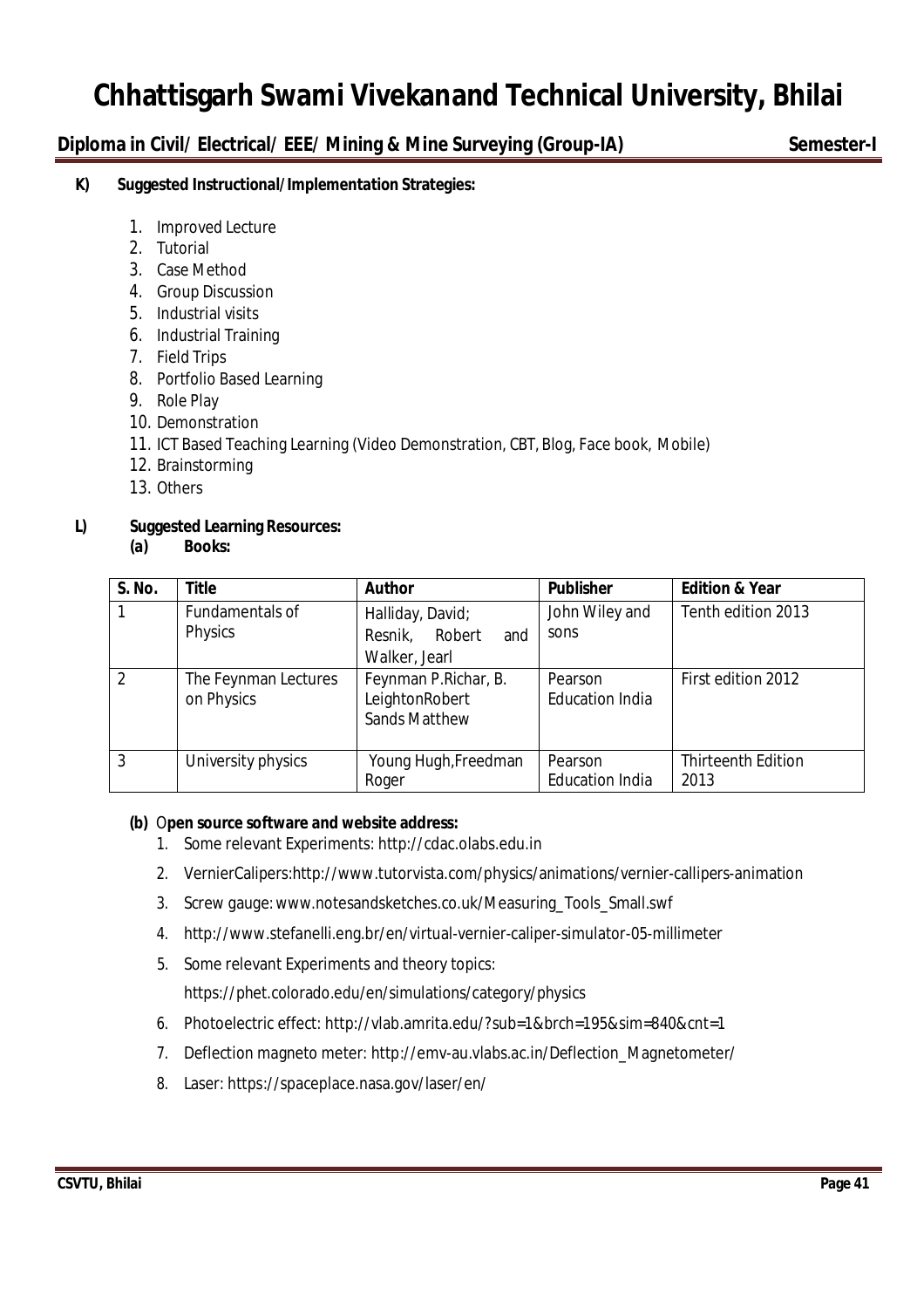### **Diploma in Civil/ Electrical/ EEE/ Mining & Mine Surveying (Group-IA) Semester-I**

- **(c) Others:**
	- 1. Learning Packages.
	- 2. Lab Manuals.
	- 3. Manufacturers' Manual
	- 4. Users' Guide

### **M) List of Major Laboratory Equipment and Tools:**

| S. No.         | Name of Equipment                                    | <b>Broad</b><br>Specifications                                                                                                                                                                                           | Relevant<br>Experiment<br>Number |
|----------------|------------------------------------------------------|--------------------------------------------------------------------------------------------------------------------------------------------------------------------------------------------------------------------------|----------------------------------|
| $\mathbf{1}$   | Vernier calipers                                     | Range:<br>0-150mm<br>Stain<br>body,<br>less<br>steel<br>,Resolution: 0.1mm                                                                                                                                               | LE1.1                            |
| $\overline{2}$ | Screw gauge                                          | Stainless steel spindle and ratchet top brass body<br>with satin chrome finish.<br>Graduated to read up to 25mm in 0.01mm<br>divisions with screw pitch of 0.5mm, ratchet lock<br>nut                                    | LE 1.2                           |
| 3              | Spherometer                                          | Brass double disc superior quality, stainless steel<br>legs and screw 1/100mmpitch each.                                                                                                                                 | LE1.3                            |
| $\overline{4}$ | Pendulum<br>apparatus<br>for<br>determination of 'q' | 200 mm diameter metal wheel mounted with fixed<br>stand and a meter scale, stop watch to measure<br>time. steel case fly back action least count<br>1/10 <sup>th</sup> or 1/5 <sup>th</sup> of second                    | LE2.2                            |
| 5              | Stoke's Law apparatus                                | Glass tube $(-1$ -inch diameter and length $\sim 1$ m)<br>with stand, timer, steel sphere, glass beads                                                                                                                   | LE2.3                            |
| 6              | Surface tension set up                               | Travelling microscope with horizontal and vertical<br>movement (LC 0.001 cm), capillarytube, beaker,<br>pin fixed on adjustable stand                                                                                    | LE2.4                            |
| $\overline{7}$ | Glass slab                                           | Rectangular, all sides polished, made from slightly<br>greenish glass free from bubbles, 75*50*18 mm                                                                                                                     | LE3.1                            |
| 8              | <b>Glass Prism</b>                                   | Equilateral or right angled, from bubble free boro<br>crown glass 38 x 38                                                                                                                                                | LE 3.2                           |
| 9              | Ohm's law apparatus                                  | Box type with D.C meter to verify ohm's law with<br>fitted ammeter & voltmeter                                                                                                                                           | LE4.1                            |
| 10             | Post Office Box                                      | Complete set in polished wooden box, Split brass<br>blocks<br>contact<br>holding<br>precision<br>cut,<br>interchangeable plug having molded black fluted<br>tops. Coils of constantan wire with 4 pair of ratio<br>arms. | LE4.2                            |
| 12             | MeterBridge (Wheatstone<br>Bridge)                   | Sun mica top, two gap type having lock type<br>terminals with pencil jockey.                                                                                                                                             | LE4.3                            |
| 13             | Deflection magnetometer                              | Wooden base length - 1 m, magnetic compass,<br>meter scale and magnets                                                                                                                                                   | LE4.4                            |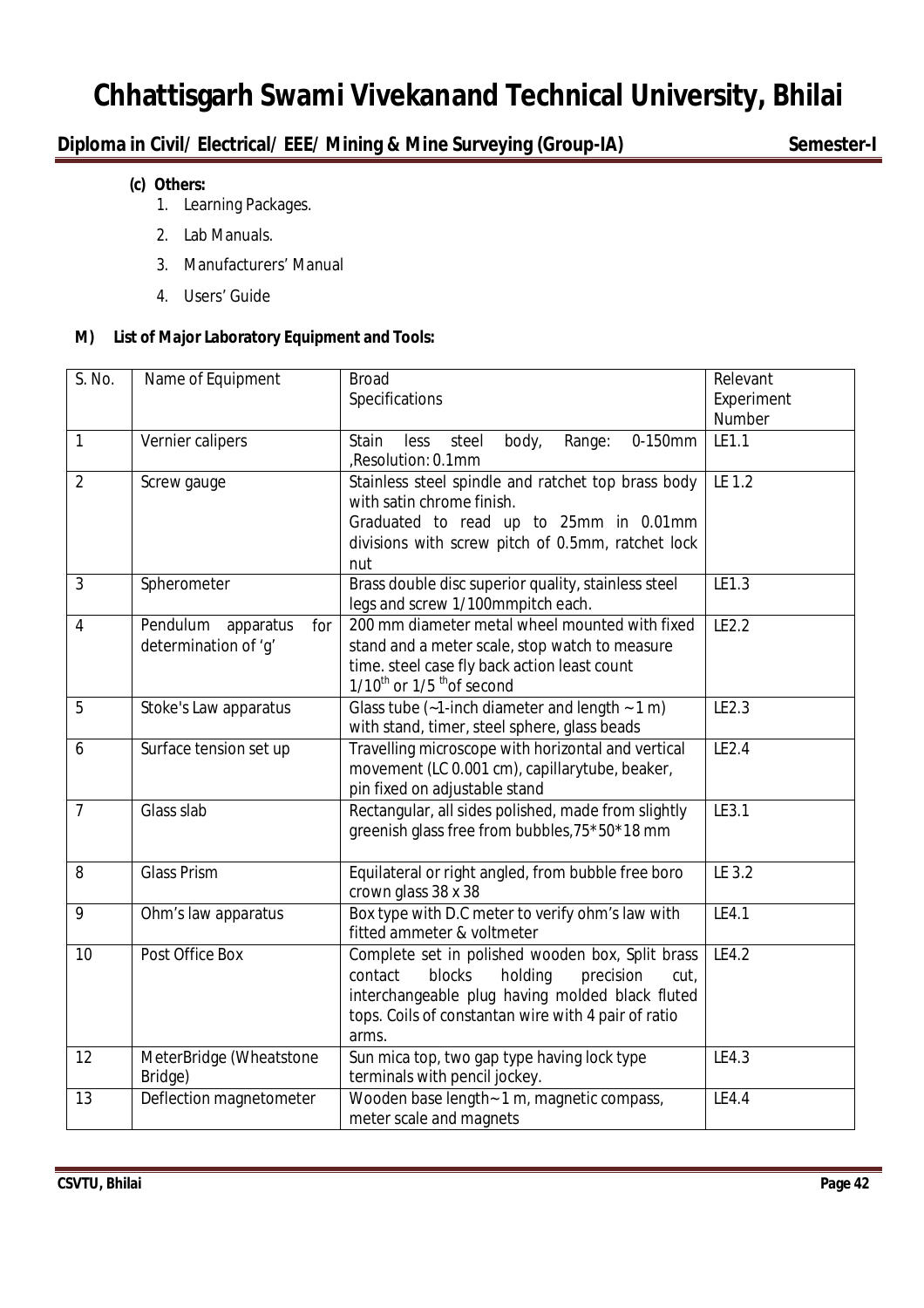### **Diploma in Civil/ Electrical/ EEE/ Mining & Mine Surveying (Group-IA) Semester-I**

| 14 | Bar magnet              | Alnico size 3" - 4"                                                                                                                                                                  | LE 4.5 |
|----|-------------------------|--------------------------------------------------------------------------------------------------------------------------------------------------------------------------------------|--------|
| 15 | Potentiometer           | 10K Ohm 500mW Linear Slide Potentiometer.                                                                                                                                            | LE 4.6 |
|    |                         | About 10 m wire of Manganin and constantan<br>with high resistivity and low temperature<br>coefficient stretched on a wooden board attached<br>with a meter scale and pencil jockey. | LE 4.7 |
| 16 | Photoelectric apparatus | Includes photo cell, light sources, voltmeter, LE5.1<br>ammeter                                                                                                                      |        |
| 17 | Diode laser             | Power 5 mW, randomly polarized                                                                                                                                                       | LE5.2  |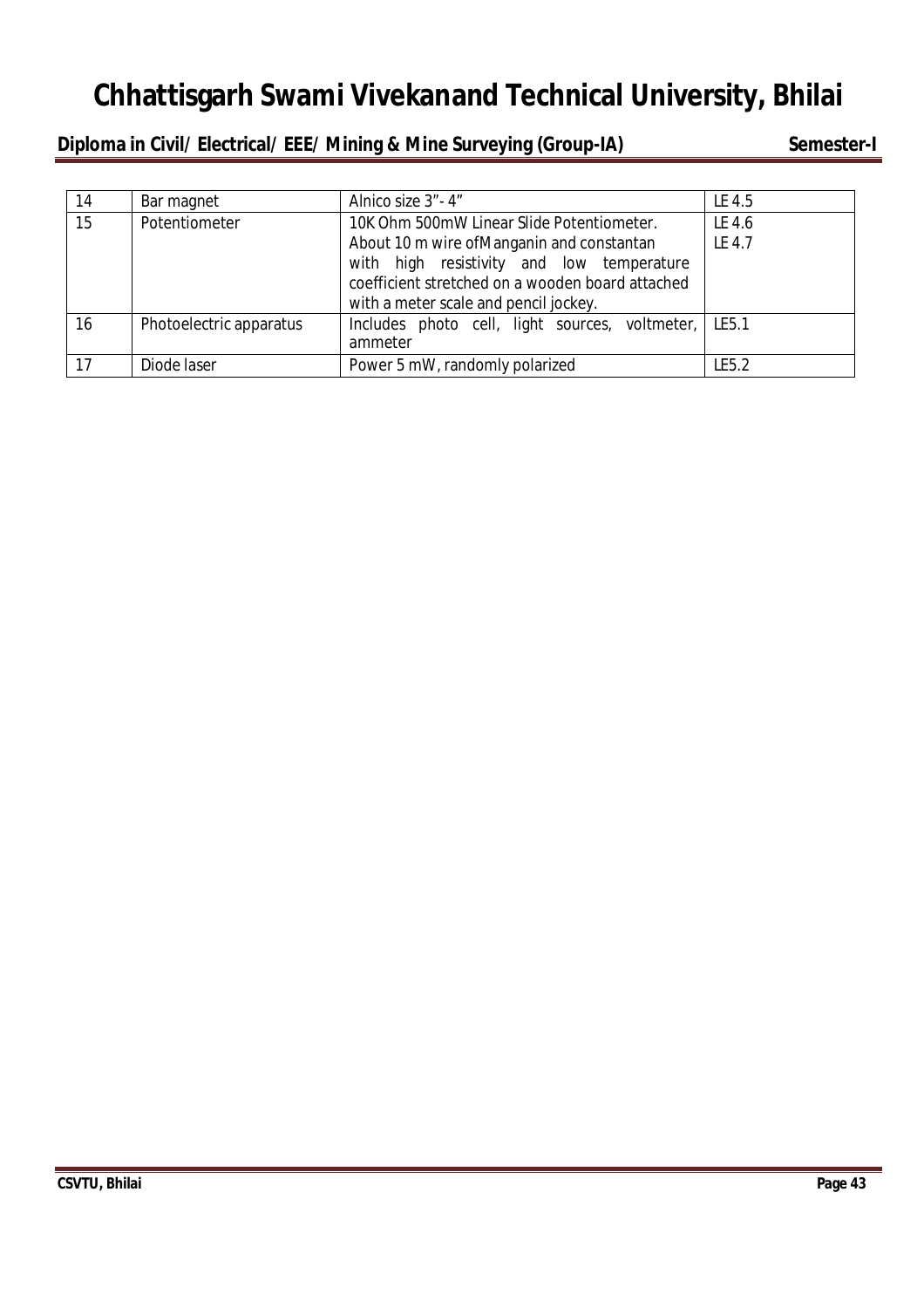### **Diploma in Civil/ Electrical/ EEE/ Mining & Mine Surveying (Group-IA) Semester-I**

### **N) Mapping of POs & PSOs with COs:**

| <b>Course Outcomes</b><br>(COs) | <b>Programme Outcomes</b><br>(POs) |                |                |                |                          |                          |                          |      |                |              | <b>Programme Specific</b><br><b>Outcomes (PSOs)</b> |              |
|---------------------------------|------------------------------------|----------------|----------------|----------------|--------------------------|--------------------------|--------------------------|------|----------------|--------------|-----------------------------------------------------|--------------|
|                                 | <b>PO-1</b>                        | $PO-2$         | <b>PO-3</b>    | $PO-4$         | <b>PO-5</b>              | <b>PO-6</b>              | <b>PO-7</b>              | PO-8 | PO-9           | PO-10        | <b>PSO-1</b>                                        | <b>PSO-2</b> |
| $CO-1$                          | 3                                  | $\overline{2}$ | 3              | $\blacksquare$ | $\overline{\phantom{a}}$ | $\overline{\phantom{a}}$ | 1                        | 1    | $\overline{2}$ | $\mathbf{1}$ |                                                     |              |
| $CO-2$                          | $\overline{3}$                     | $\overline{2}$ | $\overline{2}$ | 1              | $\overline{\phantom{a}}$ | 1                        | $\overline{\phantom{a}}$ | 1    | 1              | 1            |                                                     |              |
| $CO-3$                          | 3                                  | $\overline{2}$ | $\overline{2}$ | <b>1</b>       | 1                        | 1                        | $\overline{\phantom{a}}$ | 1    | ٠              | 1            |                                                     |              |
| $CO-4$                          | 3                                  | 1              | 1              | 1              | 1                        | 1                        | 1                        | 1    | 1              | 1            |                                                     |              |
| $CO-5$                          | 3                                  | 1              |                |                |                          |                          |                          | 1    |                | 1            |                                                     |              |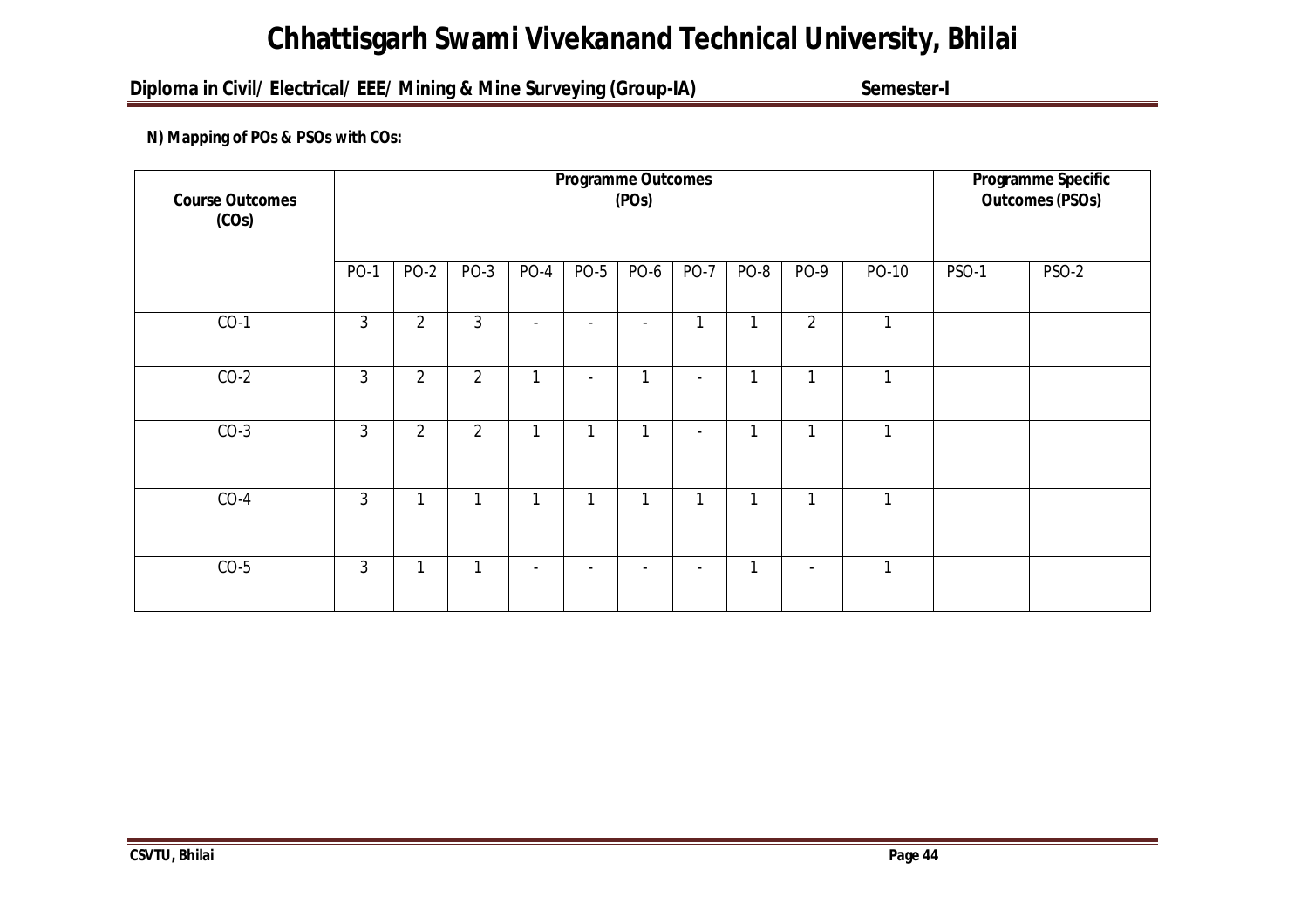### **Diploma in Civil/ Electrical/ EEE/ Mining & Mine Surveying (Group-IA) Semester-I**

÷

#### **O) Course Curriculum Map:**

| POs No.              | CO <sub>S</sub> | SOs No.           | Laboratory Instruction (P) | Self-Learning (SL)                        |                 |
|----------------------|-----------------|-------------------|----------------------------|-------------------------------------------|-----------------|
|                      | No.             |                   |                            |                                           |                 |
| PO-1,2,3,7,8,9,10    | $CO-1$          | SO1.1             | LE1.1                      | Unit-1.0 Units, Measurement and Error     |                 |
| <b>PSO---</b>        |                 | SO1.2             | LE1.2                      | analysis                                  |                 |
|                      |                 | SO1.3             | LE1.3                      | 1.1, 1.2, 1.3, 1.4, 1.5                   |                 |
| PO-1,2,3,4,6,8,9,10  | $CO-2$          | SO2.1             | LE2.1                      | Unit-2.0 Forces and General Properties of |                 |
| PO-10                |                 | SO <sub>2.2</sub> | LE2.2                      | matter                                    |                 |
| PSO------            |                 | SO <sub>2.3</sub> | LE2.3                      | 2.1, 2.2, 2.3, 2.4                        | As mentioned in |
|                      |                 | SO <sub>2.4</sub> |                            |                                           | relevant pages. |
| PO-                  | $CO-3$          | SO.3.1            | LE3.1                      | Unit-3.0 Optics, optical instruments and  |                 |
| 1,2,3,4,5,6,8,9,10   |                 | SO3.2             | LE 3.2                     | optical fibers                            |                 |
|                      |                 | SO3.3             |                            |                                           |                 |
| PSO---------         |                 | SO3.4             |                            | 3.1, 3.2, 3.3, 3.4                        |                 |
| PO-                  | $CO-4$          | SO4.1             | LE4.1                      | Unit-4.0 Electrostatics, Magnetism and    |                 |
| 1,2,3,4,5,6,7,8,9,10 |                 | SO4.2             | LE4.2                      | <b>Current Electricity</b>                |                 |
| PSO------            |                 | SO4.3             | LE4.3                      |                                           |                 |
|                      |                 |                   | LE4.4                      | 4.1, 4.2, 4.3, 4.4, 4.5, 4.6              |                 |
|                      |                 |                   | LE4.5                      |                                           |                 |
|                      |                 |                   | LE 4.6                     |                                           |                 |
|                      |                 |                   | LE4.7                      |                                           |                 |
| PO-1,2,3,8,10        | $CO-5$          | SO <sub>5.1</sub> | LE5.1                      | Unit-5.0 Modern Physics                   |                 |
|                      |                 | SO <sub>5.2</sub> | LE5.2                      |                                           |                 |
| PSO------            |                 | SO <sub>5.3</sub> |                            | 5.1, 5.2, 5.3, 5.4,                       |                 |
|                      |                 |                   |                            |                                           |                 |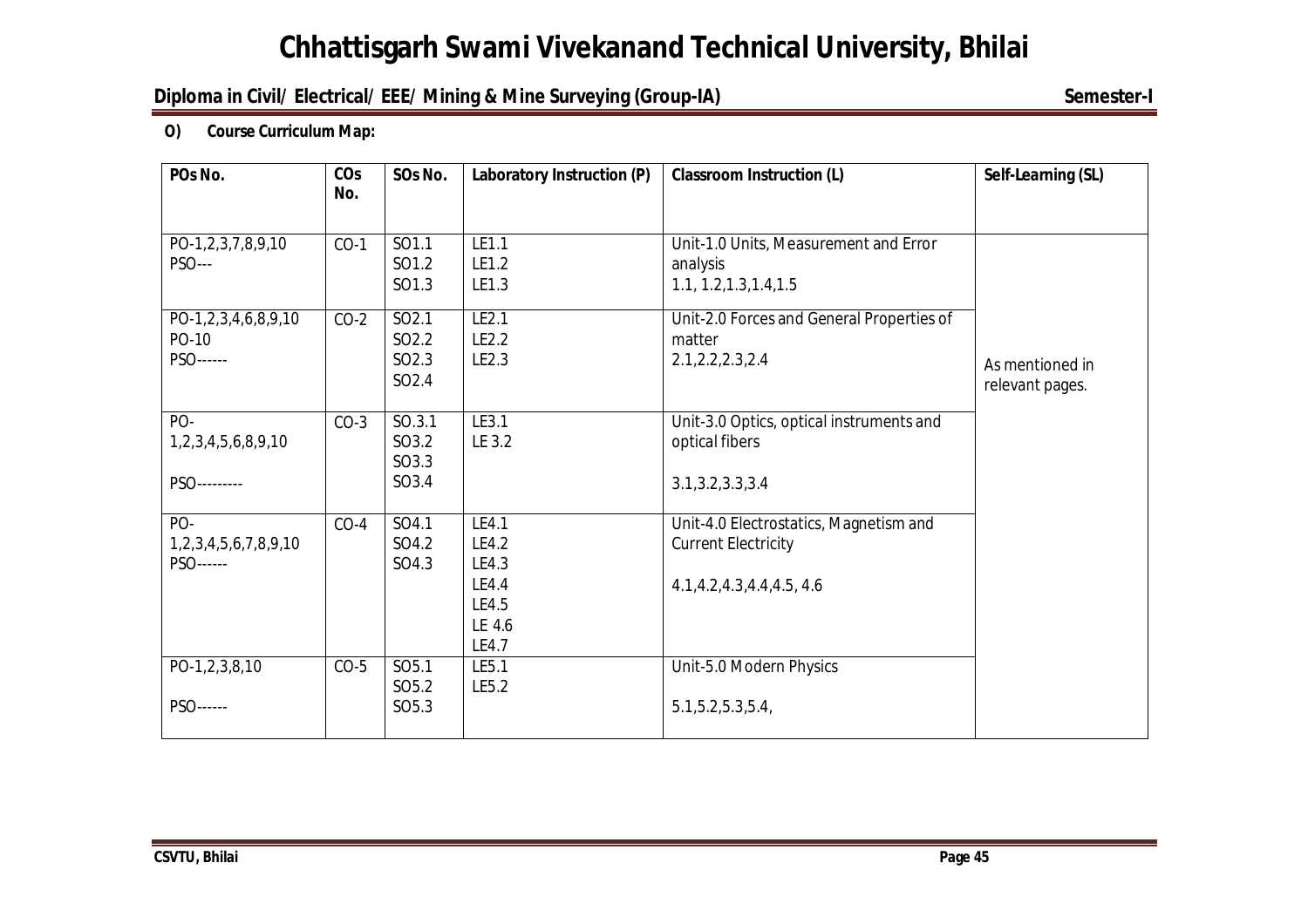**Diploma in Civil/ Electrical/ EEE/ Mining & Mine Surveying (Group-IA) Semester-I** 

**A) Course Code : 2000179(037)**

**B) Course Title : Basic Non Conventional Energy Sources**

- **C) Pre- requisite Course Codeand Title :**
- **D) Rationale :**

In the context of rapidly depleting fossil fuel resources and increasing power demand along with environmental concern it is imperative to look for the alternative sources of energy. Non conventional energy sources are feasible options to cope up the need to develop sustainable energy systems. It is hoped that with the advancement in technology and research efforts in the field of development of non- conventional sources of energy, these sources may prove to be cost-effective as well. The future of Wind, Solar, tidal and other energy sources is bright and these will play an important role in the world energy scenario and future employments. This course aims at developing the ability in the students to cope up with the working, construction and maintenance aspects of machinery, devices and components associated with these systems.

- **E) Course Outcomes:**
	- **CO-1 Explore the role and prospects of non-conventional energy sources.**
	- **CO-2 Explainconstruction, working and maintenance of Solar energy devices and components.**
	- **CO-3 Describe construction and working of Wind energy related systems and subsystems.**
	- **CO-4 Explain construction, working and maintenance of Biomass plants.**
	- **CO-5 Describe construction and working of Geothermal,OTEC, Tidal andMicroHydel energy systems and subsystems.**
	- **CO-6 Explore the utility of fuel cell and hydrogen energy in various areas.**
- **F) Scheme of Studies:**

| S.No | <b>Board of</b> | Course  | Course                |                          | <b>Scheme of Studies (Hours/Week)</b> |
|------|-----------------|---------|-----------------------|--------------------------|---------------------------------------|
|      | <b>Study</b>    | Code    | <b>Title</b>          | P                        | Total<br>Credits(C)<br>$L+T+(P/2)$    |
|      | Mechanical      | 2000179 | <b>Basic Non</b>      |                          |                                       |
|      | Engineering     | (037)   | Conventional          | $\overline{\phantom{0}}$ |                                       |
|      |                 |         | <b>Energy Sources</b> |                          |                                       |
| 2    | Mechanical      | 2000191 | <b>Basic Non</b>      |                          |                                       |
|      | Engineering     | (037)   | Conventional          | $\mathcal{P}$            |                                       |
|      |                 |         | Energy Sources (Lab)  |                          |                                       |

**Legend:** L: Classroom Instruction (Includes different instructional strategies i.e. Lecture and others) P: Laboratory Instruction (Includes Practical performances in laboratory workshop, field or other locations using different instructional strategies), T- Tutorial includes Sessional Work(SW) (assignment, seminar, mini project etc.) and Self Learning(SL), C:Credits

**Note:** SW & SL has to be planned and performed under the continuous guidance and feedback of teacher to ensure outcome of Learning.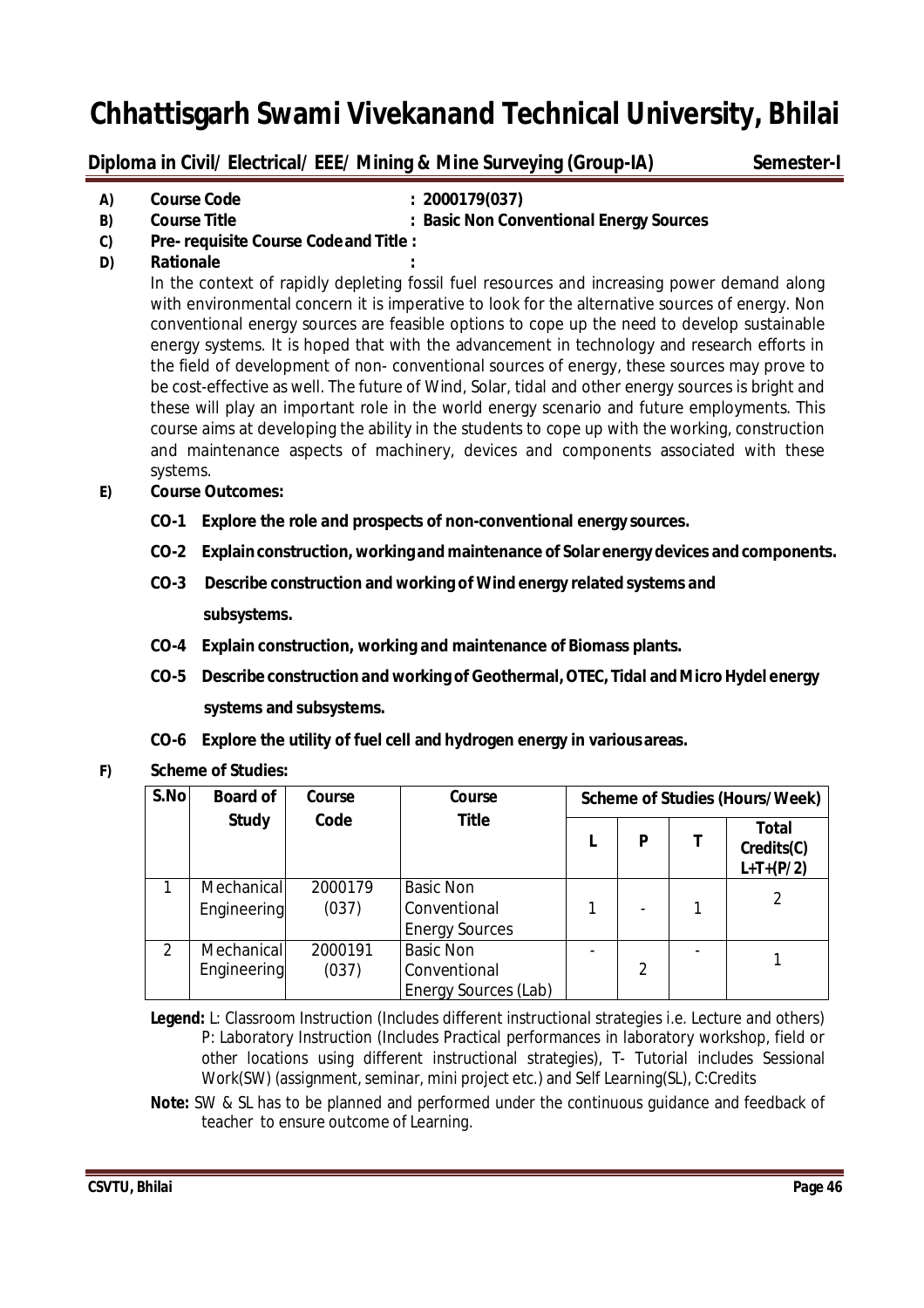**Diploma in Civil/ Electrical/ EEE/ Mining & Mine Surveying (Group-IA) Semester-I** 

| S.No | <b>Board of</b> | Course  | Course                     |           |                          |    | <b>Scheme of Examination</b> |                          |              |
|------|-----------------|---------|----------------------------|-----------|--------------------------|----|------------------------------|--------------------------|--------------|
|      | <b>Study</b>    | Code    | <b>Title</b>               |           | <b>Theory</b>            |    | <b>Practical</b>             |                          | <b>Total</b> |
|      |                 |         |                            | ESE CT TA |                          |    | <b>ESE</b>                   | ΤA                       | <b>Marks</b> |
|      | Mechanical      | 2000179 | <b>Basic Non</b>           | ۰         | $\overline{\phantom{a}}$ | 70 |                              | $\overline{\phantom{a}}$ | 70           |
|      | Engineering     | (037)   | Conventional               |           |                          |    |                              |                          |              |
|      |                 |         | <b>Energy Sources</b>      |           |                          |    |                              |                          |              |
|      | Mechanical      | 2000191 | <b>Basic Non</b>           |           | $\sim$                   |    | 30                           | 50                       | 80           |
|      | Engineering     | (037)   | <b>Conventional Energy</b> |           |                          |    |                              |                          |              |
|      |                 |         | Sources (Lab)              |           |                          |    |                              |                          |              |

 **Note:** i. Separate passing is must for TA component of Progressive Assessment, both for theory and practical.

ii. Separate passing is must for End Semester Exam(Theory) and End Semester Exam(Practical).

#### **H) Course-Curriculum Detailing:**

This course curriculum detailing depicts learning outcomes at course level and session level and their attainment by the students through Classroom Instruction (L), Laboratory Instruction (P), T- Tutorial includes Sessional Work (SW) and Self Learning (SL). Students are expected to demonstrate the attainment of Session Outcomes (SOs) and finally Course Outcomes (COs) upon the completion of course.

#### **CO-1 Explore the role and prospects of non-conventional energy sources.**

| (Approx. Hrs: $L+P+T=11$ )                                                                                                                                                                                               |                                         |                                                                                                                                                                                                                                                                                                                                                                                                                                                                                                                                                                                                                                                                                            |                                                                                                  |
|--------------------------------------------------------------------------------------------------------------------------------------------------------------------------------------------------------------------------|-----------------------------------------|--------------------------------------------------------------------------------------------------------------------------------------------------------------------------------------------------------------------------------------------------------------------------------------------------------------------------------------------------------------------------------------------------------------------------------------------------------------------------------------------------------------------------------------------------------------------------------------------------------------------------------------------------------------------------------------------|--------------------------------------------------------------------------------------------------|
| <b>Session Outcomes</b><br>(SOs)                                                                                                                                                                                         | Laboratory<br><b>Instruction</b><br>(P) | <b>Class room Instruction (L)</b>                                                                                                                                                                                                                                                                                                                                                                                                                                                                                                                                                                                                                                                          | <b>Self Learning</b><br>(SL)                                                                     |
| SO1.1 Classify the<br>Conventional and<br>non-Conventional<br>energy sources.<br>SO1.2 Explain the<br>role of energy in<br>nation's<br>development.<br>SO1.3 Explore the<br>prospects of<br>renewable energy<br>sources. |                                         | <b>Unit-1.0 Energy sources</b><br>1.1 Conventional and non- Conventional energy<br>sources.<br>1.2 Energy consumption as a measure of<br>Nation's development; strategy for meeting<br>the future energy requirements Global and<br>National scenarios.<br>1.3 Non-conventional<br>Seasonal<br>energy-<br>variations and availability. Renewable energy<br>- sources and features.<br>1.4 Hybrid energy systems, Distributed energy<br>systems and dispersed generation (DG).<br>1.5 Prospects and Achievements of renewable<br>energy sources in India in general and<br>Chhattisgarh state in particular.<br>1.6 Issues related to power generation through<br>renewable energy sources. | <b>Issues</b><br>related to<br>power<br>generation<br>through<br>renewable<br>energy<br>sources. |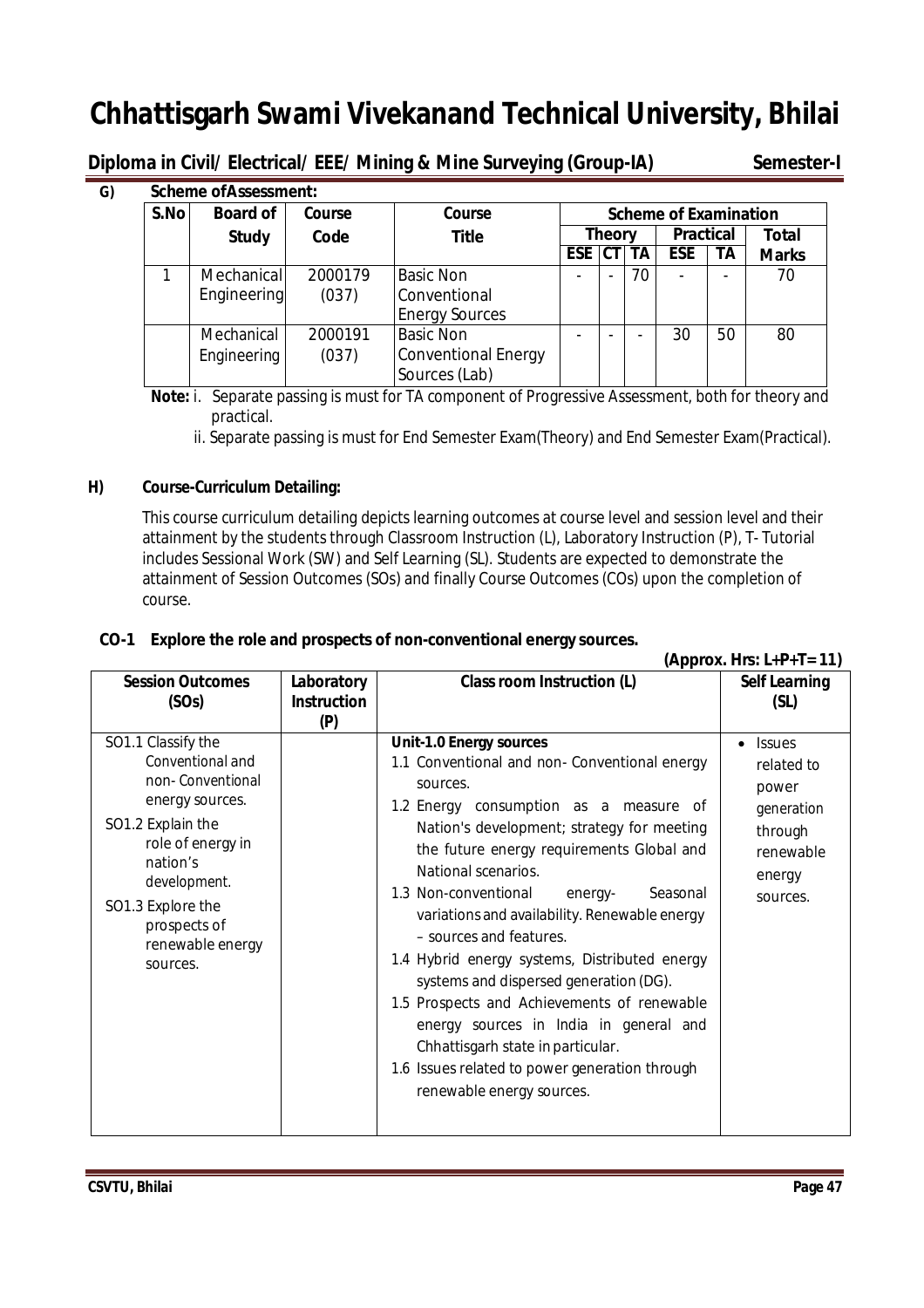**Diploma in Civil/ Electrical/ EEE/ Mining & Mine Surveying (Group-IA) Semester-I** 

#### **SW-1 Suggested Sessional Work (SW):**

#### **a. Assignments:**

- i. Survey the literatures to establish the patterns of energy use in industry.
- ii. Quantify the harmful effects of pollutants from conventional energy sources.
- iii. Prepare a chart of cumulative achievements of renewable energy sources in India

#### **b. Mini Project:**

i. Demonstrate the working principle of non conventional energy devices (at least three) with the help of classroom models.

#### **c. Other Activities (Specify):**

i. Seminar on Quantum numbers.

#### **CO-2 Explain construction, working and maintenance of Solar energy devices andcomponents.**

| (Approx. Hrs: $L+P+T = 11$ ) |                               |                               |                       |
|------------------------------|-------------------------------|-------------------------------|-----------------------|
| <b>Session Outcomes</b>      | <b>Laboratory Instruction</b> | <b>Class room Instruction</b> | <b>Self Learning</b>  |
| (SOs)                        | (P)                           | (L)                           | (SL)                  |
| SO2.1 Explain Beam           | LE2.1 Study of Solar          | Unit-2.0 Solar energy         | • Estimation          |
| and                          | Radiation by using            | 2.1 Solar radiation: Beam and | of Solar              |
| diffuse radiation.           | Pyranometer.                  | diffuse radiation, Solar      | energy                |
| SO2.2 Explain earth sun      |                               | constant, earth sun angles,   | constants.            |
| angles.                      | LE2.2 Study of working        | attenuation and               | Seasonal<br>$\bullet$ |
| SO2.3 Enumerate the          | of Solar Distillation or      | measurement of Solar          | Solar energy          |
| uses of Solar                | Solar Still.                  | radiation, local Solar time,  | variations            |
| energy                       |                               |                               | effects on            |
| collectors.                  | LE2.3 Study /                 | derived Solar angles.         | Solar                 |
| SO2.4 Explain the utility    | Demonstration of              | 2.2 Flat plate collectors,    | devices.              |
| of low cost Solar            | working of photovoltaic       | concentrating                 |                       |
| cooker as                    | cells available in the        | collectors, elements,         |                       |
| alternative                  | lab.                          | working and                   |                       |
| cooking                      | LE2.4Demonstration/           | maintenance.                  |                       |
| appliances in                | study of working of           | 2.3 Solar air heaters-types,  |                       |
| villages.                    | solar water heater.           | Solar driers, elements,       |                       |
| SO2.5 Describe the           |                               | working and maintenance.      |                       |
| construction,                | LE2.5 Demonstration/          |                               |                       |
| working and                  | study of working of           | 2.4 Storage of Solar energy-  |                       |
| maintenance of               | solar cooker                  | thermal storage, Electrical   |                       |
| Solar energy                 |                               | storage, Chemical storage.    |                       |
| devices.                     |                               |                               |                       |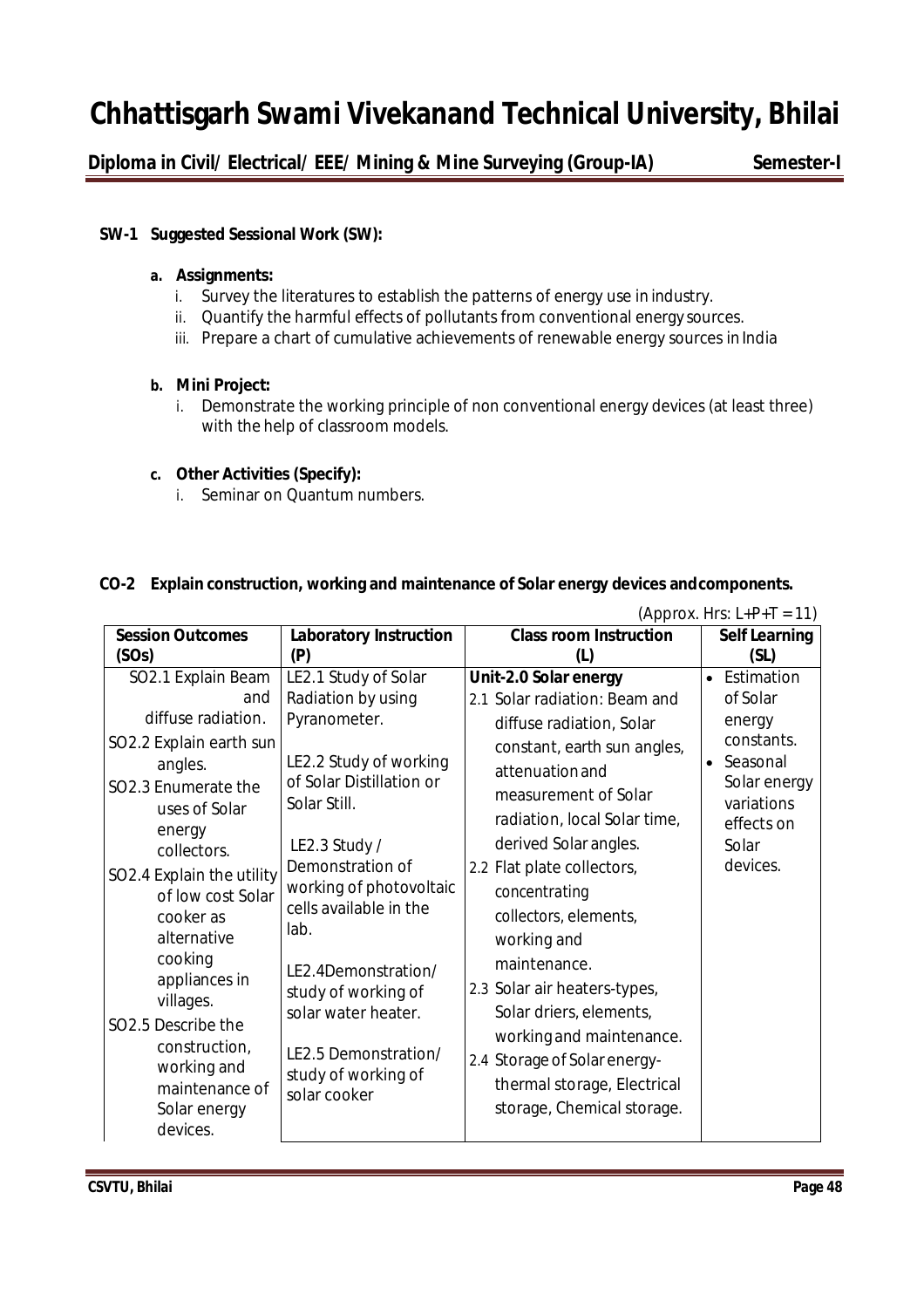|                                                                                 | Diploma in Civil/ Electrical/ EEE/ Mining & Mine Surveying (Group-IA)                                                                                                                                |                                                                                                                                                                                                                                                                                                                 | Semester-I |
|---------------------------------------------------------------------------------|------------------------------------------------------------------------------------------------------------------------------------------------------------------------------------------------------|-----------------------------------------------------------------------------------------------------------------------------------------------------------------------------------------------------------------------------------------------------------------------------------------------------------------|------------|
| SO2.6 Select photo-<br>voltaic cells for<br>domestic<br>lightning in<br>houses. | LE2.6 Study of solar<br>water heating system of<br>120 litre/day capacity<br>for the institute's hostel.<br>LE2.7 Demonstration/<br>Study of working of<br>Solar pump and<br>calculate its discharge | 2.5 Solar water heaters, Solar<br>distillation, Solar still, Solar<br>cooker, elements, working<br>and maintenance.<br>2.6 Photo voltaics - Solar cells &<br>its applications, Solar<br>panels, Solar PV pump, Solar<br>Home lighting systems,<br>Solar street lights,<br>elements, working and<br>maintenance. |            |

#### **SW-2 Suggested Sessional Work (SW) :**

#### **a. Assignments:**

- i. Determine the collector efficiency of Solar flat plate collector.
- ii. Identify the basic components of Solar water heater.
- iii. Determine the collector efficiency of concentrating type flat platecollector.
- iv. Identify of basic components of photo voltaic cell.
- v. Identify of basic components of Solar cooker.

#### **b. Micro Project:**

- i. Construct a model of low cost Solar cooker.
- ii. Explore different methods for tilting the axis of Solar collector to adjust for variation in Solar energy during different hours of day.

#### **c. Other Activities (Specify):**

- i. Justify the use of Solar water heater as non conventional energy devices.
- ii. Identify ways of storing Solar energy in the form of Chemical Energy, Thermal energy, Electromagnetic energy, Mechanical Energy, Electrical energy.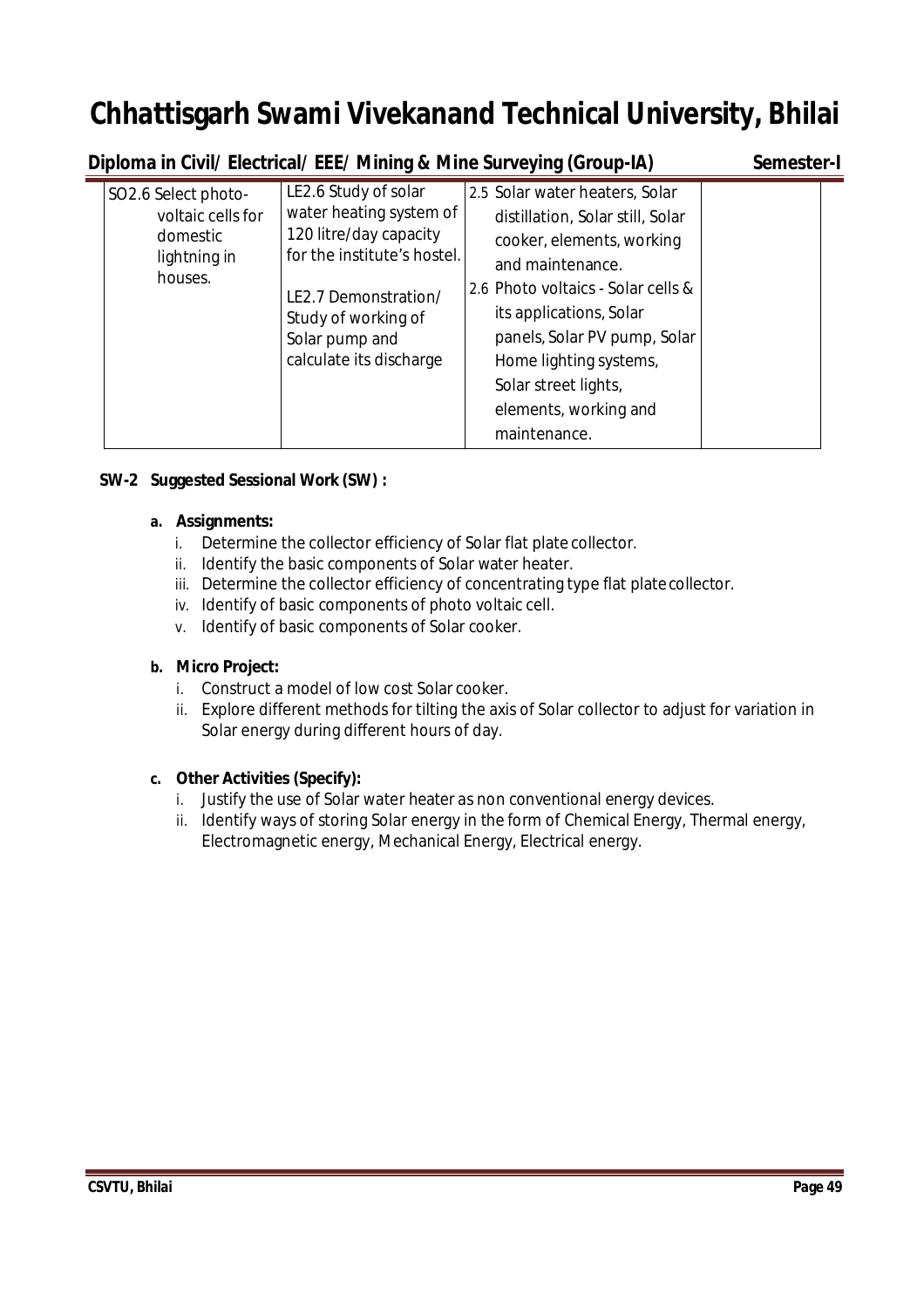**Diploma in Civil/ Electrical/ EEE/ Mining & Mine Surveying (Group-IA) Semester-I** 

### **CO-3 Describe construction and working of Wind energy related systems and subsystems.**

|                                                                                                                                                                                                                                                                                               |                                                                |                                                                                                                                                                                                                                                                                                   | (Approx. Hrs: $L+P+T = 11$ )                                                                                                                |
|-----------------------------------------------------------------------------------------------------------------------------------------------------------------------------------------------------------------------------------------------------------------------------------------------|----------------------------------------------------------------|---------------------------------------------------------------------------------------------------------------------------------------------------------------------------------------------------------------------------------------------------------------------------------------------------|---------------------------------------------------------------------------------------------------------------------------------------------|
| <b>Session Outcomes</b><br>(SOs)                                                                                                                                                                                                                                                              | <b>Laboratory Instruction</b><br>(P)                           | <b>Class room Instruction</b><br>(L)                                                                                                                                                                                                                                                              | <b>Self Learning</b><br>(SL)                                                                                                                |
| SO3.1 Explain the<br>energy<br>conversion<br>process in Wind<br>mill.<br>SO3.2 Describe the<br>functions<br>0f<br>basic elements<br>of Wind mill.<br>SO3.3 Classify Wind<br>mills based on<br>shaft position.<br>SO3.4 Perform<br>maintenance of<br>Wind mills and<br>turbines<br>components. | LE3.1 Demonstration/<br>study of the working<br>of a windmill. | Unit-3.0 Wind energy<br>3.1 Principle of Wind<br>energy conversion;<br>Basic components of<br>Wind energy<br>conversion systems.<br>3.2 Wind<br>mill<br>components, various<br>their<br>types<br>and<br>constructional<br>features.<br>3.3 Maintenance<br>0f<br>Wind<br>mills<br>and<br>turbines. | • Performanc<br>e<br>parameters<br>of Wind mill.<br>Sites selection<br>criterion for<br>Wind mill<br><i>installation in</i><br>the country. |

### **SW-3 Suggested Sessional Work (SW) :**

#### **a. Assignments:**

- i. Prepare a demonstration model of Wind energy conversion system
- ii. Compare horizontal and vertical Wind mill.
- iii. Explore the potential sites for Wind mill installation in india.

#### **b. Micro Project:**

- i. Prepare a report on various types of gear boxes used in Wind mills and turbines.
- ii. Prepare a list of mechanical components used in Wind mills andturbines.

### **c. Other Activities (Specify):**

i. Collect videos and user manuals related to maintenance of Wind mills and turbines components.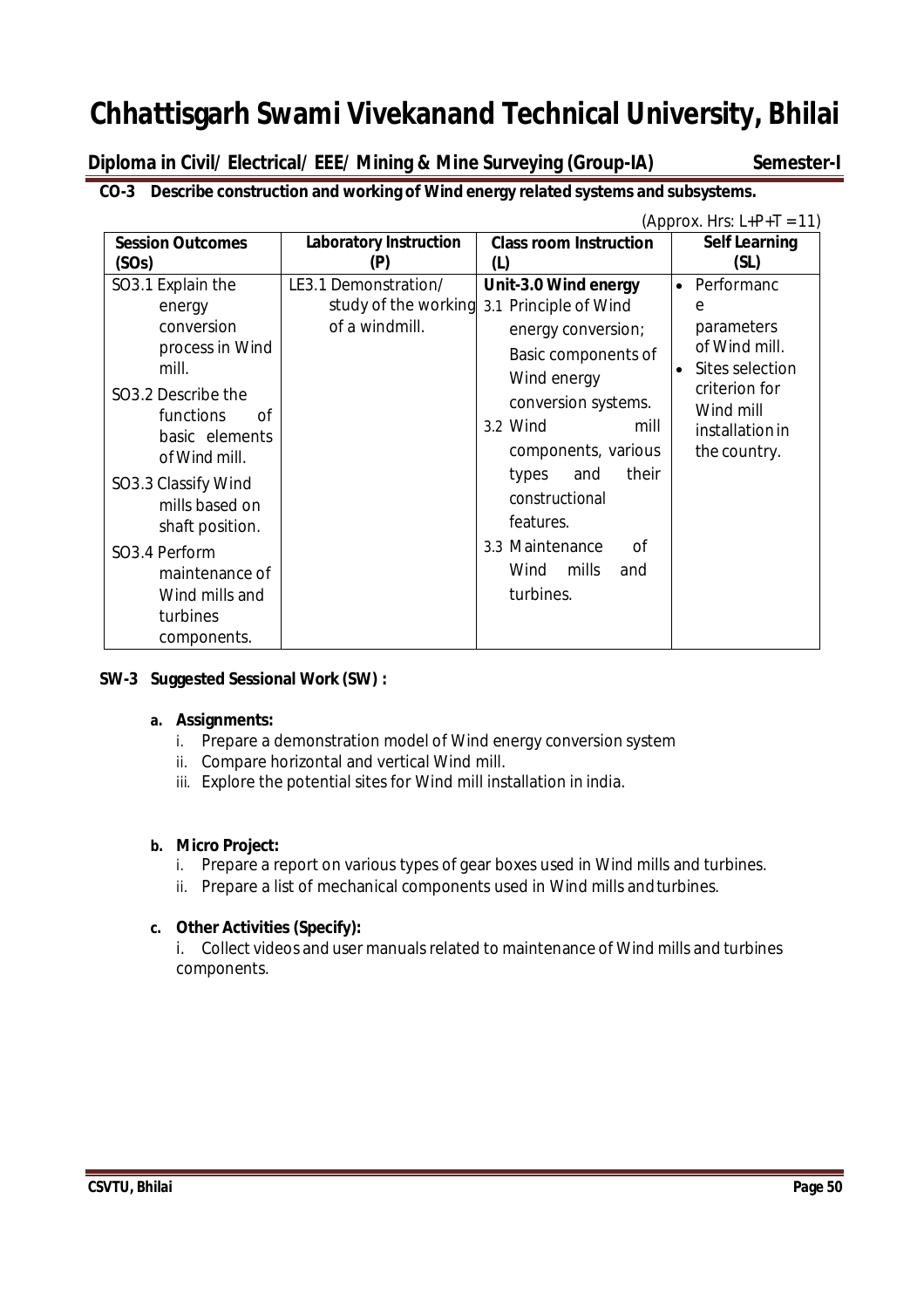**Diploma in Civil/ Electrical/ EEE/ Mining & Mine Surveying (Group-IA) Semester-I**

|           | (Approx. Hrs: $L+P+T = 11$ ) |                       |                                      |                    |
|-----------|------------------------------|-----------------------|--------------------------------------|--------------------|
|           | <b>Session Outcomes</b>      | Laboratory            | <b>Class room</b>                    | <b>Self</b>        |
| (SOs)     |                              | <b>Instruction</b>    | <b>Instruction</b>                   | Learning           |
|           |                              | (P)                   | (L)                                  | (SL)               |
|           | SO4.1 Explain the            | LE4.1 Visit to biogas | Unit-4.0 Energy from                 | Study<br>$\bullet$ |
|           | constructional               | plants, domestic      | <b>Biomass</b>                       | Οf                 |
|           | details of Bio               | community/institution | 4.1 Biomass                          | KVIP.              |
|           | gas conversion               | for study and         | conversion,                          |                    |
| SO4.2     | plant.                       | demonstration of      | technologies,                        |                    |
|           | Designing of                 | biogas plants.        | <b>Biogas</b>                        |                    |
|           | Biogas digester.             |                       | generation                           |                    |
| SO4.      | Classify Bio gas             |                       | plants,                              |                    |
| 3         | plants.                      |                       | classification,                      |                    |
| SO4.<br>4 | Describe the<br>maintenance  |                       | advantages and                       |                    |
|           | procedure of                 |                       | disadvantages.                       |                    |
|           | <b>Biogas plants</b>         |                       | 4.2 Constructional                   |                    |
|           | and                          |                       | details, site                        |                    |
|           | components.                  |                       | selection, filling                   |                    |
|           |                              |                       | a digester for                       |                    |
|           |                              |                       | starting,                            |                    |
|           |                              |                       | maintaining                          |                    |
|           |                              |                       | <b>Biogas</b>                        |                    |
|           |                              |                       | production, Fuel                     |                    |
|           |                              |                       | properties of Bio                    |                    |
|           |                              |                       | gas, and                             |                    |
|           |                              |                       | applications of                      |                    |
|           |                              |                       | Biogas.                              |                    |
|           |                              |                       | 4.3 Maintenance of<br>Biogas plants. |                    |

### **CO-4 Explain construction, working and maintenance of Biomass plants.**

#### **SW-4 Suggested Sessional Work (SW) :**

#### **a. Assignments:**

- i. Identify the various components of Bio gas plant model.
- ii. Identify the different Bio gas digesters.
- iii. List the Performance characteristics of Bio gas plant.
- iv. Slurry treatment parameters for efficient utilization of Bio gasfuels.

#### **b. Micro Project:**

i. Make a small model of low cost Bio gas plant.

#### **c. Other Activities (Specify):**

i. Collect videos related to maintenance of Bio gas plants.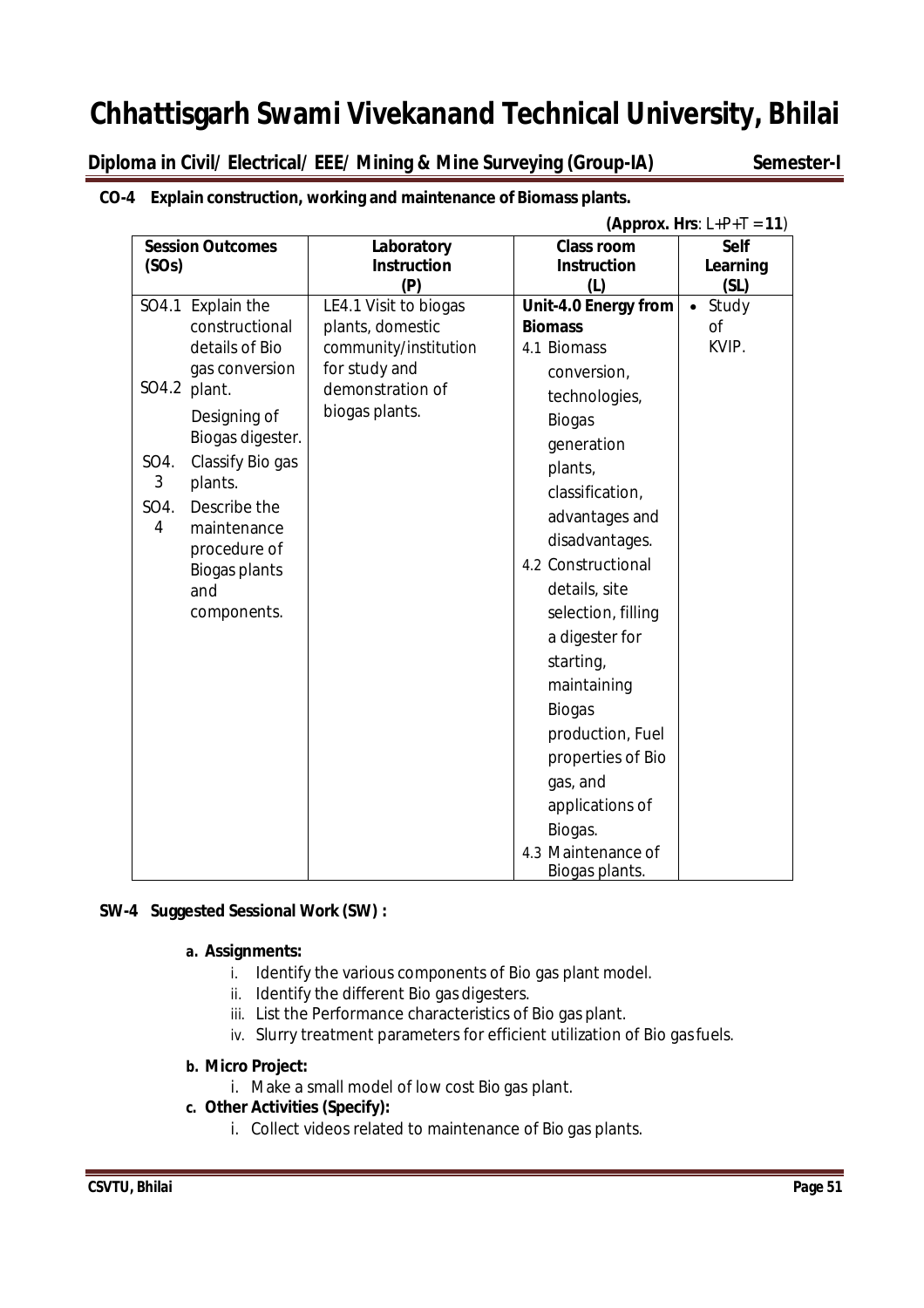**Diploma in Civil/ Electrical/ EEE/ Mining & Mine Surveying (Group-IA) Semester-I**

#### **CO-5 Describe construction and working of Geothermal, OTEC, Tidal and Micro Hydel energy systems and subsystems.**

|  | (Approx. Hrs: $L+P+T = 10$ ) |
|--|------------------------------|
|--|------------------------------|

| <b>Session</b>     | Laboratory                 | <b>Class room</b>                            | Self                    |
|--------------------|----------------------------|----------------------------------------------|-------------------------|
| <b>Outcomes</b>    | <b>Instruction</b>         | <b>Instruction</b>                           | Learning                |
| (SOs)              | (P)                        | (1)                                          | (SL)                    |
| SO5.1 Describe     | LE5.1 Working principle of | Unit-5.0 Geothermal,                         | Closed and<br>$\bullet$ |
| working of         | geothermal power plant.    | Micro Hydel, Ocean                           | open cycle              |
| geothermal         | LE5.2 Scope of Mini and    | <b>Thermal Energy</b>                        | OTEC plant.             |
| plant.             | Micro-hydro power plants   | <b>Conversion and Tidal</b><br><b>Energy</b> |                         |
| SO5.2 Explain the  | in your state              | 5.1 Geothermal plant.                        |                         |
| constructional     |                            | 5.2 Micro Hydelplant.                        |                         |
| details of micro   |                            | 5.3 Ocean Thermal                            |                         |
| hydel plant.       |                            | <b>Electric Conversion</b>                   |                         |
| SO5.3 Describe the |                            | (OTEC) systems like                          |                         |
| ocean              |                            | open cycle, closed                           |                         |
| thermal            |                            | cycle.                                       |                         |
| energy             |                            | 5.4 Energy from tides,                       |                         |
| conversion         |                            | basic principle of tidal                     |                         |
| system.            |                            | power, single basin                          |                         |
| SO5.4 Explain      |                            | and double basin tidal                       |                         |
| construction       |                            |                                              |                         |
| and working of     |                            | power plants,                                |                         |
| a tidal energy     |                            | advantages,                                  |                         |
| plant.             |                            | limitation.                                  |                         |

**SW-5 Suggested Sessional Work (SW) :**

#### **a. Assignments:**

- i. Identify the different parts of geothermal plant.
- ii. Identify different components of micro hydel plant
- iii. Justify the use of geothermal plant as a renewable source ofenergy.
- iv. List the site selection criterion of geothermal plant.

#### **b. Micro Project**

i. Prepare a report on performance of various Geothermal, OTEC, Tidal and Micro Hydel energy systems and subsystems available in our country.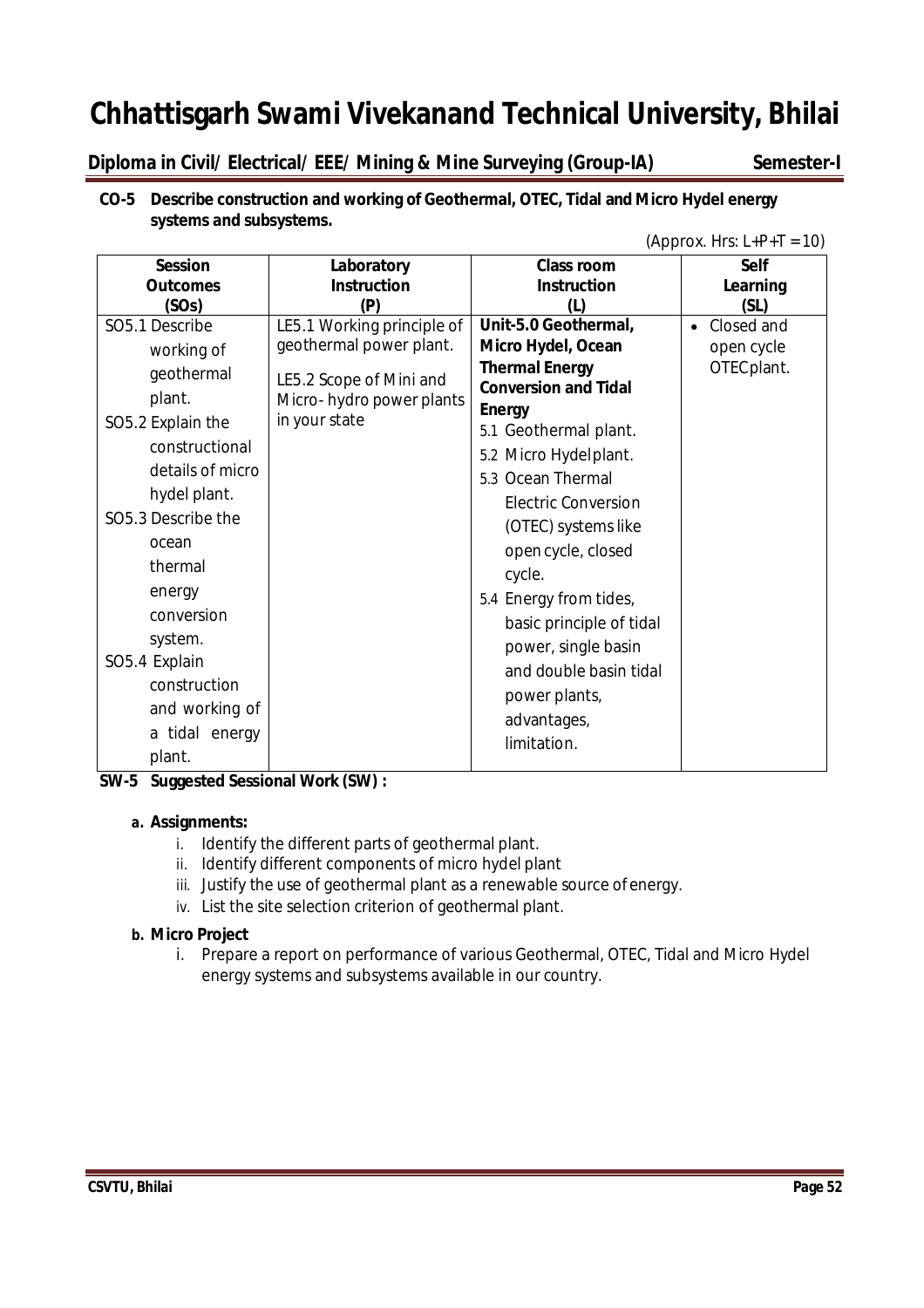**Diploma in Civil/ Electrical/ EEE/ Mining & Mine Surveying (Group-IA) Semester-I** 

|                                                                                                                                                                                                       |                                                                                                     |                                                                                                                                                                                                                                                                                                                                                                                   | (Approx. Hrs: $L+P+T = 10$ )                                                                                                                                             |
|-------------------------------------------------------------------------------------------------------------------------------------------------------------------------------------------------------|-----------------------------------------------------------------------------------------------------|-----------------------------------------------------------------------------------------------------------------------------------------------------------------------------------------------------------------------------------------------------------------------------------------------------------------------------------------------------------------------------------|--------------------------------------------------------------------------------------------------------------------------------------------------------------------------|
| <b>Session</b><br><b>Outcomes</b><br>(SOs)                                                                                                                                                            | <b>Laboratory Instruction</b><br>(P)                                                                | <b>Class room</b><br><b>Instruction</b><br>(L)                                                                                                                                                                                                                                                                                                                                    | <b>Self</b><br>Learning<br>(SL)                                                                                                                                          |
| SO6.1 Classify the<br>types of fuel<br>cells.<br>SO6.2 Describe the<br>utility of<br>hydrogen<br>powered<br>vehicle.<br>SO6.3 Explain the<br>safety measures<br>in hydrogen<br>Energy<br>utilization. | LE6.1 Study of different<br>types of models of<br>fuel cells available<br>in lab & compare<br>them. | Unit 6.0 Fuel cells and<br><b>Hydrogen Energy</b><br>6.1 Introduction,<br>principle and<br>operation of fuel<br>cell, Types of fuel<br>cells, application of<br>fuel cells.<br>6.2 Introduction,<br><b>Hydrogen Production</b><br>methods, Hydrogen<br>storage hydrogen<br>transportation,<br>utilization of<br>hydrogen gas,<br>hydrogen as<br>alternative fuel for<br>vehicles. | Hydrogen-<br>$\bullet$<br>oxygen fuel cell.<br>Environment<br>$\bullet$<br>al aspect of<br>traditional<br>vehicle.<br>Limitations of<br>use of<br>hydrogen as a<br>fuel. |

**CO-6 Explore the utility of fuel cell and hydrogen energy**

#### **SW-6 Suggested Sessional Work (SW):**

#### **a. Assignments:**

- i. Identify the different parts of fuel cell.
- ii. Analyze the working of hydrogen powered vehicle.
- iii. Describe the chemical reactions in H2 O2 fuel cell.
- iv. Enlist the practical fields where hydrogen is used as a fuel..

#### **b. Other Activities (Specify):**

i. Collect state wise information of usage of Fuel cells and Hydrogen Energy through www.

**Note:** Performance under Laboratory and Sessional work may appear in more than one COs/SOs.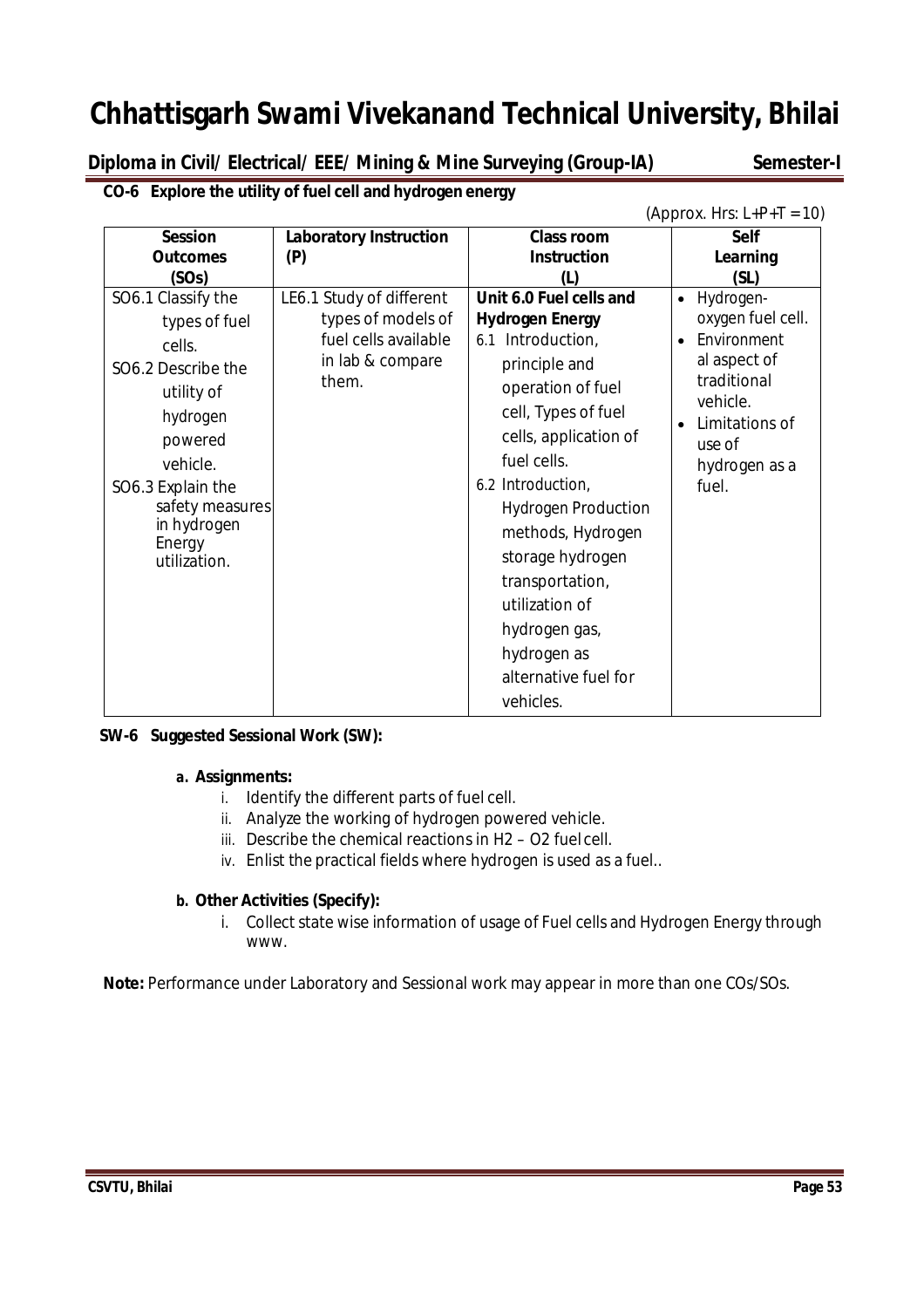**Diploma in Civil/ Electrical/ EEE/ Mining & Mine Surveying (Group-IA) Semester-I** 

| Laborator<br>y    | <b>Short Laboratory Experiment Titles</b>                                                                 | <b>Assessment of</b><br><b>Laboratory Work</b><br>(Marks)<br>Performance |            |                |  |
|-------------------|-----------------------------------------------------------------------------------------------------------|--------------------------------------------------------------------------|------------|----------------|--|
| <b>Instructio</b> |                                                                                                           |                                                                          |            | Viva-          |  |
| n                 |                                                                                                           |                                                                          | <b>PDA</b> | <b>Voce</b>    |  |
| <b>Number</b>     |                                                                                                           |                                                                          |            |                |  |
| IF2.1             | Study of Solar Radiation by using Pyranometer                                                             | 15                                                                       | 10         | 5              |  |
| LE2.2             | Study of Solar Distillation or Solar Still                                                                | 15                                                                       | 10         | 5              |  |
| LE2.3             | Study the photovoltaic cells available in the lab.                                                        | 15                                                                       | 10         | 5              |  |
| LE2.4             | Demonstration/ study of solar water heater.                                                               | 15                                                                       | 10         | 5              |  |
| LE2.5             | Demonstration/ study of solar cooker                                                                      | 15                                                                       | 10         | $\overline{5}$ |  |
| LE2.6             | Study of solar water heating system of 120<br>litre/day capacity for the institute's hostel               | 15                                                                       | 10         | 5              |  |
| LE2.7             | Study of working of Solar pump and calculate its<br>discharge.                                            | 15                                                                       | 10         | 5              |  |
| LE3.1             | Demonstration/ study of the working of a windmill.                                                        | 15                                                                       | 10         | 5              |  |
| LE4.1             | Visit to biogas plants, domestic<br>community/institution for study and<br>demonstration of biogas plant. | 15                                                                       | 10         | 5              |  |
| LE5.1             | Working principle of geothermal power plant.                                                              | 15                                                                       | 10         | 5              |  |
| LE5.2             | Scope of Mini and Micro-hydro power plants in<br>your state                                               | 15                                                                       | 10         | 5              |  |
| LE6.1             | Study of different types of models of fuel cells<br>available in lab & compare them                       | 15                                                                       | 10         | 5              |  |

### **I) Suggested Specification Table (For ESE of Laboratory Instruction\*)**

\*Assessment rubric, process and product check list with rating scale need to be prepared by the course wise teachers for each experiment for conduction and assessment of laboratory experiments /practical's

**Legend:** PRA: Process Assessment, PDA: Product Assessment

**Note:** Only one experiment has to performed at the end semester examination of **30 Marks** as per assessment scheme

### **J) Suggested Instructional/Implementation Strategies:**

- 1. Improved Lecture
- 2. Tutorial
- 3. Industrial visits
- 4. Industrial Training
- 5. Field Trips
- 6. Portfolio Based Learning
- 7. Demonstration
- 8. ICT Based Teaching Learning (Video Demonstration, CBT, Blog, Face book,Mobile)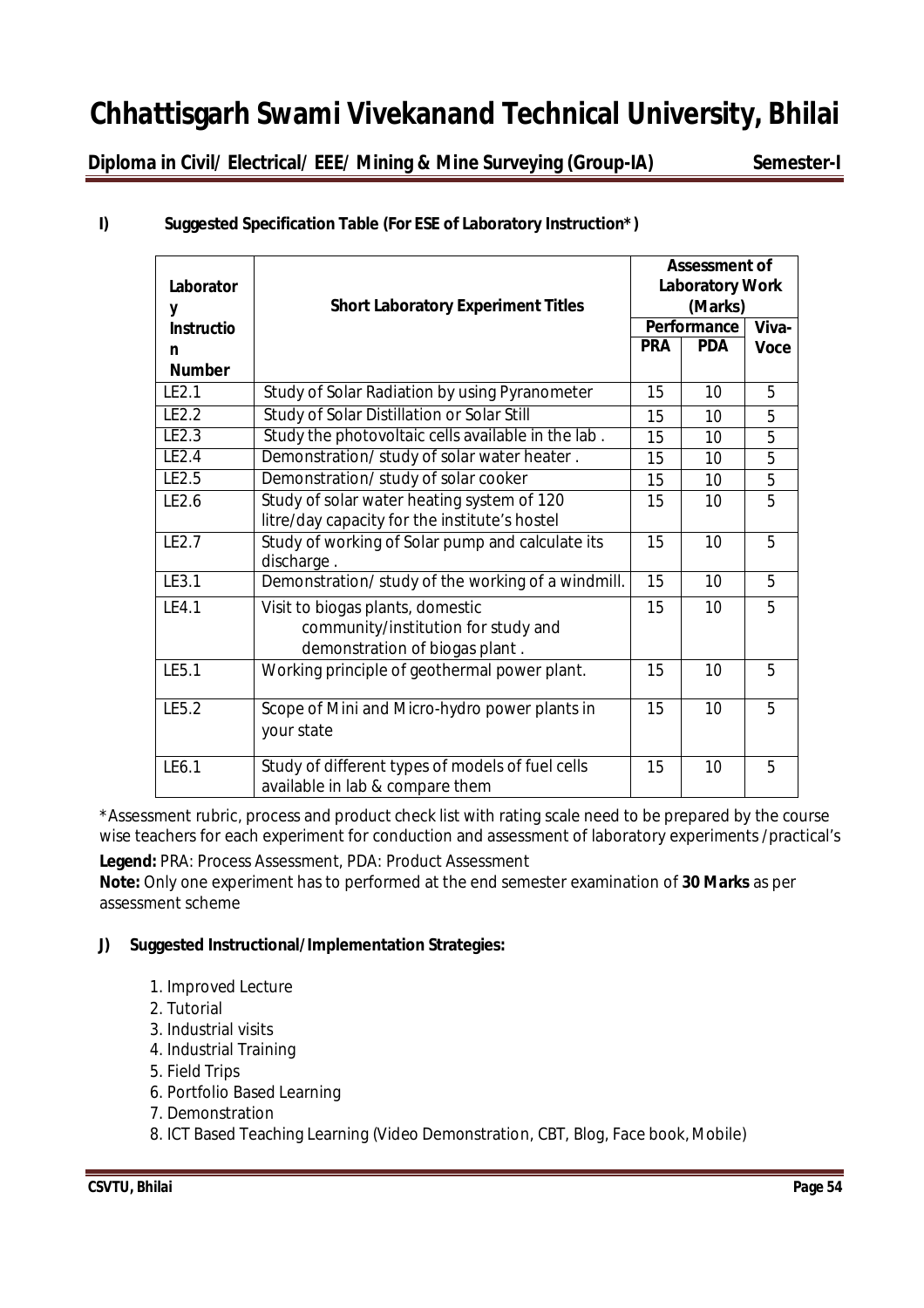**Diploma in Civil/ Electrical/ EEE/ Mining & Mine Surveying (Group-IA) Semester-I** 

#### **K) Suggested Learning Resources:**

#### **(a) Books :**

| S. No.        | <b>Titles</b>           | <b>Author</b>  | <b>Publisher and Edition*</b>               |
|---------------|-------------------------|----------------|---------------------------------------------|
|               | Non conventional Energy | G D RAI        | Khanna Publishers New Delhi                 |
|               | Sources                 |                |                                             |
| $\mathcal{P}$ | Non-conventional        | S.S.L. PATEL   | <b>Standard Publishers and Distributors</b> |
|               | Sources                 |                |                                             |
|               | of Energy (Hindi)       |                |                                             |
| 3             | Non conventional Energy | <b>BH KHAN</b> | <b>Tata McGraw Hill Publications</b>        |
|               | Sources                 |                |                                             |
| 4             | Renewable and           | S Rao          | Khanna Publishers New Delhi                 |
|               | Conventional energy     |                |                                             |

\*Latest edition of all above books should be referred

#### **(b) Open source software and website address**:

- 1. Introduction: http://indiacore.com/bulletin/kssidhu-non-conventional-energyresources.pdf
- 2. Introduction : http://www.newagepublishers.com/samplechapter/000329.pdf
- 3. Wind turbines : http://wind.machine-

reliability.com/?adtype=Maschinenausf%C3%A4lle&addate=20161117&gclid=CJ350N6Wk9Q CFdK HaAodYLICXw

- 4. Wind turbines : http://www.awea.org/operations-and-maintenance
- 5. Wind turbines : http://www.windmeasurementinternational.com/windturbines/om- turbines.php
- 6. Wind turbines : https://www.gerenewableenergy.com/wind-energy/turbineservices/wind- turbine-maintenance.html
- 7. Wind turbines : https://www.wind-energy-the-facts.org/operation-and-maintenancecosts-of- wind-generated-power.html
- 8. Wind turbines :

http://archive.northsearegion.eu/files/repository/20120320111424\_PC\_Skills-Compendiuminmaintenance.pdf

- 9. Solar panels : https://www.thesolarco.com/how-to-maintain-your-solar-panels/
- 10. Solar panels : http://www.wikihow.com/Maintain-a-Solar-Panel
- 11. Solar panels :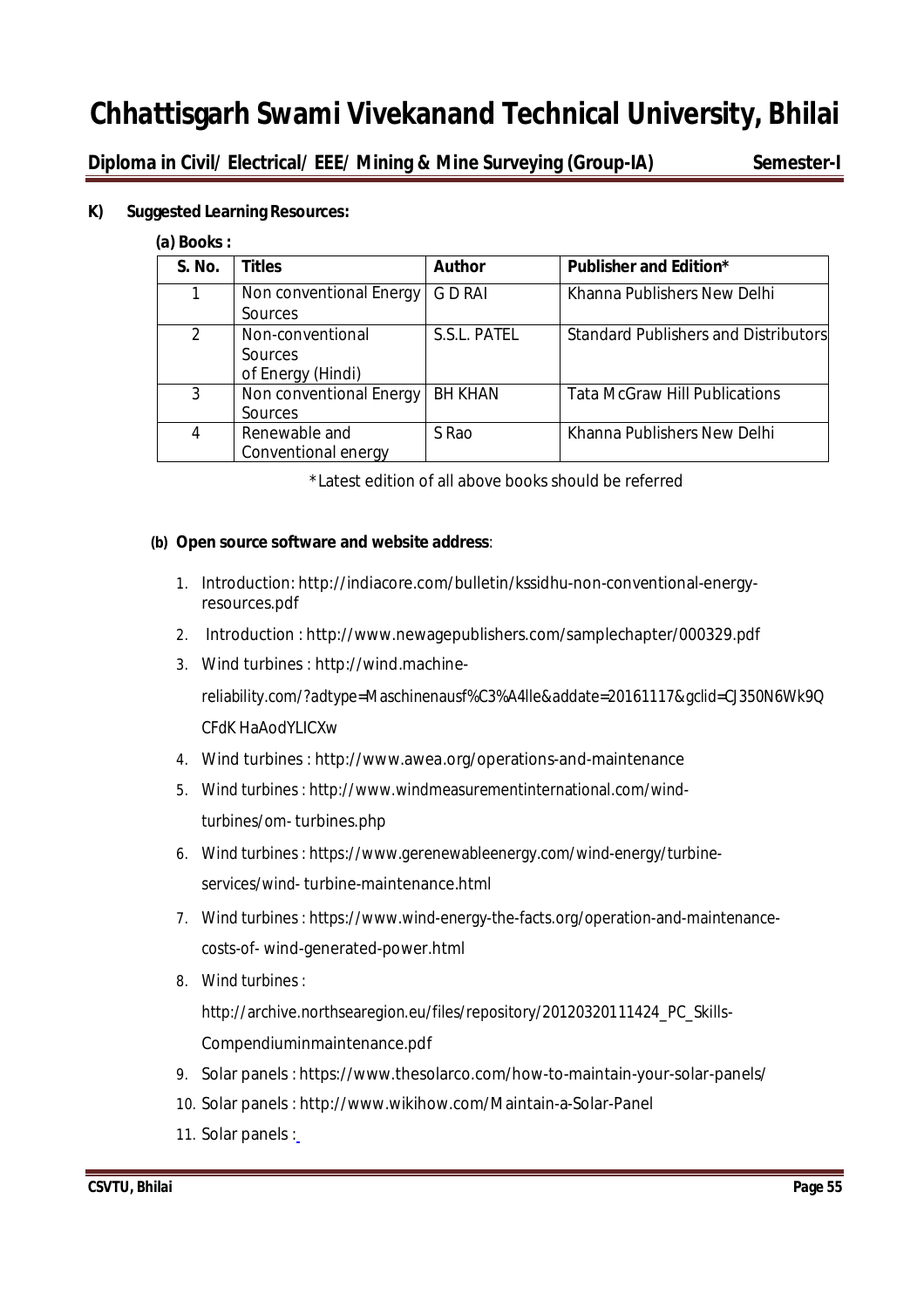### **Diploma in Civil/ Electrical/ EEE/ Mining & Mine Surveying (Group-IA) Semester-I**

http://www.poweringhealth.org/Pubs/Guyana\_Solar\_PV\_Systems\_Maintenance\_Guid

#### e.pdf

- 12. Parabolic trough collector maintenance: http://mnre.gov.in/filemanager/UserFiles/CST- Manuals/PTC\_E.pdf
- 13. Flat plate solar collector maintenance:http://www.htproducts.com/literature/lp-364.pdf
- 14. Specifications of solar devices: http://mnre.gov.in/information/systems-specifications/
- 15. Biogas plants :

http://www.snv.org/public/cms/sites/default/files/explore/download/handbook\_on\_opera tion\_ and\_maintenance\_of\_biogas\_plants\_bio-slurry\_use\_and\_management.pdf

- 16. Biogas plants : http://collections.infocollections.org/ukedu/en/d/Jg33ime/15.html
- 17. Biogas plants : https://www.youtube.com/watch?v=iOsixN3nTsc
- 18. Solar cooker : https://www.youtube.com/watch?v=7rYFXCciEx4
- 19. Solar cooker : http://www.sempersolaris.com/guide-solar-cookers/
- 20. Wind turbine : https://www.youtube.com/watch?v=oPhNQ35\_Dwo
- 21. Wind turbine : https://www.youtube.com/watch?v=OzfM9NVgcjI
- 22. Wind turbine : https://www.youtube.com/watch?v=haPheNEitHQ
- 23. Fuel cells: https://www.youtube.com/watch?v=\_TqSU21aWoA

#### **(c) Others:**

- 1. Learning Packages.
- 2. Manufacturers' Manual

#### **L) List of Major Laboratory Equipment and Tools:**

| S.<br>No. | <b>Name of Equipment</b> | <b>Broad</b><br><b>Specification</b>    | <b>Relevant</b><br><b>Experiment</b> |
|-----------|--------------------------|-----------------------------------------|--------------------------------------|
|           |                          |                                         | <b>Number</b>                        |
| 1         | Flat plate Solar         | Orientation Vertical (Portrait)         | LE2.4                                |
|           | collector                | Height / Width / Depth (mm) 2035 / 1233 |                                      |
|           |                          | / 80 Overall collector area (mm) 2.51   |                                      |
|           |                          | Aperture area (m2) 2.35                 |                                      |
|           |                          | Absorber area (m2) 2.32                 |                                      |
|           |                          | Weight (empty) (kg) 38                  |                                      |
|           |                          | Capacity (solar fluid) (I) 1.85         |                                      |
|           |                          | Solar glass transmission (%)            |                                      |
|           |                          | 91 Solar radiation absorption           |                                      |
|           |                          | (%) 95 Solar radiation                  |                                      |
|           |                          | emission (%) 5 Efficiency η 0           |                                      |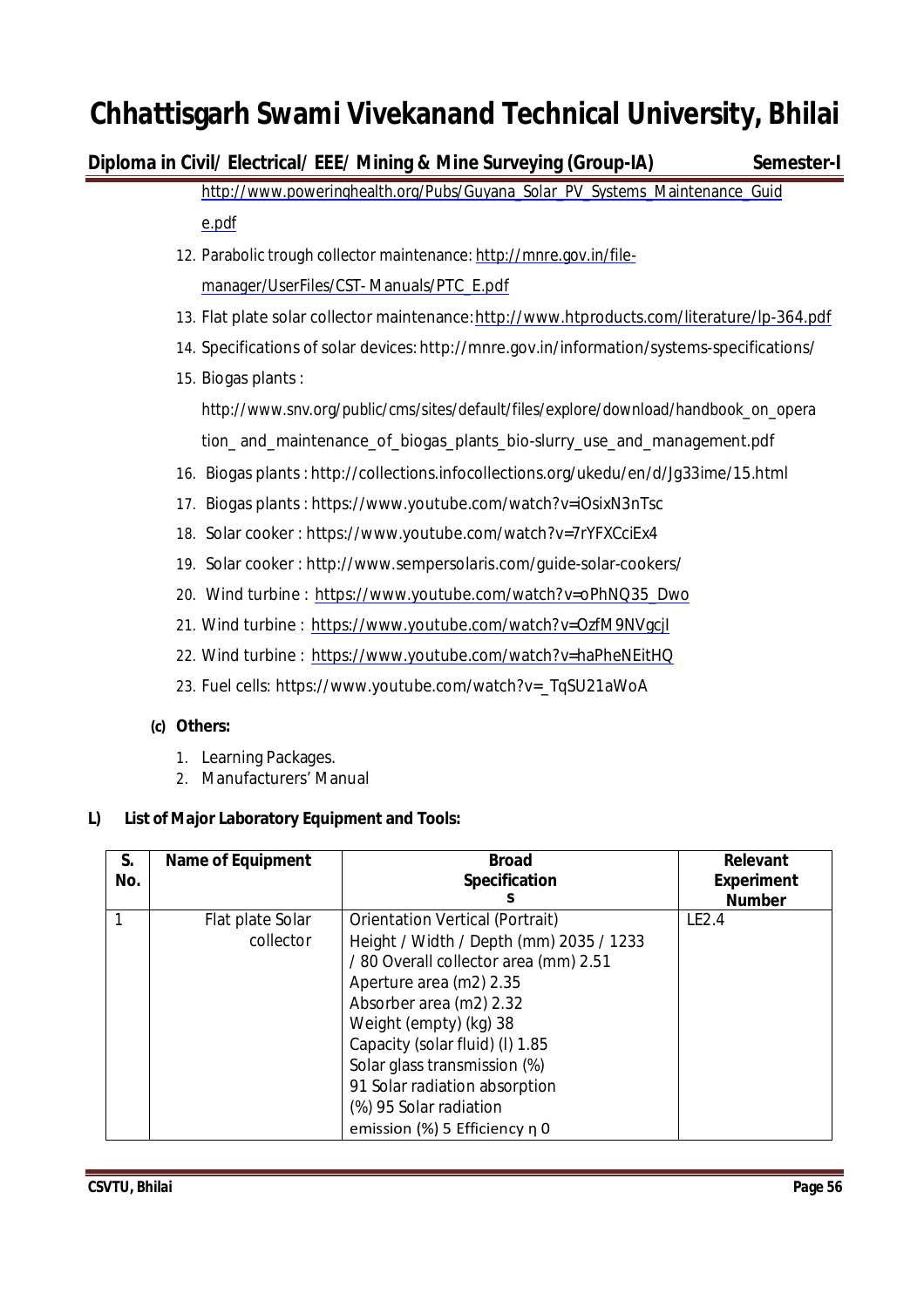**Diploma in Civil/ Electrical/ EEE/ Mining & Mine Surveying (Group-IA) Semester-I** 

| $\overline{2}$ | Parabolic<br>trough<br>Solar collector with          | (%)79.0<br>Efficiency coefficient a1 (W/M2K)<br>2.41 Efficiency coefficient a2<br>(W/M2K2) 0.049 Max operating<br>pressure (bar) 10 Stagnation<br>temperature (< C) 210 Certification<br>CE 0036 & Solar Keymark Absorber<br><b>Sheet Aluminium</b><br>Absorber plate coating Sunselect<br>(selective) Absorber tube Copper<br>Absorber tube joints Laser welded<br>Frame Aluminium Extruded sides / sheet<br>rear Glazing Safety glass (low iron),<br>3.2 <sub>mm</sub><br>Rear insulation 40mm<br>Solar fluid Water /<br>propylene glycol Flow /<br>return connections DN 16<br>(G3/4")<br>Parabolic trough reflecting surface Reflectors<br>with aluminium sheet or mirror | LE2.4                            |
|----------------|------------------------------------------------------|-------------------------------------------------------------------------------------------------------------------------------------------------------------------------------------------------------------------------------------------------------------------------------------------------------------------------------------------------------------------------------------------------------------------------------------------------------------------------------------------------------------------------------------------------------------------------------------------------------------------------------------------------------------------------------|----------------------------------|
|                | tracking system                                      | <b>Total Collector Area 288m2</b><br>Number of collector modules<br>48 Number of collectors per<br>row 8 Number of rows 6<br>Area of each module 6m2<br>Module power 2 kW<br>Coated receiver tubes enclosed in<br>glass Fluid Inlet Temperature<br>(nominal) 110 C Fluid Outlet<br>Temperature (nominal) 220 C<br>Tracking-Moves East-West Fixed North-<br>South; Control system- Programmable<br>Logic Controller (PLC) or Manual; Drive<br>mechanism-Servo or<br>Stepper motor, single axis.                                                                                                                                                                                |                                  |
| 3              | Working models of wind<br>mills and turbines         | Readymade kits                                                                                                                                                                                                                                                                                                                                                                                                                                                                                                                                                                                                                                                                | LE3.1                            |
| 4              | Solar appliances like<br>drier, cooker, lantern etc. | Solar Lantern: Housing material ABS,<br>$\bullet$<br>Chimney Material Acrylic, Polycarbonate<br>or Shane, LED SMD LED, SPV Module High<br>efficiency silicon cell based SPV module,<br>Battery 12V-7.2Ah @ C-20 SMF lead acid<br>battery of Absorbed Electrolyte type.<br>Solar Fan: High speed ceiling fan,<br>Operated by 12V DC 1.5A, RPM = $320$ ,                                                                                                                                                                                                                                                                                                                        | LE2.2, 2.3, 2.4, 2.5<br>2.6, 2.7 |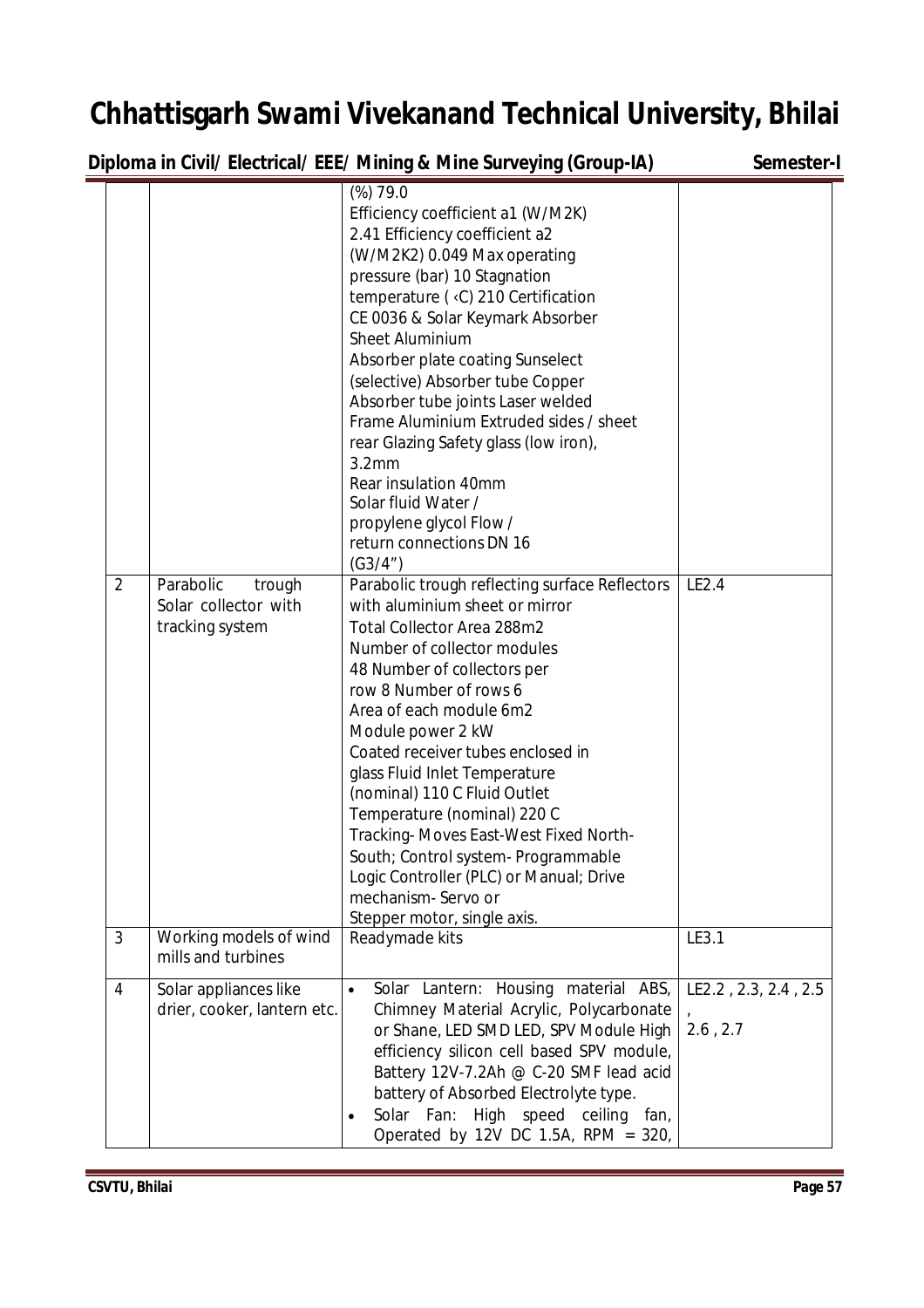| Diploma in Civil/ Electrical/ EEE/ Mining & Mine Surveying (Group-IA) | Semester-I |                                                                                                                      |  |
|-----------------------------------------------------------------------|------------|----------------------------------------------------------------------------------------------------------------------|--|
|                                                                       |            | SIZE = 1200MM, MULTI SPEED<br>• Solar Air drier: can generate hot air with<br>temperature ranges from 40°C to 100°C. |  |

|                |                                                                                  | used for removing moisture from variety<br>Ωf                                                                                                                                                                    |              |
|----------------|----------------------------------------------------------------------------------|------------------------------------------------------------------------------------------------------------------------------------------------------------------------------------------------------------------|--------------|
|                |                                                                                  | agricultural products and food items<br>without<br>causing any harmful affect                                                                                                                                    |              |
|                |                                                                                  | Solar Distillation Capacity - 200 litres<br>$\bullet$<br>Solar water pumps<br>$\bullet$                                                                                                                          |              |
|                |                                                                                  | Solar torches<br>$\bullet$                                                                                                                                                                                       |              |
|                |                                                                                  | Solar street lighting systems<br>$\bullet$                                                                                                                                                                       |              |
|                |                                                                                  | Solar traffic blinker<br>Solar mobile charger                                                                                                                                                                    |              |
| 5              | Demonstration model of<br>Biogas plant.                                          |                                                                                                                                                                                                                  | LE4.1        |
| 6              | Models, Charts and<br>videos related to non<br>conventional<br>sources of energy |                                                                                                                                                                                                                  | LE 5.1 & 5.2 |
| $\overline{7}$ | Digital Pyranometer                                                              | Response Time less than 15 seconds,<br>Battery life: approx. 100 hr, Sensitivity: 5 to<br>20µV / W/m2, Direction Response less than<br>20 W/m2, Field of view 180 degree<br>Temperature<br>response less than 5% | LE2.1        |
| 8              | <b>Fuel Cells</b>                                                                | Hydrogen / Air Fuel Cell PEM Type Energy<br>Conversion: 40%                                                                                                                                                      | LE6.1        |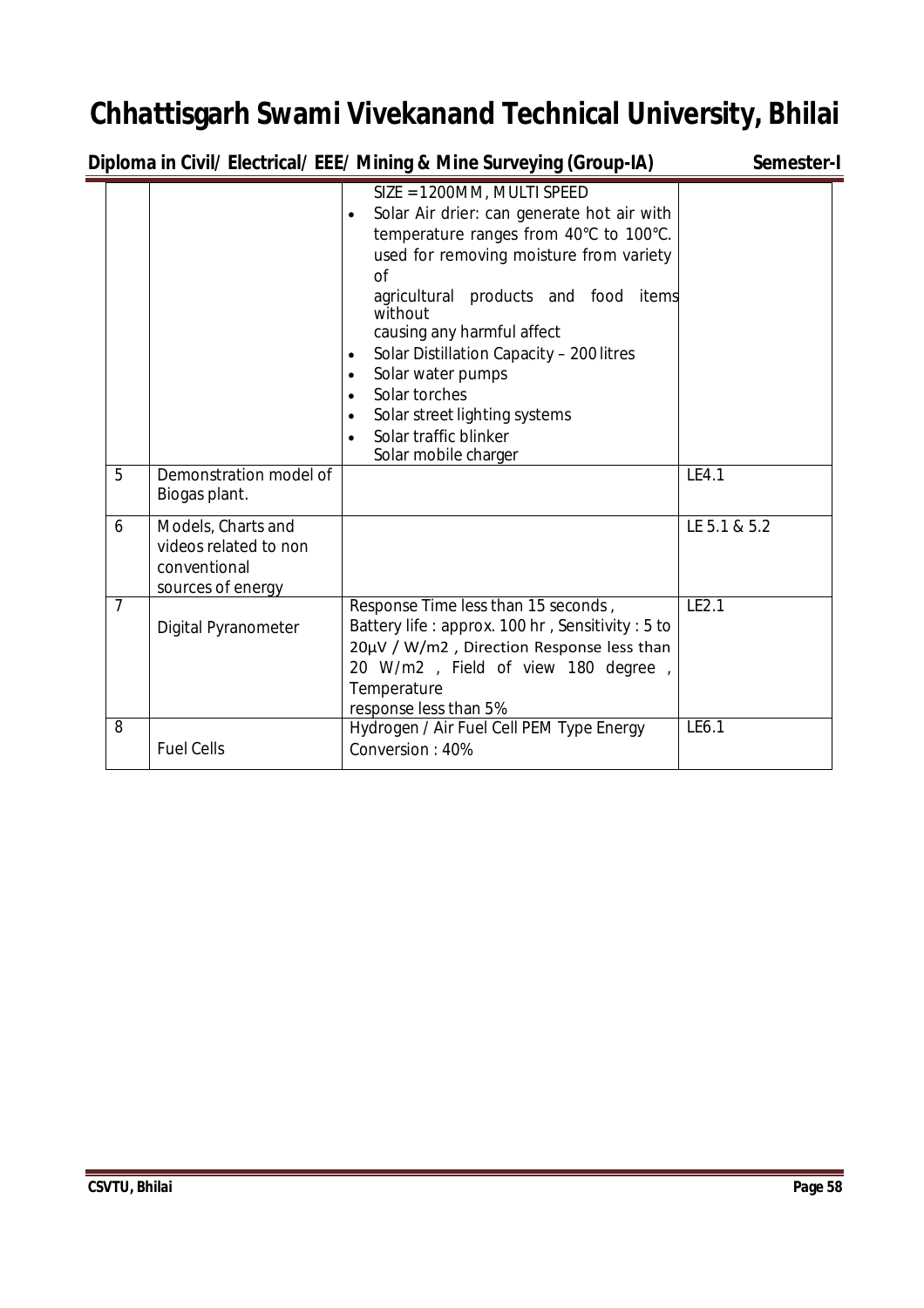**Diploma in Civil/ Electrical/ EEE/ Mining & Mine Surveying (Group-IA)** Semester-I

**M) Mapping of POs & PSOs with COs:**

| Course<br><b>Outcome</b><br>$s$ (COs)     |              | Programme<br><b>Outcomes (POs)</b> |                |                |                |                    |        |                  |                | Programme<br><b>Specific</b><br><b>Outcomes</b><br>(PSOs) |            |                |              |
|-------------------------------------------|--------------|------------------------------------|----------------|----------------|----------------|--------------------|--------|------------------|----------------|-----------------------------------------------------------|------------|----------------|--------------|
|                                           | $PO-1$       | PO-                                | $PO-3$         | $PO-4$         | $PO-5$         | PO-                | $PO-7$ | $PO-8$           | $PO-9$         | PO-10                                                     | <b>PSO</b> | PSO-           | PSO-         |
|                                           | <b>Basic</b> | $\overline{2}$                     | Experim        | Engineerin     | The            | 6                  |        | Ethics Individua | Commu Life-    |                                                           | $-1$       | $\overline{2}$ | 3            |
|                                           | knowledg     | Discipline                         | e nts          | g Tools        |                | enginee Environmen |        | land             | ni cation long |                                                           |            |                |              |
|                                           | e            | knowledg                           | and            |                | r and          | t and              |        | team             |                | learnin                                                   |            |                |              |
|                                           |              | е                                  | practice       |                | societ         | sustainabilit      |        | work             |                | g                                                         |            |                |              |
|                                           |              |                                    |                |                | у              | у                  |        |                  |                |                                                           |            |                |              |
| CO-1 Explore the role and                 |              |                                    |                |                |                |                    |        |                  |                |                                                           |            |                |              |
| prospects of non-                         | 1            | $\overline{2}$                     |                |                | $\overline{2}$ | 3                  | 1      | $\mathbf{1}$     | $\overline{2}$ | $\overline{2}$                                            |            |                |              |
| conventional energy                       |              |                                    |                |                |                |                    |        |                  |                |                                                           |            |                |              |
| sources.                                  |              |                                    |                |                |                |                    |        |                  |                |                                                           |            |                |              |
| CO-2 Explain construction,<br>working and | 1            | $\overline{2}$                     | $\overline{2}$ | $\overline{2}$ | $\overline{2}$ | 3                  | 1      | $\overline{2}$   | $\overline{2}$ | $\overline{2}$                                            |            | $\overline{2}$ | 1            |
| maintenance of Solar                      |              |                                    |                |                |                |                    |        |                  |                |                                                           |            |                |              |
| energy devices                            |              |                                    |                |                |                |                    |        |                  |                |                                                           |            |                |              |
| and components.                           |              |                                    |                |                |                |                    |        |                  |                |                                                           |            |                |              |
| CO-3 Describe construction                |              |                                    |                |                |                |                    |        |                  |                |                                                           |            |                |              |
| and working of Wind                       | 1            | $\overline{2}$                     | $\overline{2}$ | $\overline{2}$ | $\overline{2}$ | 3                  | 1      | $\overline{2}$   | $\overline{2}$ | $\overline{2}$                                            |            | $\overline{2}$ | $\mathbf{1}$ |
| energy related systems                    |              |                                    |                |                |                |                    |        |                  |                |                                                           |            |                |              |
| and subsystems.                           |              |                                    |                |                |                |                    |        |                  |                |                                                           |            |                |              |
| CO-4 Explain construction,                |              |                                    |                |                |                |                    |        |                  |                |                                                           |            |                |              |
| working and                               | 1            | $\overline{2}$                     | 3              | $\overline{2}$ | $\overline{2}$ | 3                  | 1      | $\overline{2}$   | $\overline{2}$ | $\overline{2}$                                            |            | $\overline{2}$ | 1            |
| maintenance                               |              |                                    |                |                |                |                    |        |                  |                |                                                           |            |                |              |
| of Biomass plants.                        |              |                                    |                |                |                |                    |        |                  |                |                                                           |            |                |              |
| CO-5 Describe construction                |              |                                    |                |                |                |                    |        |                  |                |                                                           |            |                |              |
| and working of                            |              |                                    |                |                |                |                    |        |                  |                |                                                           |            |                |              |
| Geothermal, OTEC, Tidal                   | $\mathbf{1}$ | $\overline{2}$                     | $\overline{2}$ | $\overline{2}$ | $\overline{2}$ | 3                  | 1      | $\overline{2}$   | $\overline{2}$ | $\overline{2}$                                            |            | $\overline{2}$ | $\mathbf{1}$ |
| and Micro Hydrol energy                   |              |                                    |                |                |                |                    |        |                  |                |                                                           |            |                |              |
| systems and subsystems.                   |              |                                    |                |                |                |                    |        |                  |                |                                                           |            |                |              |
| CO-6 Explore the utility of fuel          |              |                                    |                |                |                |                    |        |                  |                |                                                           |            |                |              |
| cell and hydrogen                         | 1            | $\overline{2}$                     | $\overline{2}$ | $\overline{2}$ | $\overline{2}$ | 3                  | 1      | $\overline{2}$   | $\overline{2}$ | $\overline{2}$                                            |            | $\overline{2}$ | 1            |
| energy in various areas.                  |              |                                    |                |                |                |                    |        |                  |                |                                                           |            |                |              |

**Legend:** 1 – Low, 2 – Medium, 3 – High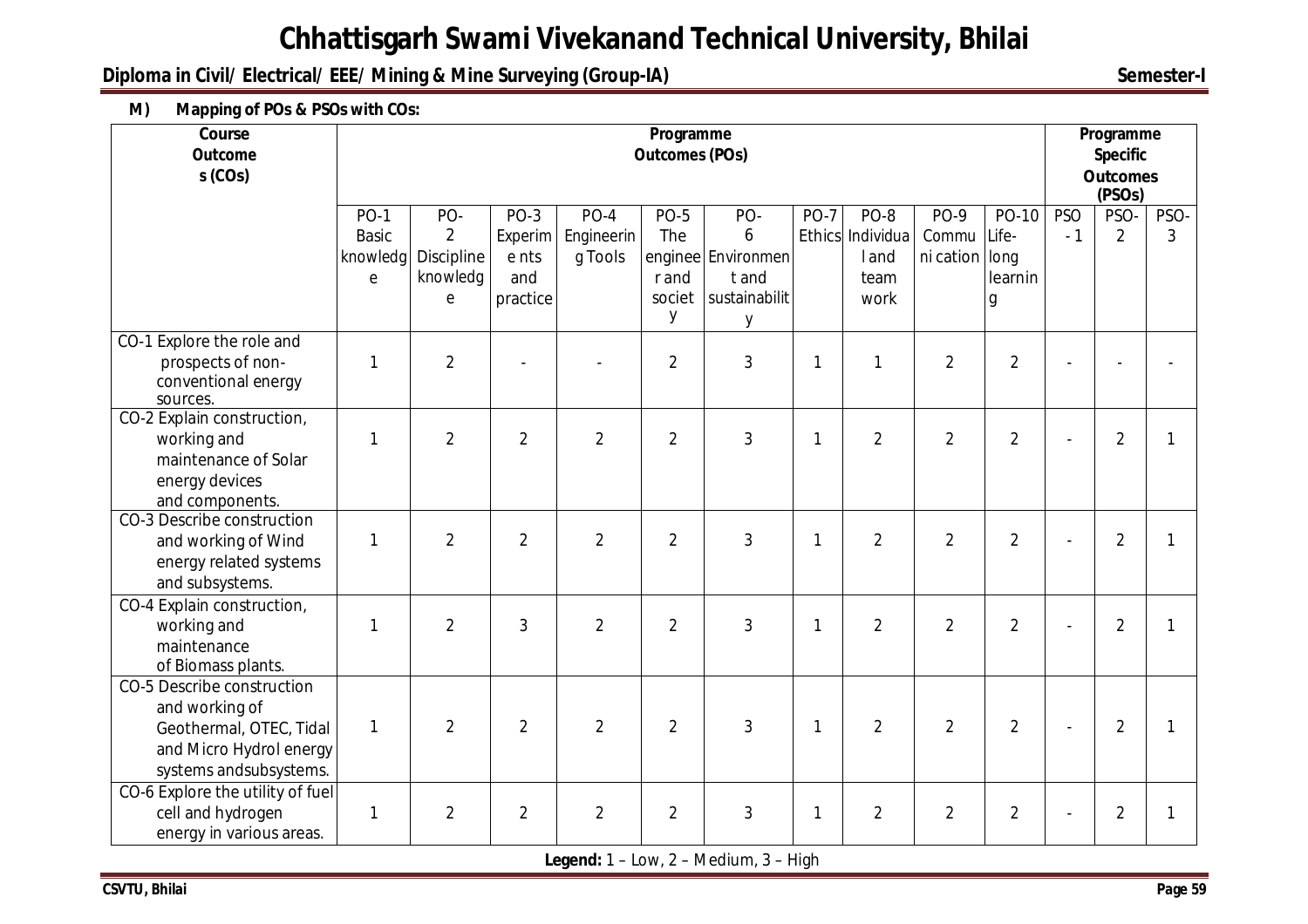### **Diploma in Civil/ Electrical/ EEE/ Mining & Mine Surveying (Group-IA)** Semester-I

| POs & PSOs No. | COs No. & Title                       | SOs No.           | Laboratory            | <b>Classroom Instruction</b> | <b>Self Learning</b> |
|----------------|---------------------------------------|-------------------|-----------------------|------------------------------|----------------------|
|                |                                       |                   | Instruction (P)       | (L)                          | (SL)                 |
| PO 1,2,5,6,    | CO-1 Explore the role and             | SO1.1             |                       | Unit-1.0 Energy              |                      |
| 7,8,9,10       | prospects of non-conventional         | SO1.2             |                       | sources                      |                      |
|                | energy sources.                       | SO1.3             |                       | 1.1, 1.2, 1.3, 1.4, 1.5,     |                      |
|                |                                       |                   |                       | 1.6                          |                      |
| PO 1,2,4,5,6,  | CO-2 Explain construction,            | SO2.1             |                       | Unit-2.0 Solar energy        |                      |
| 7,8,9,10       | working and maintenance               | SO <sub>2.2</sub> | LE2.1, LE 2.2 LE2.3,  | 2.1, 2.2, 2.3, 2.4, 2.5      |                      |
| PSO 2,3        | of Solar energy devices and           | SO2.3             | LE 2.4, LE2.5, LE 2.6 | ,2.6                         |                      |
|                | components.                           | SO <sub>2.4</sub> |                       |                              |                      |
|                |                                       | SO <sub>2.5</sub> | LE 2.7                |                              | As                   |
|                |                                       | SO <sub>2.6</sub> |                       |                              | mentioned            |
| PO 1,2,4,5,6,  | CO-3 Describe construction and        | SO3.1             |                       | Unit-3.0 Wind energy         | in relevant          |
| 7,8,9,10       | working of Wind energy                | SO3.2             | LE3.1                 | 3.1, 3.2, 3.3                |                      |
| PSO 2,3        | related systems and                   | SO3.3             |                       |                              | pages                |
|                | subsystems.                           | SO3.4             |                       |                              |                      |
| PO 1,2,4,5,6,  | CO-4 Explain construction,            | SO4.1             |                       | Unit-4.0 Energy from         |                      |
| 7,8,9,10       | working and maintenance               | SO4.2             | LE4.1                 | Biomass 4.1, 4.2, 4.3        |                      |
| PSO 2,3        | of Biomass plants.                    | SO4.3             |                       |                              |                      |
|                |                                       | SO4.4             |                       |                              |                      |
| PO 1,2,4,5,6,  | CO-5 Describe construction and        | SO5.1             |                       | Unit-5.0 Geothermal,         |                      |
| 7,8,9,10       | working of Geothermal,                | SO5.2             | LE5.1, LE5.2          | Micro Hydel, Ocean           |                      |
| PSO 2,3        | OTEC, Tidal and Micro                 | SO <sub>5.3</sub> |                       | <b>Thermal Energy</b>        |                      |
|                | Hydel energy                          | SO <sub>5.4</sub> |                       | <b>Conversion and Tidal</b>  |                      |
|                | systems and subsystems.               |                   |                       | Energy                       |                      |
|                |                                       |                   |                       | 5.1, 5.2, 5.3, 5.4           |                      |
| PO 1,2,4,5,6,  | CO-6 Explore the utility of fuel cell | SO <sub>6.1</sub> |                       | Unit-6.0 Fuel cells and      |                      |
| 7,8,9,10       | and hydrogen energy in                | SO6.2 SO6.3       | LE6.1                 | <b>Hydrogen Energy</b>       |                      |
| PSO 2,3        | various areas.                        |                   |                       | 6.1, 6.2                     |                      |

#### **N) Course Curriculum Map:**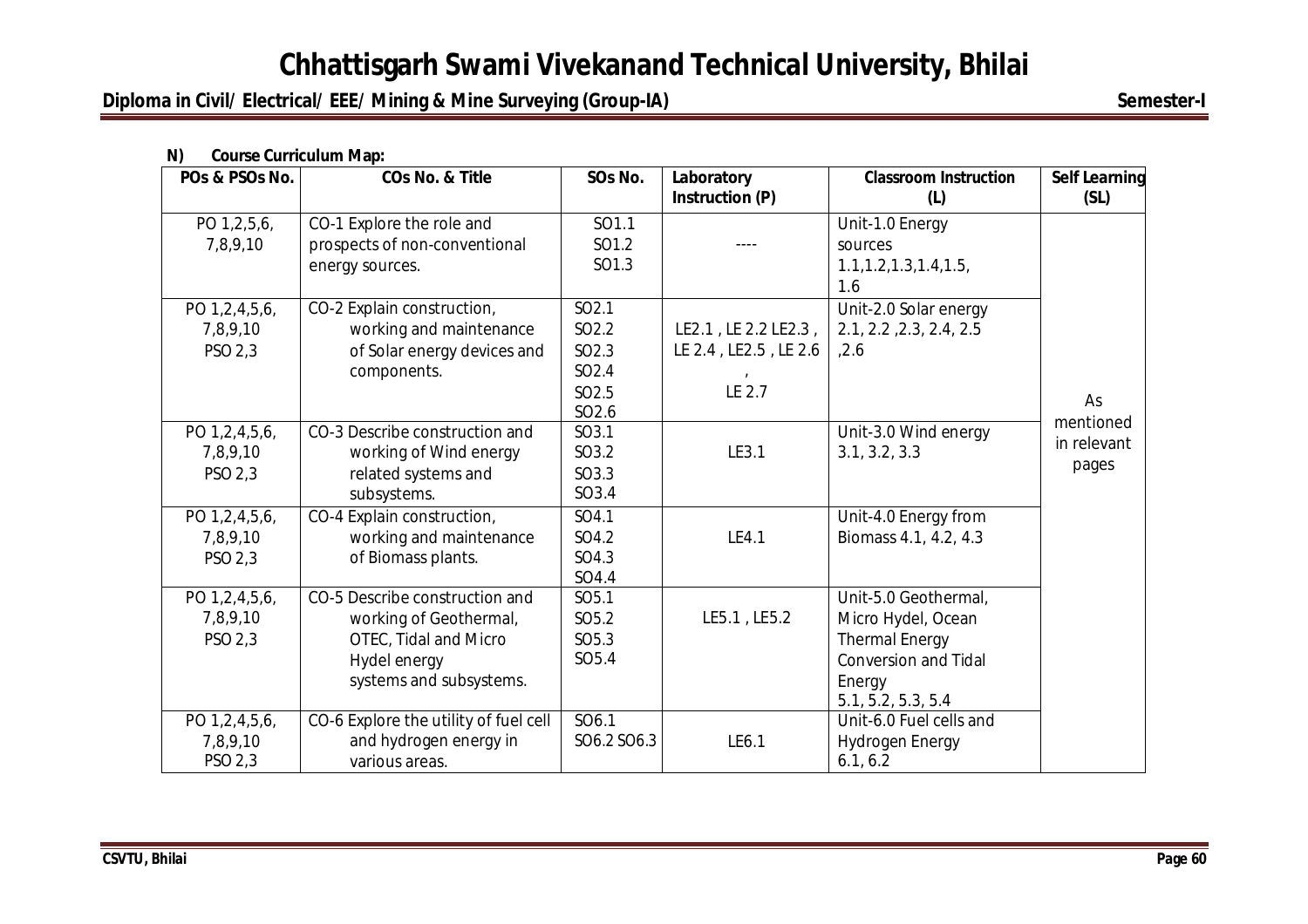### **Diploma in Civil/ Electrical/ EEE/ Mining & Mine Surveying (Group-IA) Semester-I**

**A) Course Code : 2000176(022)**

### **B) Course Title : Computer Fundamentals and Applications**

- **C) Pre- requisite Course Code and Title :**
- **D) Rationale :**

This course will enable diploma engineers to use computers and different applications for various computing purposes. It will enable technicians to perform for day-to-day computing activities, in particular- preparing professional documents, analyzing details graphical representations, and multimedia presentation for time to time decision making by the management of academia, business and industry. They would also be able to use Internet, cloud services and its security features for effective computing.

- **E) Course Outcomes:** The course content should be taught and implemented with the aim to develop the following outcomes in the students.
	- **CO-1 Use effectively computer system and its peripherals.**
	- **CO-2 Prepare a professional document using various features of word-processing for academic/business/ industry.**
	- **CO-3 Create a spread sheet, analyze the data using different formula/ functions and represent it in different form of chart for solving academic/business/industrial problem.**
	- **CO-4 Create a professional multimedia presentation using its various features for an academic/business/ industrial application.**
	- **CO-5 Use Internet, Cloud services, and its security features for computing.**

#### **F) Scheme of Studies**

| S.No          | <b>Board of</b><br>Course              |                  | Course                                                    | <b>Scheme Of Studies (Hours/Week)</b> |   |  |                                    |  |  |
|---------------|----------------------------------------|------------------|-----------------------------------------------------------|---------------------------------------|---|--|------------------------------------|--|--|
|               | <b>Study</b>                           | Code             | <b>Titles</b>                                             |                                       | P |  | Total<br>Credits(C)<br>$L+T+(P/2)$ |  |  |
|               | Computer<br>Science and<br>Engineering | 2000176<br>(022) | Computer<br><b>Fundamentals</b><br>and Applications       | $\mathcal{P}$                         |   |  |                                    |  |  |
| $\mathcal{P}$ | Computer<br>Science and<br>Engineering | 2000193<br>(022) | Computer<br><b>Fundamentals</b><br>and Applications (Lab) |                                       | 4 |  | C                                  |  |  |

**Legend:** L: Classroom Instruction (Includes different instructional strategies i.e. Lecture and other), P: Laboratory Instruction (Includes Practical performances in laboratory workshop, field or other locations using different instructional strategies) T- Tutorial includes Sessional Work(SW) (includes assignment, seminar, mini project etc.) and Self Learning (SL), C: Credits

 **Note**: SW and SL has to be planned and performed under the continuous guidance and feedback of teacher to ensure outcome of Learning.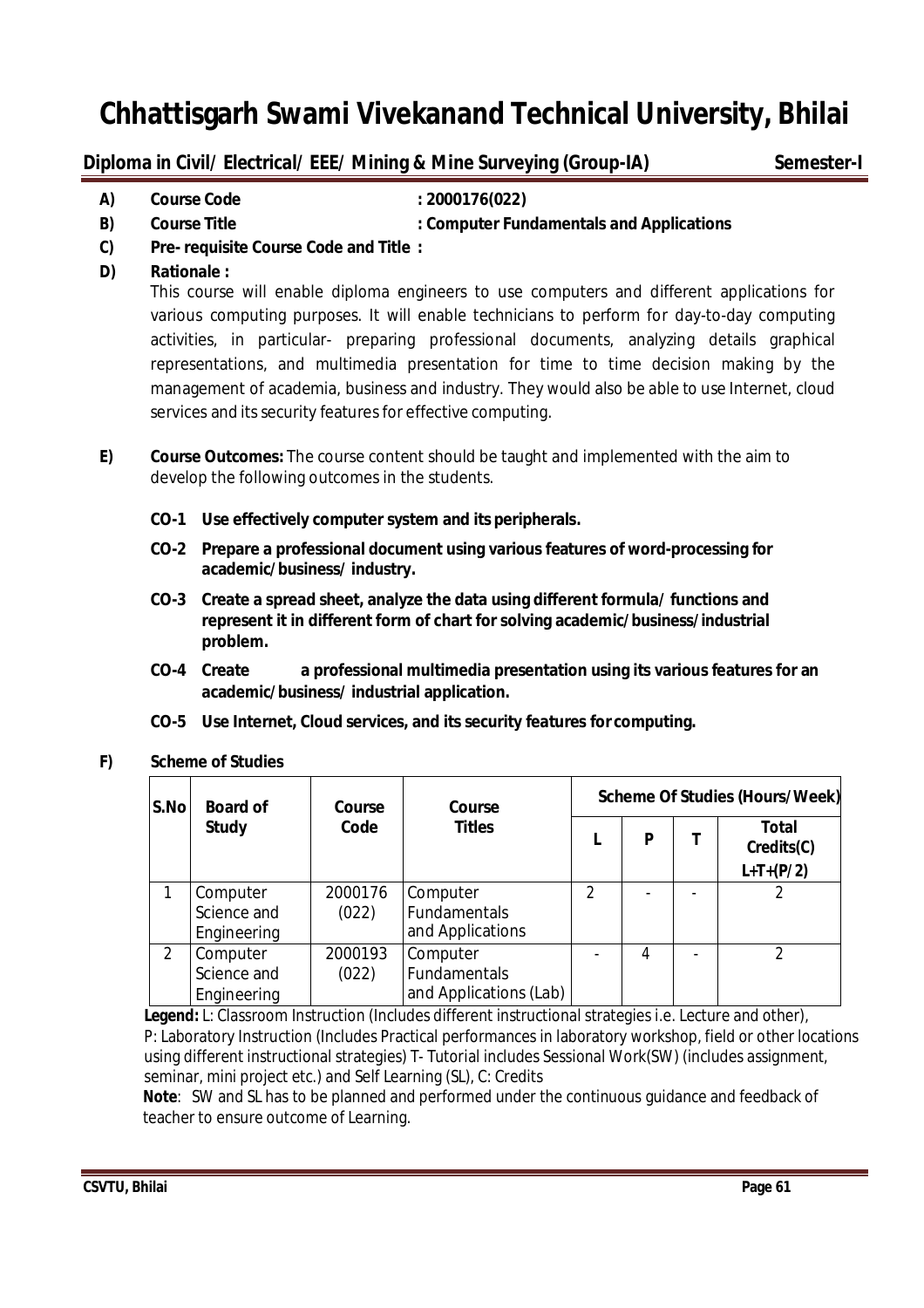**Diploma in Civil/ Electrical/ EEE/ Mining & Mine Surveying (Group-IA) Semester-I** 

### **G) Scheme of Assessment**

| S.No | <b>Board of</b>                        |                  |                                                     |                          |    | <b>Scheme of Examination</b> |                  |                          |              |  |              |
|------|----------------------------------------|------------------|-----------------------------------------------------|--------------------------|----|------------------------------|------------------|--------------------------|--------------|--|--------------|
|      | <b>Study</b>                           | Course<br>Code   | Course<br><b>Titles</b>                             | <b>Theory</b>            |    |                              | <b>Practical</b> |                          |              |  | <b>Total</b> |
|      |                                        |                  |                                                     | <b>ESE</b>               | СT | ТA                           | <b>ESE</b>       | TΑ                       | <b>Marks</b> |  |              |
|      | Computer<br>Science and<br>Engineering | 2000176<br>(022) | Computer<br><b>Fundamentals</b><br>and Applications | 70                       | 20 | 30                           | $\blacksquare$   | $\overline{\phantom{0}}$ | 120          |  |              |
| 2    | Computer<br>Science and<br>Engineering | 2000193<br>(022) | Computer<br>Fundamentals<br>and Applications (Lab)  | $\overline{\phantom{0}}$ |    | $\overline{\phantom{a}}$     | 30               | 50                       | 80           |  |              |

**Note :** i. Separate passing is must for TA component of Progressive Assessment, both for theory and practical.

ii. Separate passing is must for End Semester Exam(Theory) and End Semester Exam(Practical).

#### **H) Course-Curriculum Detailing:**

This course curriculum detailing depicts learning outcomes at course level and session level and their attainment by the students through Classroom Instruction (L), Laboratory Instruction (P), T- Tutorial includes Sessional Work (SW) and Self Learning (SL). Students are expected to demonstrate the attainment of Session Outcomes (SOs) and finally Course Outcomes (COs) upon the completion of course.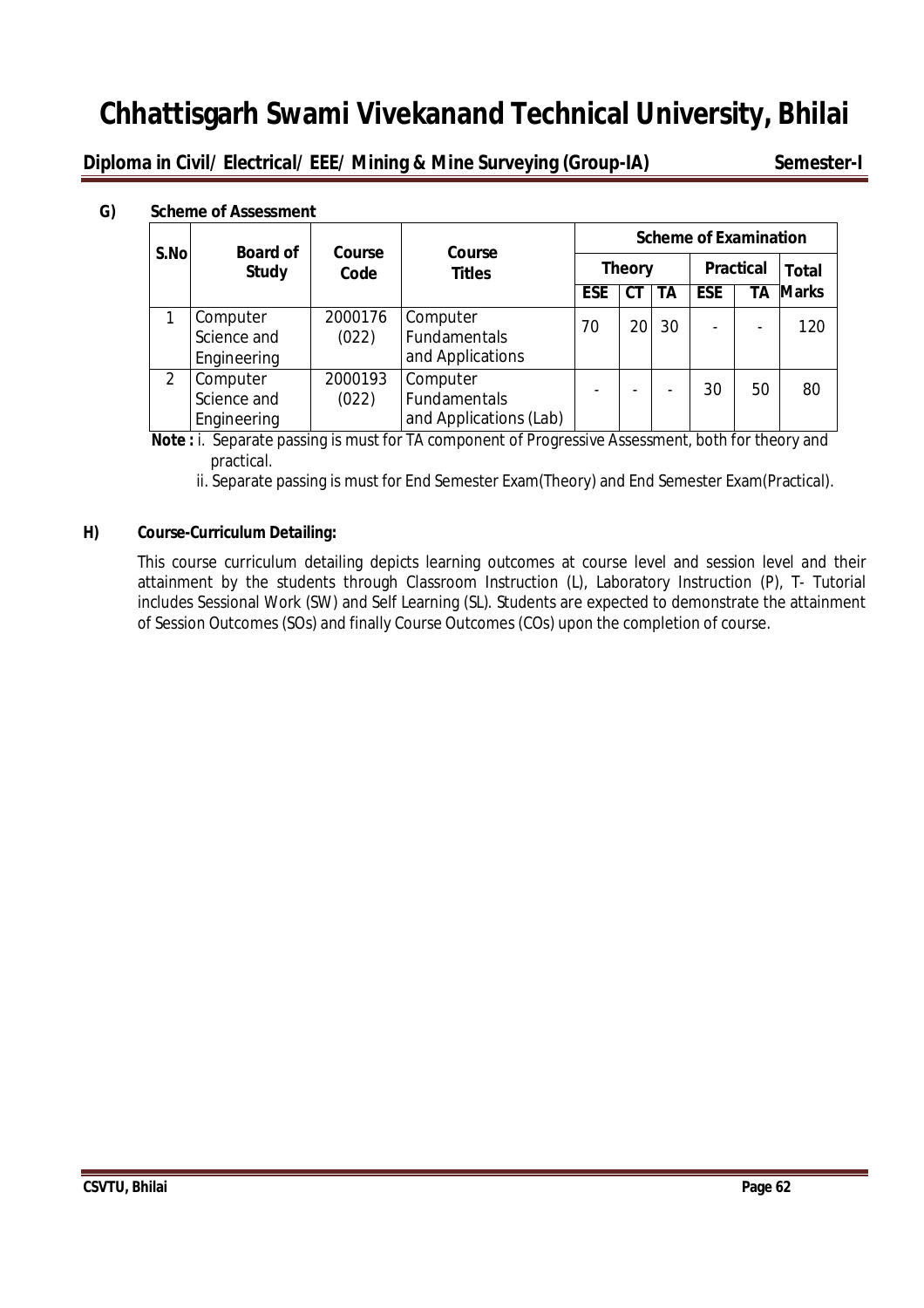**Diploma in Civil/ Electrical/ EEE/ Mining & Mine Surveying (Group-IA)** Semester-I

### **CO-1 Use effectively computer system and its peripherals.**

|                   |                                                |                                     | Approx. Hrs: $L+P+T = 17$ )                |
|-------------------|------------------------------------------------|-------------------------------------|--------------------------------------------|
|                   | <b>Session Outcomes Laboratory Instruction</b> | <b>Class room Instruction</b>       | Self-Learning (SL)                         |
| (SOs)             | (P)                                            | (L)                                 |                                            |
| <b>SO1.1 Use</b>  | LE1.1 Perform                                  | Unit-1.0 Basics of                  | • Block Diagram                            |
| functions         | various                                        | <b>Computer System</b>              | of Computer                                |
| of CPU,           | file handling                                  | 1.1 Computer block                  | System                                     |
| ALU,              | operations of                                  | diagram                             | <b>Features of Windows OS</b><br>$\bullet$ |
| Memory            | Windows OS                                     | 1.1.1 Central                       | • Advance Features                         |
| Unit and          | (Create, copy,                                 | <b>Processing Unit</b>              |                                            |
| I/O Units         | rename,                                        | (CPU), Control                      | of Windows OS                              |
| using block       | delete, move                                   | Unit, Arithmetic                    | <b>Utilities</b>                           |
| diagram of        | files and                                      | logic Unit (ALU),                   | • Concept of Green IT                      |
| Computer          | folder)                                        | <b>Memory Unit</b>                  |                                            |
| SO1.2 Explain     | LE1.2 Use accessories                          | 1.1.2 Input Output                  |                                            |
| purpose           | utilities of                                   | Units-Monitor,                      |                                            |
| and               | windows OS                                     | Printers: Dot                       |                                            |
| function of       | (Notepad, Paint                                | matrix, Laser,                      |                                            |
| OS in             | etc.)                                          | Inkjet, Plotters,                   |                                            |
| computer          |                                                | Scanner                             |                                            |
| SO1.3 Use various |                                                | Data Representation<br>1.2          |                                            |
| file              |                                                | 1.2.1 Bit, Byte,                    |                                            |
| handling          |                                                | Nibble, Word,                       |                                            |
| operations        |                                                | ASCII, BCD,                         |                                            |
| in                |                                                | EBCDIC,                             |                                            |
| Windows           |                                                | <b>UNICODE</b>                      |                                            |
| operating         |                                                | Concept of<br>1.3                   |                                            |
| system.           |                                                | Hardware and                        |                                            |
| SO1.4 Describe    |                                                | Software                            |                                            |
| any five          |                                                | 1.3.1 System                        |                                            |
| important         |                                                | software &                          |                                            |
| features of       |                                                | Application                         |                                            |
| Windows           |                                                | Software                            |                                            |
| control           |                                                | Operating system<br>1.4             |                                            |
| panel.            |                                                | 1.4.1 Concepts,                     |                                            |
| SO1.5 Describe    |                                                | Purpose and its<br><b>Functions</b> |                                            |
| <b>Green IT</b>   |                                                |                                     |                                            |
| concept for       |                                                | 1.4.2 Operations of<br>Windows OS   |                                            |
| environment       |                                                | Operations of                       |                                            |
| ally sound        |                                                | 1.5<br>Windows OS                   |                                            |
| computing.        |                                                | 1.5.1 Create and                    |                                            |
|                   |                                                | name file and                       |                                            |
|                   |                                                | folders                             |                                            |
|                   |                                                | 1.5.2 Copy file,                    |                                            |
|                   |                                                | Rename and                          |                                            |
|                   |                                                | Delete of files                     |                                            |
|                   |                                                |                                     |                                            |

**CSVTU, Bhilai** Page 63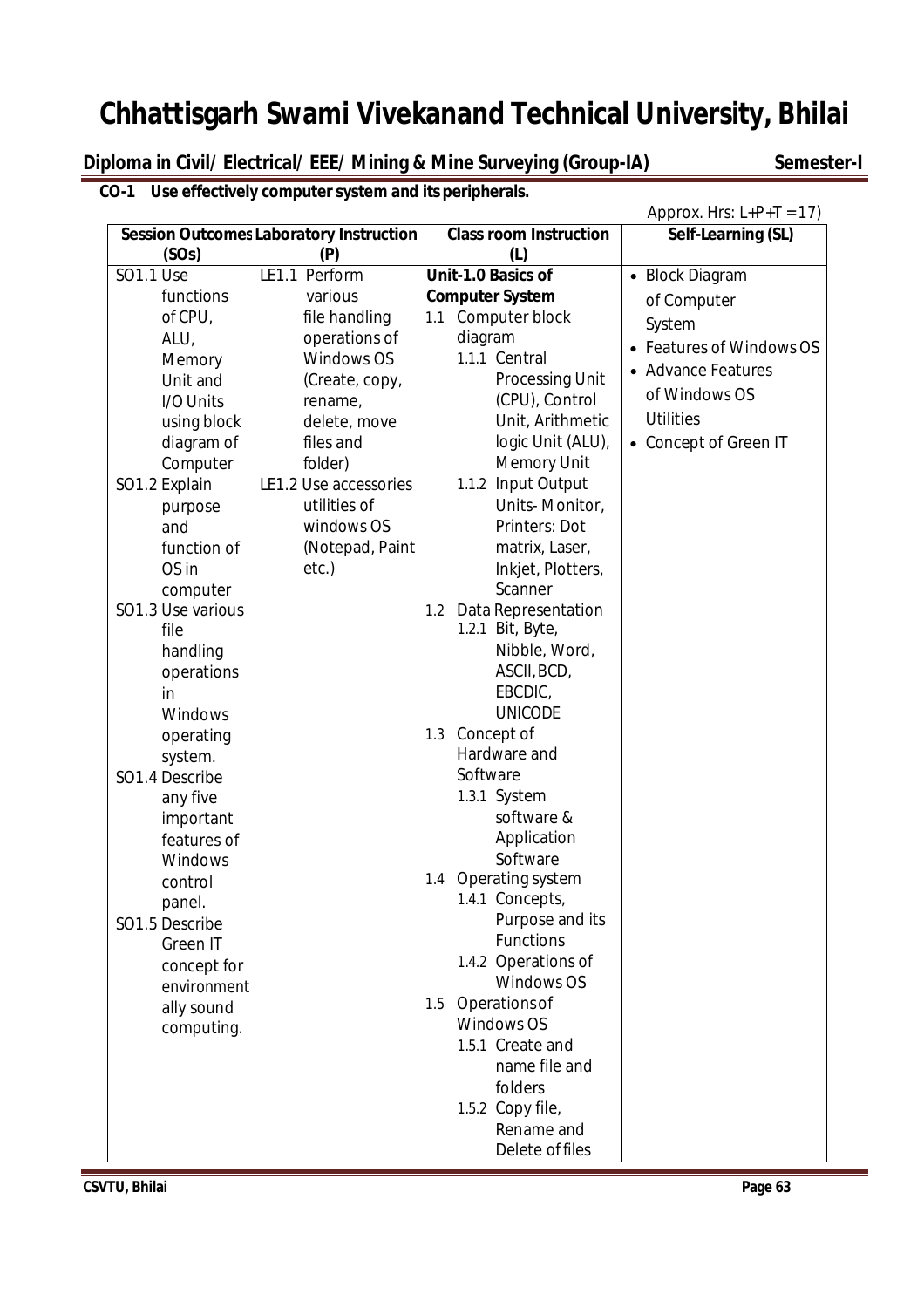**Diploma in Civil/ Electrical/ EEE/ Mining & Mine Surveying (Group-IA) Semester-I**

|  |            | and folders,             |  |
|--|------------|--------------------------|--|
|  |            | Search files and         |  |
|  |            | folders                  |  |
|  |            | 1.5.3 Install            |  |
|  |            | Application,             |  |
|  |            | Create shortcut          |  |
|  |            | of application on        |  |
|  |            | the desktop              |  |
|  |            | 1.6 Windows OS Utilities |  |
|  |            | 1.6.1 Windows            |  |
|  |            | accessories              |  |
|  |            | <b>Utilities</b>         |  |
|  |            | 1.6.2 Control            |  |
|  |            | Panel,                   |  |
|  |            | Taskbar                  |  |
|  |            | 1.7 Green IT Concepts:   |  |
|  |            | Ergonomics, Power        |  |
|  |            | Plans to maximize        |  |
|  |            | computer's               |  |
|  |            | performance and          |  |
|  |            | conserve energy,         |  |
|  |            | Concept of               |  |
|  |            | minimizing Carbon        |  |
|  | Footprint, |                          |  |
|  |            | computing ewaste         |  |
|  |            | its toxic constituent    |  |
|  |            | and Health effects,      |  |
|  | ewaste     |                          |  |
|  |            | management &             |  |
|  | recycling. |                          |  |
|  |            |                          |  |
|  |            |                          |  |
|  |            |                          |  |

### **SW-1 Suggested Sessional Work (SW):**

### **a) Assignments**

- i. Describe functions of CPU, ALU and Memory Unit using block diagram ofComputer
- ii. List different features of operating system.

### **b) Mini Project**

i. Prepare a report on different type of computer system and printers with its specifications in your computer lab.

### **c) Other Activities (Specify)**

- i. A Seminar on 'Various features of Windows O.S. of computer'
- ii. A Seminar on 'The Green IT concept for environmentally sound computing'.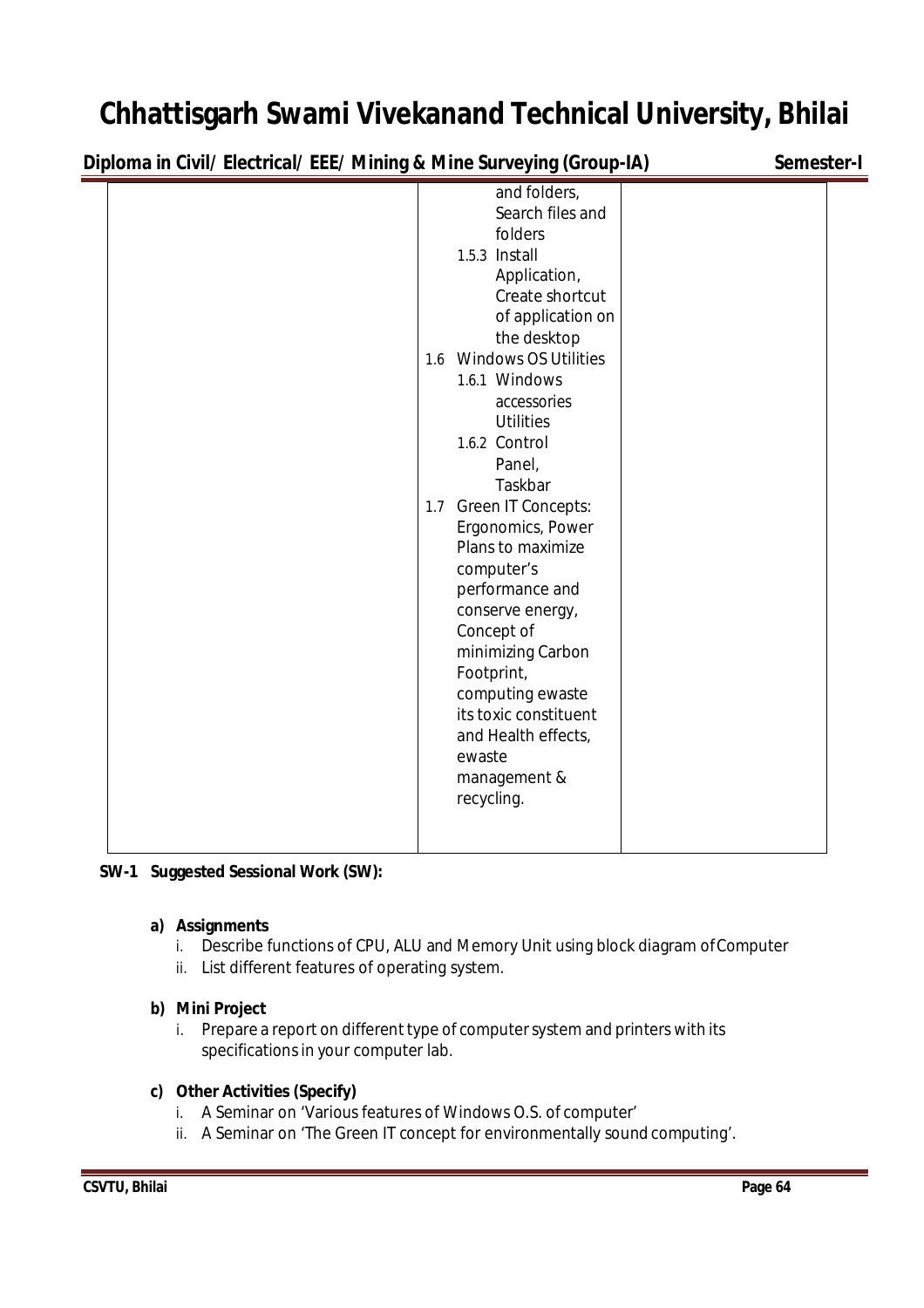### **Diploma in Civil/ Electrical/ EEE/ Mining & Mine Surveying (Group-IA) Semester-I**

#### **CO-2 Prepare a professional document using various features of word-processing for an academic/business/ industry.**

(Approx. Hrs:  $L+P+T = 20$ )

| <b>Session</b>        | Laboratory Instruction (P) | <b>Class room Instruction (L)</b> | Self-Learning (SL) |
|-----------------------|----------------------------|-----------------------------------|--------------------|
| <b>Outcomes</b>       |                            |                                   |                    |
| (SOs)                 |                            |                                   |                    |
| SO2.1 Use the various | LE2.1 Prepare a sample     | <b>Unit-2.0 Word Processing</b>   | • Features of      |
| features of a         | academic/                  | 2.1 Overview of                   | word-              |
| word                  | business/                  | Word processor                    | processing         |
| processing            | industrial/letter          | 2.1.1 Basics of Font-             | software           |
| software for          | document applying          | Type, Size, Color,                | • Advance          |
| preparing a           | formatting features        | Effects like Bold,                |                    |
| professional          | on text like bold,         | Italic, Underline,                | features of        |
| document.             | italics, underline,        | Subscript and                     | word               |
|                       | font type, color and       | superscript, Case                 | processing         |
|                       | size.                      | changing options                  | • Features for     |
|                       | LE2.2 Apply bullet, and    | 2.2 Working with Text             | working with       |
|                       | numbering feature          | 2.2.1 Inserting &                 | pictures and       |
|                       | in the above sample        | Deleting, Undo                    | drawing            |
|                       | document                   | and Redo                          |                    |
|                       | LE2.3 Insert images and    | 2.2.3 Copy and Moving             | objects            |
|                       | manipulate                 | (cutting) text within             |                    |
|                       | tablesin the above         | a document                        |                    |
|                       | sample document.           | 2.3 Formatting Paragraphs         |                    |
|                       | LE2.4 Use mail merge       | 2.3.1 Lists Setting,              |                    |
|                       | feature of word            | Line spacing                      |                    |
|                       | processing to write        | 2.4 Page settings                 |                    |
|                       | and send a                 | 2.4.1 Margins Setting,            |                    |
|                       | personalized letter        | Header and                        |                    |
|                       | or e-mail to               | Footer                            |                    |
|                       | different people at        | 2.5 Spelling and                  |                    |
|                       | the same time such         | <b>Grammatical checks</b>         |                    |
|                       | as appointment or          | 2.6 Table and its options         |                    |
|                       | invitation letters.        | 2.6.1 Inserting rows              |                    |
|                       | LE2.5<br>Develop<br>typing | or columns,                       |                    |
|                       | speed<br>for               | Merging and                       |                    |
|                       | documentation at           | Splittingcells,                   |                    |
|                       | a proficiency level.       | Arithmetic                        |                    |
|                       |                            | Calculations in                   |                    |
|                       |                            | a Table                           |                    |
|                       |                            | 2.7 Working with pictures         |                    |
|                       |                            | 2.7.1 Inserting                   |                    |
|                       |                            | Pictures from                     |                    |
|                       |                            | <b>Files</b>                      |                    |
|                       |                            | 2.8 Using Drawings & Objects      |                    |
|                       |                            | 2.8.1 WordArt, Lines              |                    |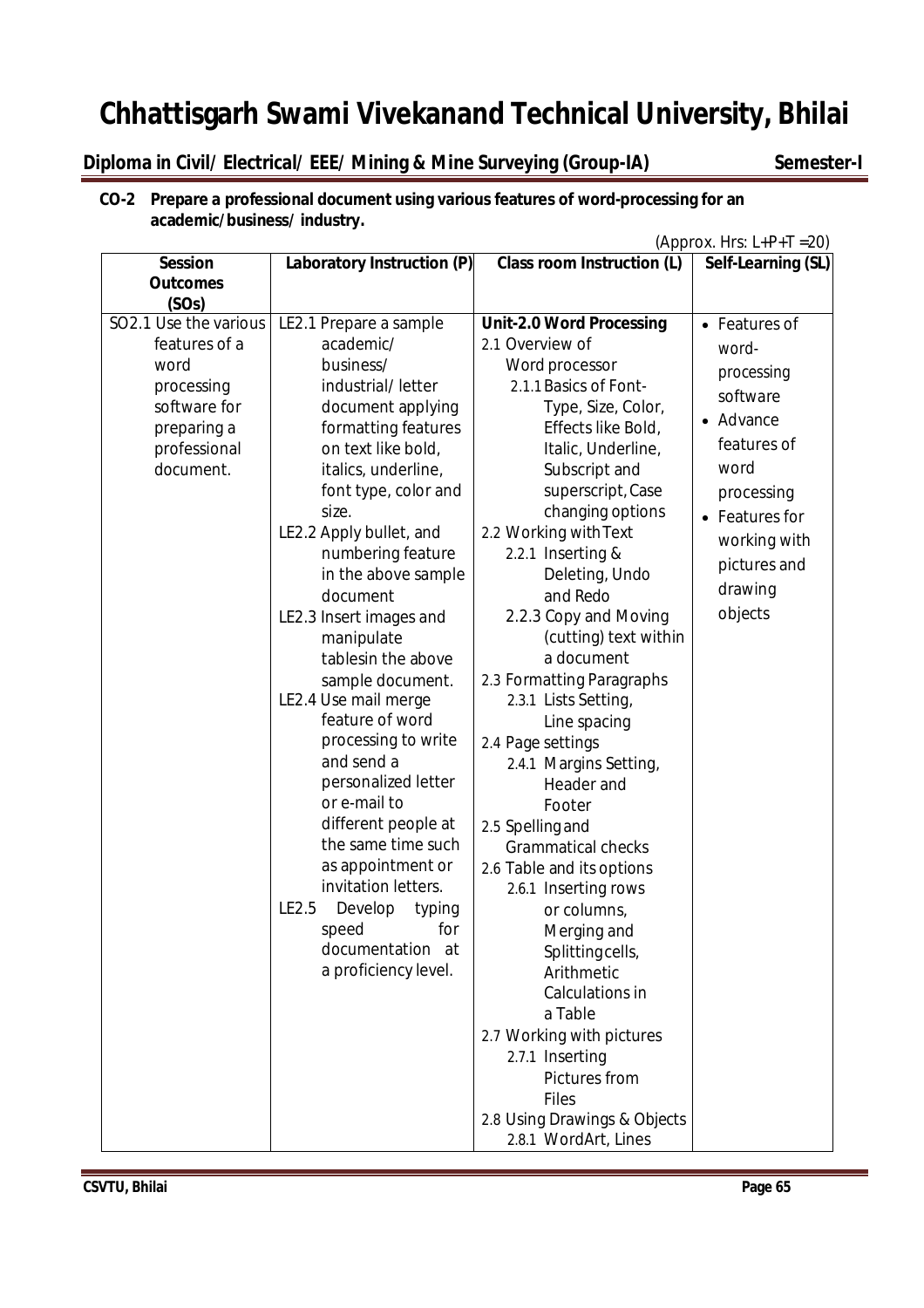| Semester-I |
|------------|
|            |
|            |

#### **SW-2 Suggested Sessional Work (SW):**

#### **a. Assignments**

- i. Make a report file on short cut key for different word processing commands.
- ii. Describe mail merge feature of word processing software for sending massletter.

#### **b. Mini Project**

i. Prepare a learning material in form of a document on the sessions taken on word processing.

#### **c. Other Activities (Specify)**

i. A Seminar on 'Features of Word processing Software'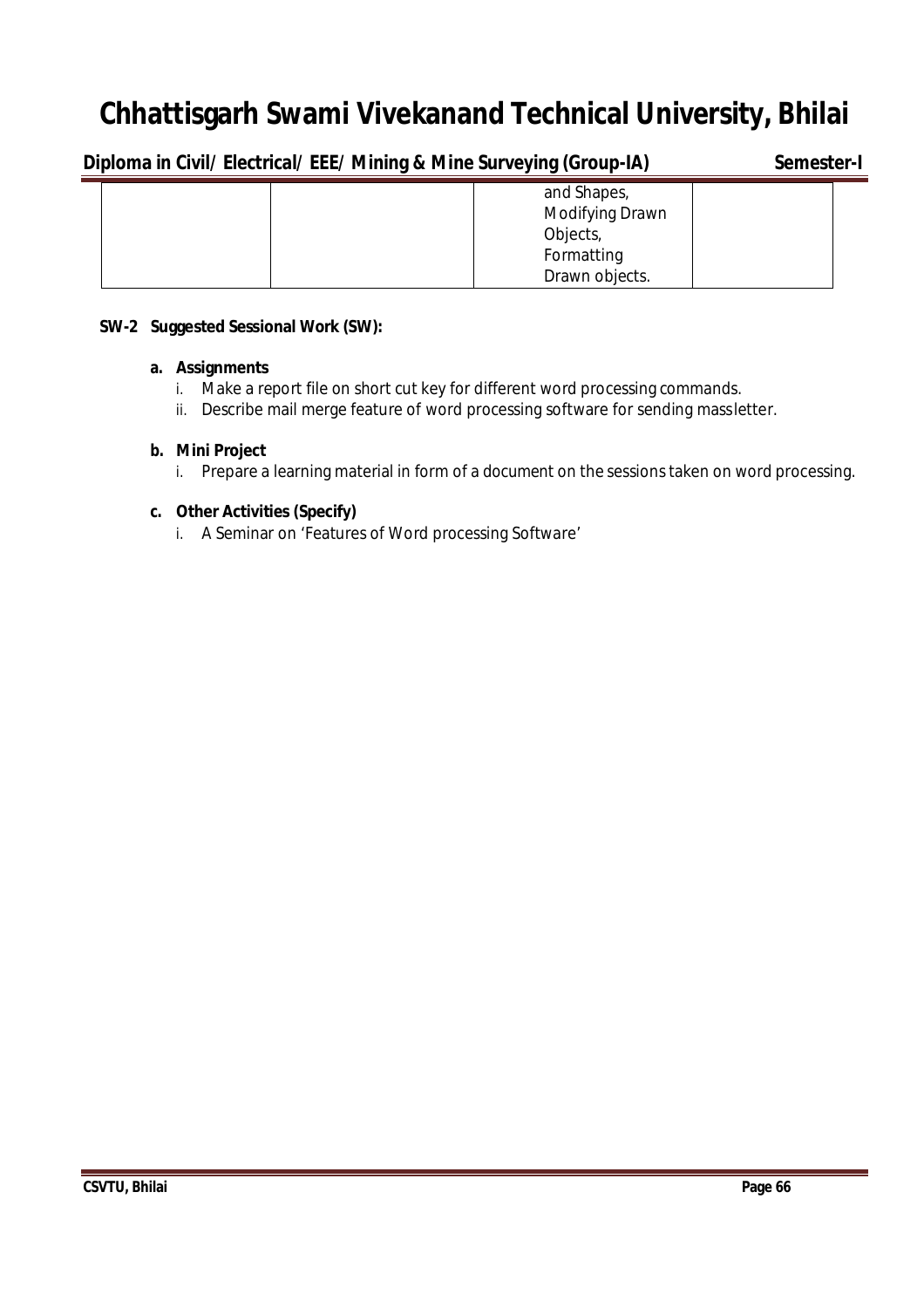**Diploma in Civil/ Electrical/ EEE/ Mining & Mine Surveying (Group-IA) Semester-I**

**CO-3 Create a spread sheet, analyze the data using different formula/ functions and represent it in different form of chart for solving academic/business / industrial problem.**

|                                                                                                                         |                                                                                                                                                                                                                                                                                                                                                                                                                                                                                       |                                                                                                                                                                                                                                                                                                                                                                                                                                                                                                                                                                                                                                                                                                                                                                                                                                                                                                                                                                                                                                                                                                                                               | (Approx. Hrs: $L+P+T = 20$ )                                                                                                                                   |
|-------------------------------------------------------------------------------------------------------------------------|---------------------------------------------------------------------------------------------------------------------------------------------------------------------------------------------------------------------------------------------------------------------------------------------------------------------------------------------------------------------------------------------------------------------------------------------------------------------------------------|-----------------------------------------------------------------------------------------------------------------------------------------------------------------------------------------------------------------------------------------------------------------------------------------------------------------------------------------------------------------------------------------------------------------------------------------------------------------------------------------------------------------------------------------------------------------------------------------------------------------------------------------------------------------------------------------------------------------------------------------------------------------------------------------------------------------------------------------------------------------------------------------------------------------------------------------------------------------------------------------------------------------------------------------------------------------------------------------------------------------------------------------------|----------------------------------------------------------------------------------------------------------------------------------------------------------------|
| <b>Session</b>                                                                                                          | Laboratory                                                                                                                                                                                                                                                                                                                                                                                                                                                                            | <b>Class room Instruction (L)</b>                                                                                                                                                                                                                                                                                                                                                                                                                                                                                                                                                                                                                                                                                                                                                                                                                                                                                                                                                                                                                                                                                                             | Self-Learning (SL)                                                                                                                                             |
| <b>Outcomes</b>                                                                                                         | <b>Instruction</b>                                                                                                                                                                                                                                                                                                                                                                                                                                                                    |                                                                                                                                                                                                                                                                                                                                                                                                                                                                                                                                                                                                                                                                                                                                                                                                                                                                                                                                                                                                                                                                                                                                               |                                                                                                                                                                |
| (SOs)<br>SO3.1Use Spread<br>Sheet software<br>to create,<br>analyze and<br>represent it<br>different form<br>of charts. | (P)<br>LE3.1 Create a sample<br>worksheet for<br>any academic/<br>business/<br>industrial<br>problem. (pay<br>bill/ pay slip/<br>electricity bill/<br>examination<br>results/<br>admission list).<br>LE3.2 Apply different<br>formula and<br>functions in the<br>above sample<br>sheet for<br>analyzing data.<br>LE3.3 Use graphics<br>and auto shapes<br>in above sample<br>sheet.<br>LE3.4 Create and<br>manipulate<br>charts on the<br>analyzed data for<br>above sample<br>sheet. | Unit-3.0 Spread sheet/ Data<br><b>Analysis &amp; Chart Presentation</b><br>3.1 Introduction to spread<br>sheet/Data Analysis &<br><b>Graphical Presentation</b><br>3.1.1 Introduction to data,<br>cell address<br>3.1.2 Excel Data Types<br>3.2 Concept of hyperlink<br>3.3 Introduction to Formatting<br>3.3.1 Formatting Number,<br>Text, Formatting Date<br>& Time, Formatting<br>Concept of Worksheet,<br><b>Formatting Concept of</b><br>Workbook<br>3.4 Understanding Formulas<br>3.4.1 Operators in spread sheet<br>3.4.2 Operators Precedence<br>3.5 Understanding Functions<br>3.5.1 Common Excel Functions<br>Math & Trig Functions<br>$\bullet$<br>such as Sum, Round, Sqrt,<br>Poweretc.<br><b>Statistical Function such</b><br>as Average, Min, Max,<br>etc.<br>Date & Time<br>Lookup & Reference such<br>as transpose etc.<br>Logical Functions such as<br>IN, AND, OR etc.<br>Text Function such as<br>Upper, Lower<br>Types of Graphics3.6.1 Word<br>Art, Auto Shapes, Images<br>3.7 Introduction to charts<br>3.7.1 Overview of different<br>types of Charts,<br>3.7.2 Using different Types of<br>Charts such as Bar Chart, | Features of<br>$\bullet$<br>spread-<br>sheet<br>software<br>Advance<br>$\bullet$<br>features of<br>Data Analysis<br>Type of data<br>representation<br>/ Charts |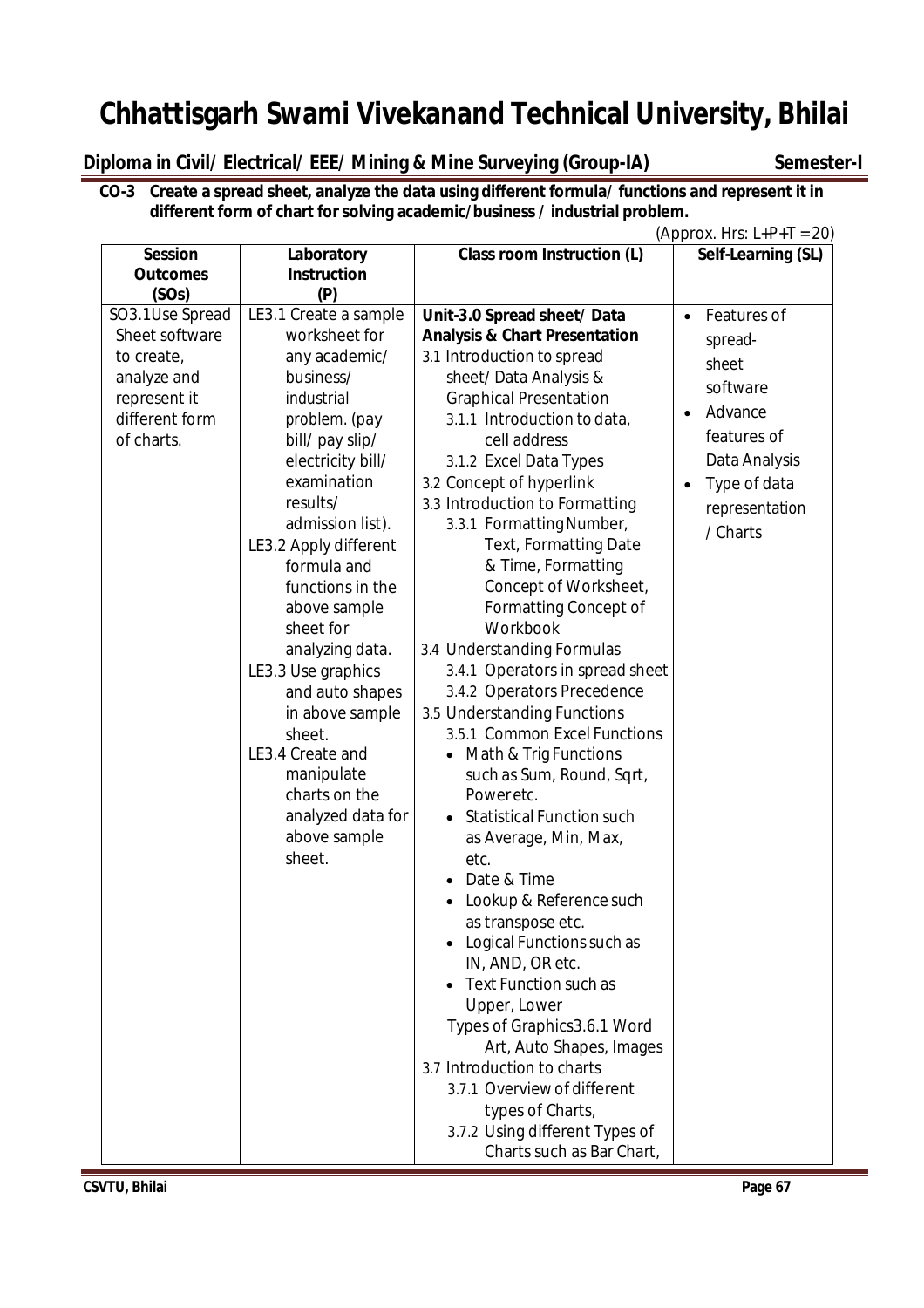**Diploma in Civil/ Electrical/ EEE/ Mining & Mine Surveying (Group-IA) Semester-I**

| Pi-Chart etc                |  |
|-----------------------------|--|
| 3.8 Printing in spreadsheet |  |
| 3.8.1 Print Area, set       |  |
| Margins, Header &           |  |
| Footer                      |  |
| 3.6 Page Setup options.     |  |

#### **SW-3 Suggested Sessional Work (SW):**

#### **a) Assignments**

i. Describe the use of Spread Sheet software to create, analyze and represent it different form of charts.

### **b) Mini Project**

i. Create a student result sheet using Spreadsheet software, analyses the data and represent it in form of chart with respect to scores of previous exams/test/ Assignment.

#### **c) Other Activities (Specify)**

i. A Seminar on 'Features of Spread sheet/ Data Analysis & Chart Presentationsoftware'

|                                               |  |  | CO-4 Create a professional multimedia presentation using its various features for |  |  |  |  |  |  |  |
|-----------------------------------------------|--|--|-----------------------------------------------------------------------------------|--|--|--|--|--|--|--|
| any academic/business/industrial application. |  |  |                                                                                   |  |  |  |  |  |  |  |

| (Approx. Hrs: $L+P+T = 19$ ) |                            |                               |                      |  |
|------------------------------|----------------------------|-------------------------------|----------------------|--|
| <b>Session Outcomes</b>      | Laboratory Instruction (P) | <b>Class room Instruction</b> | Self-Learning        |  |
| (SOs)                        |                            | (1)                           | (SL)                 |  |
| SO4.1 Use various            | LE4.1 Create a sample      | Unit-4.0 Multimedia/          | • Features of        |  |
| features of                  | multimedia                 | <b>Graphic Presentation</b>   | Multimedi            |  |
| multimedia                   | presentation for any       | 4.1 Introduction to           | a                    |  |
| presentation                 | academic/business/         | Multimedia/Graphi             | Presentatio          |  |
| software.                    | industrial application.    | c Presentation                | n software           |  |
|                              | LE4.2 Perform various      | package                       |                      |  |
|                              | operation on above         | 4.1.1 Outline of an           | Advance<br>$\bullet$ |  |
|                              | sample presentation.       | effective                     | features of          |  |
|                              | LE4.3 Apply formatting     | presentations,                | Multimedia           |  |
|                              | features like font         | Starting a New                | Presentation         |  |
|                              | setting, text fill, space  | Presentation Files,           | Features of          |  |
|                              | formatting on above        | Saving work,                  | drawing              |  |
|                              | sample presentation.       | <b>Creating new Slides</b>    |                      |  |
|                              | LE4.4 Apply word arts,     | 4.2 Work with textboxes       | tools, clip          |  |
|                              | styles,                    | 4.2.1 Adjusting               | art's,               |  |
|                              | bullets and numbers        | character                     | multimedia           |  |
|                              | on above sample            | spacing,                      | elements             |  |
|                              |                            | Adjusting line                |                      |  |
|                              |                            | spacing,                      |                      |  |
|                              |                            | Formatting text               |                      |  |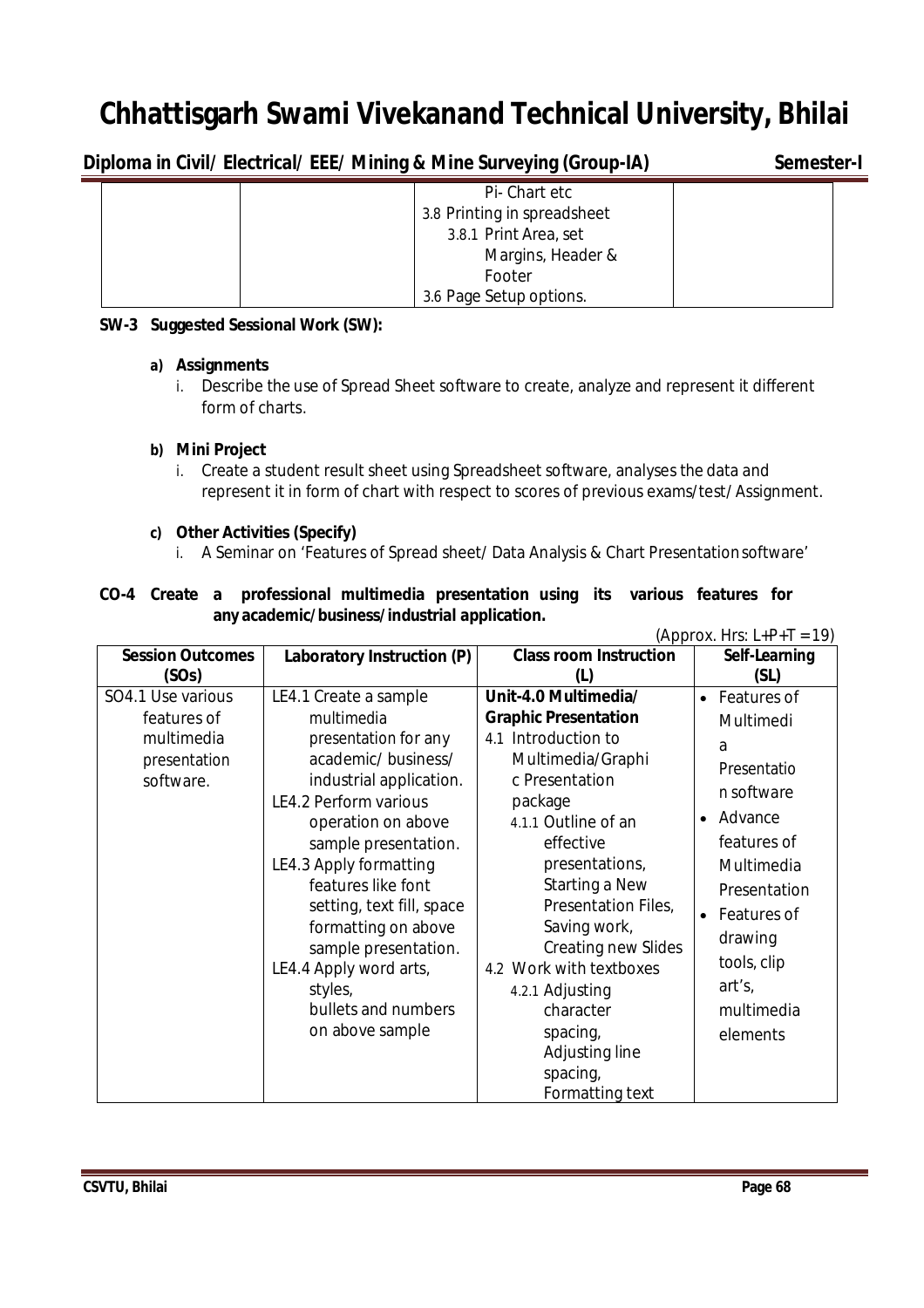**Diploma in Civil/ Electrical/ EEE/ Mining & Mine Surveying (Group-IA) Semester-I**

| presentation.              | boxes,                     |
|----------------------------|----------------------------|
| LE4.5 Apply drawing tools, | 4.2.2Create new Slides     |
| shapes object              | 4.3 Introduction to        |
|                            |                            |
| borders, object fill       | Formatting                 |
| and effects on above       | 4.3.1 Change a slides      |
| sample presentation.       | Layout, Applying a         |
| LE4.6 Insert video,        | theme, Changing            |
| animation and sound        | Colors, Using              |
| files on above sample      | various types of           |
| presentation.              | effects, Creating          |
| LE4.7 Create hyperlink and | and managing               |
| use action buttons on      | custom Color,              |
|                            |                            |
| above<br>sample            | Changing the               |
| presentation.              | background,                |
| LE4.8 Print the above      | Formatting                 |
| multimedia                 | bulleted and               |
| presentation as per        | numbered list,             |
| given format.              | <b>Styles</b>              |
|                            | 4.4 Work with Fonts        |
|                            | 4.4.1 Change thefont,      |
|                            | font size, font            |
|                            | color, Creating and        |
|                            |                            |
|                            | managing custom            |
|                            | font theme &               |
|                            | Color, Using text          |
|                            | fill                       |
|                            | 4.5 Work with Slides       |
|                            | 4.5.1 Change slides        |
|                            | Layout, Slides             |
|                            | Master, Slide              |
|                            | Sorter                     |
|                            |                            |
|                            | 4.5.2 Apply&               |
|                            | Manage                     |
|                            | theme                      |
|                            | 4.6 Use Drawings & Objects |
|                            | 4.6.1 Word Arts,           |
|                            | Selecting, deleting,       |
|                            | moving, copying,           |
|                            | resizing and               |
|                            | arranging objects,         |
|                            | working with               |
|                            | drawing tools,             |
|                            |                            |
|                            | Apply shape or             |
|                            | picture styles,            |
|                            | Applying object            |
|                            | borders, Apply             |
|                            | object fill, Apply         |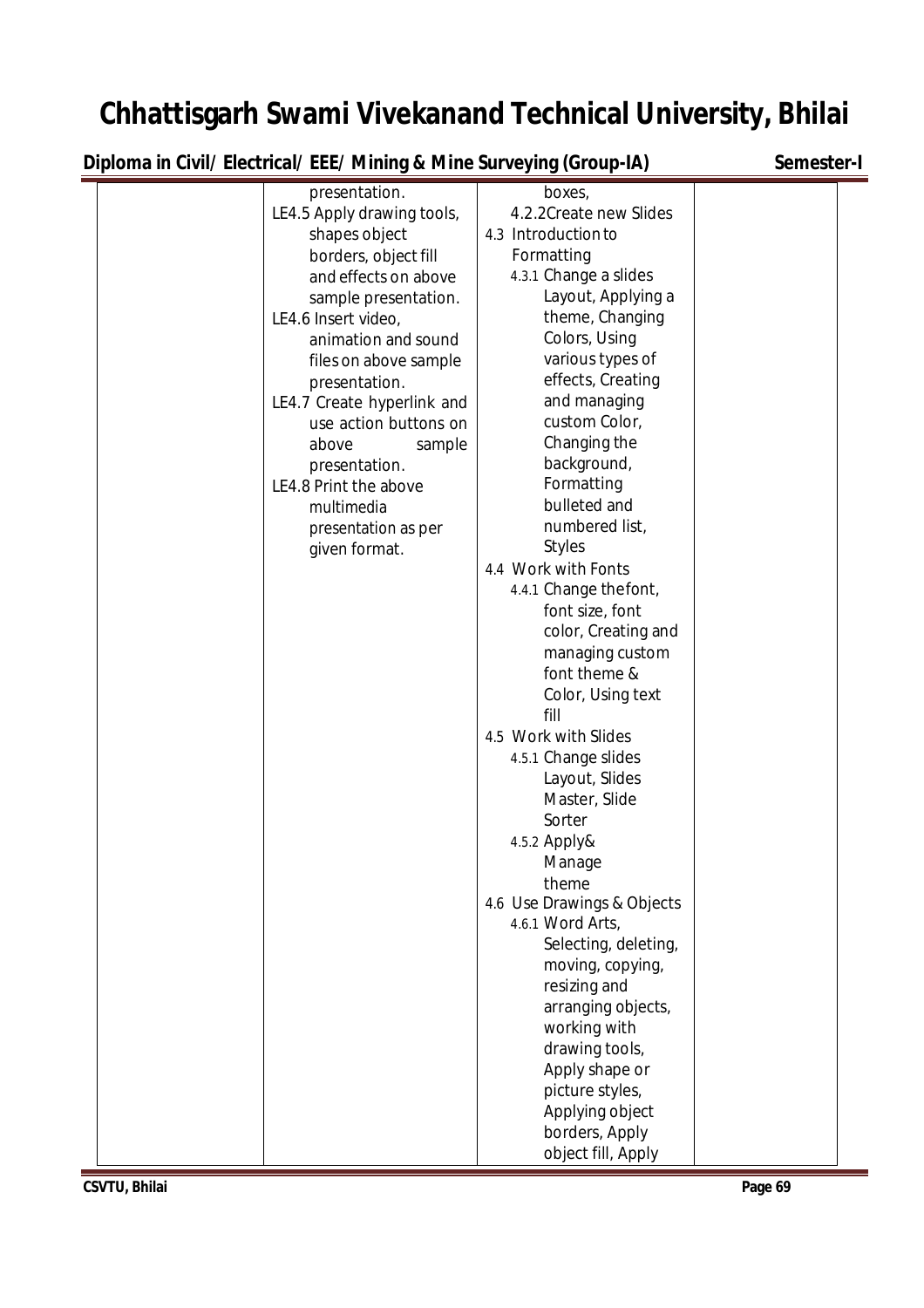| Diploma in Civil/ Electrical/ EEE/ Mining & Mine Surveying (Group-IA) | Semester-I                                                                                                                                                                                                                                                                                                                                                                                                                                                                                    |  |
|-----------------------------------------------------------------------|-----------------------------------------------------------------------------------------------------------------------------------------------------------------------------------------------------------------------------------------------------------------------------------------------------------------------------------------------------------------------------------------------------------------------------------------------------------------------------------------------|--|
|                                                                       | object effects,<br>Apply object<br>borders<br>4.7 Work with Clip Art<br>& Picture<br>4.7.1 Insert Clip Art,<br>Modify Clip Art,<br>Insert& Editing                                                                                                                                                                                                                                                                                                                                            |  |
|                                                                       | <b>Pictures</b><br>4.8 Find and replace text,<br>Correcting your spelling                                                                                                                                                                                                                                                                                                                                                                                                                     |  |
|                                                                       | 4.9 Use Tables<br>4.9.1 Creating a new<br>Table, Editing a<br>table's<br>structure<br>4.10 Work with Video<br>4.10.1 Embed a video,<br>Link to a video,<br>Size a video,<br>Video playback<br>options<br>4.11 Use Animation, Sound<br>& Effects<br>4.11.1 Using Custom<br>Animation for<br>Text & Picture<br>4.11.2 Configure a<br>sound playback,<br>Add a digital<br>music sound<br>track, provide<br>Transition<br>effects and<br>timings, Creating<br>hyperlinks, using<br>action buttons |  |

### **SW-4 Suggested Sessional Work (SW):**

### **a. Assignments:**

i. Describe the potential use multimedia presentation.

### **b. Mini Project:**

i. Create a short slide show of any event organized in college.

#### **c. Other Activities (Specify)**

i. A Seminar on 'Features of multimedia presentation Software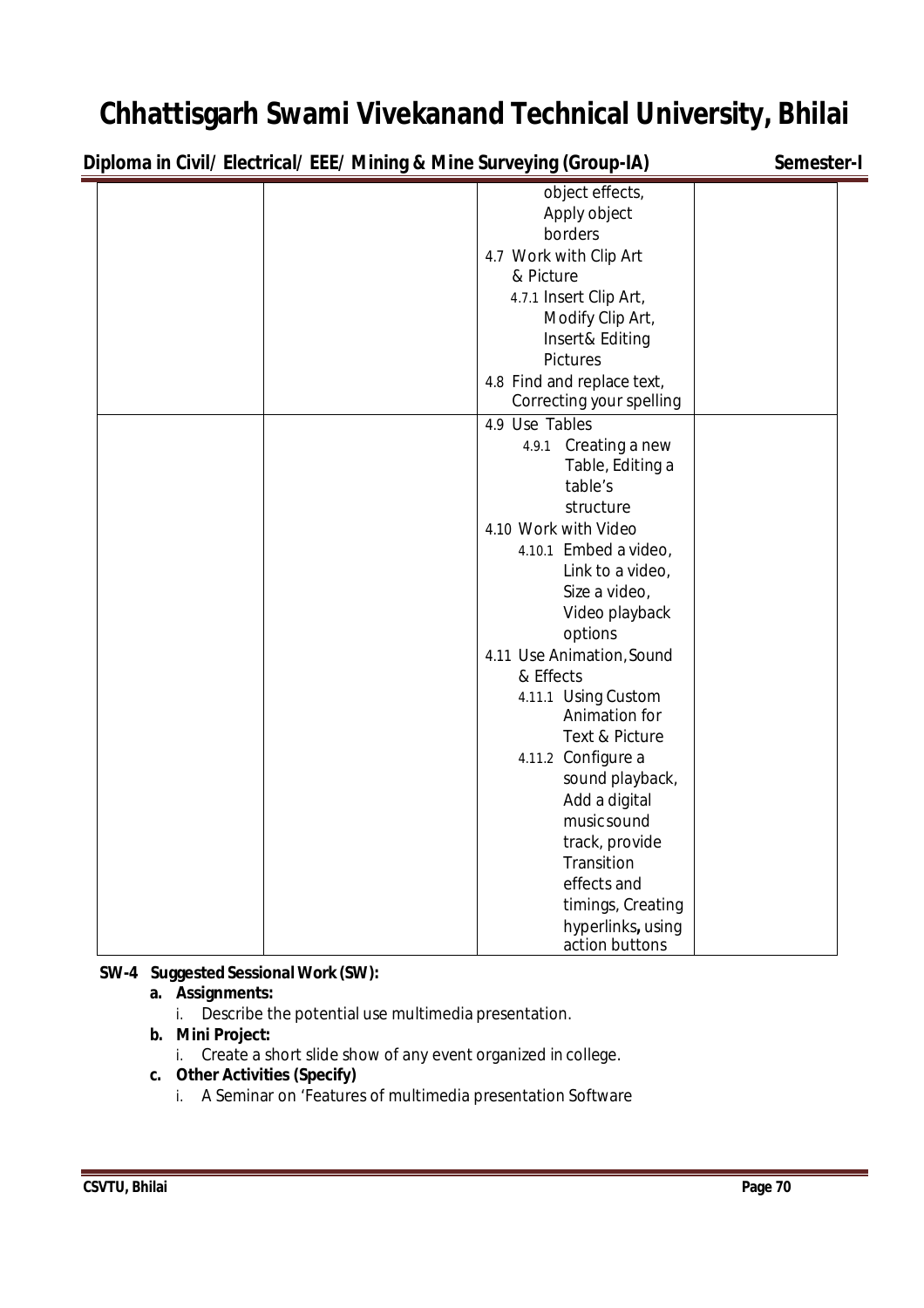**Diploma in Civil/ Electrical/ EEE/ Mining & Mine Surveying (Group-IA) Semester-I**

### **CO-5 Use Internet, Cloud services, and its security features for computing.**

| (Approx. Hrs: $L+P+T = 20$ ) |                              |                                    |                              |  |  |  |
|------------------------------|------------------------------|------------------------------------|------------------------------|--|--|--|
| <b>Session Outcomes</b>      | Laboratory Instruction (P)   | <b>Class room Instruction</b>      | Self-Learning                |  |  |  |
| (SOs)                        |                              | (L)                                | (SL)                         |  |  |  |
| SO5.1 Identify               | LE5.1 Identify various types | <b>Unit-5.0 Basics of Internet</b> | Internet and<br>$\bullet$    |  |  |  |
| different type               | of network, its              | & Cloud Computing                  | its services                 |  |  |  |
| of computer                  | devices                      | <b>Types of Networks</b><br>5.1    | <b>Browsers</b><br>$\bullet$ |  |  |  |
| Networks.                    | LE5.2 Configure Internet     | 5.1.1 LAN, MAN, WAN                | and search                   |  |  |  |
| SO5.2 Explain briefly        | connection and browser       | 5.2<br>Intranet, Internet, VPN,    | engines                      |  |  |  |
| wired and                    | setting.                     | Wi-Fi, Bluetooth,                  | <b>Network</b><br>$\bullet$  |  |  |  |
| wireless                     | LE5.3 Search web content     | switches                           | security                     |  |  |  |
| internet                     | based on different           | <b>Brief of</b><br>5.3             | and                          |  |  |  |
| connectivity.                | criteria using search        | Internet                           | features                     |  |  |  |
|                              | engine.                      | Connectivity                       | of cloud                     |  |  |  |
|                              | LE5.4 Use email services to  | Devices and Services<br>5.4        |                              |  |  |  |
|                              | send                         |                                    |                              |  |  |  |
| SO5.3 Use different          | and receive emails.          | 5.4.1 Dial up, Leased line,        | computing                    |  |  |  |
| types of                     | LE5.5 Use voice mail,        | DSL Broadband,                     |                              |  |  |  |
| internet                     | newsgroup, chat and          | Access Point,                      |                              |  |  |  |
| services                     | video conferencing,          | Modem, Wi-Fi                       |                              |  |  |  |
| SO5.4 Identify various       | ftp services                 | Router                             |                              |  |  |  |
| types of                     | LE5.6 Install and configure  | 5.4.2 Email, voice mail,           |                              |  |  |  |
| Viruses and                  | Anti-virus/firewall on       | Newsgroup, Chat,                   |                              |  |  |  |
| its protection.              | computer system              | Video                              |                              |  |  |  |
| SO5.5 Explain briefly        |                              | conferencing, File                 |                              |  |  |  |
| cloud                        |                              | <b>TransferProtocol</b>            |                              |  |  |  |
| computing.                   |                              | Web Browsers URL,<br>5.5           |                              |  |  |  |
|                              |                              | Web Site, http                     |                              |  |  |  |
|                              |                              | 5.6<br><b>Internet Services</b>    |                              |  |  |  |
|                              |                              | 5.6.1 Queries,                     |                              |  |  |  |
|                              |                              | Search                             |                              |  |  |  |
|                              |                              | Engines                            |                              |  |  |  |
|                              |                              | Introduction to<br>5.7             |                              |  |  |  |
|                              |                              | Virus & Antivirus                  |                              |  |  |  |
|                              |                              | 5.7.1 Virus & its                  |                              |  |  |  |
|                              |                              | type,                              |                              |  |  |  |
|                              |                              | Antivirus                          |                              |  |  |  |
|                              |                              | 5.7.2 Firewall                     |                              |  |  |  |
|                              |                              | 5.8 Overview of Cloud              |                              |  |  |  |
|                              |                              | Computing                          |                              |  |  |  |

### **SW-5 Suggested Sessional Work (SW)**

#### **a. Assignments:**

- i. Explain Different type of networks
- ii. List the basic features of cloud network
- **b. Mini Project:**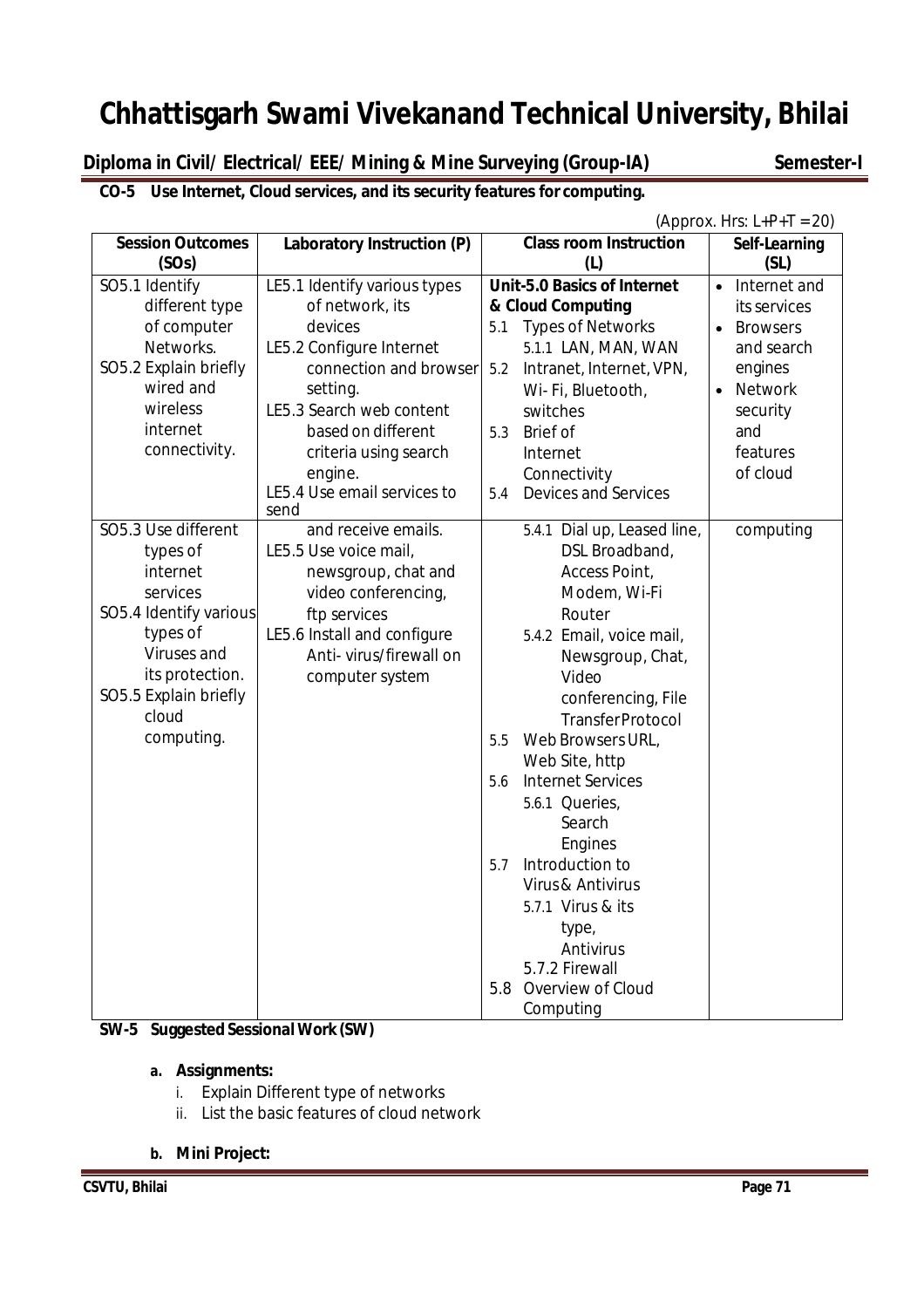### **Diploma in Civil/ Electrical/ EEE/ Mining & Mine Surveying (Group-IA) Semester-I**

Prepare report on computer network, devices, antivirus and firewall software installed in the laboratory.

#### **c. Other Activities (Specify)**

- i. A seminar on 'Computer Antivirus'
- ii. A seminar on 'Computer Firewall'
- iii. A seminar on 'Overview of Cloud Computing'

**Note:** Performance under Laboratory and Sessional work may appear in more than one COs/SOs.

#### **I) Suggested Specification Table (For ESE of Classroom Instruction)**

| <b>Unit</b>   | <b>Unit</b>                                                          | <b>Marks Distribution</b> | <b>Total</b> |    |                  |  |
|---------------|----------------------------------------------------------------------|---------------------------|--------------|----|------------------|--|
| <b>Number</b> | <b>Titles</b>                                                        |                           | U            | A  | <b>Mark</b><br>S |  |
|               | <b>Basics of Computer System</b>                                     | 10                        | 16           | 6  | 32               |  |
| Ш             | <b>Word Processing</b>                                               |                           | 6            |    | 6                |  |
| Ш             | Spread sheet/ Data Analysis & Chart Presentation                     |                           | 6            |    | 6                |  |
| IV            | Multimedia/Graphic Presentation                                      |                           | 6            |    | 6                |  |
| V             | Basics of Internet, Cloud Services and its<br>Security for Computing | 6                         | 10           | 4  | 20               |  |
|               | <b>Total</b>                                                         | 16                        | 44           | 10 | 70               |  |

**Legend**: Remember, U: Understand, A: Apply and above

### **J) Suggested Specification Table (For ESE of Laboratory Instruction\*)**

| S.No/<br><b>Units</b> | List of<br><b>Practicals</b>                                                                                                                                             | <b>Assessment of Laboratory</b><br><b>Work</b><br>(Marks) |                |                |                               |  |
|-----------------------|--------------------------------------------------------------------------------------------------------------------------------------------------------------------------|-----------------------------------------------------------|----------------|----------------|-------------------------------|--|
|                       |                                                                                                                                                                          | Performance                                               |                | Viva-          |                               |  |
|                       |                                                                                                                                                                          | <b>PRA</b>                                                | <b>PDA</b>     | <b>Voce</b>    |                               |  |
| 1                     | Perform various file handling operations of<br>i.<br>Windows OS (Create, copy, rename, delete,<br>move files and folder)                                                 | $\mathfrak{D}$                                            | $\overline{2}$ | $\overline{2}$ |                               |  |
|                       | Use accessories utilities of windows OS<br>ii.<br>(Notepad,<br>Paintetc.)                                                                                                |                                                           |                |                | 30 Marks are<br>allocated for |  |
| $\overline{2}$        | Prepare a sample academic/ business/ industrial/<br>letter document applying formatting features<br>on text like bold, italics, underline, font type,<br>color and size. | $\overline{2}$                                            | $\overline{2}$ | $\overline{2}$ | performance<br>under ESE      |  |
| 3                     | Create a sample worksheet for any academic/<br>business/industrial problem.(pay bill/ pay<br>slip/electricity bill/examination results/<br>admission list).              | $\mathcal{P}$                                             | $\overline{2}$ | $\mathfrak{D}$ |                               |  |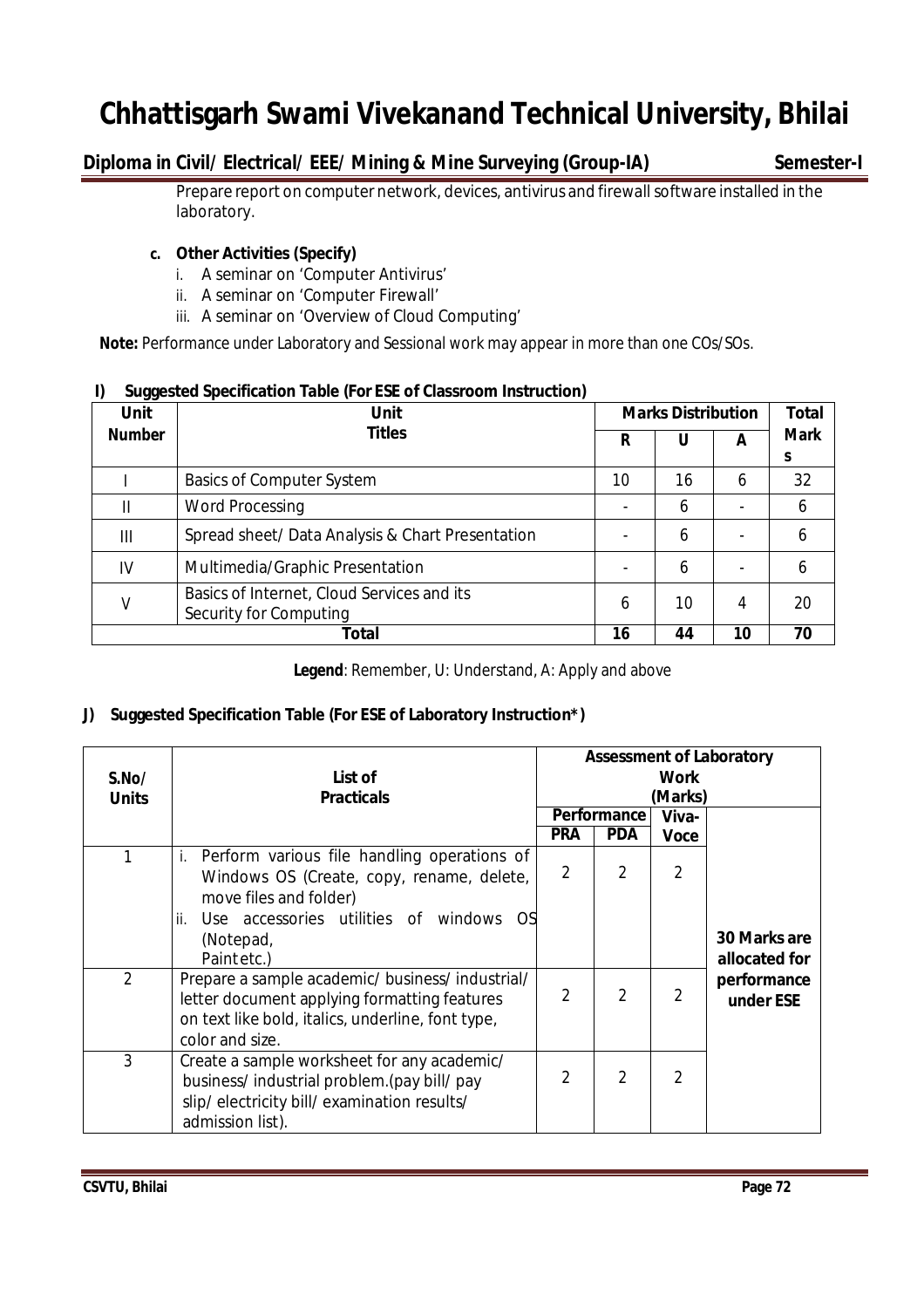| Diploma in Civil/ Electrical/ EEE/ Mining & Mine Surveying (Group-IA) | Semester-I                                                                                                                                     |    |    |    |  |
|-----------------------------------------------------------------------|------------------------------------------------------------------------------------------------------------------------------------------------|----|----|----|--|
| 4                                                                     | Create a sample multimedia presentation<br>for any academic/business/industrial<br>application.                                                |    |    |    |  |
| 5                                                                     | Use voice mail, newsgroup, chat and<br>video conferencing, ftp services<br>ii. Install and configure Anti-virus/firewall on<br>computer system |    |    |    |  |
|                                                                       |                                                                                                                                                | 10 | 10 | 10 |  |

\*Assessment rubric, process and product check list with rating scale need to be prepared by the course wise teachers for each experiment for conduction and assessment of laboratory experiments /practicals

**Legend:** PRA: Process Assessment, PDA: Product Assessment

**Note:** Each student at the end of semester examination of **30 Marks**; has to undertake five experiments (one from each Unit)

# **K) Suggested Instructional/Implementation Strategies**

- 1. Improved Lecture
- 2. Tutorial
- 3. Case Method
- 4. Group Discussion
- 5. Industrial visits
- 6. Industrial Training
- 7. Field Trips
- 8. Portfolio Based Learning
- 9. Role Play
- 10. Demonstration
- 11. ICT Based Teaching Learning (Video Demonstration, CBT, Blog, Face book, Mobile)
- 12. Brainstorming
- 13. Others

## **L) Suggested Learning Resources**

### **(a) Books**

| S.  | <b>Titles</b>                   | <b>Author</b>    | <b>Publisher</b>     | <b>Edition &amp; Year</b>       |  |
|-----|---------------------------------|------------------|----------------------|---------------------------------|--|
| No. |                                 |                  |                      |                                 |  |
| 1.  | <b>Computer Fundamentals</b>    | Goel, Anita      | Pearson              | 2014, ISBN-13: 978-             |  |
|     |                                 |                  | Education, New       | 8131733097                      |  |
|     |                                 |                  | Delhi,               |                                 |  |
| 2.  | <b>Computer Course</b>          | Ravi Kant Taxali | <b>Tata McGraw</b>   | Year 2014 or latest             |  |
|     |                                 |                  | Hills. New Delhi.    |                                 |  |
| 3.  | Fundamentals of computers       | V. Rajaraman,    | PHI                  | 6 <sup>th</sup> Edition 2014 or |  |
|     |                                 | NeehariKaAdabal  |                      | latest                          |  |
|     |                                 | a                |                      |                                 |  |
|     | <b>Computer Basics Absolute</b> | Miller, Michael  | QUE Publishing;      | 8th edition August              |  |
| 4.  | Beginner's Guide, Windows 10    |                  |                      | 2015, ISBN: 978-                |  |
|     |                                 |                  |                      | 0789754516 or latest            |  |
| 5.  | The Internet Book               | Douglas Comer    | <b>Prentice Hall</b> | Year 2007 or latest             |  |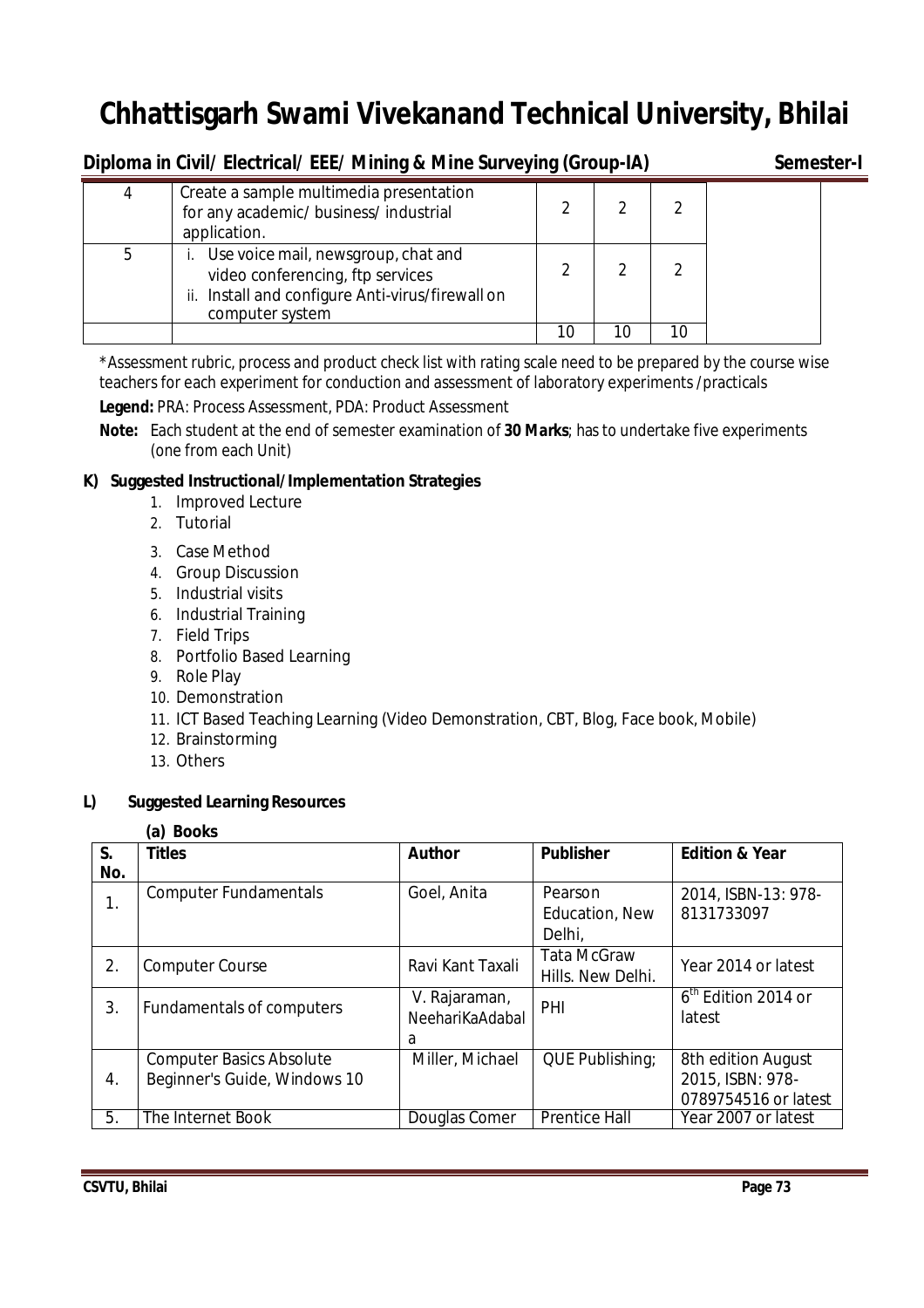|    | Diploma in Civil/ Electrical/ EEE/ Mining & Mine Surveying (Group-IA) | Semester-I                                                   |                                           |                                               |  |
|----|-----------------------------------------------------------------------|--------------------------------------------------------------|-------------------------------------------|-----------------------------------------------|--|
| 6. | Microsoft Office 2010: On Demand   Johnson, Steve                     |                                                              | Pearson<br>Education, New<br>Delhi India, | -2010. ISBN<br>:9788131770641 or<br>latest    |  |
| 7. | OpenOffice.org for Dummies                                            | Leete, Gurdy,<br>Finkelstein Ellen, New Delhi,<br>Mary Leete | Wiley Publishing,                         | 2003<br>ISBN: 978-<br>0764542220<br>or latest |  |
| 8. | <b>Computer Fundamentals</b>                                          | Pradeep K Sinha                                              | <b>BPB Publication</b>                    | Year 2004 or latest                           |  |

## **(b) Open source software and website address**

- a. Fundamentals of computers- V. Rajaraman, NeeharikaAdabalahttps://books.google.co.in/books?id=rGjkBQAAQBAJ&dq=Fundamentals+of++c ompu ters&source=gbs\_navlinks\_s
- b. Computer course, Ravi Kant Taxalihttps://books.google.co.in/books/about/COMPUTER\_COURSE.html?id=PfHftdSmNBkC&redir\_ esc=y
- c. Computer Fundamentals Tutorials- https://www.arstecb.com/book\_argment/com\_fun.pdf
- d. Computer fundamentals, P.K. Sinha http://www.edutechlearners.com/computerfundamentals-p-k- sinha-free-pdf/
- e. Microsoft office set by step Joan Lambert and Curtis Frye https://ptgmedia.pearsoncmg.com/images/9780735699236/samplepages/978073569923 6.pdf
- f. Open Office Suit- http://www.openoffice.us.com/download-openoffice-free.php
- g. MS Office: https://www.microsoft.com/en-in/learning/office-training.aspx
- h. Open Office Training: http://www.tutorialsforopenoffice.org/
- i. Star Office- https://s3-ap-southeast-1.amazonaws.com/r4ltue295xy0d/ Special\_Edition\_Using\_StarOffice\_6\_0.pdf
- j. Typing Master 10 in English for Windows: http://www.typingmaster.com/typingtutor/free- download.html
- k. Hindi Typing Tutor and Master http://www.hinditypingtutor.com/

## **(c) Others**

- 1. Learning Packages.
- 2. Lab Manuals.
- 3. Manufacturers' Manual
- 4. Users' Guide

## **M) List of Major Laboratory Equipment, Tools& Software**

| S. No. | Name of<br>Equipment/Tools/Software | <b>Broad</b><br><b>Specification</b> | Relevant<br><b>Practical</b> |
|--------|-------------------------------------|--------------------------------------|------------------------------|
|        |                                     |                                      | <b>Number</b>                |
|        | <b>Computer Network</b>             | LAN Cable, Router, Switch 30*2/Hub   | LE1.1 & LE1.2                |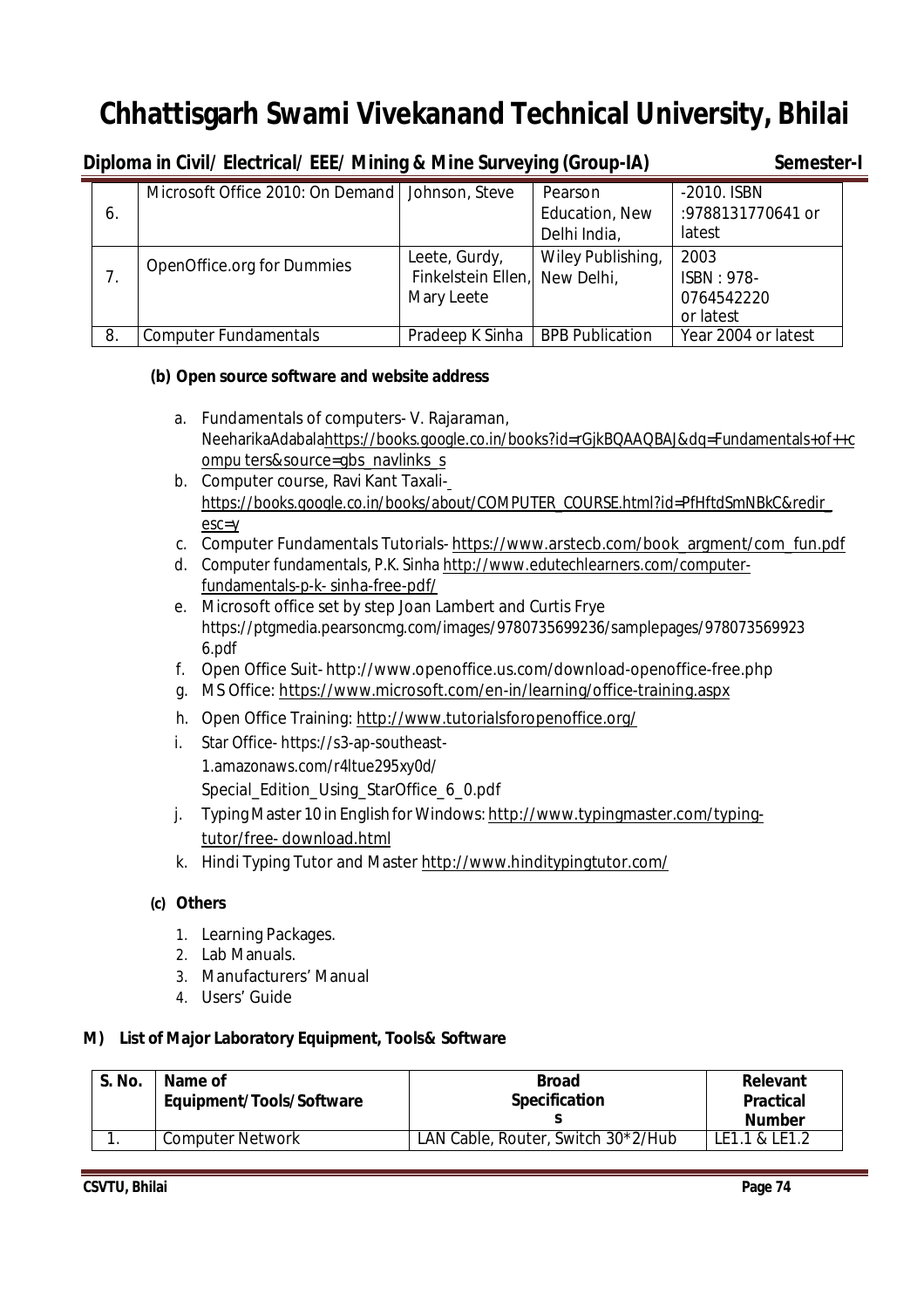| Diploma in Civil/ Electrical/ EEE/ Mining & Mine Surveying (Group-IA) |                                      |                                        |                |  |  |  |  |
|-----------------------------------------------------------------------|--------------------------------------|----------------------------------------|----------------|--|--|--|--|
| 2.                                                                    | Printer, Scanner, Plotter, Modem     | Laser Printer, Scanner, Plotter, Modem | LE1.1 & LE1.2  |  |  |  |  |
| 3.                                                                    | MS Back Office 2016 or latest        | Office suit                            | LE2.1 to LE4.8 |  |  |  |  |
| 4.                                                                    | Typing Master in English for         | http://www.typingmaster.com/typi       | LE2.5          |  |  |  |  |
|                                                                       | Windows(Free download)               | ng-tutor/free-download.html            |                |  |  |  |  |
|                                                                       | <b>Hindi Typing Tutor and Master</b> | http://www.hinditypingtutor.com        |                |  |  |  |  |
|                                                                       | (Free                                |                                        |                |  |  |  |  |
|                                                                       | download)                            |                                        |                |  |  |  |  |
| 5.                                                                    | Open Office Suit Latest              | Office suit                            | LE2.1 to LE4.8 |  |  |  |  |
| 6.                                                                    | <b>Internet Connectivity</b>         | Broad band/Leased Line                 | LE5.1 to LE5.6 |  |  |  |  |
|                                                                       | Anti-Virus Software & Firewall       | Antivirus software And Firewall        | LE5.5          |  |  |  |  |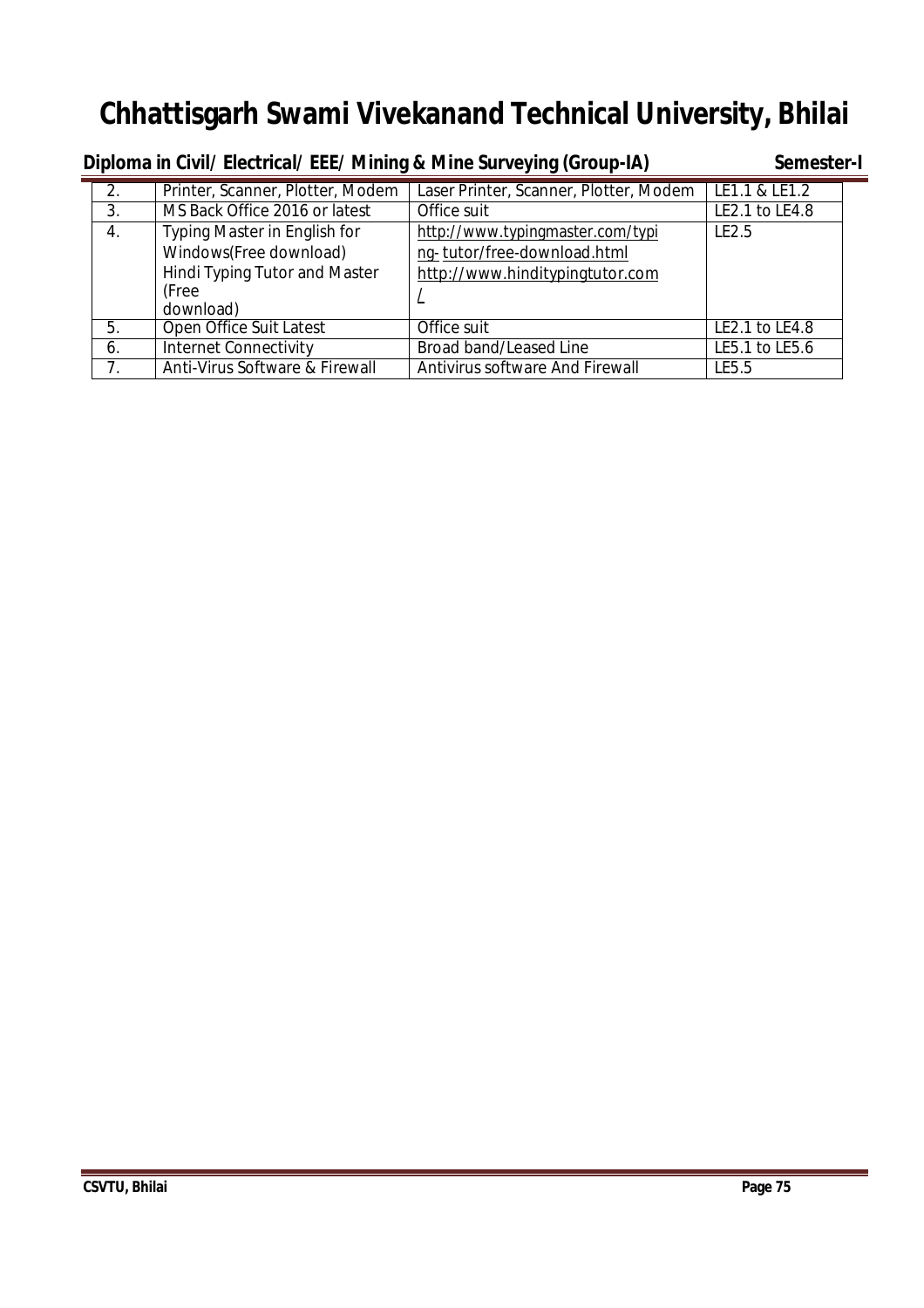# **Diploma in Civil/ Electrical/ EEE/ Mining & Mine Surveying (Group-IA) Semester-I**

#### **N) Mapping of POs &PSOs with Cos**

| Course<br><b>Outcomes</b><br>(COs)                                                                                                                                                               | Programme<br><b>Outcomes (POs)</b>      |                                   |                                                     |                                 |                                                      |                                                   |                              |                                                   | Programme<br><b>Specific</b><br><b>Outcomes</b><br>(PSOs) |                                        |           |           |
|--------------------------------------------------------------------------------------------------------------------------------------------------------------------------------------------------|-----------------------------------------|-----------------------------------|-----------------------------------------------------|---------------------------------|------------------------------------------------------|---------------------------------------------------|------------------------------|---------------------------------------------------|-----------------------------------------------------------|----------------------------------------|-----------|-----------|
|                                                                                                                                                                                                  | $PO-1$<br><b>Basic</b><br>knowled<br>ge | <b>PO-2</b><br>e<br>knowled<br>ge | $PO-3$<br>Disciplin Experimen<br>ts and<br>practice | $PO-4$<br>Engineeri<br>ng Tools | <b>PO-5</b><br>The<br>engine<br>er<br>and<br>society | PO-6<br>Environme<br>nt and<br>sustainabili<br>ty | <b>PO-7</b><br><b>Ethics</b> | <b>PO-8</b><br>Individu<br>al and<br>team<br>work | PO-9<br>Commu<br>n<br>ication                             | PO-10<br>Life-<br>long<br>learnin<br>g | PSO-<br>1 | PSO-<br>2 |
| CO-1 Use computer system and its<br>peripherals effectively for<br>solving various engineering<br>problems.                                                                                      | $\mathfrak{Z}$                          | 3                                 | $\overline{3}$                                      | 3                               | $\overline{3}$                                       | $\overline{2}$                                    | $\overline{2}$               | $\mathbf{1}$                                      | $\overline{2}$                                            | $\overline{2}$                         | 3         | 3         |
| CO-2 Prepare a professional<br>document using various<br>features of word-processing<br>for academic/business/<br>industry purpose.                                                              | 3                                       | 3                                 | $\mathfrak{Z}$                                      | 3                               | $\mathfrak{Z}$                                       | $\mathbf{1}$                                      | $\overline{2}$               | $\overline{2}$                                    | 3                                                         | $\overline{2}$                         | 3         | 3         |
| CO-3 Create a spread sheet,<br>analyze the data using<br>different formula/ functions<br>and represent it in different<br>form of chart for solving<br>academic/business/<br>industrial problem. | 3                                       | 3                                 | $\overline{3}$                                      | 3                               | $\overline{3}$                                       | 1                                                 | $\overline{2}$               | $\overline{2}$                                    | 3                                                         | $\overline{2}$                         | 3         | 3         |
| CO-4 Create a professional<br>multimedia presentation<br>using its various features for<br>any academic/business/<br>industrial application.                                                     | 3                                       | 3                                 | 3                                                   | 3                               | $\overline{3}$                                       | $\mathbf{1}$                                      | $\overline{2}$               | $\overline{2}$                                    | 3                                                         | $\overline{2}$                         | 3         | 3         |
| CO-5 Use Internet, Cloud services,<br>and its security features for<br>computing.                                                                                                                | 3                                       | 3                                 | 3                                                   | 3                               | 3                                                    | 1                                                 | $\overline{2}$               | $\overline{2}$                                    | 3                                                         | $\overline{2}$                         | 3         | 3         |

Legend: 1 – Low, 2 – Medium, 3 – High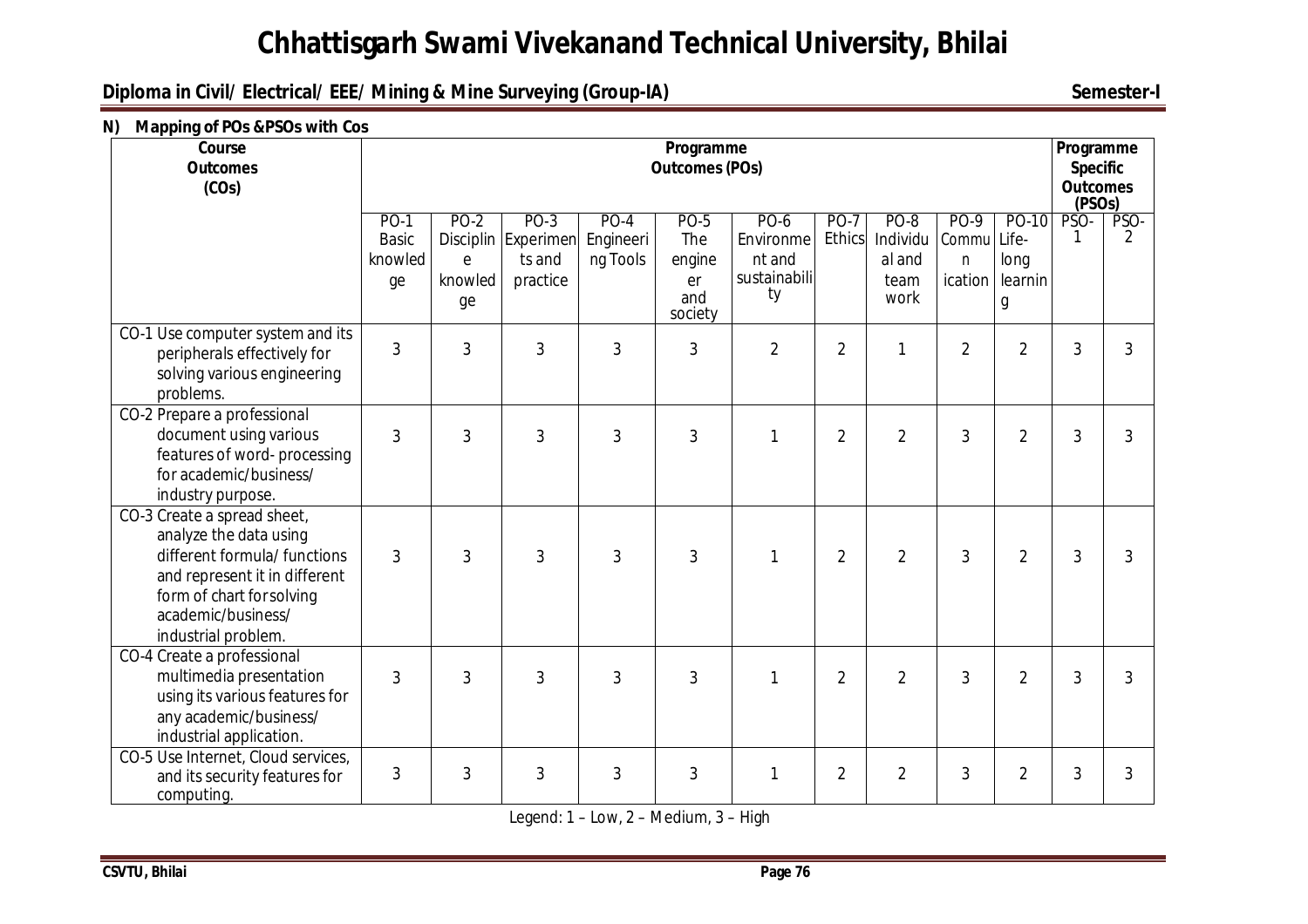# **Diploma in Civil/ Electrical/ EEE/ Mining & Mine Surveying (Group-IA) Semester-I**

#### **O) Course Curriculum Map**

| POs & PSOs       | <b>COs No. &amp; Titles</b>                                   | SOs No.           | Laboratory                | <b>Class room Instruction</b>         | Self-Learning |
|------------------|---------------------------------------------------------------|-------------------|---------------------------|---------------------------------------|---------------|
| No.              |                                                               |                   | <b>Instruction</b><br>(P) | (L)                                   | (SL)          |
| PO 1,2,3,4,      | CO-1 Use computer system and its                              | $SO1.1-$          | LE1.1                     | Unit-1.0 Basics of                    |               |
| 5,6,7,<br>8,9,10 | peripherals effectively for<br>solving various engineering    | SO1.5             | LE1.2                     | Computer System                       |               |
| PSO 1,2          | problems.                                                     |                   |                           |                                       |               |
| PO 1,2,3,4,      | CO-2 Prepare a professional<br>document using various         | SO.2.1            | LE2.1-LE2.5               | Unit-2.0 Word Processing              |               |
| 5,6,7,           | features of word-processing                                   |                   |                           |                                       |               |
| 8,9,10           | for academic/business/<br>industry purpose.                   |                   |                           |                                       | As            |
| PSO 1,2          |                                                               |                   |                           |                                       | mentioned     |
| PO 1,2,3,4,      | CO-3 Create a spread sheet, analyze                           |                   |                           | Unit-3.0 Spread sheet/                | in relevant   |
| 5,6,7,<br>8,9,10 | the data using different<br>formula/ functions and            | SO.3.1            | LE3.1-LE 3.4              | Data Analysis & Chart<br>Presentation | pages         |
|                  | represent it in different form of                             |                   |                           |                                       |               |
| PSO 1,2          | chart for solving                                             |                   |                           |                                       |               |
|                  | academic/business/ industrial                                 |                   |                           |                                       |               |
|                  | problem.                                                      |                   |                           |                                       |               |
| PO 1,2,3,4,      | CO-4 Create a professional                                    | SO4.1             | LE4.1-LE4.8               | Unit-4.0 Multimedia/Graphic           |               |
| 5,6,7,<br>8,9,10 | multimedia presentation using<br>its various features for any |                   |                           | Presentation                          |               |
|                  | academic/business/ industrial                                 |                   |                           |                                       |               |
| PSO 1,2          | application.                                                  |                   |                           |                                       |               |
| PO 1,2,3,4,      | CO-5 Use Internet, Cloud services,                            |                   |                           | Unit-5.0 Basics of Internet           |               |
| 5,6,7,           | and its security features for                                 | $SO5.1-$          | LE5.1-LE5.6               | & Cloud Services, its                 |               |
| 8,9,10           | computing.                                                    | SO <sub>5.5</sub> |                           | security for Computing                |               |
| PSO 1,2          |                                                               |                   |                           |                                       |               |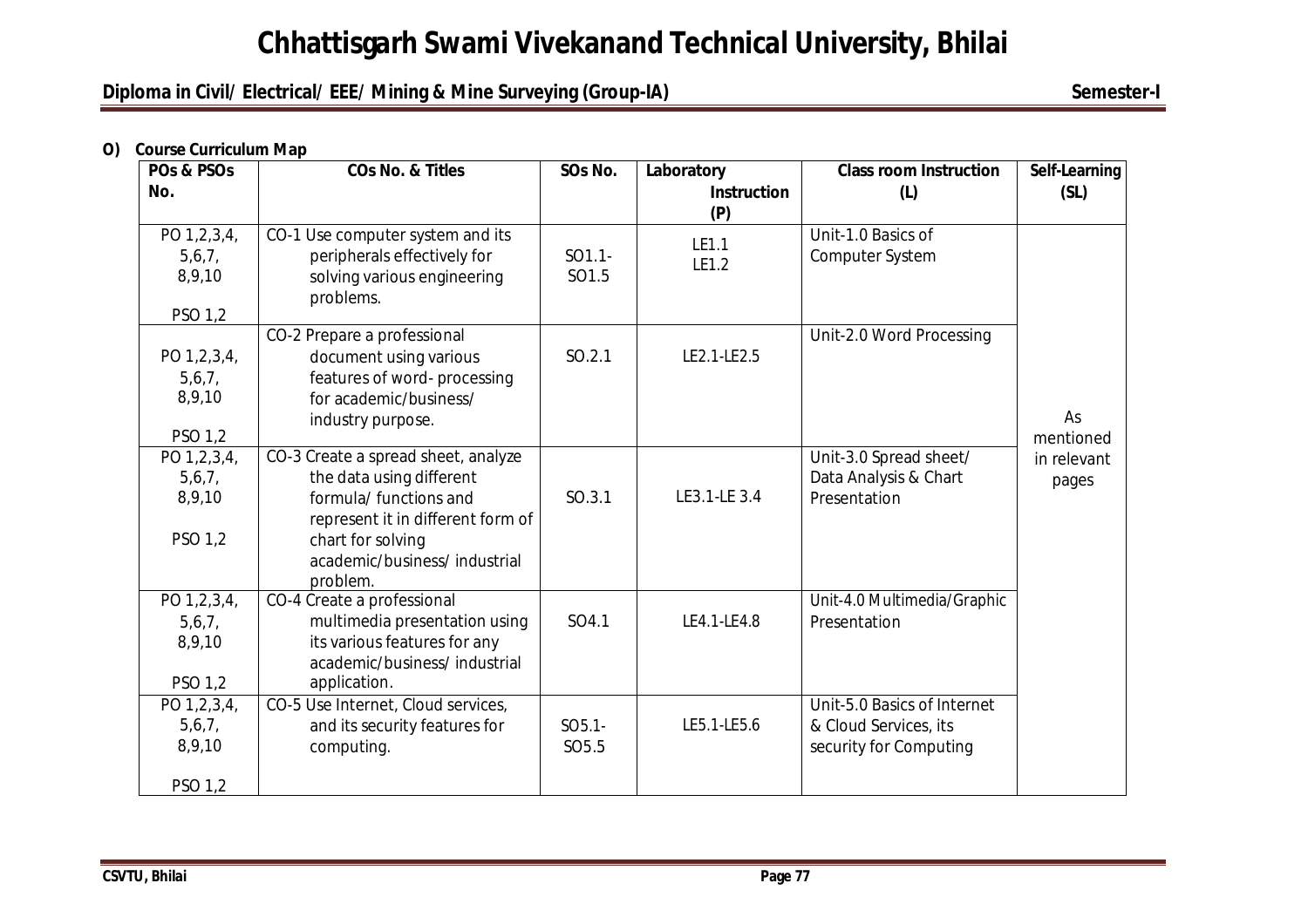|              | Diploma in Civil/ Electrical/ EEE/ Mining & Mine Surveying (Group-IA) |                                                                                     |  |  |  |  |
|--------------|-----------------------------------------------------------------------|-------------------------------------------------------------------------------------|--|--|--|--|
| A)           | <b>Course Code</b>                                                    | : 2000195(046)                                                                      |  |  |  |  |
| B)           | <b>Course Title</b>                                                   | : Seminar & Technical Presentation (Personality Development &<br>Leadership) skills |  |  |  |  |
| $\mathbf{C}$ | Pre-requisite Course Code and Title                                   |                                                                                     |  |  |  |  |

**C) Pre-requisite Course Codeand Title :**

### **D) Rational :**

Technical Writing and Presentation Skills are core skills to be developed in diploma graduates as students exchange information and convey their ideas and opinions with different stakeholders. Students in technical institutes need to be trained for this. The focus of the course is to develop a wide variety of soft skills starting from communication, to work in different environments, developing emotional sensitivity, learning creative and critical decision making, developing awareness of how to work with and negotiate with people The key areas addressed are conversation skills, group skills, persuasion skills, presentation skills, personal grooming, positive thinking and vocational skills

### **E) Course Outcomes:**

- **CO-1 Exhibit impressive personality in society.**
- **CO-2 Explore different Leadership skills and Team work**
- **CO-3 Develop different skills of groupdiscussion.**

### **F) Scheme of Studies:**

| S.No | <b>Board of</b><br><b>Study</b> | Course<br>Code   | Course<br>Title                                                                         | <b>Scheme of Studies</b><br>(Hours/Week) |   |  |                                           |
|------|---------------------------------|------------------|-----------------------------------------------------------------------------------------|------------------------------------------|---|--|-------------------------------------------|
|      |                                 |                  |                                                                                         |                                          | P |  | <b>Total</b><br>Credits(C)<br>$L+T+(P/2)$ |
|      | <b>Humanities</b>               | 2000195<br>(046) | Seminar & Technical<br>Presentation (Personality<br>Development &<br>Leadership) skills |                                          | 2 |  |                                           |

**Legend:**L: Classroom Instruction (Includes different instructional strategies i.e. Lecture and other), P: Laboratory Instruction (Includes Practical performances in laboratory workshop, field or other locations using different instructional strategies) T- Tutorial includes Sessional Work (SW) (includes assignment, seminar, mini project etc.) and Self Learning (SL), C: Credits

**Note:** SW and SL has to be planned and performed under the continuous guidance and feedback of teacher to ensure outcome of Learning.

### **G) Scheme of Assessment:**

| S.No | <b>Board of</b>   | Course  | <b>Course Title</b>       | <b>Scheme of Examination</b><br><b>Practical</b><br><b>Theory</b> |       |    |            |              |              |
|------|-------------------|---------|---------------------------|-------------------------------------------------------------------|-------|----|------------|--------------|--------------|
|      | <b>Study</b>      | Code    |                           |                                                                   |       |    |            | <b>Total</b> |              |
|      |                   |         |                           | <b>ESE</b>                                                        | $C$ T | ΤA | <b>ESE</b> | TΑ           | <b>Marks</b> |
|      | <b>Humanities</b> | 2000195 | Seminar & Technical       |                                                                   |       |    |            | 60           | 60           |
|      |                   | (046)   | Presentation (Personality |                                                                   |       |    |            |              |              |
|      |                   |         | Development &             |                                                                   |       |    |            |              |              |
|      |                   |         | Leadership) skills        |                                                                   |       |    |            |              |              |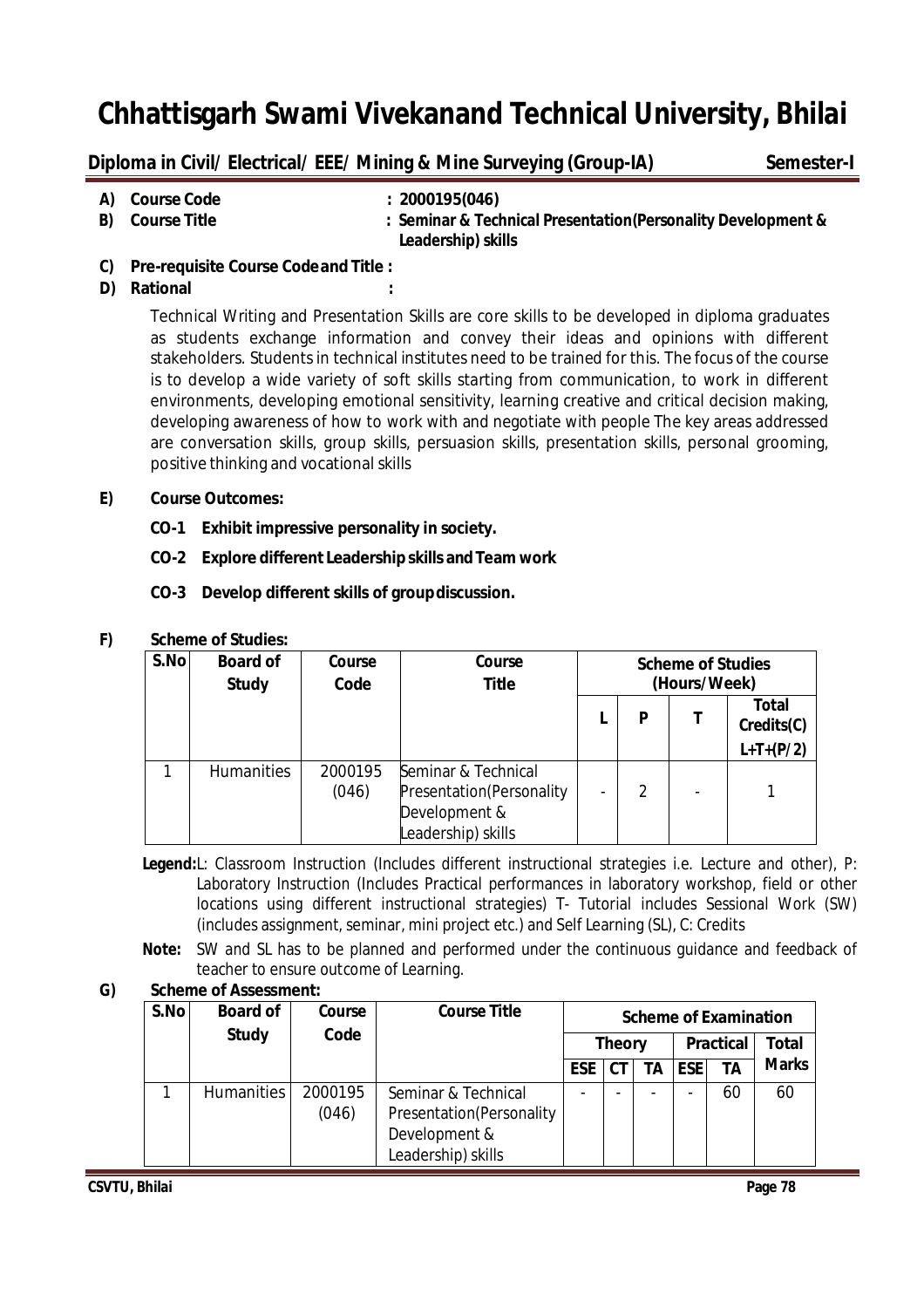# **Diploma in Civil/ Electrical/ EEE/ Mining & Mine Surveying (Group-IA) Semester-I**

 **Note:** i. Separate passing is must for TA component of Progressive Assessment, both for theory and practical.

ii. Separate passing is must for End Semester Exam(Theory) and End Semester Exam(Practical).

### **H) Course-Curriculum Detailing:**

course This curriculum detailing depicts learning outcomes at course level and session level and their attainment by the students through Classroom Instruction (L), Laboratory Instruction (P), T- Tutorial includes Sessional Work (SW) and Self Learning (SL). Students are expected to demonstrate the attainment of Session Outcomes (SOs) and finally Course Outcomes (COs) upon the completion of course.

### **CO-1 Exhibit impressive personality in society.**

| <b>Session Outcomes</b><br>(SOs)                                                       | Laboratory<br><b>Instruction/Classroom</b>                                                                                                                                                                                                                                                                                          | <b>Self Learning</b><br>(SL)                                                               |
|----------------------------------------------------------------------------------------|-------------------------------------------------------------------------------------------------------------------------------------------------------------------------------------------------------------------------------------------------------------------------------------------------------------------------------------|--------------------------------------------------------------------------------------------|
|                                                                                        | <b>Instruction (P/L)</b>                                                                                                                                                                                                                                                                                                            |                                                                                            |
| SO-1.1 Understand and<br>practice positive traits<br>for an impressive<br>personality. | Concept and meaning of<br>personality<br>Characteristics/Qualities<br>1.1<br>1.2 Factors influencing<br>personality Need for<br>desirable personality<br>Posture and Health<br>$1.3 -$<br>Good Health diet<br>1.4<br>Exercise, Personal<br>Cleanliness, Sleep and<br>Rest<br>Use of Cosmetics<br>$1.5^{\circ}$<br>Dress Code<br>1.6 | <b>Motivational Movies,</b><br>$\bullet$<br>Videos, Lectures,<br>Interviews, Yoga<br>etc., |
|                                                                                        | Eye-Contact<br>1.7                                                                                                                                                                                                                                                                                                                  |                                                                                            |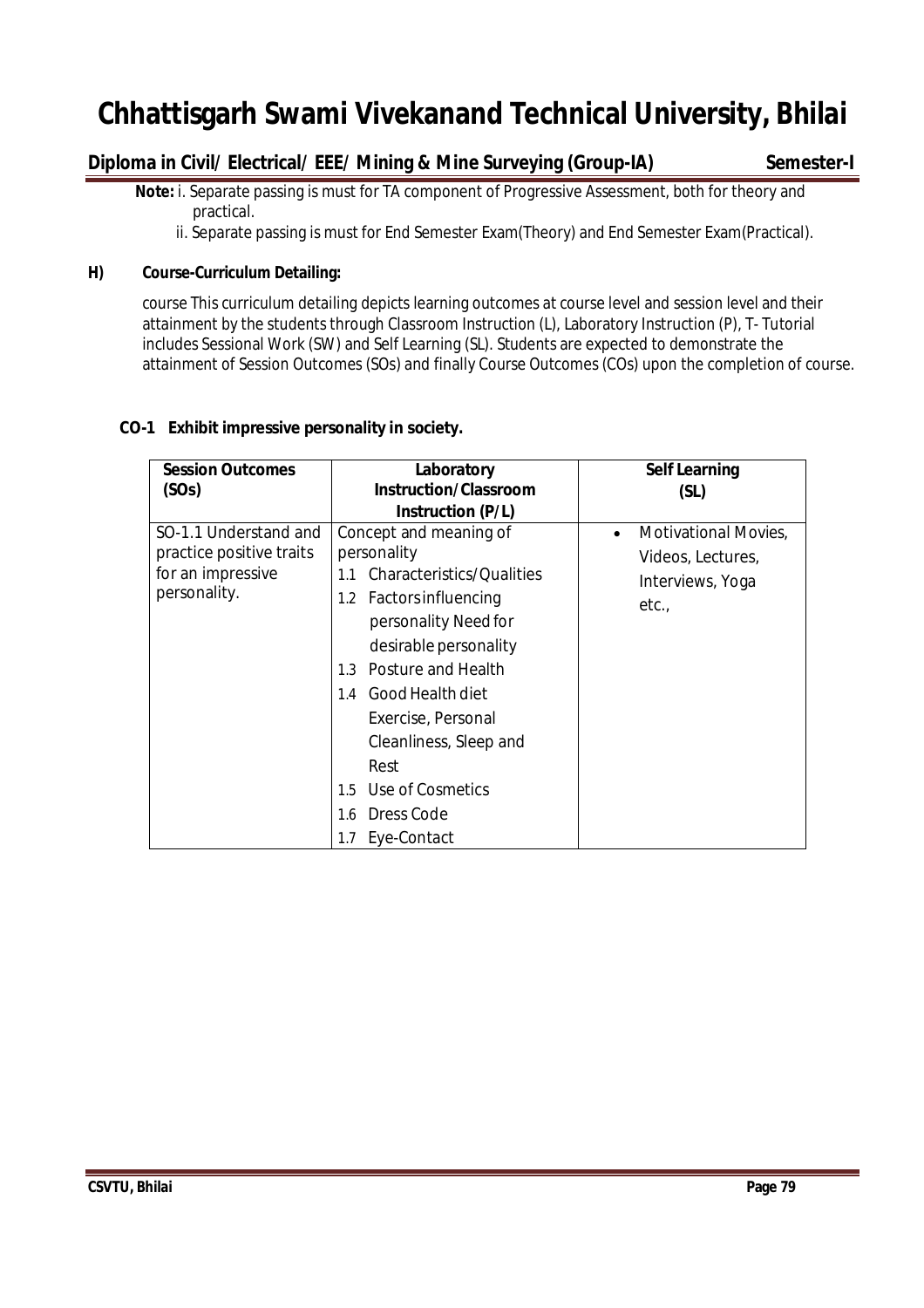**Diploma in Civil/ Electrical/ EEE/ Mining & Mine Surveying (Group-IA) Semester-I** 

## **CO-2 Explore different Leadership skills and Team work**

| <b>Session Outcomes</b><br>(SOs) | <b>Laboratory Instruction/Classroom</b><br><b>Instruction (P/L)</b> | Self Learning (SL) |
|----------------------------------|---------------------------------------------------------------------|--------------------|
| O-2.1 Understanding              | 2.1 Skills for a good Leader.                                       |                    |
| Leadership & Team                | Different Leadership Styles                                         |                    |
| work                             | Autocratic, Democratic, Ethical,                                    |                    |
|                                  | Transformational,                                                   |                    |
|                                  | Team Leadership                                                     |                    |
|                                  | 2.2 Necessity of Team                                               |                    |
|                                  | Work Personally,                                                    |                    |
|                                  | Socially, professionally and                                        |                    |
|                                  | Educationally                                                       |                    |

### **CO-3 Develop different skills of group discussion.**

| <b>Session Outcomes</b><br>(SOs)                                                                | Laboratory Instruction/Classroom<br>Instruction (P/L)                                                                      | Self Learning (SL) |
|-------------------------------------------------------------------------------------------------|----------------------------------------------------------------------------------------------------------------------------|--------------------|
| SO-3.1 Participate in<br><b>Group Discussion</b>                                                | 3.1 Weighing Positives & Negatives in<br><b>Group Discussion</b>                                                           |                    |
|                                                                                                 | 3.2 Dos and Don'ts of Group<br><b>Discussion</b><br>Initiating, continuing and concluding<br>$3.3 -$<br>a Group Discussion |                    |
| SO-4.1 Use proper tools $ 4.1$ Principles of Time<br>to manage Time in<br>different situations. | Management<br>Criteria governing Time<br>4.2<br>Management<br>Prioritizing work<br>4.3                                     |                    |

### **SW- Suggested Sessional Work (SW):**

#### **a. Assignments:**

Preparing skits to show Creativity, communication, critical thinking

### **b. Mini Project:**

Recorded Lectures may be played in the class and students are asked to listen and answer**.**

### **c. Other Activities (Specify):**

Self Introduction, Speech and Spell Test, movie clips, games, examples, story/sharing questionnaire/role play/exercises/ Task, Video/Audio recording

**Note:** There will be no end semester examination for laboratory instructions as well as class room instructions, and the practical activity will be assessed for term work.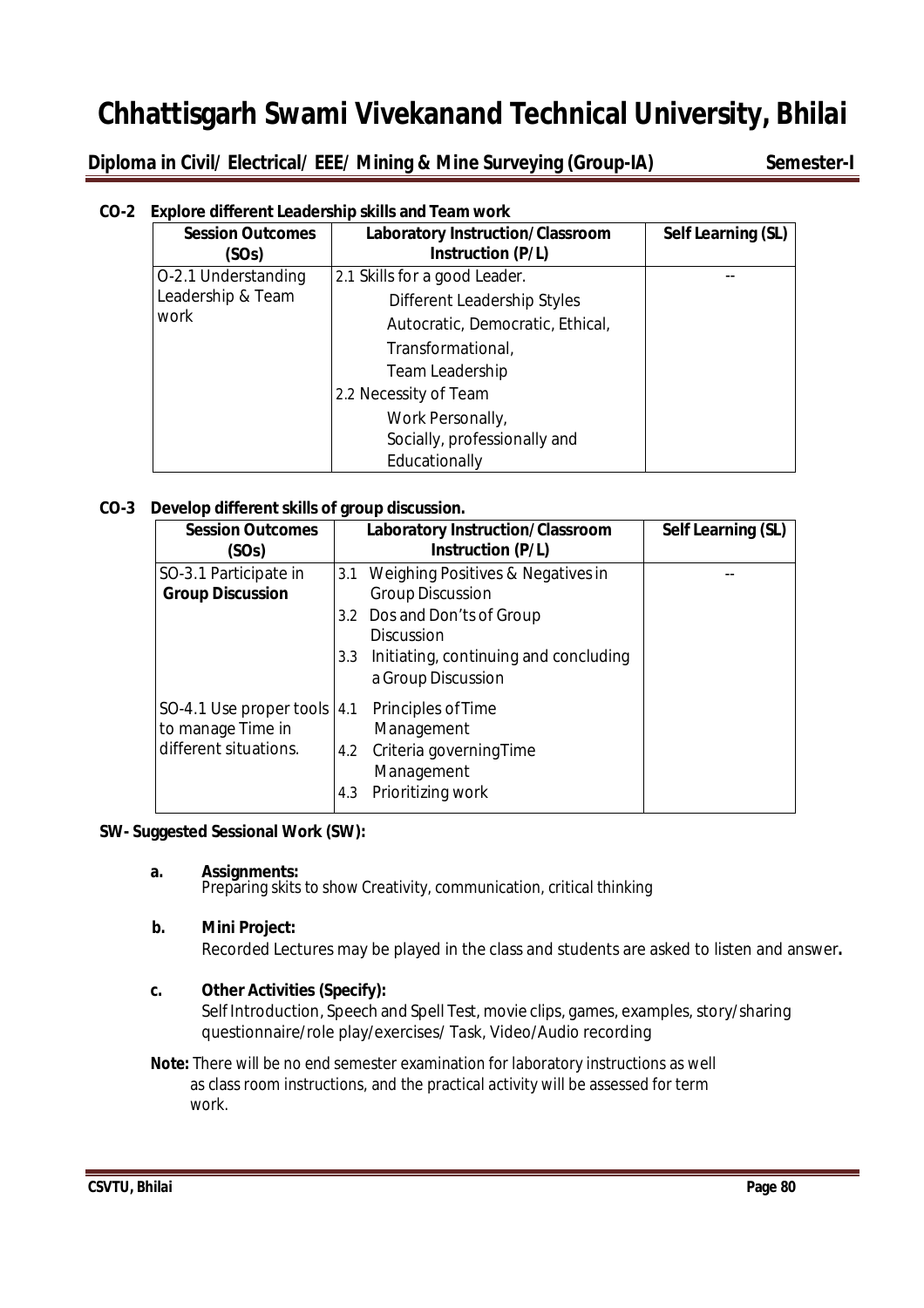**Diploma in Civil/ Electrical/ EEE/ Mining & Mine Surveying (Group-IA) Semester-I**

### **I) Suggested Instructional/Implementation Strategies:**

- 1. Improved Lecture
- 2. Tutorial
- 3. Case Method
- 4. Group Discussion
- 5. Role Play
- 6. Demonstration
- 7. ICT Based Teaching Learning (Video Demonstration/Tutorials CBT, Blog, Facebook, Twitter, WhatsApp, Mobile, Online sources)
- 8. Brainstorming

### **J) Suggested Learning Resources:**

#### **(a) Books** :

| <b>S. No.</b>  | <b>Title</b>                                                            | Autho                  | <b>Publisher</b>                    | <b>Edition &amp; Year</b>  |  |  |
|----------------|-------------------------------------------------------------------------|------------------------|-------------------------------------|----------------------------|--|--|
|                |                                                                         | r                      |                                     |                            |  |  |
| 1              | How to<br>achieve                                                       | <b>Beau Norton</b>     | CreateSpace<br>Independent          | Latest edition             |  |  |
|                | success and<br>happiness                                                |                        | Publishing Platform                 |                            |  |  |
| $\overline{2}$ | Living English Allen<br>Structure                                       |                        | Cambridge<br>Publications           | Fifth edition(2009)        |  |  |
| $\overline{3}$ | The Quick and<br>Easy Way to<br>Effective<br>Speaking                   | Dale Carnegie          | Amazing<br>Reads                    | 23 January 2018            |  |  |
| 4              | English<br>Grammar at<br>Glance                                         | Gnanamurali, M.        | S. Chand and Co.<br>New Delhi,      | 2011<br>ISBN:9788121929042 |  |  |
| 5              | Elementary<br>English<br>Grammar and<br>Composition                     | Agarwal N.K.           | <b>Goyal Brothers</b><br>Prakashan  | <b>Latest Edition</b>      |  |  |
| 6              | Covey<br>Sean,<br>Seven Habit of<br><b>Highly</b><br>Effective<br>Teens | Covey Sean,            | Fireside Publishers,<br>1998.       |                            |  |  |
| 7              | How to win<br>Friends and<br>Influence<br>People                        | Carnegie Dale,         | Simon & Schuster,<br>New York 1998. |                            |  |  |
| $\overline{8}$ | Thomas A<br>Harris, I am ok,<br>You are ok                              | <b>Thomas A Harris</b> | New York-Harper<br>and Row, 1972    |                            |  |  |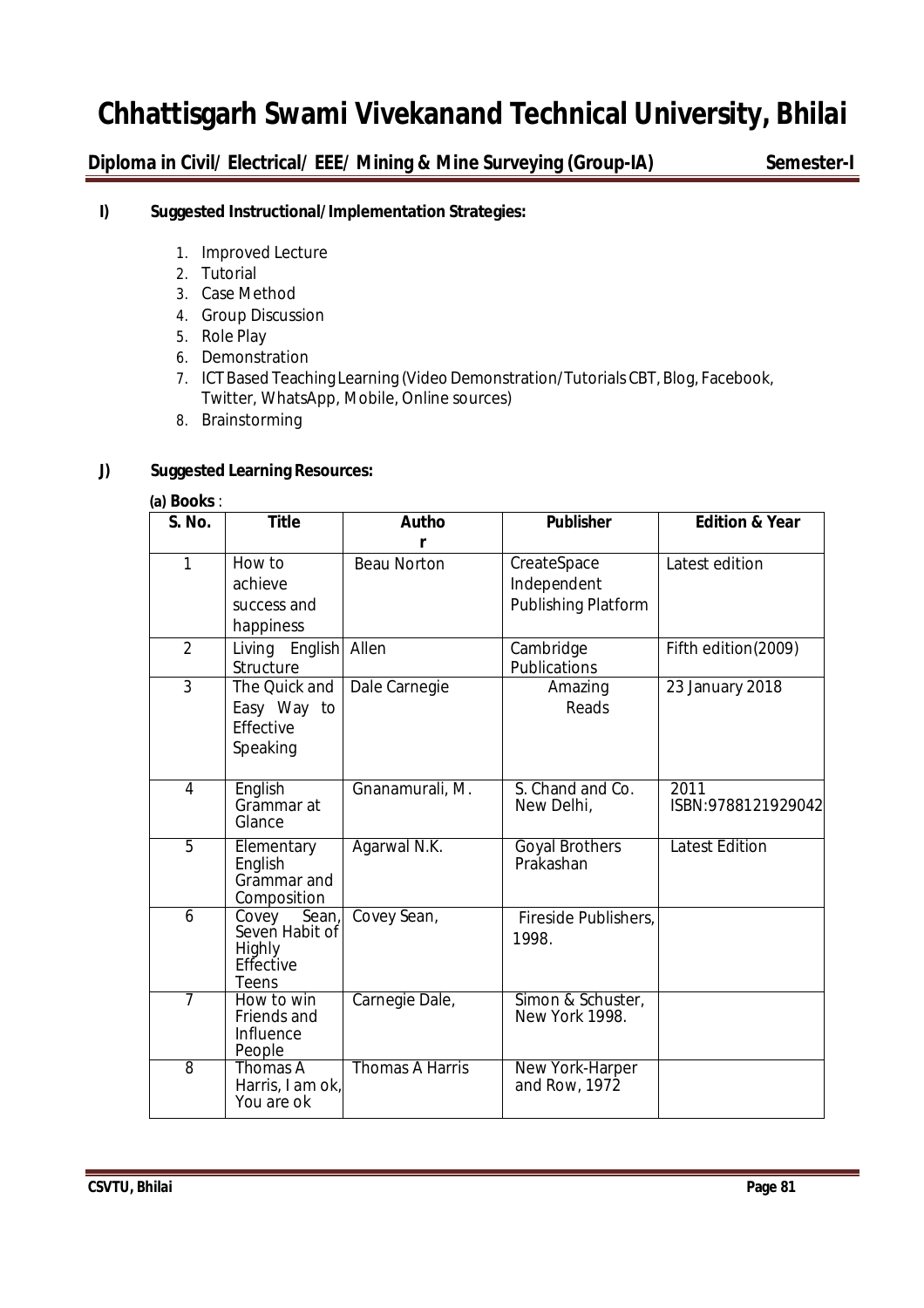|    |                                                    | Diploma in Civil/ Electrical/ EEE/ Mining & Mine Surveying (Group-IA) |                           | Semester-I                            |
|----|----------------------------------------------------|-----------------------------------------------------------------------|---------------------------|---------------------------------------|
|    | Emotional<br>Intelligence,<br>Bantam Book,<br>2006 | Daniel Coleman                                                        | Bantam Book, 2006         |                                       |
| 10 | Chanakya's 7<br>Secrets of<br>Leadership           | Pillai Radhakrishnan                                                  | Jaico Publishing<br>House | ISBN:<br>9788184954012,<br>8184954018 |

### **(b) Open source software and websiteaddress**:

- 1. https://www.englishgrammar.org/
- 2. http://www.englishgrammarsecrets.com/
- 3. https://www.usingenglish.com/handouts/
- 4. http://learnenglish.britishcouncil.org/en/english-grammar
- 5. https://www.englishclub.com/grammar/
- 6. http://www.perfect-english-grammar.com/
- 7. http://www.englishteachermelanie.com/category/grammar/
- 8. https://www.grammarly.com/blog/category/handbook
- 9. https://www.britishcouncil.in/english/learn-online
- 10. http://learnenglish.britishcouncil.org/en/content
- 11. http://www.talkenglish.com/
- 12. languagelabsystem.com
- 13. www.wordsworthelt.com

### **c. Others:**

- 1. Learning Packages.
- 2. Lab Manuals.
- 3. Language software Manual
- 4. Users' Guide

### **K) List of Major Laboratory Equipment and Tools:**

| S.<br>No.     | <b>Name of Equipment</b> | <b>Broad</b><br>Specification                                                            | <b>Relevant</b><br><b>Experimen</b> |
|---------------|--------------------------|------------------------------------------------------------------------------------------|-------------------------------------|
|               |                          |                                                                                          | <b>Number</b>                       |
|               | Computers                | A complete computer system with<br>headphones & Speakers                                 | All                                 |
| $\mathcal{P}$ | Soft ware                | English communication software's -<br>Globarina, A-<br>One Solutions, Wordsworth, Spears | All                                 |
| 3.            |                          | Computer tables & chairs Depending upon the size of the Language Lab                     | All                                 |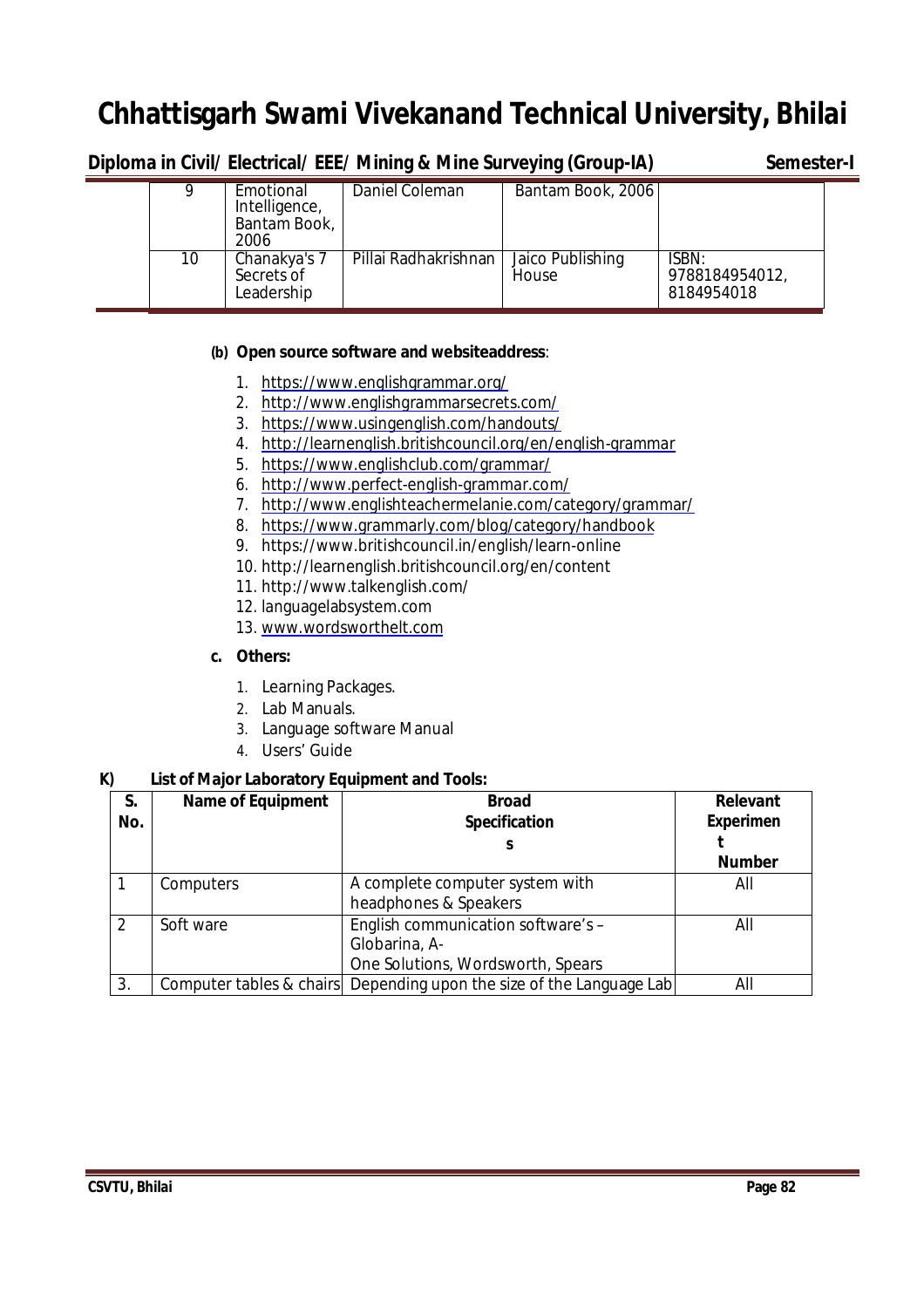# **Diploma in Civil/ Electrical/ EEE/ Mining & Mine Surveying (Group-IA) Semester-I**

# **L) Mapping of POs & PSOs with COs:**

| Course<br><b>Outcome</b><br>$s$ (COs)                             | Programme<br><b>Outcomes (POs)</b>           |                                                             |                                   |                                 |                                               |                                                   |                              | Programm<br>e Specific<br><b>Outcomes</b><br>(PSO <sub>S</sub> ) |                            |                                        |      |      |
|-------------------------------------------------------------------|----------------------------------------------|-------------------------------------------------------------|-----------------------------------|---------------------------------|-----------------------------------------------|---------------------------------------------------|------------------------------|------------------------------------------------------------------|----------------------------|----------------------------------------|------|------|
|                                                                   | <b>PO-1</b><br><b>Basic</b><br>knowledg<br>e | PO-<br>2<br><b>Disciplin</b><br>e<br>knowled practice<br>ge | $PO-3$<br>Experim<br>e nts<br>and | $PO-4$<br>Engineeri<br>ng Tools | PO-<br>5<br>The<br>engineer<br>and<br>society | PO-6<br>Environme<br>nt and<br>sustainabili<br>ty | <b>PO-7</b><br><b>Ethics</b> | $PO-8$<br>Individua<br>l and<br>team<br>work                     | PO-9<br>Commun<br>ic ation | PO-10<br>Life-<br>long<br>learnin<br>g | PSO- | PSO- |
| $CO-1$<br>Exhibit impressive<br>personality in society.           | $\overline{2}$                               |                                                             |                                   |                                 |                                               |                                                   |                              |                                                                  | $\overline{2}$             | 2                                      |      |      |
| $CO-2$<br>Explore different<br>Leadership skills and<br>Team work |                                              |                                                             | $\overline{2}$                    | $\overline{2}$                  |                                               |                                                   |                              |                                                                  | $\overline{2}$             | 3                                      |      |      |
| CO-3 Develop different skills of<br>group discussion.             |                                              | $\overline{2}$                                              | $\overline{2}$                    |                                 |                                               |                                                   |                              |                                                                  |                            | 2                                      |      |      |

**Legend:** 1 – Low, 2 – Medium, 3 – High